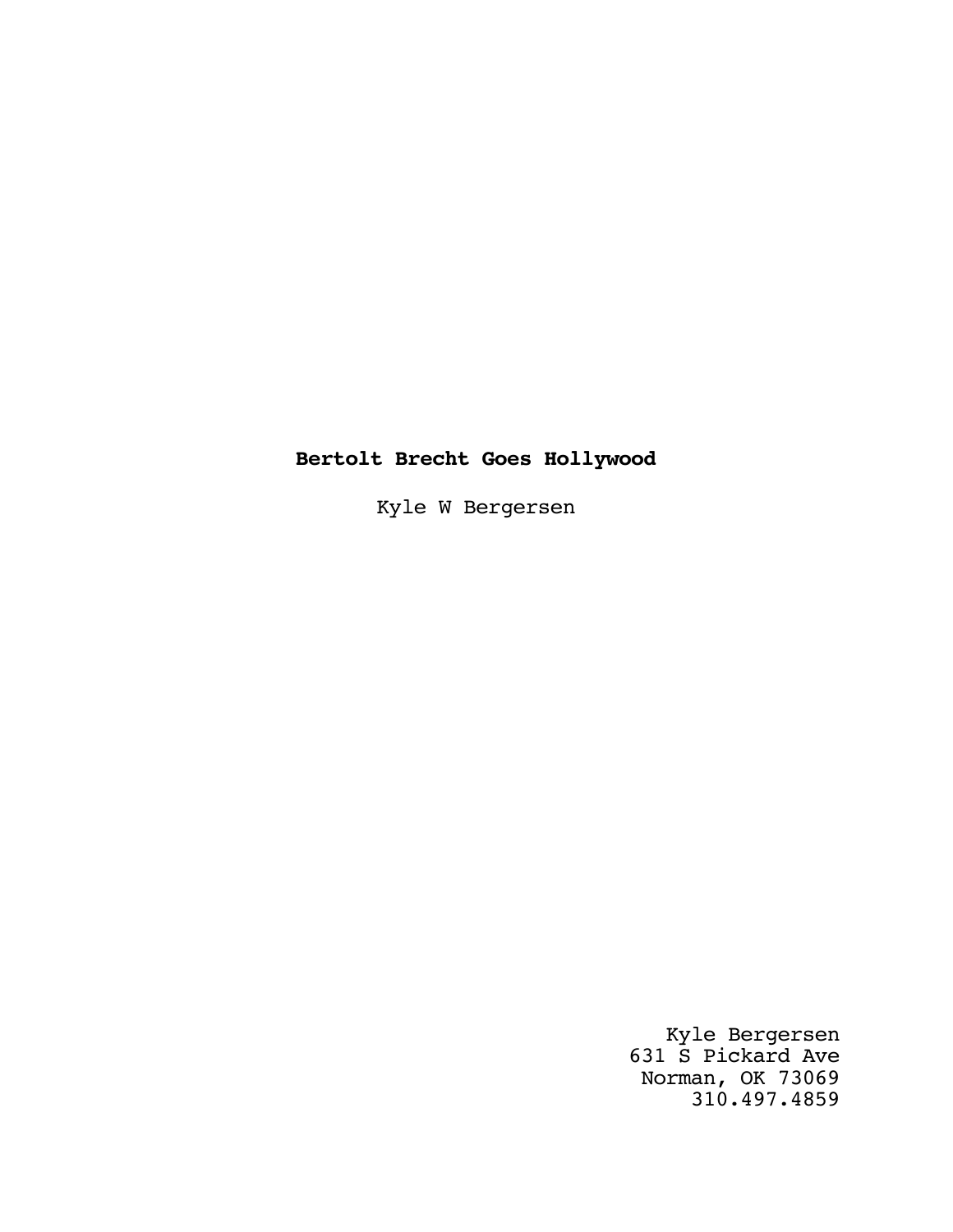FADE IN:

INT. HUAC CONFERENCE ROOM - WASHINGTON DC - DAY - 1947

BERTOLT BRECHT (45), a small, gaunt German, timidly sits before the intimidating House Un-American Affairs committee. He wears wire-rimmed glasses and a new suit. Nervously fumbling his cigar.

ROWDY REPORTERS crowd the hearing. Shoving matches break out, as photographers try to get a good shot of Brecht.

ROBERT STRIPLING (35), the clean-cut, chief investigator, addresses Brecht before the distinguished panel. Including Chairman J. PARNELL THOMAS (65), a New Jersey mobster, and freshman Congressman Richard Nixon (30).

> ROBERT STRIPLING Please state your name for the record.

Brecht speaks pidgin English with a heavy accent. He makes the hard rasping "ch" sound in his name.

> BRECHT Bertolt Brecht.

ROBERT STRIPLING (rasping the "ch") Brecht?

BRECHT Ya, Brecht.

Stripling rasps the "ch" sound several times. Making J. Parnell Thomas involuntarily swallow.

BARTLEY CRUM (28), Brecht's clean-cut attorney, quietly consults with his client.

> BARTLEY CRUM Since when do you speak pidgin English?

Brecht shoots him a wicked smile and winks.

ROBERT STRIPLING Please state your occupation?

BRECHT (slowly) I am poet und playwright.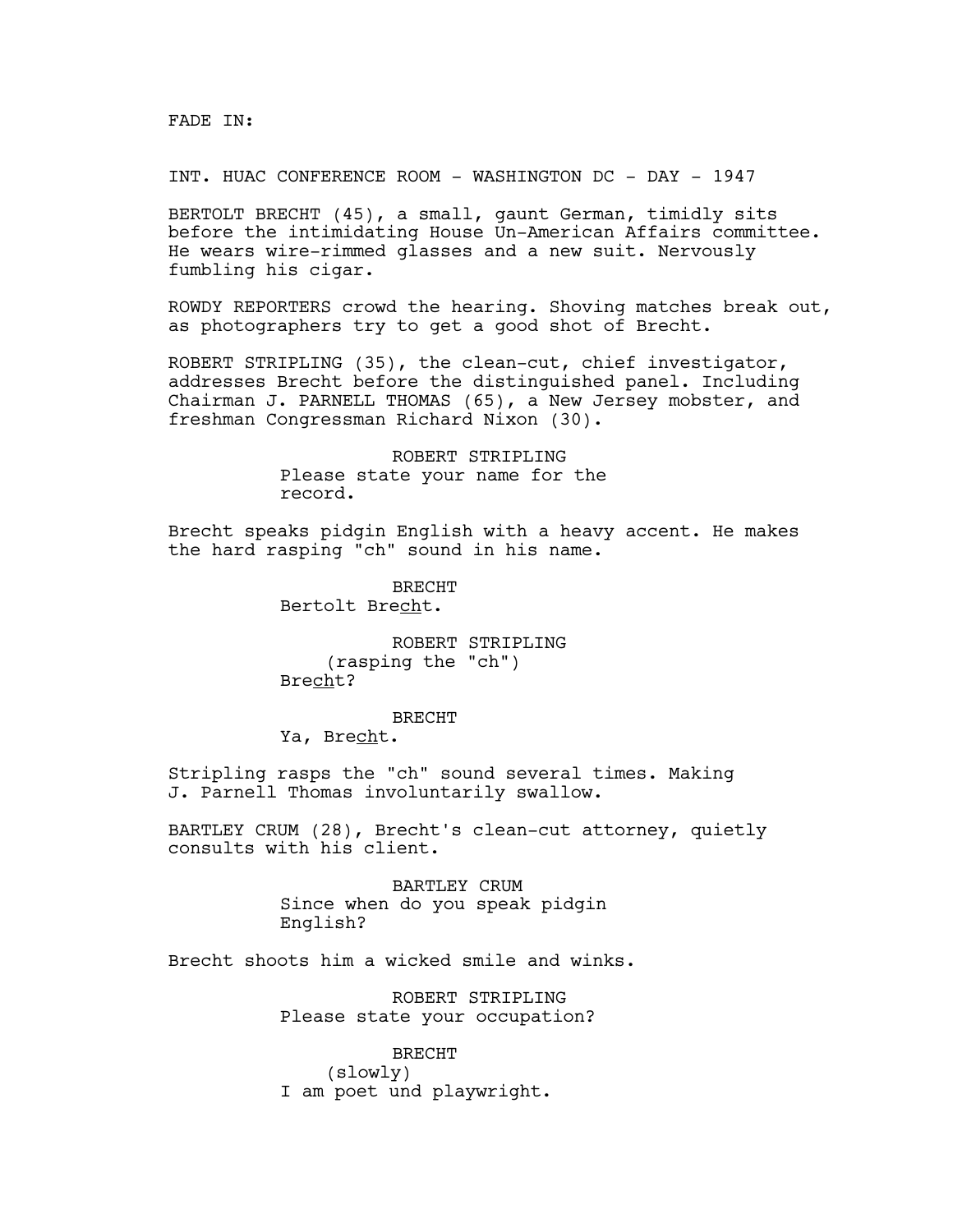ROBERT STRIPLING Why did you come to the United States, Mr. Brecht?

The rasping "ch" sounds makes Nixon involuntarily swallow.

## BRECHT To escape government persecution.

EXT. ST PETER'S CATHEDRAL - ROME - DAY - 1616

A Papal procession steps through cathedral doors. Washed in a golden, Caravaggio-esque light.

VATICAN GUARDS hold a bound GALILEO (50) before a zealous mob. He's your typical Renaissance man with long beard and flowing robes.

The mob swarms the steps. Desperate for a glance of the Pope or a chance to hear his holy voice.

Amidst a musical crescendo, POPE PAUL IV (75) reveals himself in a swirl of ceremonial robes, crucifixes and incense. The crowd cheers. Holding up his arms, they become silent. An ancient, SYPHILITIC CARDINAL hands Pope Paul IV an ornate scroll. The Pope unrolls it ceremonially.

#### POPE PAUL IV

(in Latin with subtitles) In the name of Jesus Christ, our Lord and God, I, Pope Paul IV, proclaim the writings of Galileo Galilei as heresy to the Holy See. (beat) Henceforth, all his teachings which contradict classical thought and holy writ shall forever be banned. Upon threat of excommunication and death.

Vatican guards burn Galileo's life work. Parchment portraying Galileo's view of the solar system flash into heat and light. Tears fill Galileo's eyes. Smoke obscures his face.

EXT. OPERA HOUSE - MUNICH - NIGHT - 1933

The marquee reads (in German), The Threepenny Opera. Encore Performance. Written by Bertolt Brecht. Music by Kurt Weill.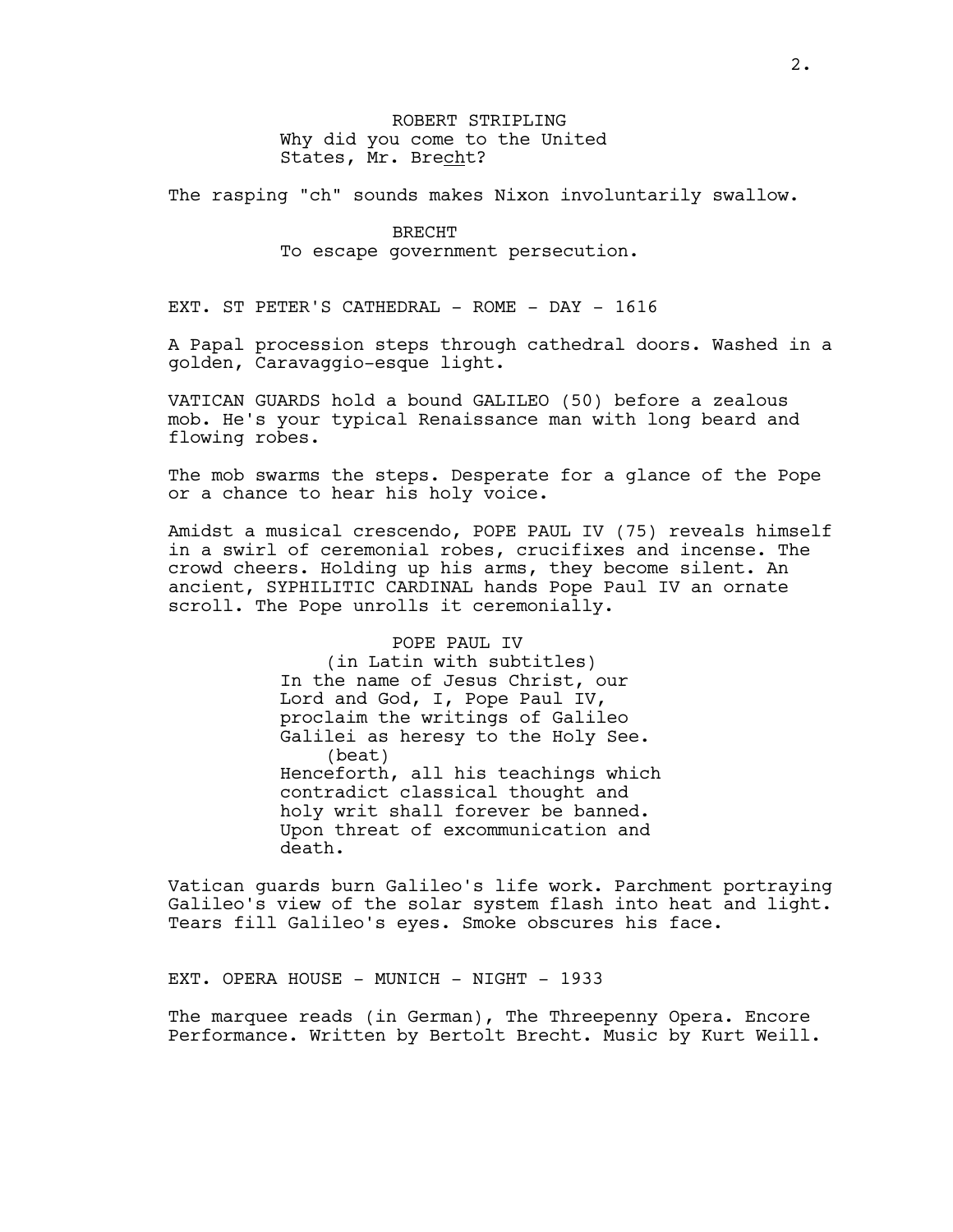INT. OPERA HOUSE - MUNICH - NIGHT

The cultural event of the year. A sold-out house. On stage, amidst a Soho marketplace of beggars, thieves and whores, Brecht's wife, HELENE WEIGEL (45) proclaims the infamy of Mac the Knife. She's a thin, Eastern European woman with a handsome face.

> HELENE (singing) *And the shark he has teeth, And there they are for all to see. And Macheath he has his knife, But no one knows where it may be.* (beat) *When the shark has had his dinner, There is blood upon his fins. But Macheath he has his gloves on, They say nothing of his sins.*

EXT. REICHSTAG COURTYARD - MUNICH - NIGHT

A MOB swirls around more burning books. Some bearing Brecht's name. Flames engulf Germany's House of Representatives.

> NAZI BROWN-SHIRT (in German with subtitles) The Communists have set fire to the Reichstag. Trying to take the government by force.

The Nazis don't hesitate to use violence. A man's beaten with clubs. Dobermans bare their teeth on short leash. Others fall and are trampled. A horseman drags a corpse through the square.

INT. OPERA HOUSE - MUNICH - NIGHT

The performance ends. Another smash hit. The audience gives a standing ovation. The actors take their bows.

INT. OPERA HOUSE BACKSTAGE - MUNICH - NIGHT

Amidst the APPLAUSE, Brecht listens to the radio in disbelief. Wearing his uniform of workman's cover-alls and leather jacket. (They speak in German with subtitles).

> RADIO ANNOUNCER (V.O.) Communist sympathizers continue to wreak havoc and chaos in the square.

(MORE)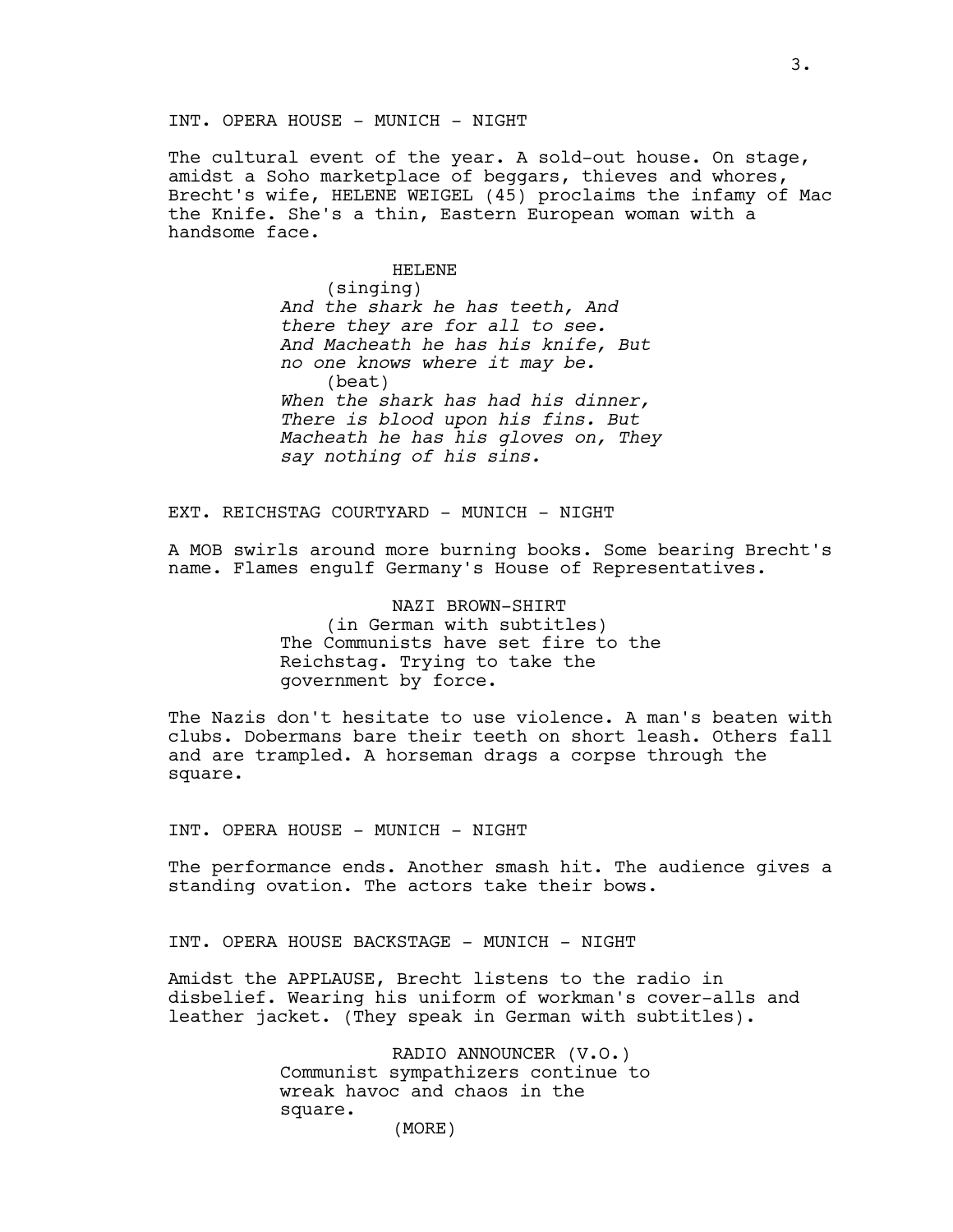Police and soldiers desperately attempt to secure the peace before more lives are lost. RADIO ANNOUNCER (V.O.) (CONT'D)

LEON & MARTA FEUCHTWANGER (60's), a wealthy couple, rush backstage. Fear in their eyes. They find Helene waiting to take her bow.

> HELENE What's wrong?

Brecht approaches.

BRECHT What's going on? The radio reports make no sense.

LEON FEUCHTWANGER The Nazis have set fire to the Reichstag. They're blaming the Communists. Hitler is sure to start making arrests. We're leaving immediately and suggest you do the same.

BRECHT Where will you go?

LEON FEUCHTWANGER Austria for now. Then America. You should join us there.

They exchange good-byes and exit. Helene and Brecht share a long, tense look. Frozen with fear.

The audience demands their appearance. Distant SHOUTING and WHISTLES pierce the pounding APPLAUSE.

Grabbing hands, Brecht and Helene bolt out the backstage door. The GERMAN STAGE MANAGER scurries back to find them. Finding the stage door hanging open.

INT. HUAC CONFERENCE ROOM - WASHINGTON DC - DAY - 1947

Flashbulbs ERUPT--blinding Brecht. He cautiously addresses the HUAC committee.

> BRECHT To stay in Nazi Germany is no option.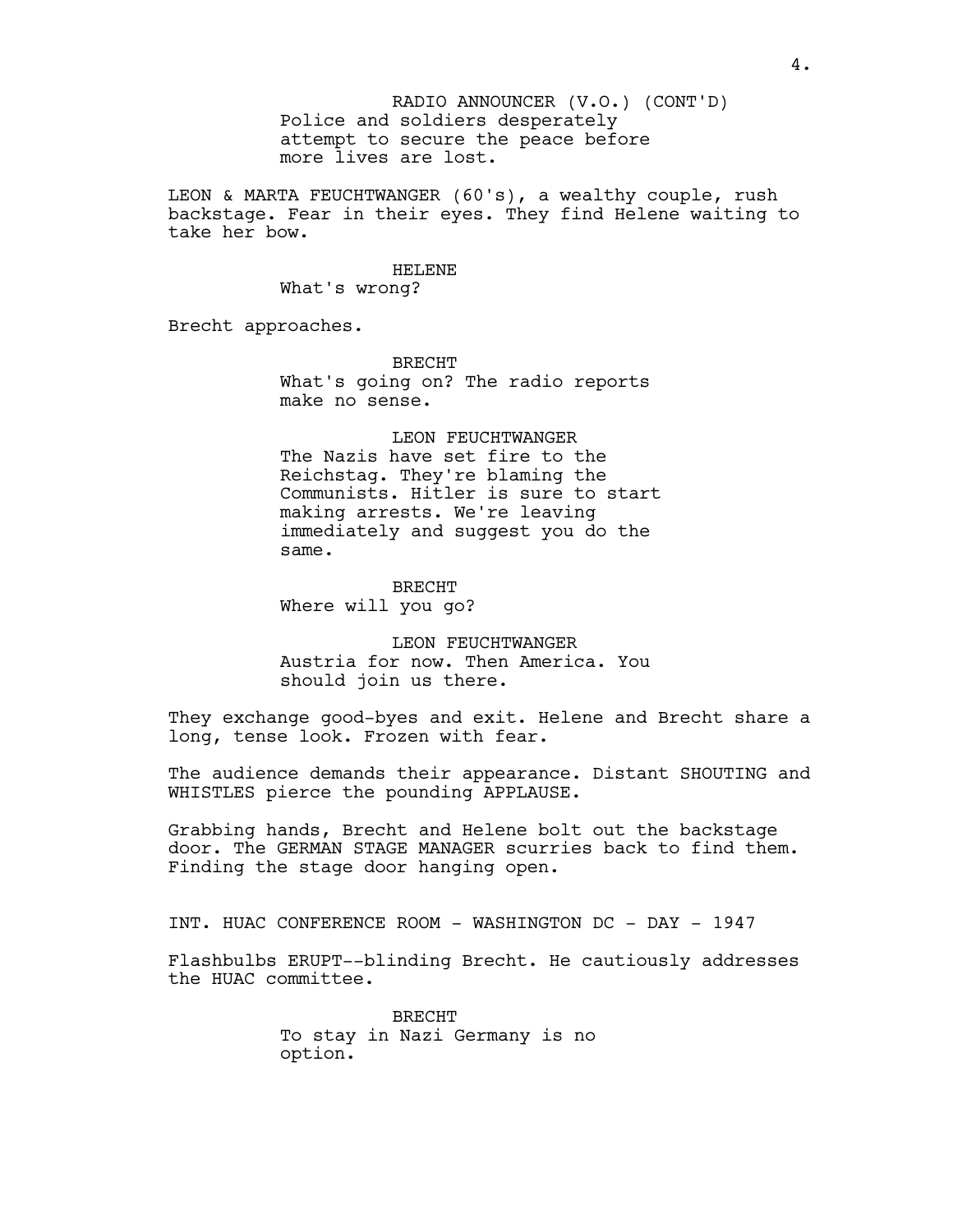ROBERT STRIPLING Mr. Brecht, have you ever written revolutionary plays or poems?

Brecht takes a long drag from his cigar.

BRECHT Yes. To fight Hitler. To overthrow Fascists.

The gallery HOOTS and HOLLERS. The gavel BANGS.

ROBERT STRIPLING Have you ever heard of a journal called *The New Masses*?

BRECHT I'm sorry. My English is no good. Could you say again?

ROBERT STRIPLING (slowly and condescendingly) Have you ever heard of a journal called *The New Masses*?

BRECHT I not understand. My English is no good.

Bartley Crum can't suppress a smile.

ROBERT STRIPLING (perturbed) Yes, I know. You've said that already. I do hope you'll be more cooperative than our previous witnesses.

J. PARNELL THOMAS (with a Jersey accent) Assign an interpreter for Mr. Brecht.

Stripling motions to BAUMGARDT, a man who could be Brecht's twin. He shakes Brecht's hand.

> BAUMGARDT (in German with subtitles) You're far from home.

> BRECHT (in German with subtitles) I'm a lamb who's lost my way.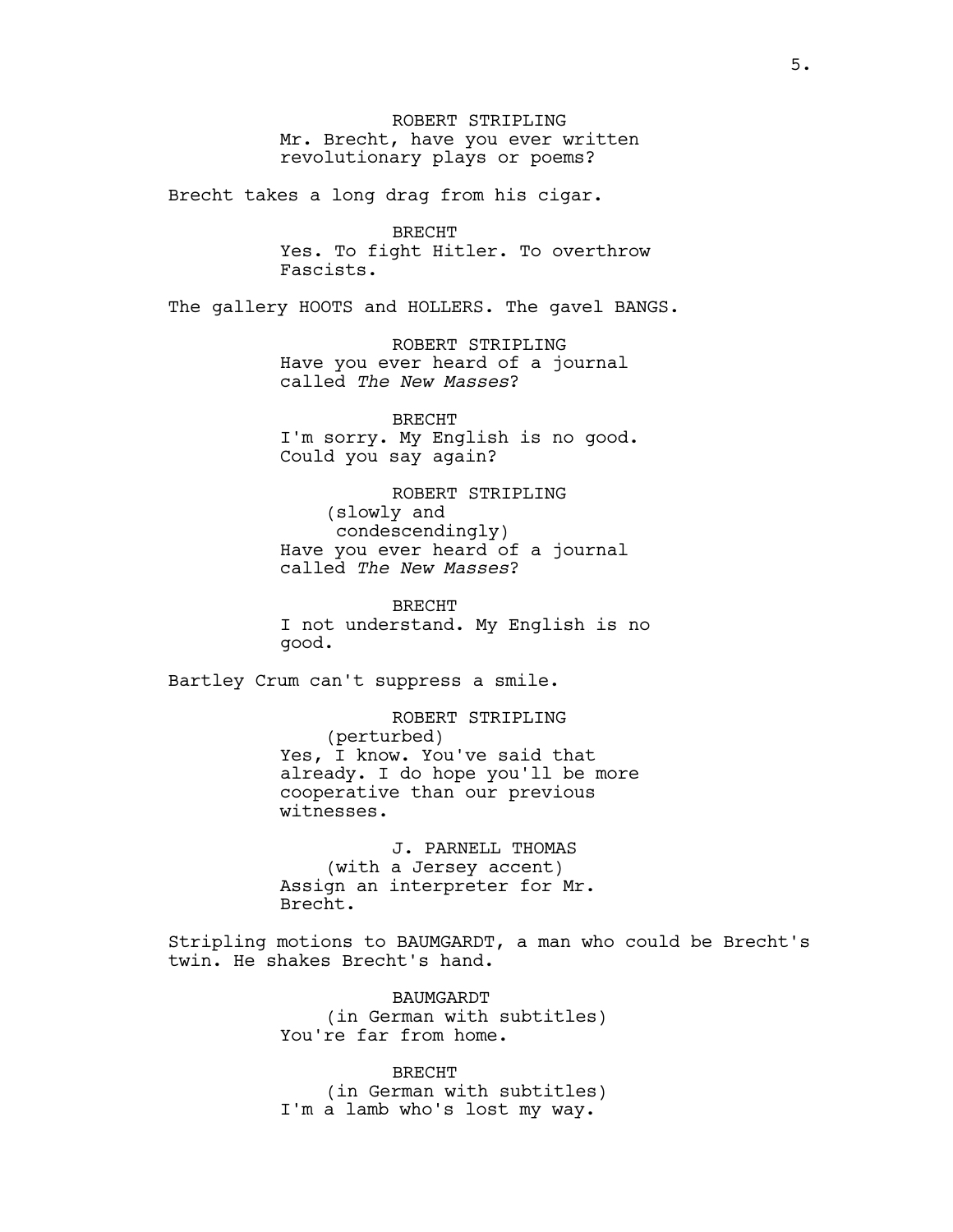## BAUMGARDT

(in German with subtitles) Be careful here. These men are butchers

ROBERT STRIPLING (exasperated) When you two get around to it, I'd like you to answer my question.

#### BAUMGARDT

(in German with subtitles) They want to know if you've paid up your *New Masses* subscription.

Brecht suppresses a smile.

BRECHT (to Stripling) I hear of *New Masses*.

ROBERT STRIPLING I should think so. It's a known Communist journal. Have you submitted work to them for publication?

## BAUMGARDT (in German with subtitles) I could go through the motions of translating all that but you're English is better than mine.

Brecht examines the band of his Cuban cigar.

BRECHT Not that I remember.

Stripling thinks he's lying.

ROBERT STRIPLING How long have you been in our great country, Mr. Brecht?

Stripling gives the "ch" extra emphasis. The entire committee swallows.

> BRECHT Seven years. God bless America.

LAUGHTER roars through the peanut gallery.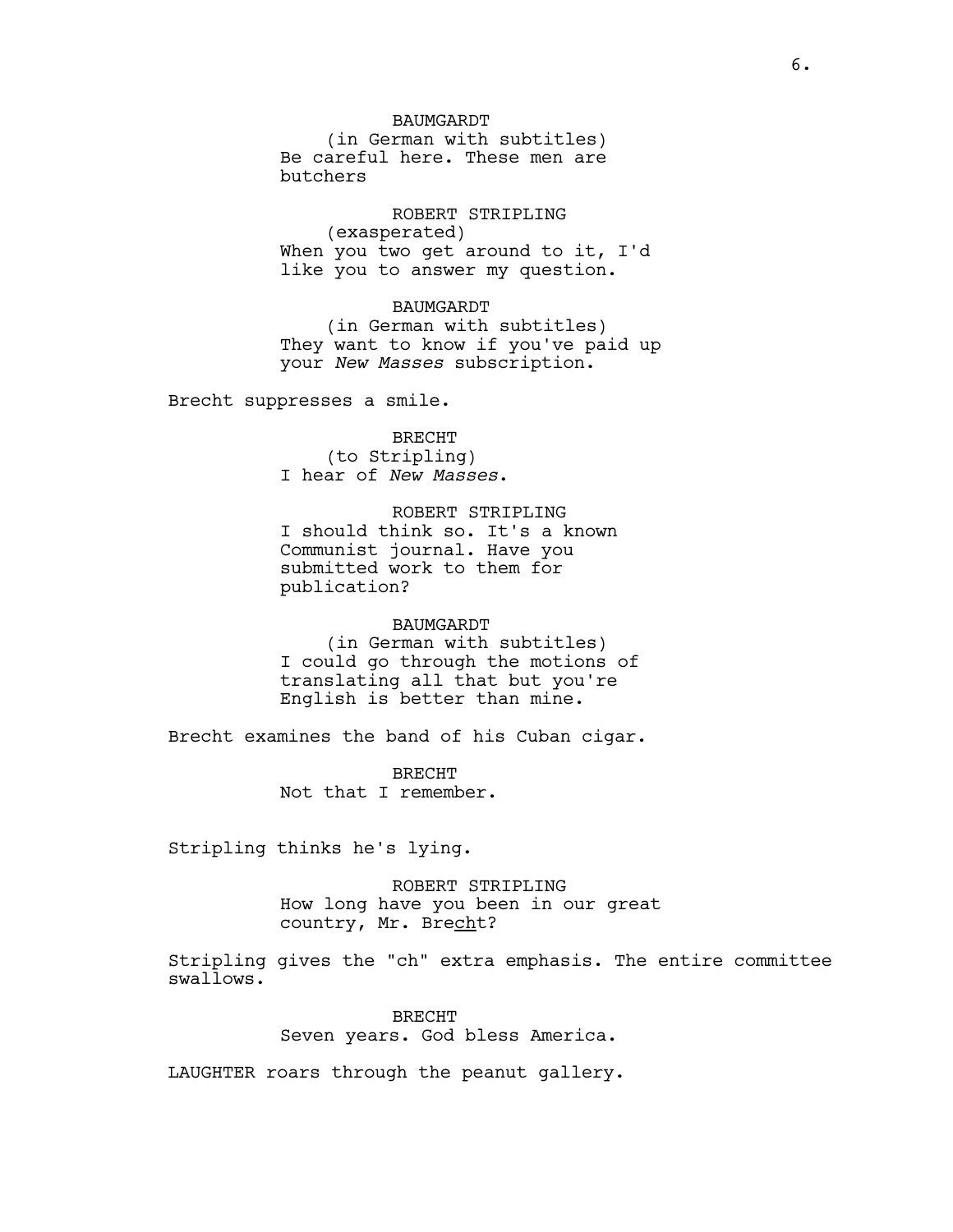EXT. TRANS-SIBERIAN RAILROAD - SIBERIA - DAY - 1941

A long train plows through the barren tundra.

INT. TRANS-SIBERIAN RAILCAR - SIBERIA - DAY

Helene and her children, STEFAN (12) and BARBARA (9), sleep soundly in the rattling railcar. RUTH BERLAU (30), Brecht's secretary, sleeps next to them. She has an unusual beauty with huge, clear eyes and strong nose. Her youthful idealism keeps Brecht's cynicism in check. Brecht's awake. Quietly scribbling in his journal.

> BRECHT (V.O.) Why must I do everything the hard way? Like traveling to America via Siberia. (beat) But as Galileo said, "When there are obstacles, the shortest distance between two points is not necessarily a straight line." (beat) It's the price we pay for my reluctance to leave Europe. There are no safe havens left.

Brecht's exhausted. Rubbing his eyes, he lies his head down.

INT. GALILEO'S STUDY - FLORENCE - DAY - 1610

Vertical slats of golden light stream through the dark interior. Red fabric drapes along chocolate walls in the stark room.

Brecht sleeps at the desk. Holding a quill pen. A withered hand clasps his shoulder and shakes him awake.

> GALILEO Time to wake. There's plenty of work yet.

Brecht groggily comes around. Carefully examining his new surroundings.

> BRECHT It's just as I imagined.

> > GALILEO

Surprised?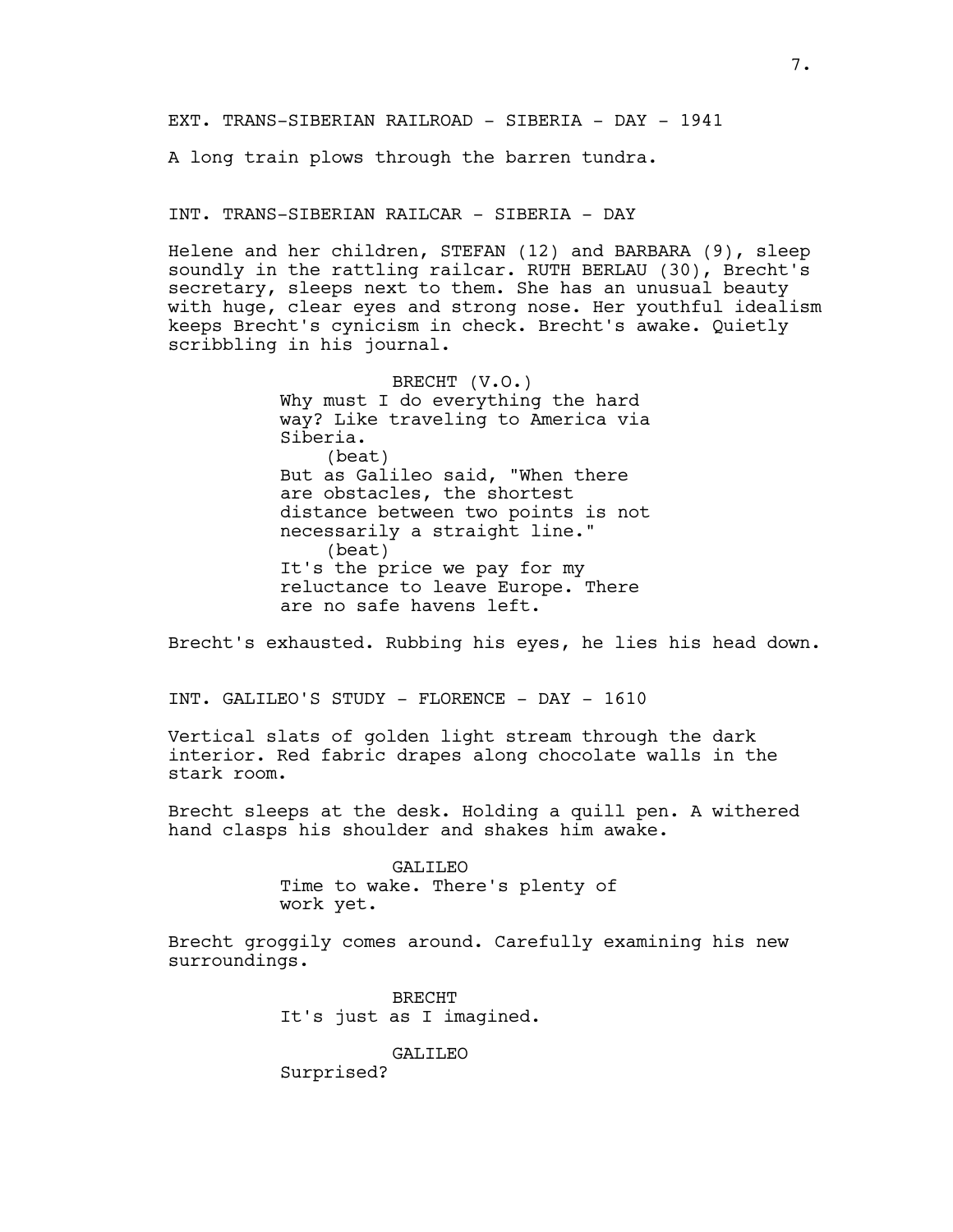I guess not.

Brecht stands and explores the room. He touches Galileo's telescope, his hydrostatic balance and thermoscope. Making sure they're real.

> GALILEO Look all you want but don't disrupt anything. My research is very delicate and I like my things just so.

A proportional compass rests heavily in Brecht's hands.

BRECHT I'm the same way. So tell me something about yourself?

GALILEO What can I tell that you don't already know?

BRECHT (thinking a moment) Not much, I guess.

Galileo condescendingly pats Brecht's cheek.

GALILEO I knew you were a smart boy.

Galileo takes the compass and puts it back where it belongs.

GALILEO (CONT'D) I was wondering when someone would finally dramatize my life.

BRECHT It's quite a compelling story. I'm surprised myself it's taken this long.

Galileo shuffles through Brecht's notes and papers. Scrutinizing his poor penmanship.

> GALILEO I'm not sure I like the direction you're going, however.

BRECHT Should I care?

The look on Galileo's face says he should.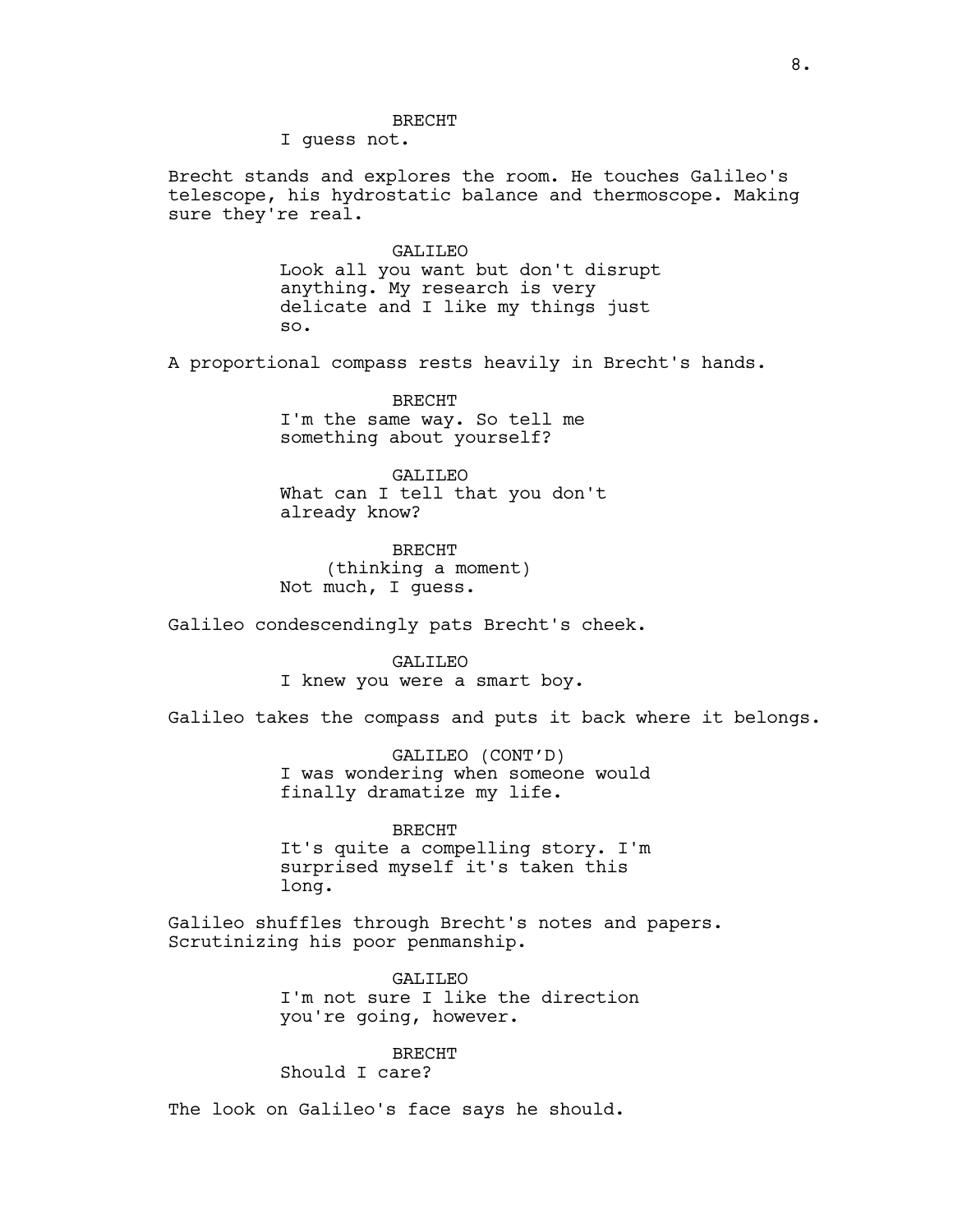## GALILEO

It's my story.

Brecht takes the papers back. Returning them to their rightful place.

# BRECHT

It's mine now.

Galileo shoots Brecht an "Oh? A tough guy!" look.

GALILEO I don't like others appropriating my work.

BRECHT (accusingly) Like your telescope?

Galileo shoots Brecht a cautious look. How much does he know?

BRECHT (CONT'D) When you sold the patent to the governors of Venice, you conveniently neglected to tell them Hans Lippershey had already invented it.

#### GALILEO

They were fools. And my improvements were critical. I could see Saturn with my telescope. Lippershey could barely watch his neighbor bathe across the street.

Brecht LAUGHS.

GALILEO (CONT'D) You think that's funny? You weren't laughing when John Gay's *Beggar's Opera* became your *Threepenny*.

Brecht turns sour. Galileo smiles.

GALILEO (CONT'D) It wasn't even your idea to adapt it.

BRECHT You've no idea what it was like before I got involved. And it was my idea to include Kurt Weill.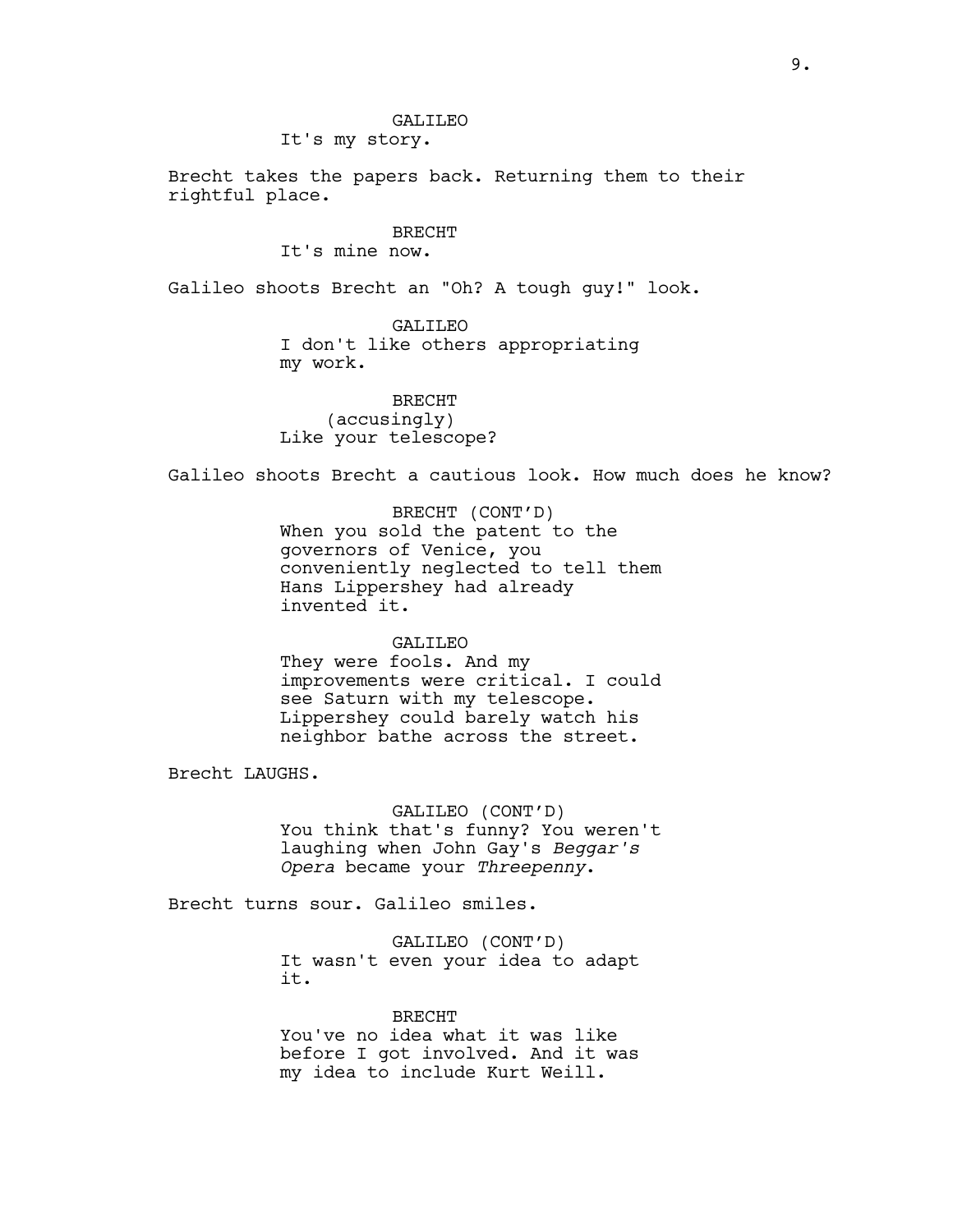final decisions.

BRECHT I polished that turd into a pot of gold. Sure, they weren't all my ideas but I was the filter through which they flowed. I made all the

Galileo smiles victoriously. Brecht concedes the point.

BRECHT (CONT'D) (under his breath) And you're a know-it-all bastard.

EXT. SAN PEDRO HARBOR - LOS ANGELES - DAY - 1941

A BOAT HORN blares. Brecht steps off the gangplank with Helene on one arm and Ruth on the other. The children bring up the rear.

Marta Feuchtwanger excitedly waits to greet them. Wearing a frilly, yellow sundress. FRITZ LANG (50) also waits to greet them. An old-school director who carries himself like a Prussian general. Monocle and all.

> MARTA FEUCHTWANGER It's so good to see you. How was your trip?

BRECHT Long and endless.

Lang shakes Brecht's hand.

FRITZ LANG Welcome to the City of Angels.

BRECHT

Thank you, Fritz. We owe a great debt to both of you. Without your letters, we'd have never passed Immigration.

Marta kisses each family member. She doesn't know Ruth, so only shakes her hand. Who is this woman?

> BRECHT (CONT'D) This is Ruth Berlau. My assistant. (taking a deep breath) (MORE)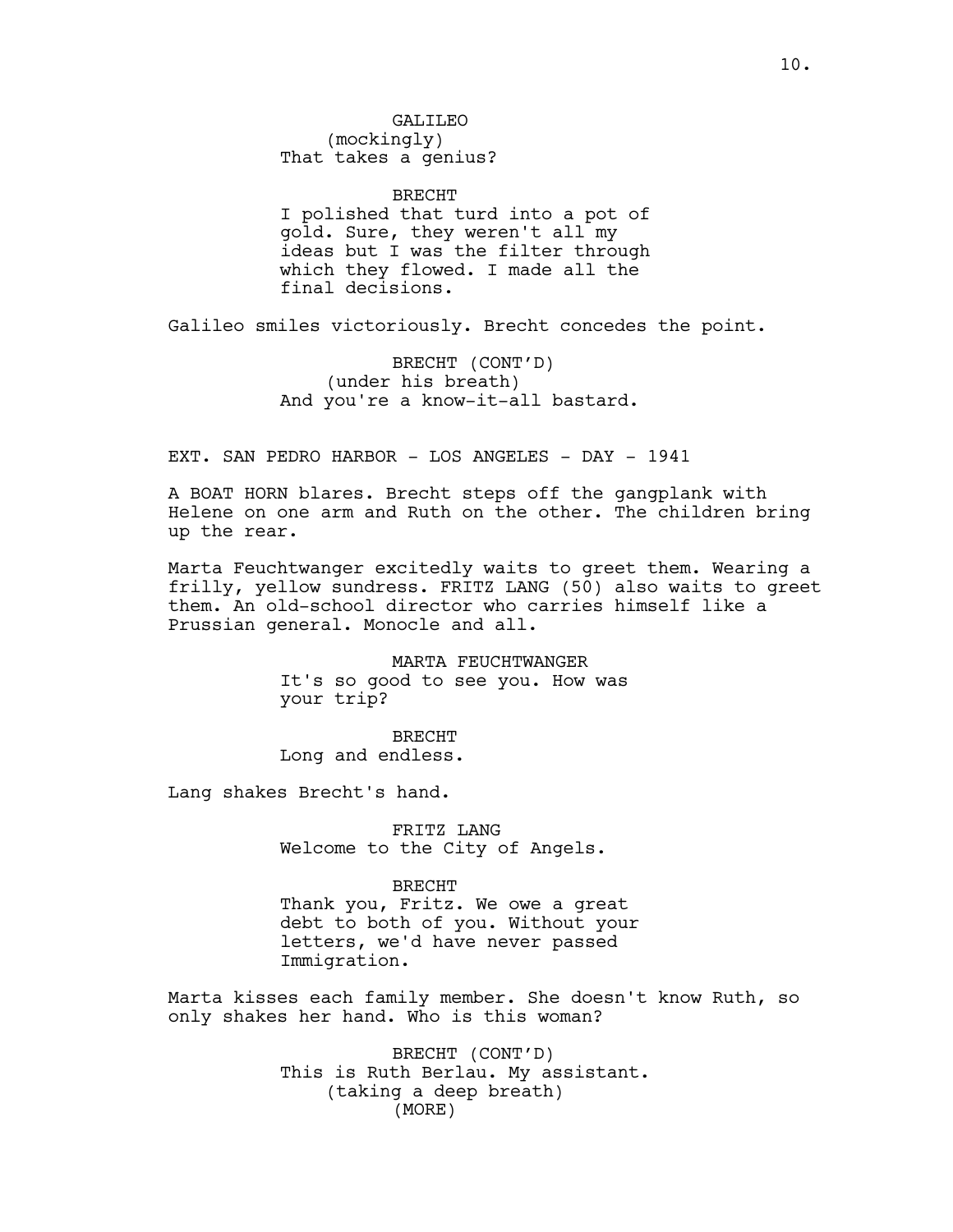It feels good to finally be somewhere. BRECHT (CONT'D)

MARTA FEUCHTWANGER We're not there yet. We've a good hour in the car. I found the cutest little place for you in Hollywood. You'll just love it. It's very California.

HELENE That's a good thing, I presume?

They walk towards Marta's car. Seagulls dive bomb them looking for food. Brecht stops dead in his tracks. Shocked by a monstrous atrocity.

> BRECHT (pointing) What in the world is that?

A large billboard shows a young woman wearing an apron, holding a Coke and a slice of pie. *Nothing's more American than Coke and Apple Pie.*

> HELENE Why would anyone build something so hidious?

FRITZ LANG The obvious one. Money. Don't worry. You'll get use to them.

BRECHT That worries me even more.

They start walking again.

MARTA FEUCHTWANGER Leon has already arranged a meeting for you at MGM. I don't think you'll have any trouble finding work here.

BRECHT But I don't have any ideas for film.

RUTH Don't worry. Inspiration will come easy inside the belly of the whale.

Brecht LAUGHS.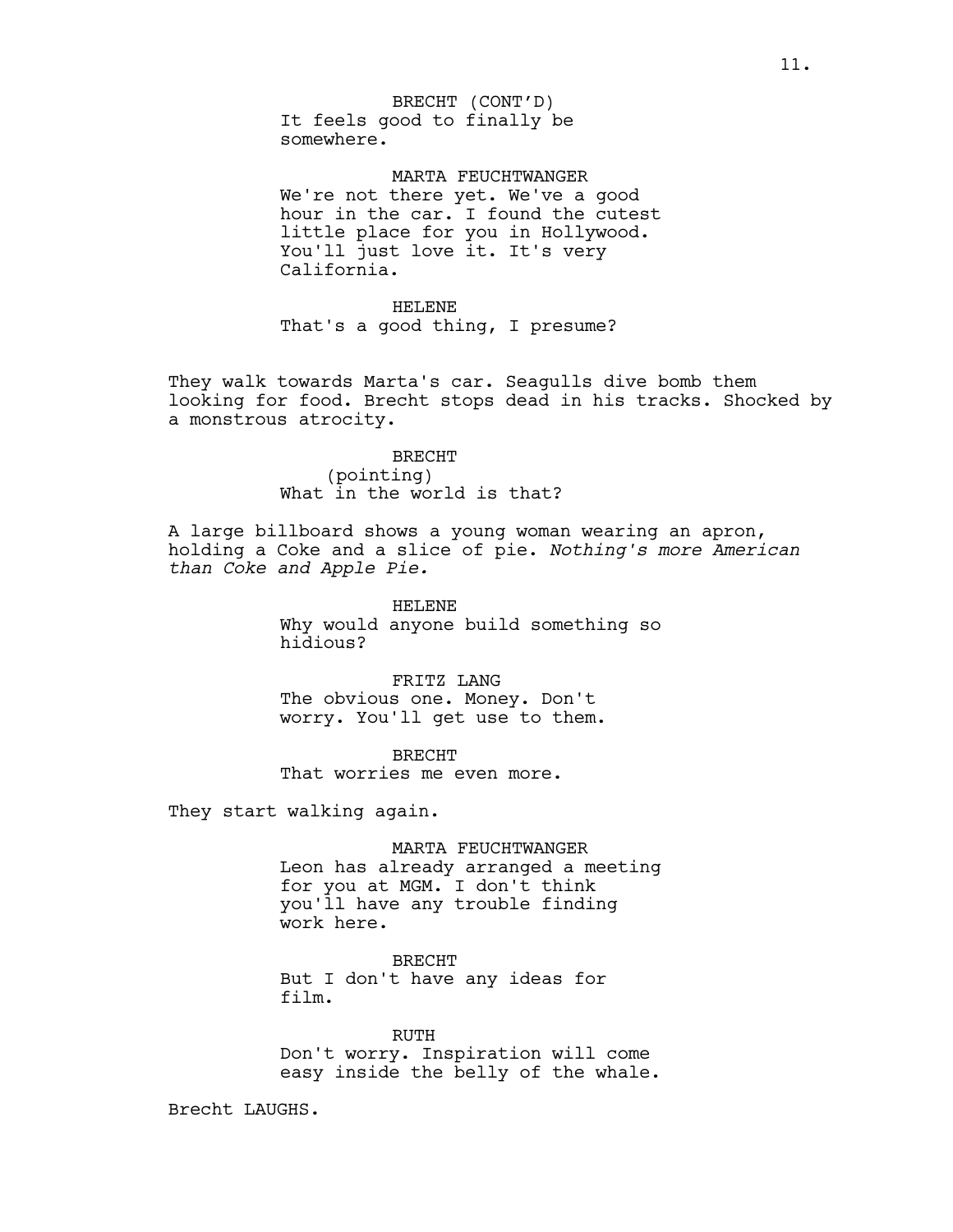HELENE What about *The Life of Galileo*? That would be easy to adapt.

Brecht attempts to answer but Ruth cuts him off.

RUTH That work is intended solely for the theater. Cameras would only debase its message.

Helene's put off by this remark but Brecht agrees, as they arrive at Marta's car.

> FRITZ LANG Marta's in charge of you now. I must get back to work. Welcome to your exile in paradise. Call me once you're settled.

Fritz drives away. The others pile into Marta's car. Marta speaks to Helene quietly.

> MARTA FEUCHTWANGER Who's this woman?

HELENE Brecht acquired another "assistant" while in Denmark.

MARTA FEUCHTWANGER She travels with you? You allow that?

HELENE When in exile, one must make sacrifices.

They pull away. TWO MEN WEARING TRENCH COATS watch them go.

EXT. CITY STREETS - LOS ANGELES - DAY

Crowded into Marta's car, Brecht's entourage get their first good look at LA. Brecht's unimpressed.

A two-car garage under construction dwarfs the house it's intended for.

There's a yard sale out front. Selling crap not fit for a landfill.

People swarm a new car dealership. Mesmerized by the shiny sheet-metal. Price tags scrawled on the windshields.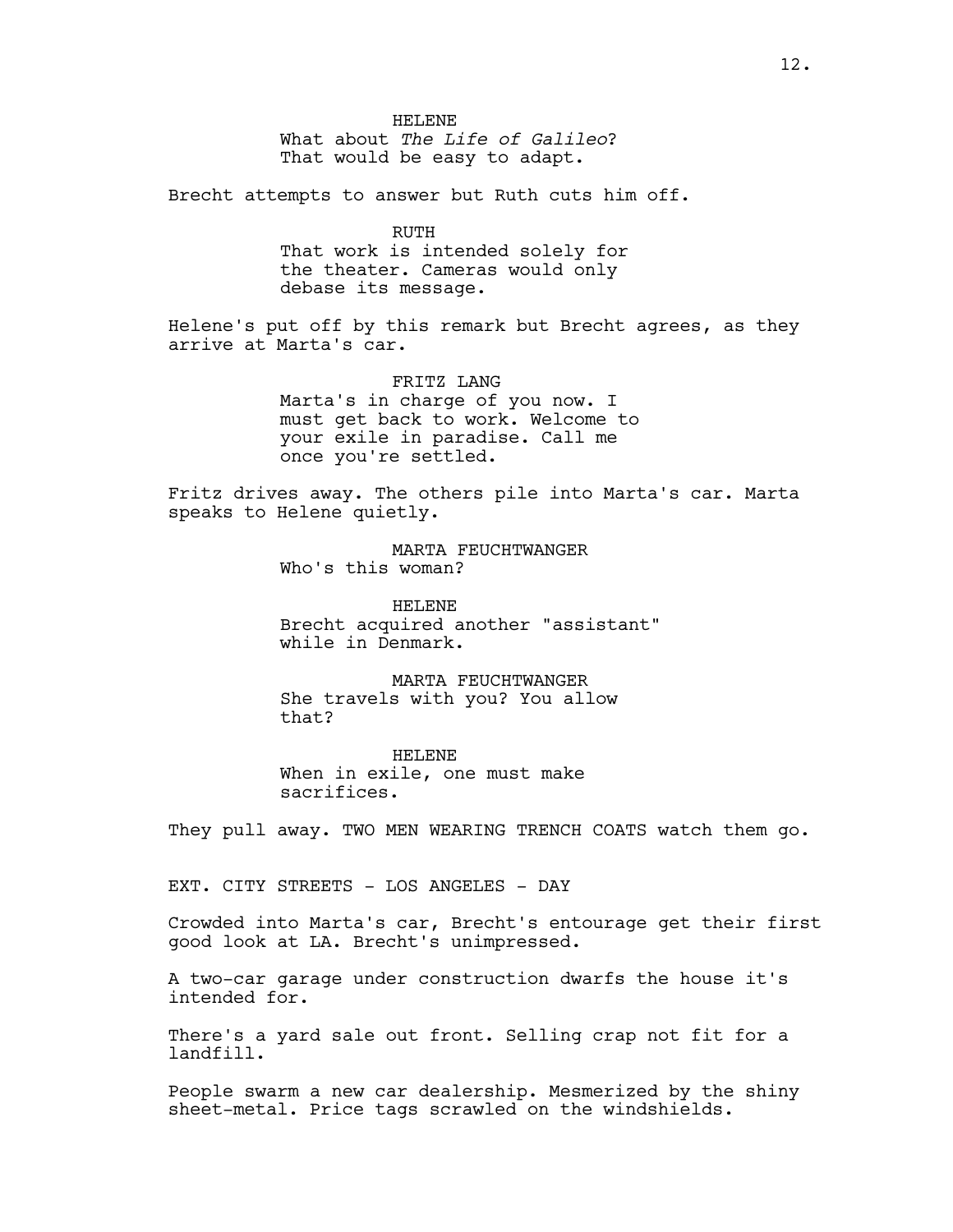One family lives out of their car. Curtains sewn for the windows. A laundry line hangs from the car to a nearby tree.

They drive past a billboard displaying the latest Buick. *Get there in style or don't go at all.*

INT. BRECHT'S HOME - ARGYLE STREET - DAY

Marta opens the door. Brecht's extended family slowly wander through the furnished, craftsman-style home. Every inch crammed with overly feminine decorations; doilies, dried flowers and other estrogen-charged knick-knacks.

> HELENE (aghast) It's...stunning.

RUTH (also aghast) Yes, I've never seen anything like it.

MARTA FEUCHTWANGER I'm so glad you approve. I thought a furnished place would suit you best.

Brecht picks up a statuette of a Norman Rockwell boy taking a leak.

> BRECHT It appears I'm the first man to ever to pass through these doors.

RUTH (teasing) You could always live at the YMCA, if you crave male companionship.

BRECHT No, thank you. Christians give me the...how do you say? The willies.

Helene's mesmerized by an atrocious ashtray depicting a Basset Hound with soulful eyes.

> HELENE We'll do our best to make it feel like home.

Brecht examines a tropically-inspired cocktail service. A large, plastic pineapple serves as the ice cube bucket.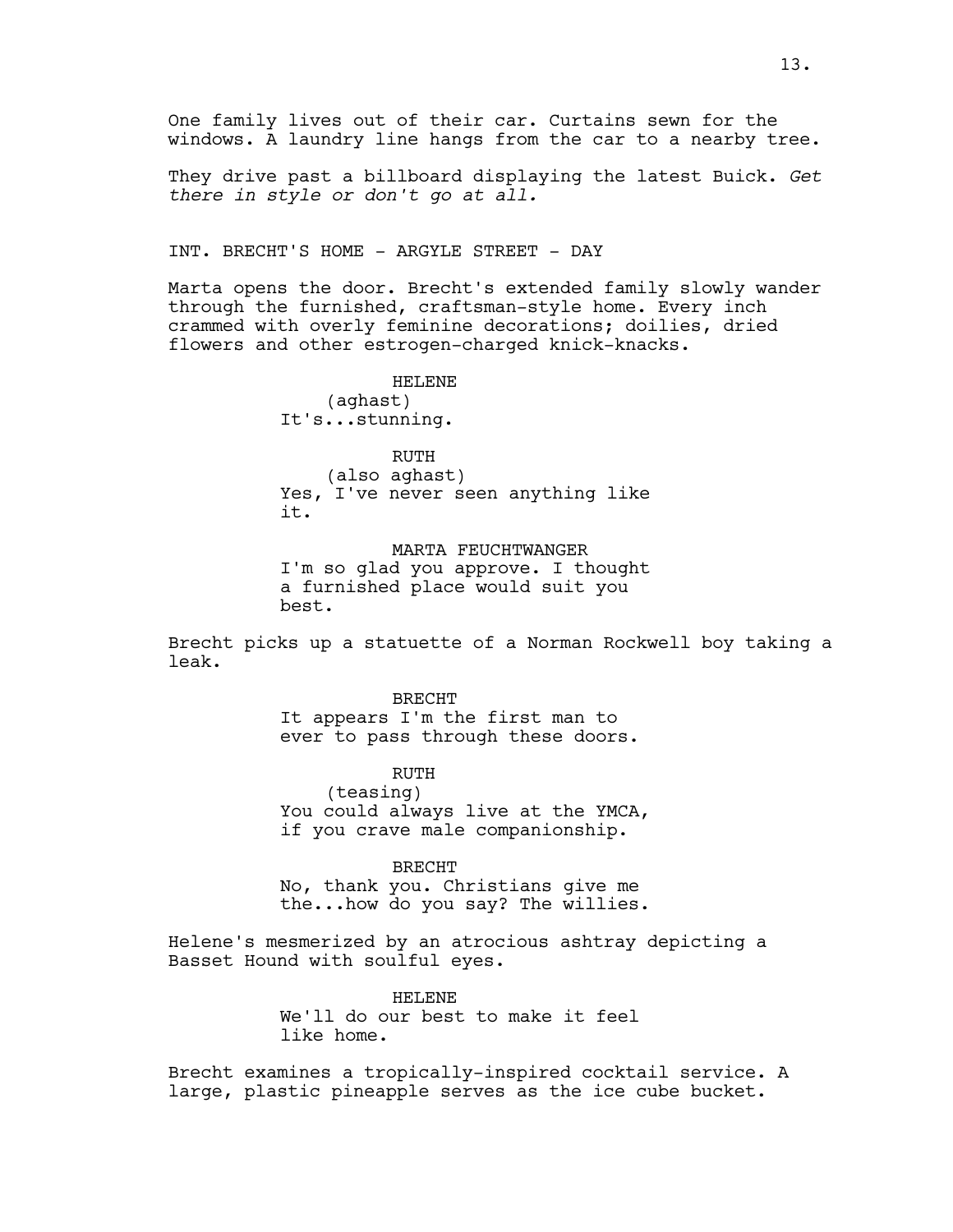BRECHT We should have gone to New York.

MARTA FEUCHTWANGER (defensively) You'll find living here much easier. It costs less and with all the studios, there's plenty of work.

HELENE Work is good.

BRECHT But New York has Broadway. What else is there?

HELENE Food. Shelter. Clothing.

BRECHT

We could use some money, right now. Our travel expenses were much higher than we anticipated.

HELENE (under her breath) Because of the excess baggage.

Ruth's ears burn but says nothing. Helene explores the rest of the house.

> MARTA FEUCHTWANGER Don't worry. We'll arrange for a monthly stipend from the German Refugee Fund. It's not much but it's a start. I'm sure Helli will find acting work. And whatever Ruth does...

> RUTH (defensively) I'm a freelance journalist. As well as Brecht's frequent collaborator.

> MARTA FEUCHTWANGER (cynically) Yes, I'm sure you are. (optimistically to Brecht) Everything will work out just fine. You'll see.

Helene returns from looking around the house. She doesn't look happy.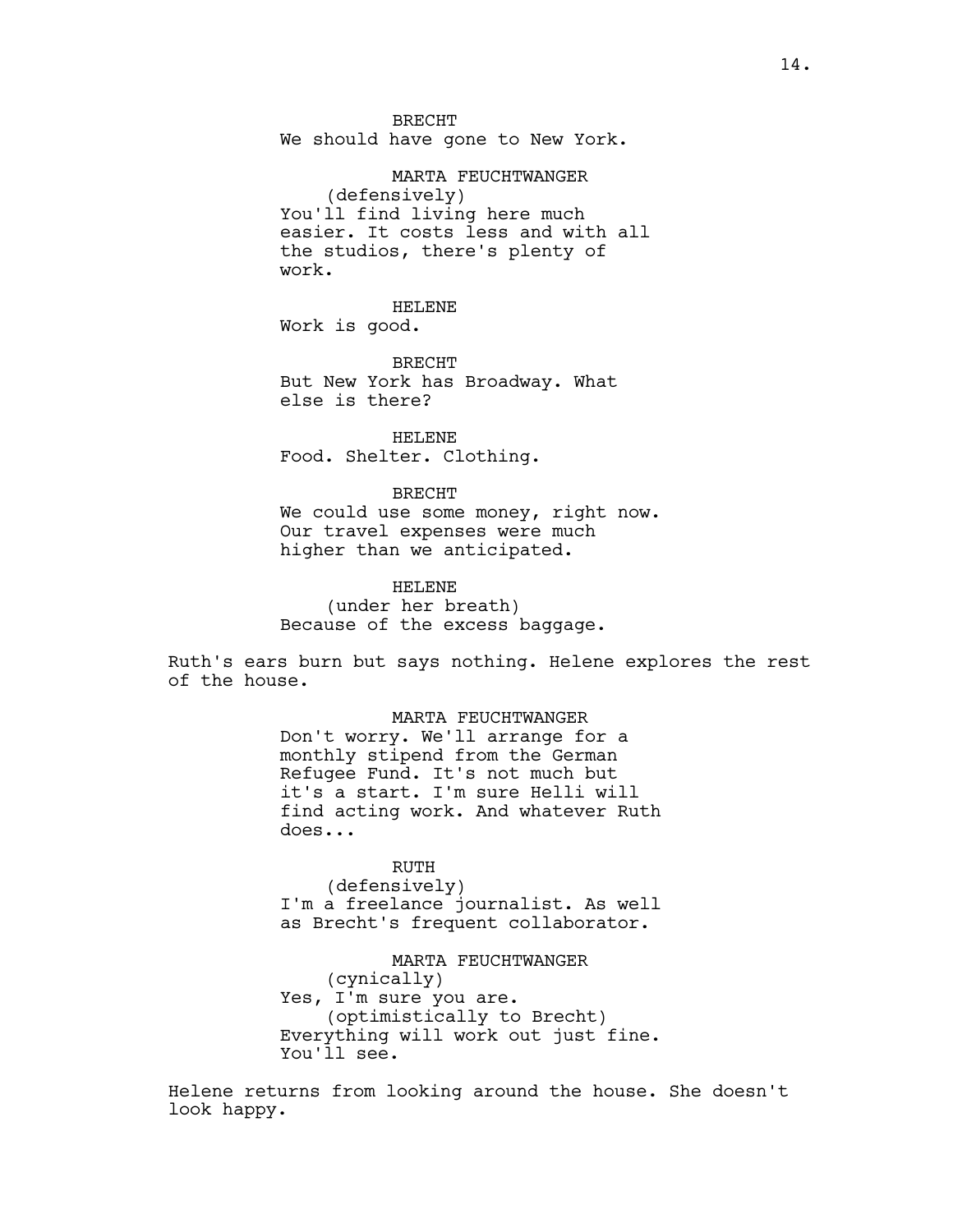BRECHT Helli, what's the matter?

HELENE I need to speak to you. Alone.

Brecht's afraid to budge.

HELENE (CONT'D) There are only two bedrooms.

BRECHT

So? We just...

Brecht does the math in his head. Helene storms off to the kitchen. Brecht reluctantly follows. Walking to his death.

HELENE

I cannot tolerate this. I will not share my bed with her and I won't let my children sleep on the floor.

BRECHT We cannot cast her out on the street.

HELENE

Says who?

BRECHT Who does she know here? We'll work something out.

Marta and Ruth stand uneasily in the living room. MUFFLED SHOUTS resonate through the walls. The children GIGGLE uneasily. Helene pulls plates out of the cupboard. Momentarily stunned by the ugly pattern, she SMASHES them on the floor. This German woman has gypsy blood.

HELENE

I don't care how many mistresses you keep. But I won't live with them.

BRECHT

(calmly) But where will she go? And what about my work? You don't want to slow my writing.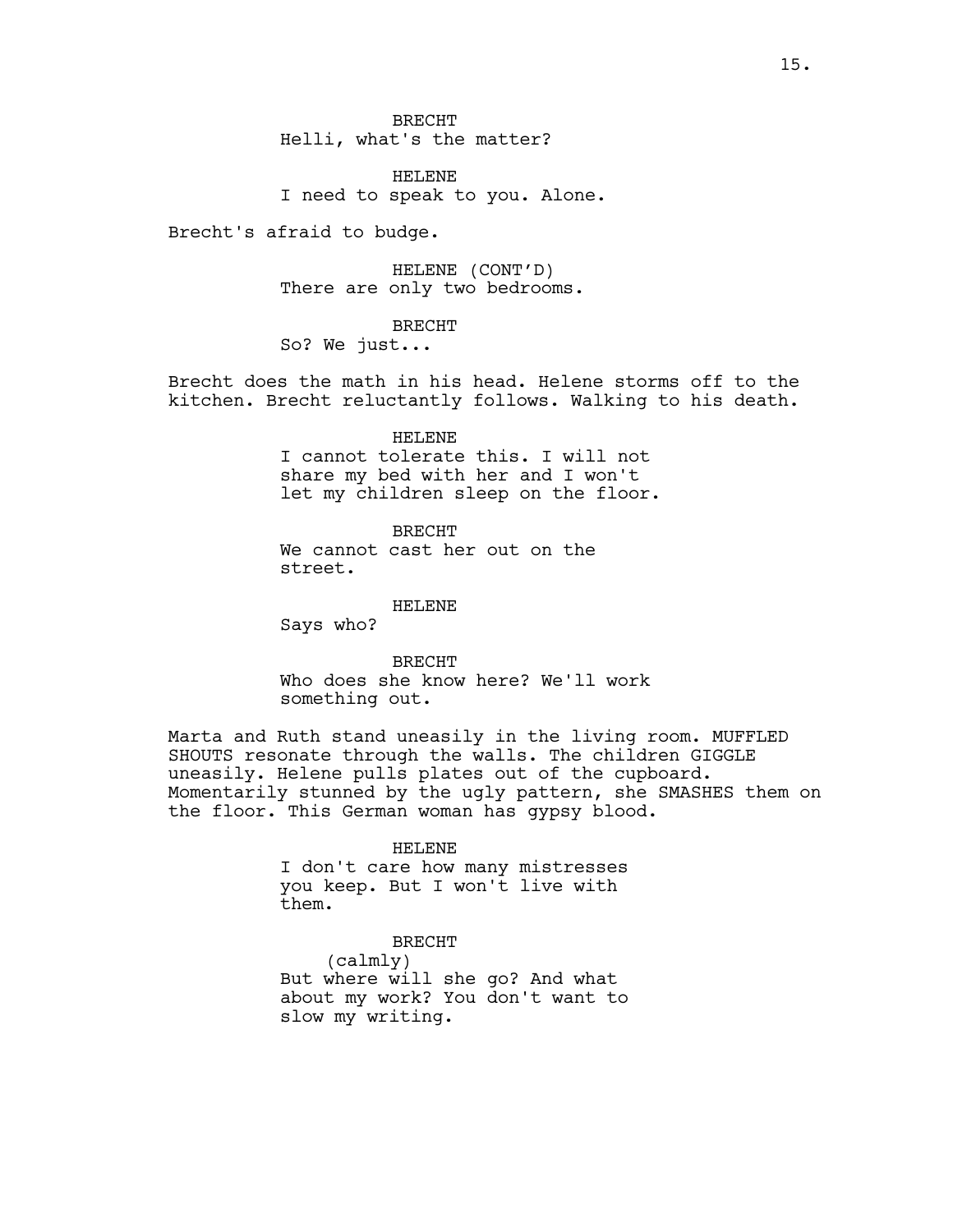#### HELENE

(breaking more plates) I don't want to hear you fucking her next to me. And I don't care how bourgeoise that sounds.

### BRECHT

(condescendingly) Monogamy is merely a construct of the Church and State to enslave the masses.

HELENE What? What was that?

Helene puts her ear to Brecht's crotch.

#### HELENE (CONT'D)

Your dick's trying to tell me something but your pants muffle the sound. Maybe you should open your fly and let it speak freely?

Brecht grabs her shoulders and pulls her up.

BRECHT Don't push me, Helli.

Helene pushes him. She pushes a second time.

#### HELENE

What are you going to do? Huh?

She keeps pushing him. Brecht gets angrier with each poke.

HELENE (CONT'D) Tell me. What will you do?

### BRECHT

Stop it. Cut it out. Stop.

Helene SLAPS him. Brecht SLAPS her. She SLAPS him back. A tense pause. Eyes full of fire. A passionate embrace. Clothes are TORN. More dishes BREAK, as they thrash about the room in a sexual frenzy. In the living room, the muffled noises sound painful.

> MARTA FEUCHTWANGER Maybe we should go in there? Before they kill each other.

RUTH (timidly) After you.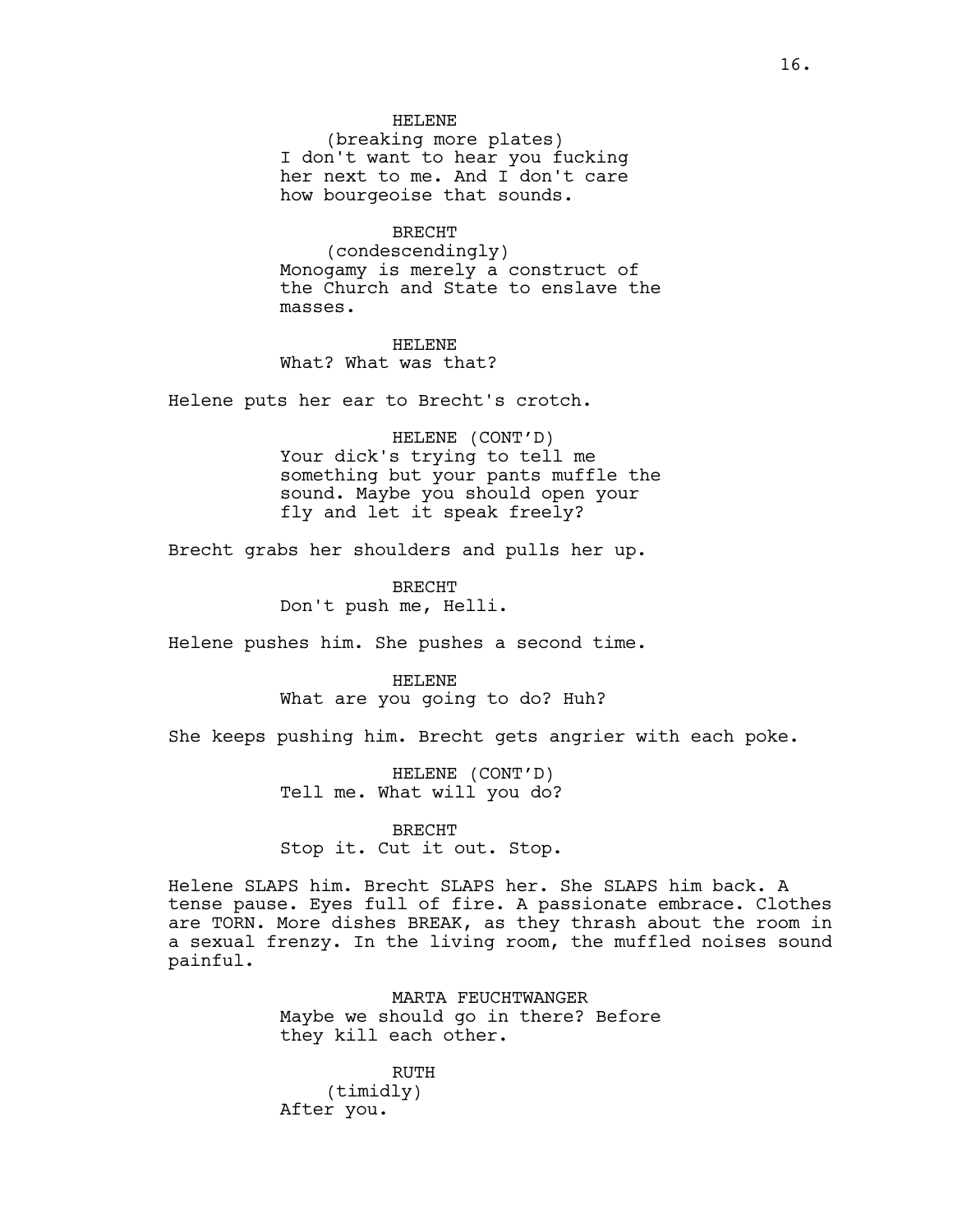A thunderous CRASH. Marta doesn't budge. Fearing for her life.

> FADE TO BLACK.

EXT. CITY STREETS - HOLLYWOOD - DAY

Brecht walks through his new neighborhood. Jotting down notes on a small pad. He's accosted by ugly, urban images.

An elderly woman walks her old, crippled dog. His hind end strapped to a two-wheel cart.

Sprinklers furiously water every lawn on the block. One attacks Brecht. Making it look like he wet his pants.

A car has hit a fire plug. The driver door hangs open. A geyser of water shoots into the air.

Brecht stands next to a bus stop. Heavy traffic whizzes past. The bus bench advertises the new Pontiac. *Don't Let Anything Get in Your Way.*

The bus pulls up and Brecht gets on. A bus placard shows the sun setting behind a clump of palm trees. *The New LA. Come for the Palm Trees. Stay for Your Health.*

INT. MGM JUNIOR PRODUCER'S OFFICE - CULVER CITY - DAY

A page turns of *Life* magazine reveals a photo of *The Most Typical Farm Family in Ohio*. GOTTFRIED REINHARDT (25) thumbs through the magazine. He sounds like a cross between Arnold Schwarzenegger and James Earl Jones.

> GOTTFRIED REINHARDT It's an honor meeting you, Mr. Brecht. My father speaks highly of your work back in Germany.

BRECHT Thank you. I've always admired his theater work. I wish I could concentrate solely on play writing. (slyly) But something has to pay the bills.

GOTTFRIED REINHARDT (holding up the magazine) So what do you have today?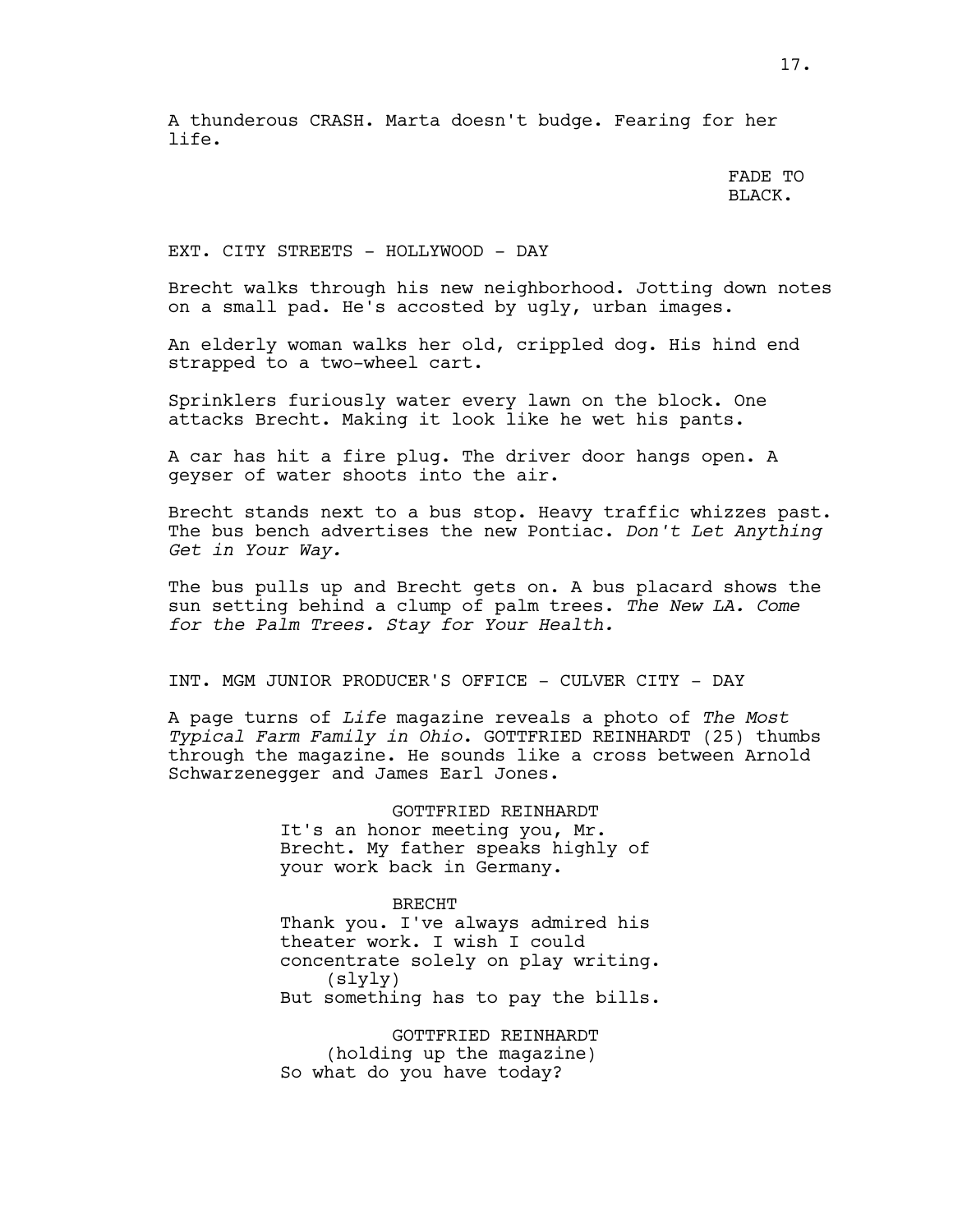#### BRECHT

We begin with a fight amongst our perfectly-typical farm family. Destroying their model home. Just before the State Fair opens.

GOTTFRIED REINHARDT (thinking) I don't know. It's a little too...cerebral. My boss is more of a "shoot 'em up" kind of guy. Know what I mean?

Brecht doesn't.

#### BRECHT

I call my next one, *The Bread King Leaves Bread Baking*. It's about the corrupting process that occurs when growing wheat's separated from the act of baking.

Gottfried, having no polite response, says nothing.

BRECHT (CONT'D) A millionaire enjoys a loaf of bread baked by a farmer's wife. He tries to buy the recipe but is told it's not for sale. She tells him proudly a loaf of bread requires a day of good work, good neighbors, a heart of gold and a healthy appetite.

GOTTFRIED REINHARDT Do you have anything else?

BRECHT My last idea's just a title. But will, surely, write itself.

Brecht allows a dramatic pause.

GOTTFRIED REINHARDT Well, what is it?

BRECHT Boy Meets Girl, So What?

Gottfried's stupefied. Suddenly, they hear LOUIS MAYER (60) burst out of his office screaming.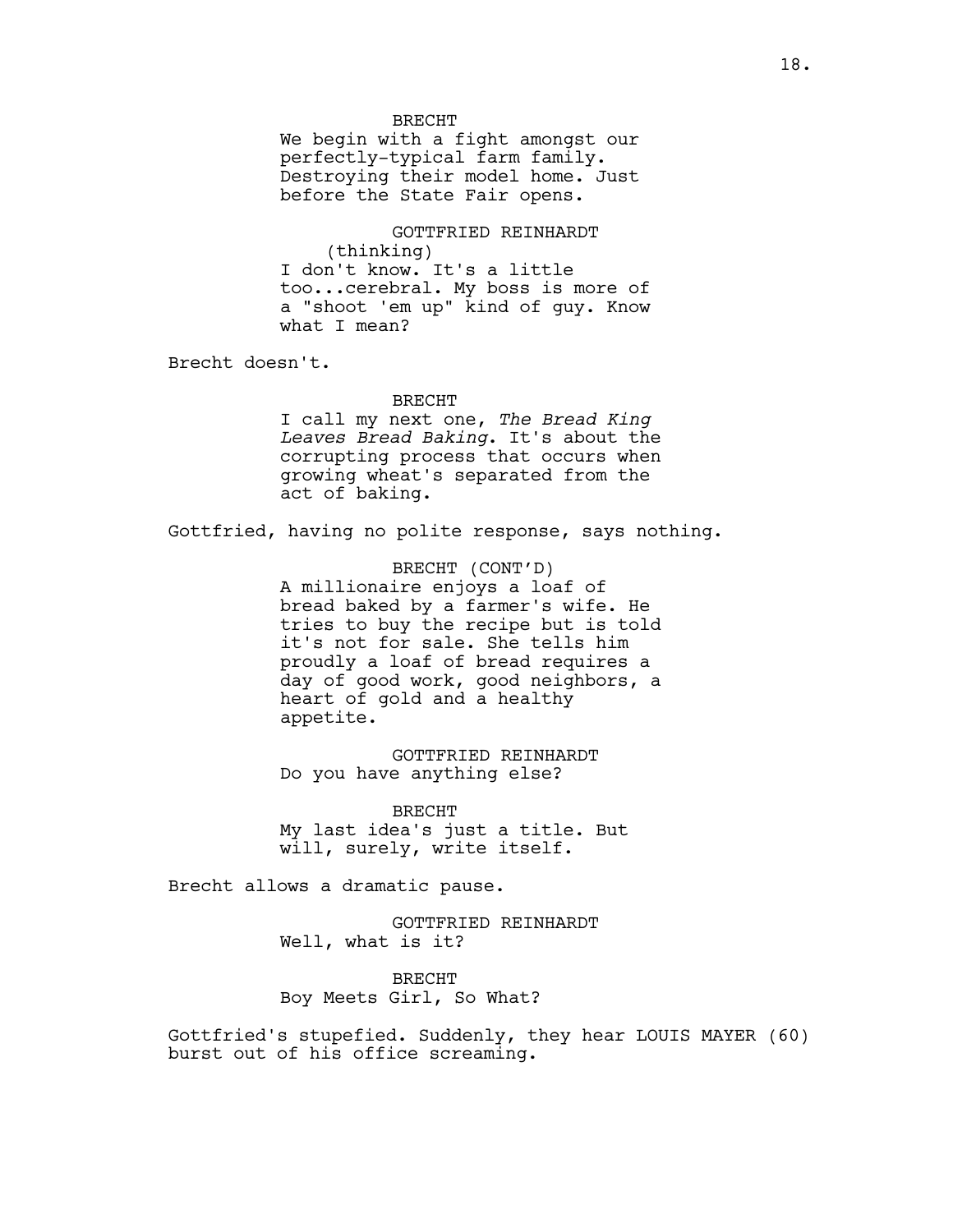LOUIS MAYER (O.S.) Those sons-of-bitches! I'll kill 'em!

Brecht and Gottfried rush to the door. Mayer charges down the hallway. Followed closely by his entourage. Mayer's a balding, pear-shaped man. Wearing an expensive, white suit. His assistant, EDDIE MANNIX (40), a former bouncer from the Bronx, syncopates his stride with Mayer.

EDDIE MANNIX

(with a Bronx accent) It's gonna be okay, boss. We can handle these guys.

LOUIS MAYER I hate fucking writers! After all I've done for them and they want to thank me by organizing. I'll burn this place down before I deal with a union.

EDDIE MANNIX It'll never happen LM. You won't let it.

LOUIS MAYER I'll show that Writer's Guild what happens when they try to squeeze my balls. I'll fuck 'em right in the ass!

EDDIE MANNIX Sure thing, LM.

Mayer and his entourage turn the corner and are gone.

BRECHT (stunned) Who was that?

GOTTFRIED REINHARDT My boss.

BRECHT What was his problem?

GOTTFRIED REINHARDT The screenwriters are organizing a guild. That kind of thinking isn't very popular around here.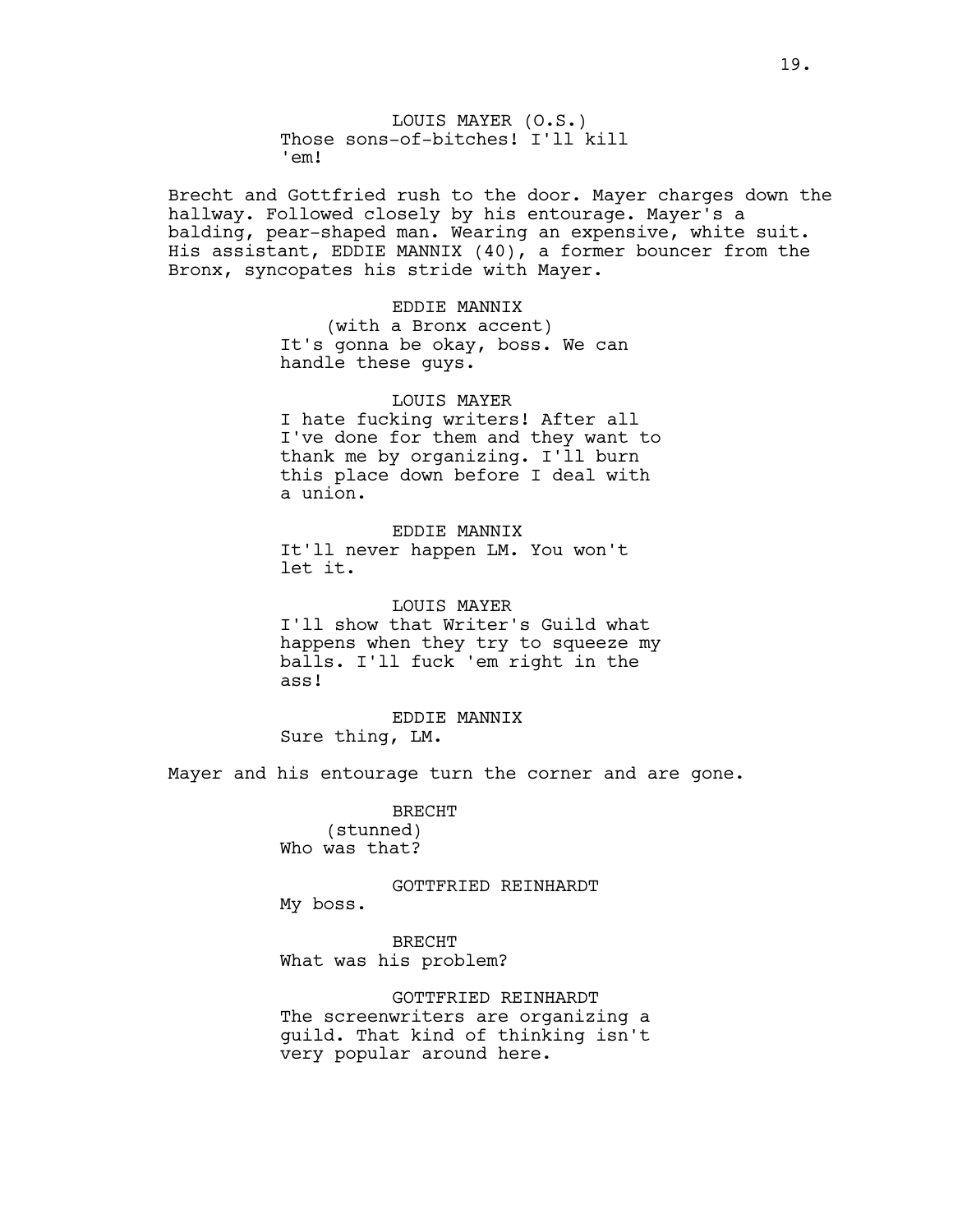BRECHT They should be commended. Workers everywhere must unite against big business.

GOTTFRIED REINHARDT (nervously whispering) Just be careful where you say that sort of thing.

BRECHT Truth will always have a voice. Call me, when you pitch them my ideas.

Brecht parades down the hallway. Shouting the whole way.

BRECHT (CONT'D) Workers of America unite!

Staff members nervously stick their heads into the hallway. Too afraid to even think these thoughts. Gottfried could die.

INT. BRECHT'S HOME - ARGYLE ST - NIGHT

An old Victrola plays an American, big band song. Brecht has fashioned a puppet theater to entertain his family. Helene and the children cuddle on a large couch. Enjoying the show.

One sock puppets looks like Hitler, the other like Stalin. A painted backdrop depicts the gothic architecture of the Nuremburg coliseum. Brecht sings a satirical song that's a blend between *Springtime for Hitler* and *The Sound of Music.*

BRECHT

(Hitler singing voice) *We have no room for intellectuals. It's part of the Nazi master plan. We only want ignorant imbeciles. To populate our vaunted Fatherland.* (chorus) *When the Fuhrer tells us, We are the master race. Heil! Phffft! Heil! Phffft! Right in the Fuhrer's face.*

Musical interlude. Brecht pops his head up and smiles. His family LAUGHS. The puppets beat him back down.

A second backdrop falls depicting Red Square surrounded by onion-domed towers. This show's way over-produced.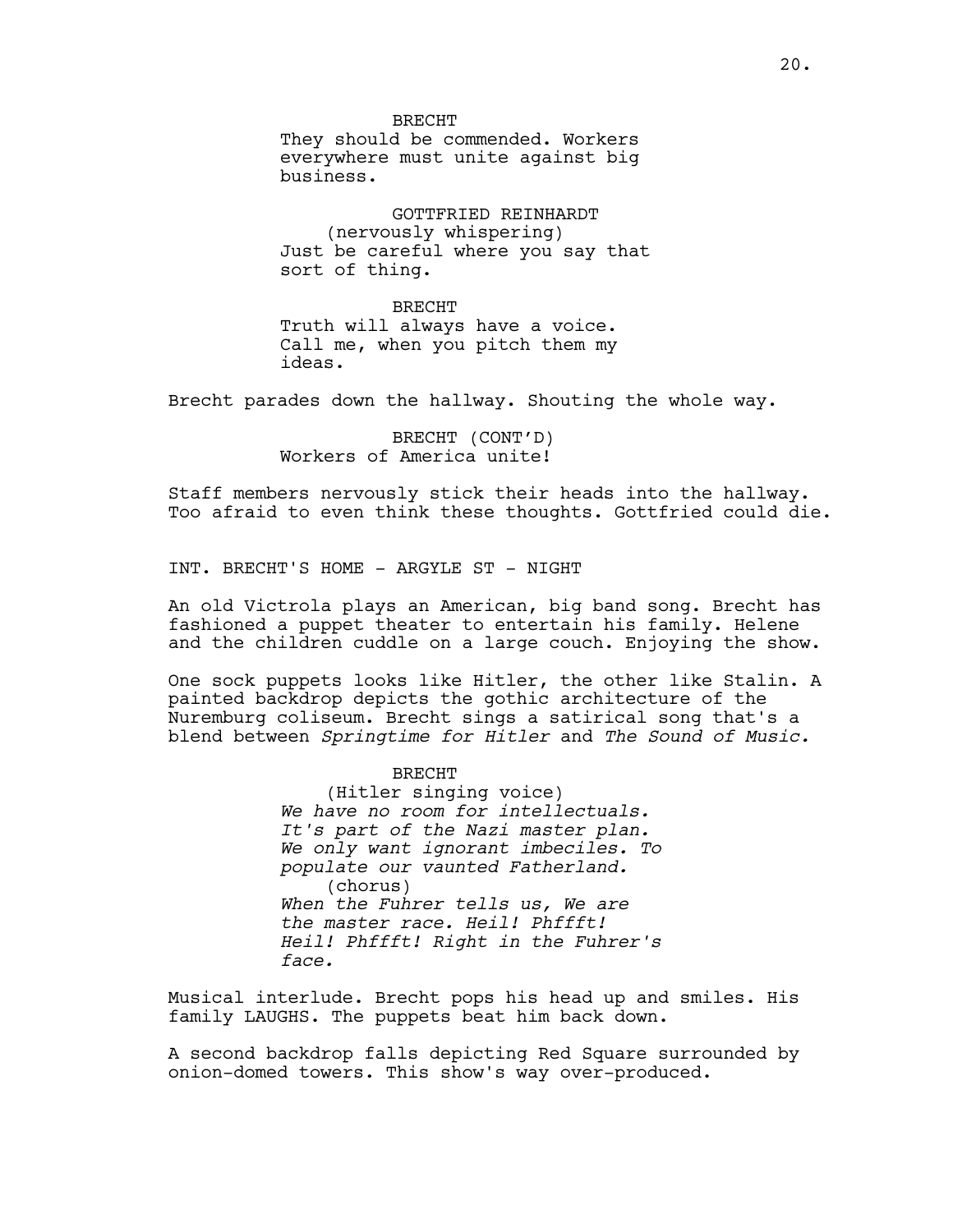BRECHT (CONT'D) (Stalin singing voice) *You cannot eat the pages from a book. Our workers won't be educated men. Gulags hide us from their knowing looks. Ignorance will keep us all Russian.*  (chorus) ) *When Joe Stalin tells us, He has a five-year plan. Hccck-phewt! Hccckphewt! Right in his iron hands.* 

Helene LAUGHS. Brecht pops up with his sock puppets.

BRECHT (CONT'D) Everybody sing!

They all grab hands and dance in a circle.

ALL TOGETHER NOW (singing) *When the Fuhrer tells us, We are the master race. When Joe Stalin tells us, He has a five-year plan. Their pact of non-aggression, We'll never understand. Who will look out for the common man?*

They raise their hands in the air and collapse onto the floor exhausted. The Victrola SKIPS silently back and forth.

> BARBARA Let's do it again, Daddy.

Brecht's pooped.

BRECHT Show's over folks. It's bedtime.

The children MOAN.

HELENE Your father's right. I had no idea Sock Puppet Theater would keep you up so late.

BARBARA Can we do it again tomorrow?

BRECHT Sure. Another day, another encore performancer.

Brecht kisses the children good-night.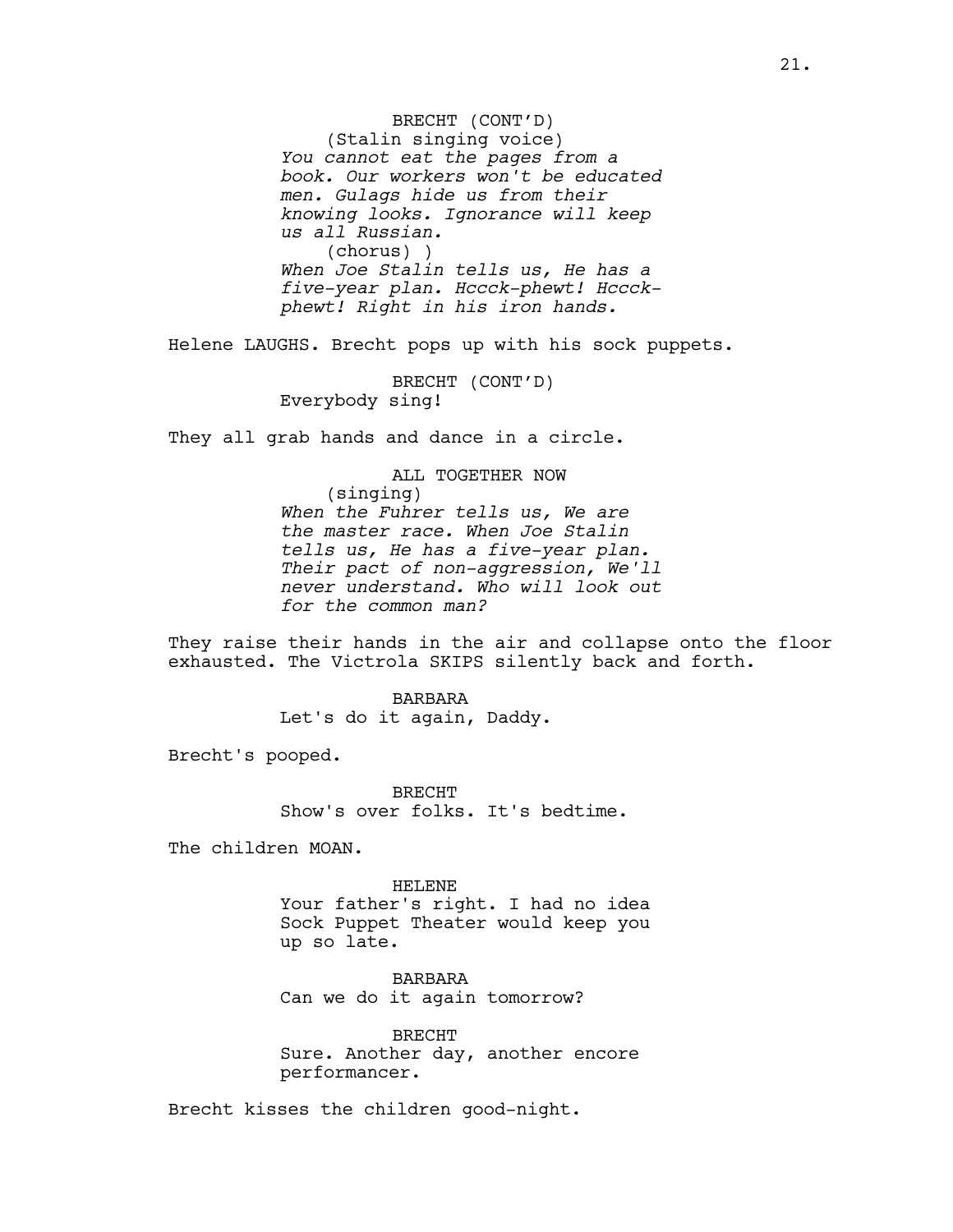HELENE (to Brecht) Are you coming to bed soon?

BRECHT Not quite yet. I want to work on my play.

They kiss.

#### HELENE

Don't stay up too late. I know how grumpy you get, when you're tired.

Helene and the children go upstairs. Brecht sits down at his desk. Opening a large biography about Galileo. A woodcut print shows Galileo in his study. Pointing a telescope at the stars. Brecht makes a few notes. He lays down his glasses and rubs his eyes.

INT. GALILEO'S STUDY - FLORENCE - DAY - 1610

Brecht's glasses rest on the rustic desktop. Galileo picks them up. Examining the quality of the optics.

> GALILEO These are good. Who made them?

Brecht grabs them back. Putting them on his face. He distances himself from Galileo. Walking to the window and looking out at 15th century Florence.

> BRECHT Trust me, you wouldn't want to visit.

Galileo allows their physical distance to remain. Picks up a copy of *Das Kapital* from Brecht's desk.

#### GALILEO

I've been thinking about your *Das Kapital*. Marx is a smart man but I still don't get it.

BRECHT (still gazing at the view) I'm not surprised. It's a very 20th century concept.

Galileo LAUGHS. Brecht looks at him accusingly.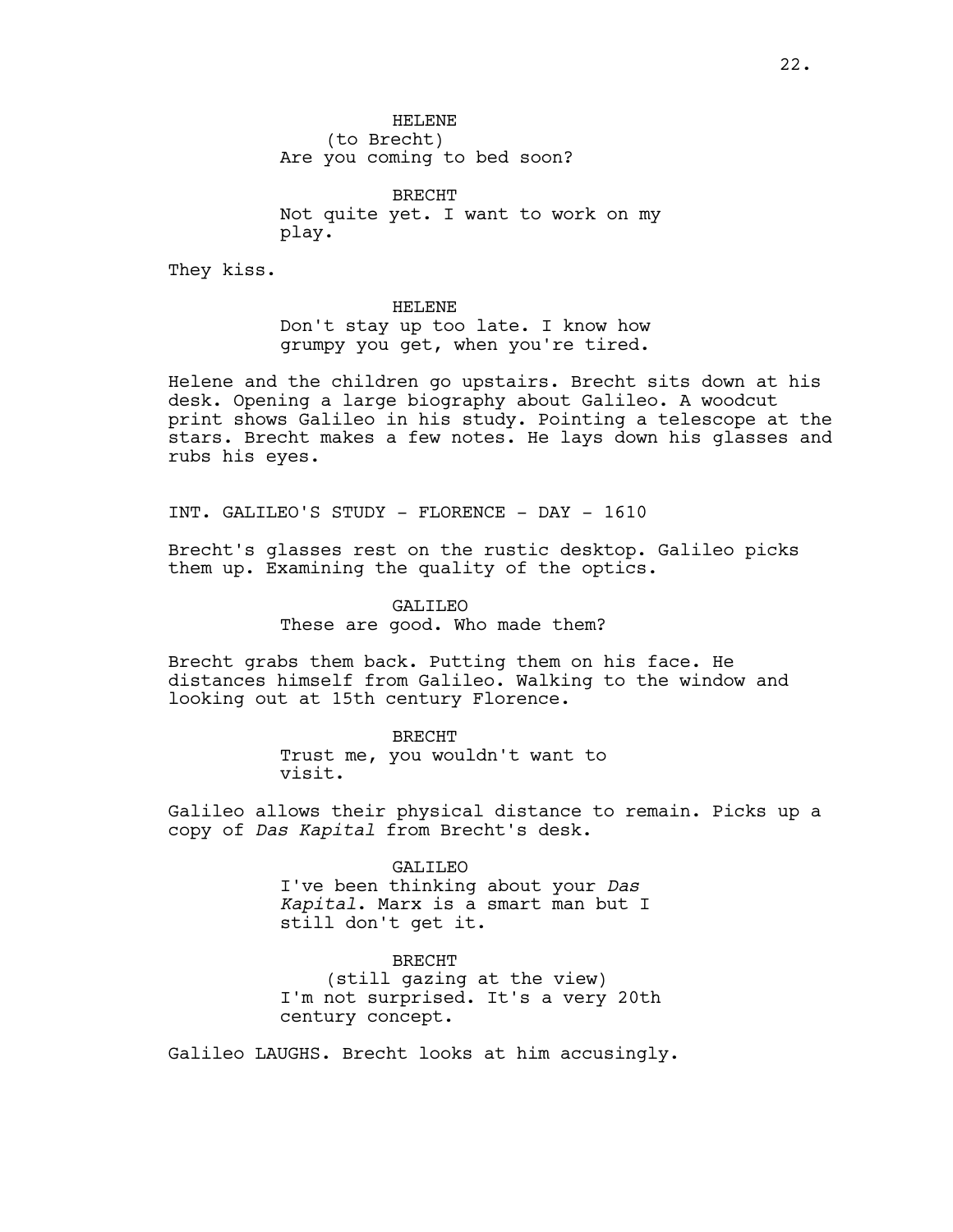### GALILEO

My entire life's been devoted to observation. It's the only way one can discern the truth. And I just don't think Marxism will work.

Brecht goes toe-to-toe with Galileo.

#### BRECHT

I'll make it very simple. We don't wait for your church's promise of heaven. We create it. Right here. Right now. With our own hands.

Galileo's ready for a scrap.

#### GALILEO

You need to get those glasses cleaned. That system's based on personal sacrifice for the good of all. (emphatically) It goes against human nature!

(beat) A system built on greed and the tenacious survival of the individual suits man best. If I were you...

#### BRECHT

But you're not me. You betrayed everything you believed in, when you recanted before the Inquisition.

GALILEO My reasons are not for you to judge.

#### BRECHT

But they are. Your weakness interests me greatly. Unhappy is a land that has no heroes.

### GALILEO

No, Brecht. Unhappy is the land that needs one.

This thought puts Brecht on his heels. Filling him with doubt.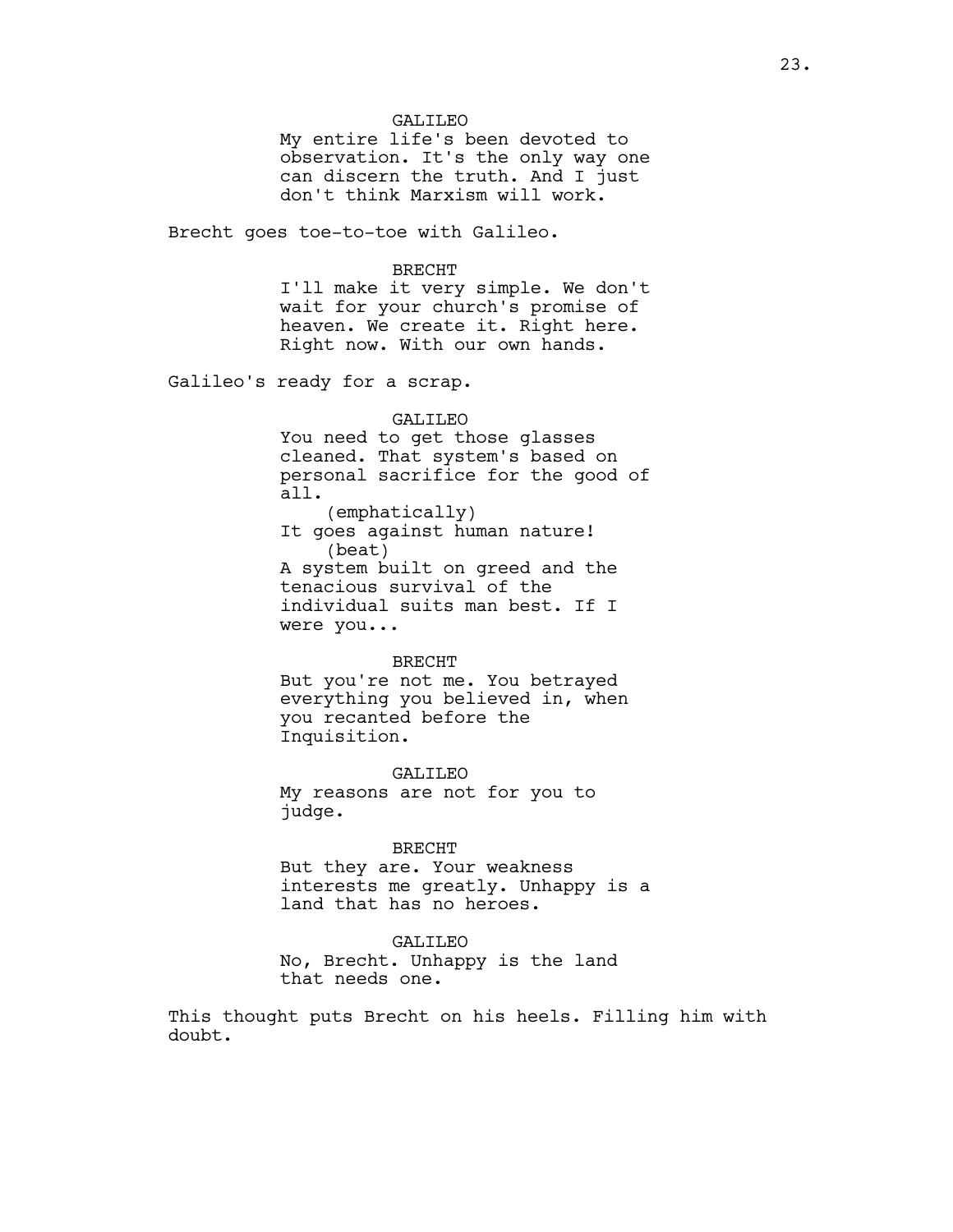Brecht and Fritz Lang slowly walk the shoreline. Pants curled up to their knees. Waves slap their ankles.

> FRITZ LANG You mustn't let this city get you down. It takes time to get started. I spent my entire first year reading newspapers.

Brecht points to a clump of palm trees near a beach hotel.

BRECHT Palm trees are the perfect metaphor for this city. They're not indigenous. They provide no function, like food or shade. And they're symptomatic of the epidemic bad taste.

A big wave attacks Brecht. Soaking him to the waist.

FRITZ LANG (repressing a smile) That's one way to look at it.

BRECHT It's easy to be smug, when you're a success. We can barely make ends meet. I need to sell something. Anything. Quickly.

FRITZ LANG Who have you talked to?

BRECHT

I had a good meeting with Gottfried Reinhardt. His boss may option some of my treatments.

FRITZ LANG

(laughing) Gottfried couldn't option his ass with both hands. Let me make some phone calls. I'll connect you to the right people. The decision makers.

Brecht's stunned and hurt by this comment.

FRITZ LANG (CONT'D) Did you read about that Nazi, Reinhard Heydrich?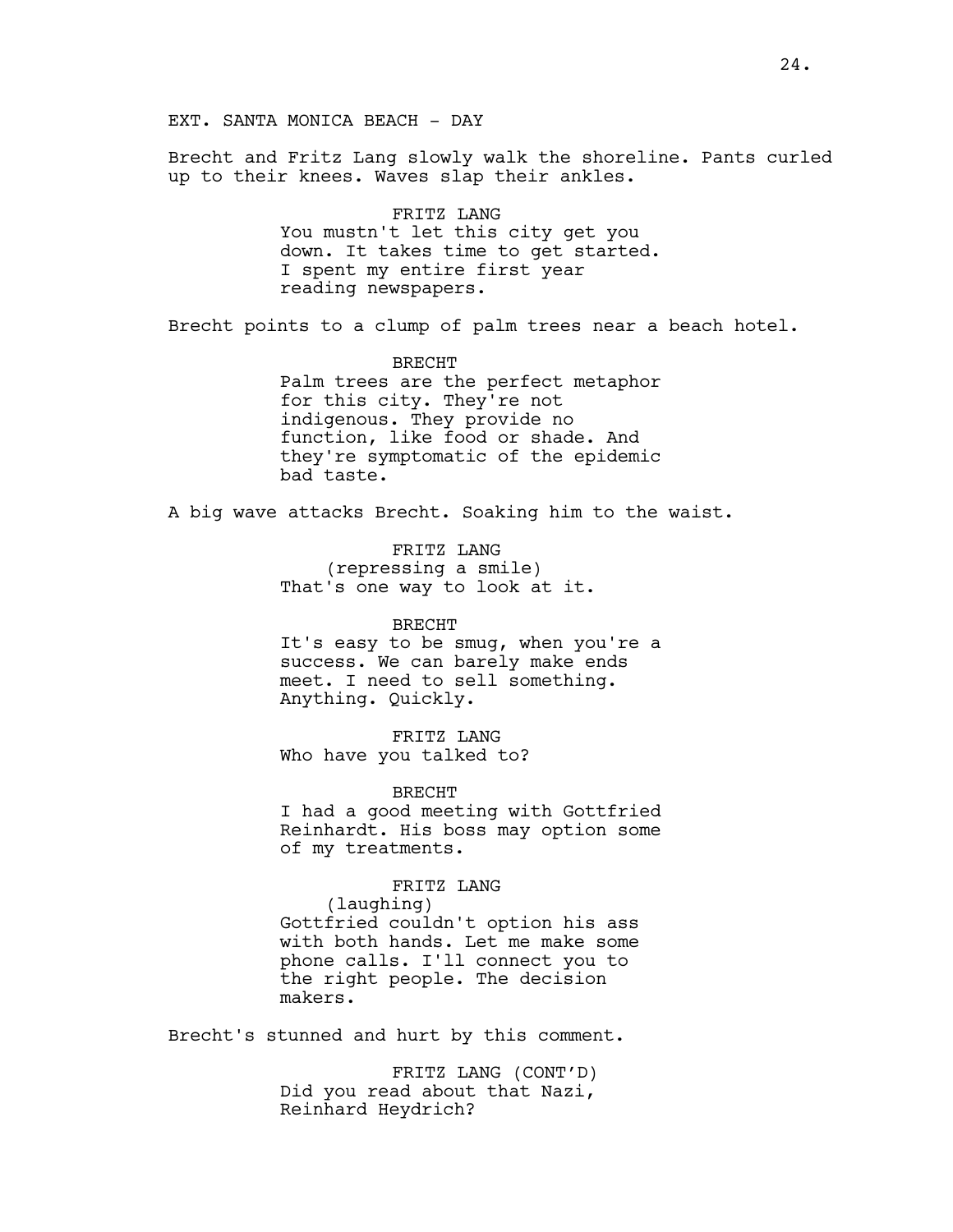BRECHT

Yes. The Czech underground should be applauded for assassinating The Hangman.

FRITZ LANG That's what they called him?

BRECHT Hopefully, it will inspire the underground movement to carry on

FRITZ LANG Sounds like the beginning to an excellent story.

BRECHT You think?

against the Nazis.

FRITZ LANG Let me talk to some people. I may be able to scrounge up some development money.

BRECHT I'll work on anything that may be seen by an audience. And pays cash.

Brecht smiles and allows himself to enjoy the sunny day.

INT. BRECHT'S HOME - ARGYLE STREET - DAY

Helene gets the kids ready for school. Overdressing them for the fair weather. There's a knock at the door. It's Ruth. Helene's not pleased.

> RUTH Brecht asked me to retrieve some of his notes. If you don't mind...

HELENE I do mind. But you may enter anyway.

Helene steps to the side. Letting Ruth pass through. The children kiss Helene and exit. Leaving the two women alone. Ruth digs through Brecht's effects. Unable to find the folder.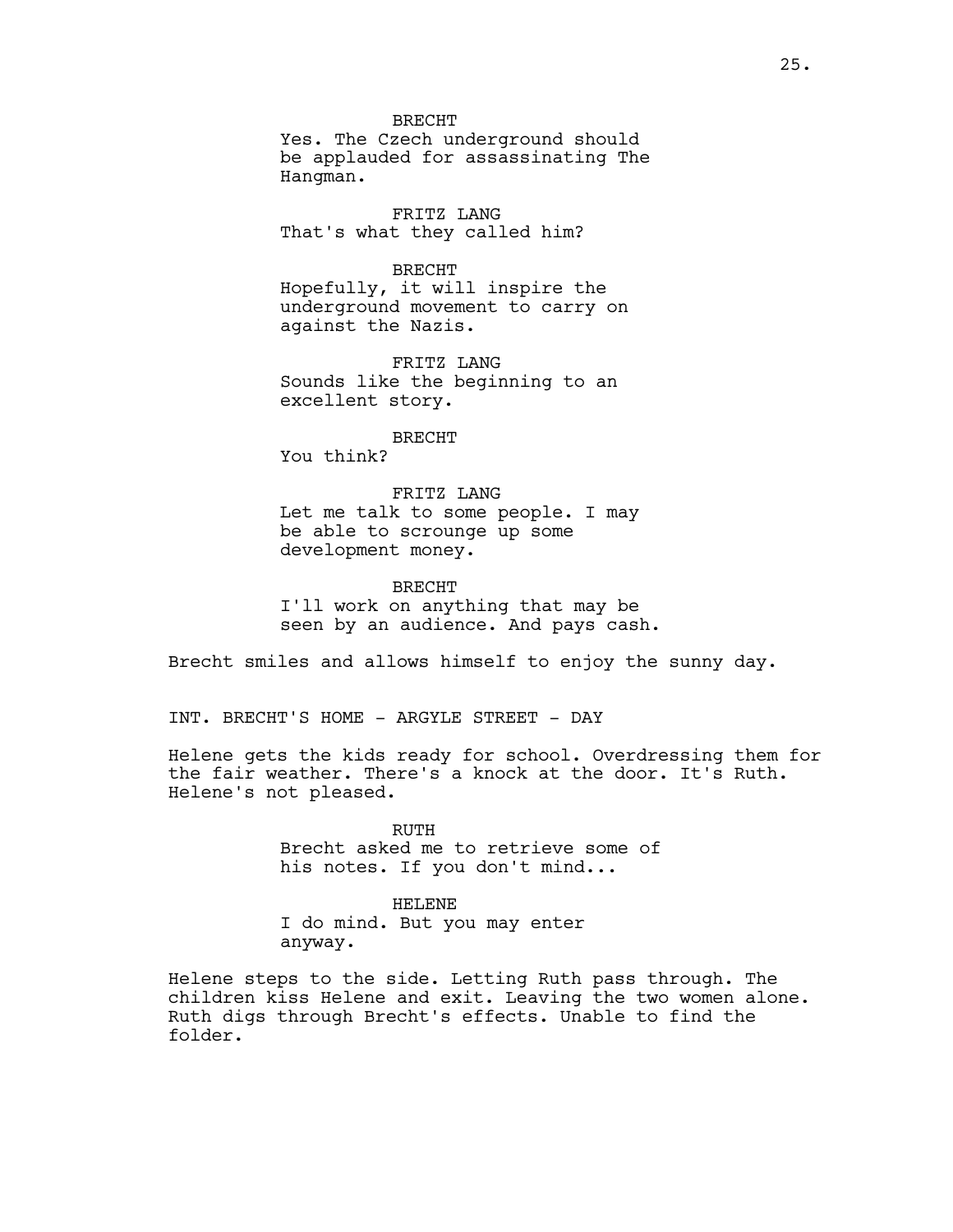RUTH I empathize with your position. But you must believe me. I never intended this.

HELENE I don't think you do understand. I don't care about Brecht's body. You, of all people, should know what I mean. But I do care about his heart.

Ruth finds the folder. Helene grabs it.

HELENE (CONT'D) And I won't let anyone take that from me. Ever.

The two women play tug-of-war with the folder. Brakes SCREECH outside. They run to the window.

> HELENE (CONT'D) Oh my God!

EXT. BRECHT'S HOME - ARGYLE STREET - DAY

A car's hit Barbara. She's sprawled on the pavement. Helene runs to her daughter. Ruth follows close behind.

#### HELENE

My baby! My poor baby?

Helene cradles Barbara's head in her lap. The driver stands by uselessly. Too frightened to do anything.

> RUTH I'll call an ambulance.

INT. HOSPITAL WAITING ROOM - LOS ANGELES - DAY

Brecht rushes into the room. Finding Helene and Ruth waiting pensively. Keeping a good distance from each other. Helene rushes into his arms.

> HELENE What took you so long?

BRECHT I came as soon as I heard. Will she be all right?

Helene clings to him tightly. SOBBING. Unable to speak.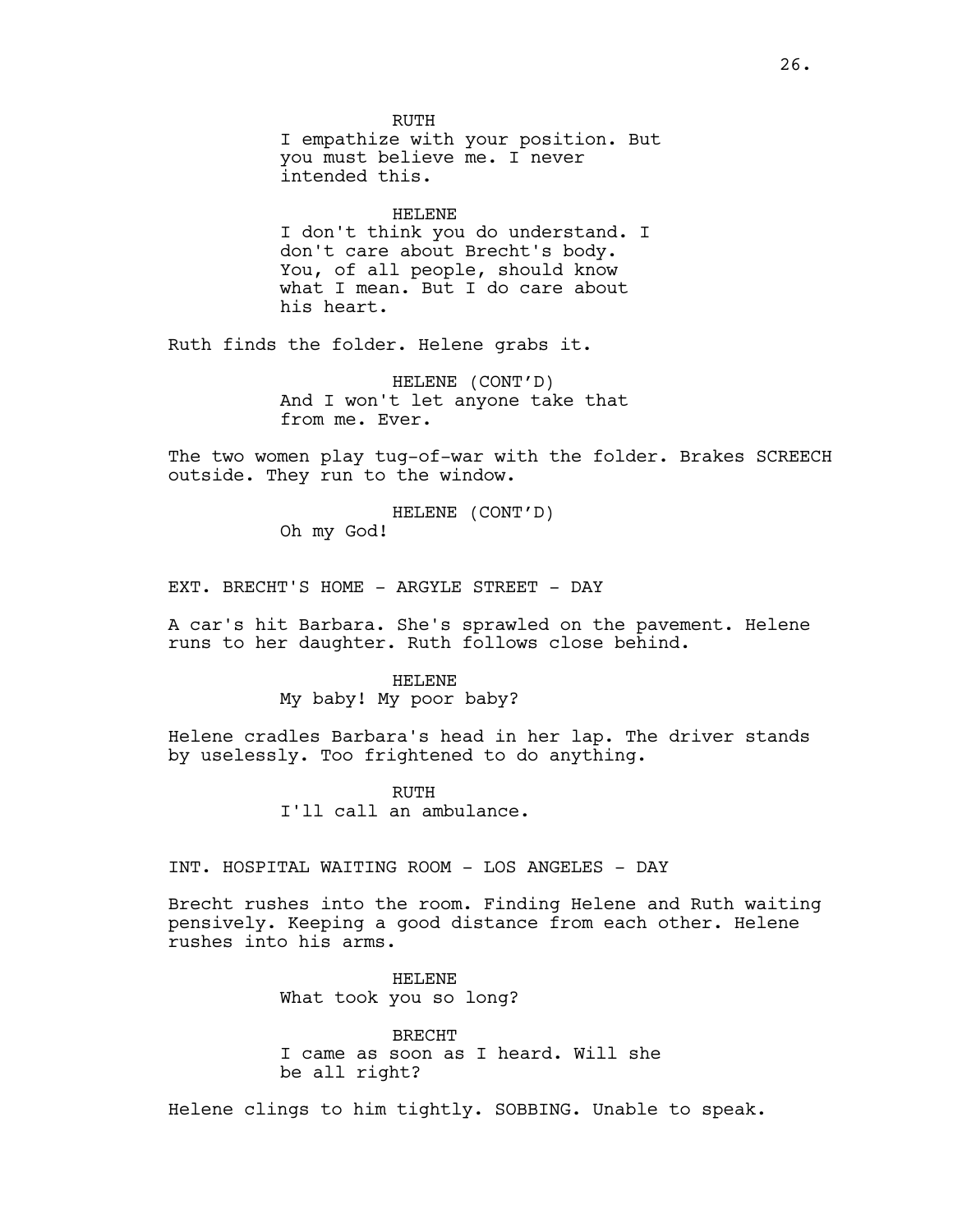RUTH She broke her wrist and has some scrapes. But the doctor said everything else seems fine.

HELENE What are we going to do? We have no money for hospital.

Helene breaks down again. Brecht musters a new resolve.

INT. CITY BUS - LOS ANGELES - DAY

Brecht steps onto the bus. Ready to tackle the world. Beautiful people don't use public transportation here. There's only one seat available. Next to a crazy man with a broad smile and heavily blinking eyes.

Brecht would prefer to sit elsewhere but has no choice. He politely smiles and sits down. Scratching notes on the back of an envelope.

> BRECHT (V.O.) LA is Tahiti in cosmopolitan form. I look for price tags on everything. A nearby hill or a lemon tree. I feel like a chrysanthemum in a coal mine. (beat) If only I were a true fugitive, like a James Cagney character. For this is the last place anyone would look for a Marxist playwright.

Galileo replaces the crazy man. Reading over Brecht's shoulder. Silently mouthing each written word.

> BRECHT Do you mind?

GALILEO (feigning injury) I thought you were more collaborative.

No one on the bus notices this conversation or cares.

BRECHT (defensively) I am. (sighing) I've just spent too much time with my own thoughts lately.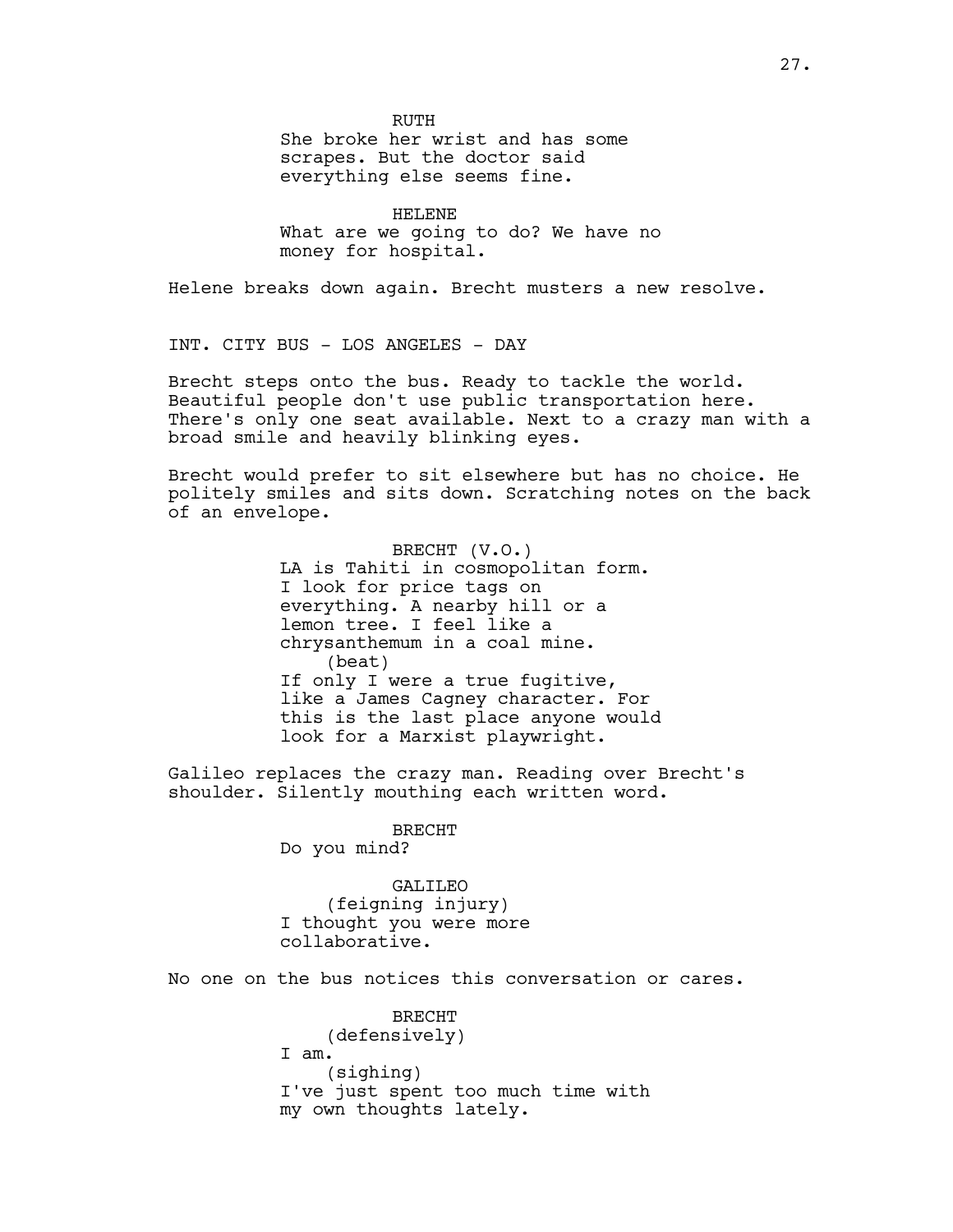GALILEO

Freud said recognizing the problem's the first step to a real solution.

BRECHT What do you know about Freud?

Brecht's bothered by their intimate contact.

BRECHT (CONT'D) Do you mind?

Galileo shuffles away.

GALILEO Helli's right. You do get grumpy, when you're tired.

BRECHT I must find work. We should have gone to New York. I just know I don't have time for you right now.

Galileo looks hurt.

BRECHT (CONT'D) Don't be such a baby. I'm saving you for something special. Broadway.

Brecht goes back to his writing. Looking up, the old man returns. Smiling broadly as ever. Brecht uncomfortably smiles back and pulls the brake cord.

INT. LOUIS MAYER'S MGM OFFICE - CULVER CITY - DAY

Louis Mayer repeatedly makes the rasping "ch" sound in Brecht's name. Sounding like he's choking. Brecht sits across Mayer's white desk. Everything in the large office is white. Blinding white. Mayer and his stooge, Eddie Mannix, put up a friendly veneer.

> LOUIS MAYER Brecht? How do you spell that?

BRECHT  $B-R-E-C-H-T$ .

LOUIS MAYER Brecht? Fritz speaks highly of you. He even called you a genius. (MORE)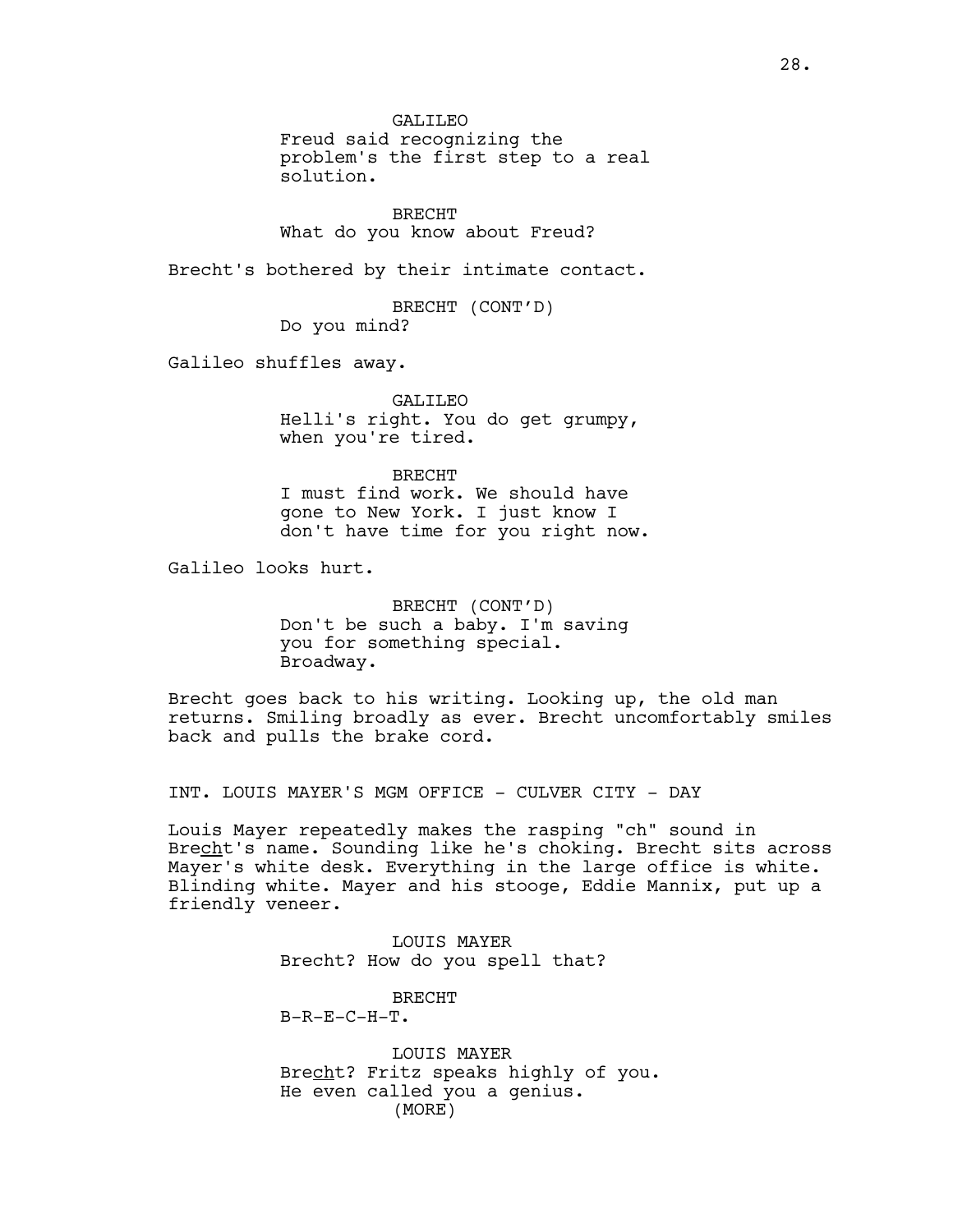Guess I should know who you are. Have you ever written for film? LOUIS MAYER (CONT'D)

BRECHT GW Pabst made an adaptation of my *Threepenny Opera*. I also co-wrote a documentary called *Kuhle Wampe*.

LOUIS MAYER (slowly) Kuhle?

BRECHT (even slower) Wam-pe. (normally) The name's taken from a district in Berlin. It's about the suicide of a young, working-class man. But the Nazi censor objected to our portrayal of suicide as commonplace.

Louis Mayer doesn't look happy. Eddie Mannix mirrors him.

EDDIE MANNIX It sounds...controversial.

BRECHT Is that bad?

LOUIS MAYER This is a business and controversy hurts sales. If you've gotta message? Send it to Western Union. (beat) Art's only got value, if the artist's dead. Know what I mean? (rubbing his hands) ) Now whatcha got for me today? And make sure you throw in some two dollar words. I've never talked to a genius before.

Eddie Mannix LAUGHS wickedly. Brown-nosing his boss.

BRECHT It's a comedy of mistaken identity called, *The Bordello*.

Mayer's intrigued.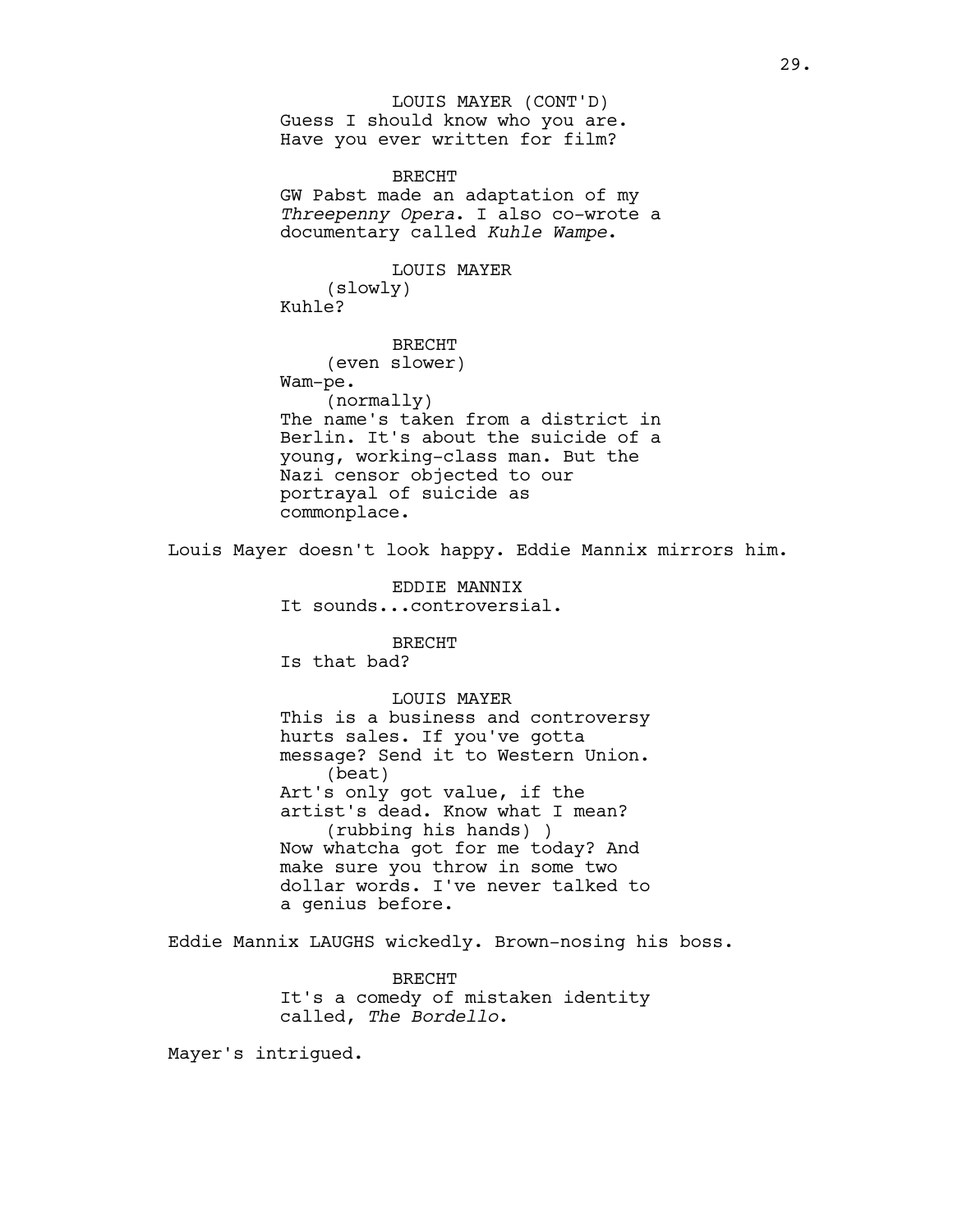#### BRECHT (CONT'D)

An aging movie star's career wanes. She's told of a bordello where prostitutes impersonate Hollywood stars. Learning her persona's fired, she confronts the Madam who says there's no market for her anymore. To prove herself a viable commodity, she starts to work there.

Eddie Mannix watches Mayer closely for his response. A smile creeps across Mayer's face.

> BRECHT (CONT'D) Our hero falls in love with a customer. She reveals her true identity but he doesn't believe her. In fact, he thinks she's delusional.

Mayer breaks out LAUGHING. Eddie Mannix GUFFAWS like a parrot.

> BRECHT (CONT'D) She now has to prove her identity. But how? ID's can be faked. When she shows her auto registration, he thinks she's stolen the car.

LOUIS MAYER That's ripe. Then what happens.

BRECHT It comes down to a revolver. Aimed at her lover. Desperate to prove herself. He calmly says the only way he'll believe is if she shoots. (dramatic pause) So ka-pow.

Mayer almost falls out of his chair LAUGHING. Mannix does the same thing. Keeping one eye on his boss the whole time.

> BRECHT (CONT'D) So...you like it?

Mayer sits up. Turning stonefaced. Mannix right behind.

LOUIS MAYER There are four things wrong with that script. The hero's a hooker. It ridicules Hollywood. (MORE)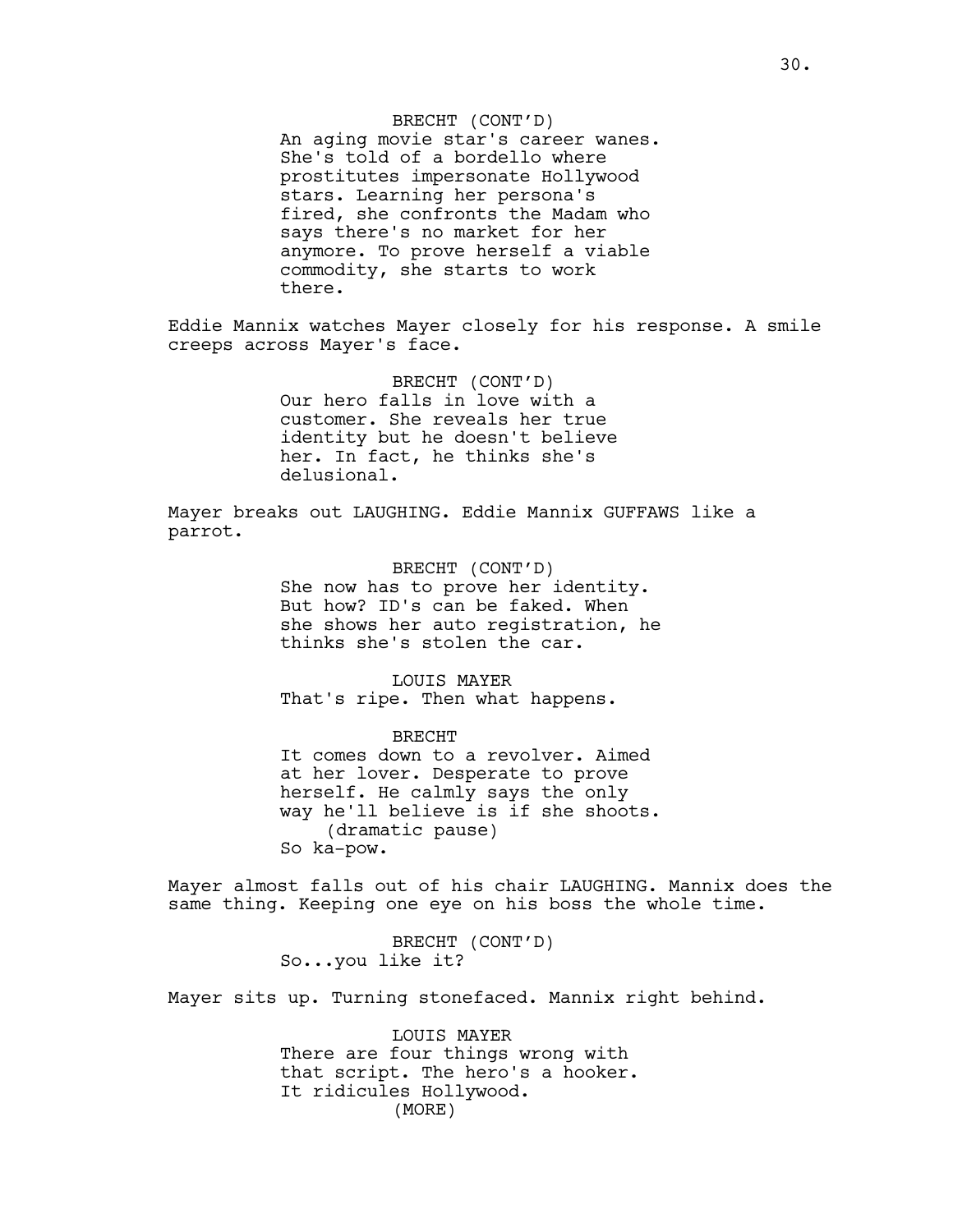The leading lady's over forty and the leading man gets killed at the end. LOUIS MAYER (CONT'D)

BRECHT (in disbelief) But...

EDDIE MANNIX It's just not box office.

LOUIS MAYER You know Billy Wilder pitched an idea like that a while back. I laughed him right off the lot. That bolshevik helped found the Writer's Guild, you know.

Brecht smiles uncomfortably.

EXT. MGM BACKLOT - CULVER CITY - DAY

A Chinese parade dragon reveals an army of Egyptian slaves marching to their stage. Chorus girls share their smokes with Apache warriors.

Brecht walks silently through the hustle and bustle. His plainness makes him stand out like a sore thumb. He leans against a brick wall. Jotting down a quick poem on a napkin.

> BRECHT (V.O.) Each day I stand in line at the market where lies are sold. And try to peddle my wares. But the buyers are not interested in the truth, no matter how well it's disguised.

A football hits Brecht. Extras in Nazi uniforms call for it. Brecht throws the ball back (like a girl). The men return to their game. In the immensity of the backlot, Brecht looks small and alone.

INT. THE BROWN DERBY RESTAURANT - HOLLYWOOD - DAY

Lunchtime rush. Brecht and Fritz Lang enter as people crane their necks to see if it's "somebody". Their disappointment's obvious.

They "do lunch" with producer ARNOLD PRESSBURGER (60). An overweight Austrian, who's completely embraced the American lifestyle. All the hair on his bald head's concentrated in his bushy eyebrows.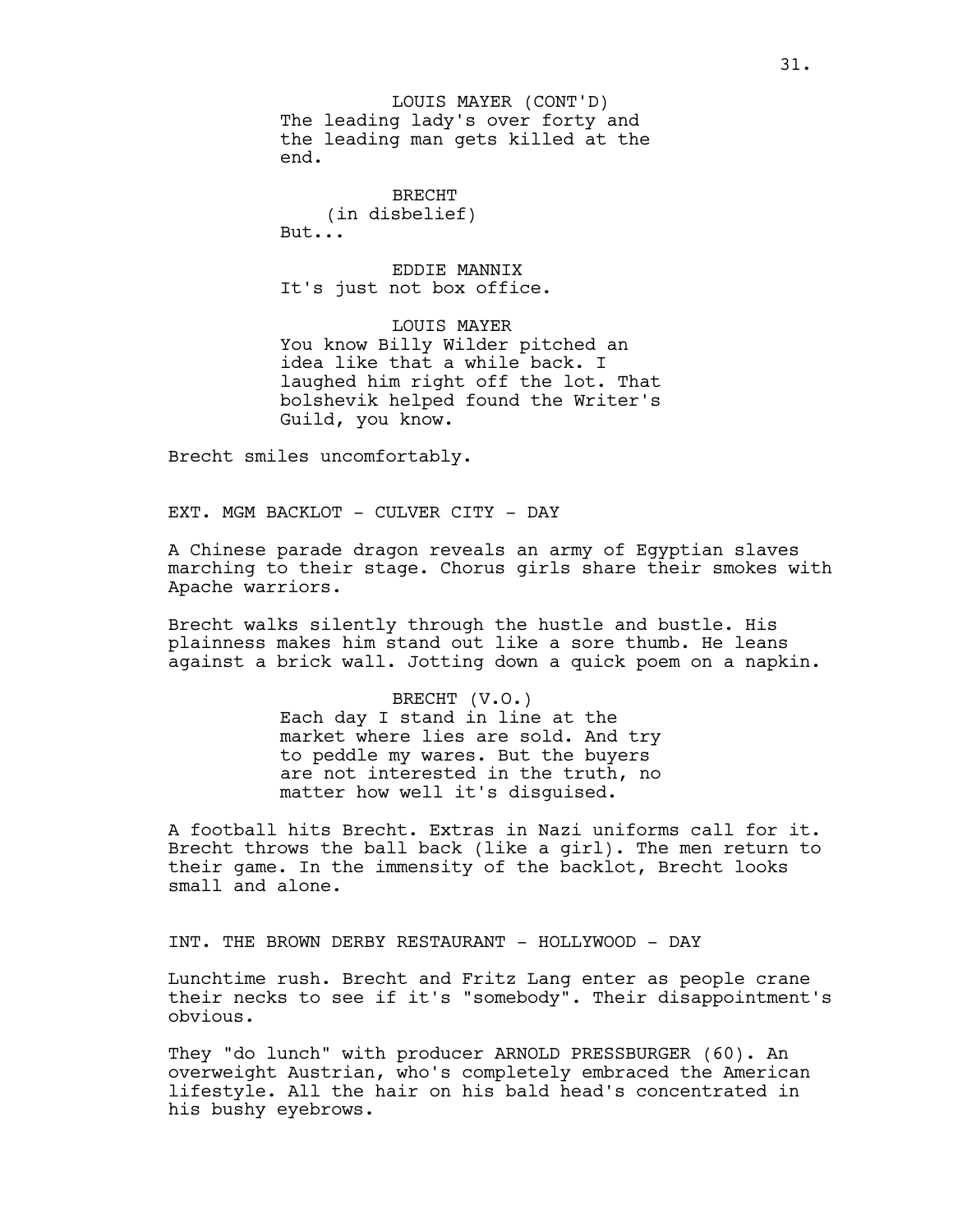ARNOLD PRESSBURGER

(chomping on a stogie) You must be Brecht. Fritz tells me you're a playwright. What have ya done?

#### BRECHT

*Threepenny Opera, Fear and Loathing in the Third Reich, Mahoganny--The City of Nets.*

ARNOLD PRESSBURGER Never heard of 'em.

BRECHT They were produced in Germany.

ARNOLD PRESSBURGER Germany. Haven't been there for years. And don't regret it. Give a German a postal uniform and he'll think he can rule the world.

FRITZ LANG (cutting off Pressburger) Brecht. Tell Arnold our idea.

## BRECHT It's about the assassination of Reinhard Heydrich. The notorious Nazi who enslaved Bohemia and Moravia.

Arnold Pressburger frowns. Behind him, a woman sells flowers from table to table.

> ARNOLD PRESSBURGER I dunno. I'm not making pictures for geography students.

FRITZ LANG What if we say Czechoslovakia instead?

ARNOLD PRESSBURGER That'll work. With the war on, people woulda heard of that.

The food arrives, even though they never ordered. Arnold Pressburger digs in immediately.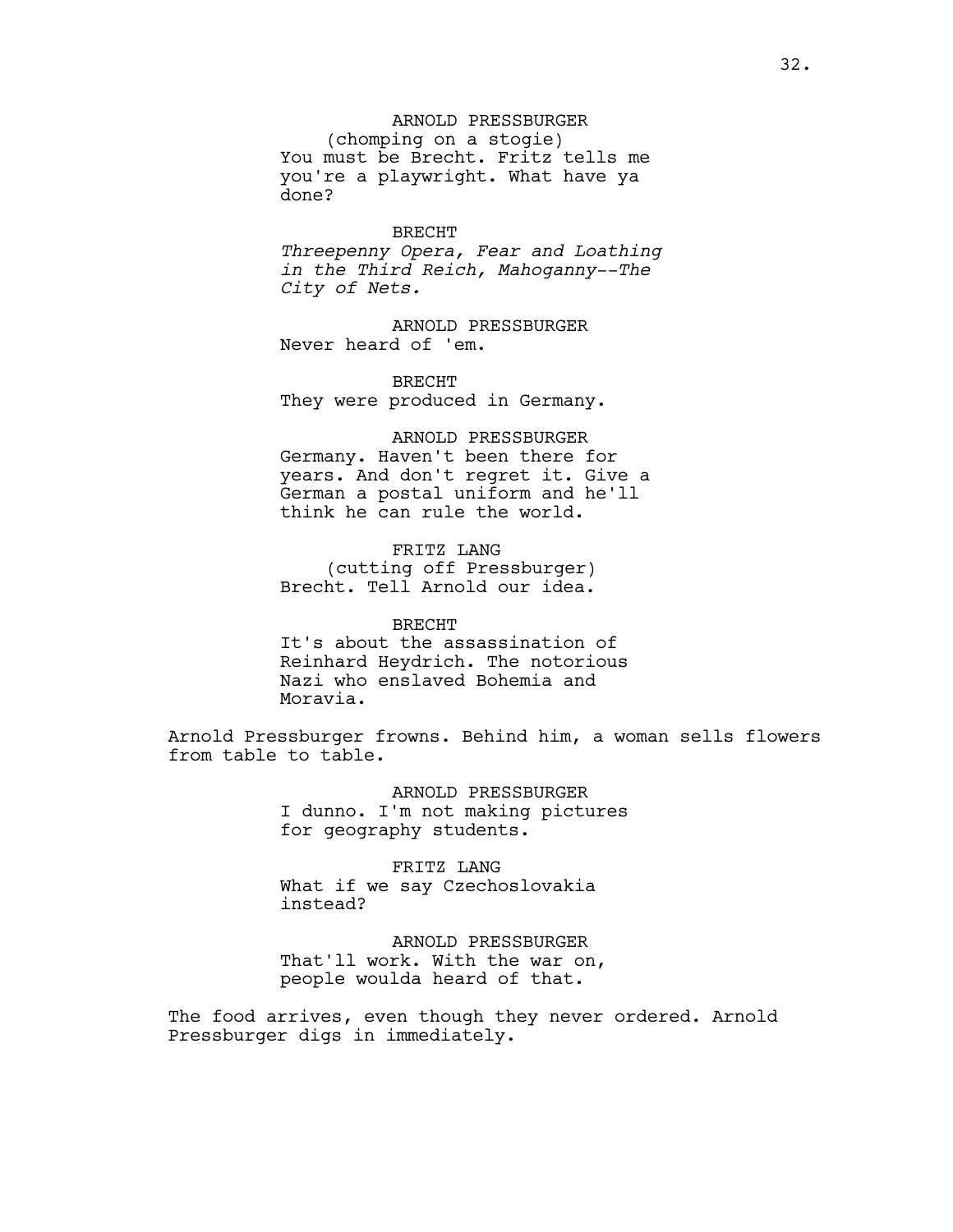ARNOLD PRESSBURGER (CONT'D) I took the liberty of ordering. I don't have time to watch people read menus.

Brecht's presented with a hamburger. He hates hamburgers. Lifting the bun, he looks disgusted.

> ARNOLD PRESSBURGER (CONT'D) Something wrong with your burger?

BRECHT They don't agree with me.

ARNOLD PRESSBURGER Have you tried ketchup? It makes all the difference.

BRECHT I've had ketchup before.

ARNOLD PRESSBURGER American ketchup's different. Try it.

Pressburger glops some on Brecht's plate. Brecht cautiously tries it. He likes it!

> ARNOLD PRESSBURGER (CONT'D) So what's the hook? There'll be a hundred pictures made about the war this year. What makes this one different?

BRECHT This story's about the underground. Regular people fighting in their own way. Taking back what's theirs.

ARNOLD PRESSBURGER Now that sounds box office. Tell me more.

Pressburger's hogging all the ketchup. Brecht needs more. He steals a bottle off another, unsuspecting table. Slapping the bottle's bottom repeatedly.

> BRECHT The Nazis have to find his killer. They take townspeople hostage. Threaten to kill them. One at a time. Until someone confesses. But there's a conspiracy of silence.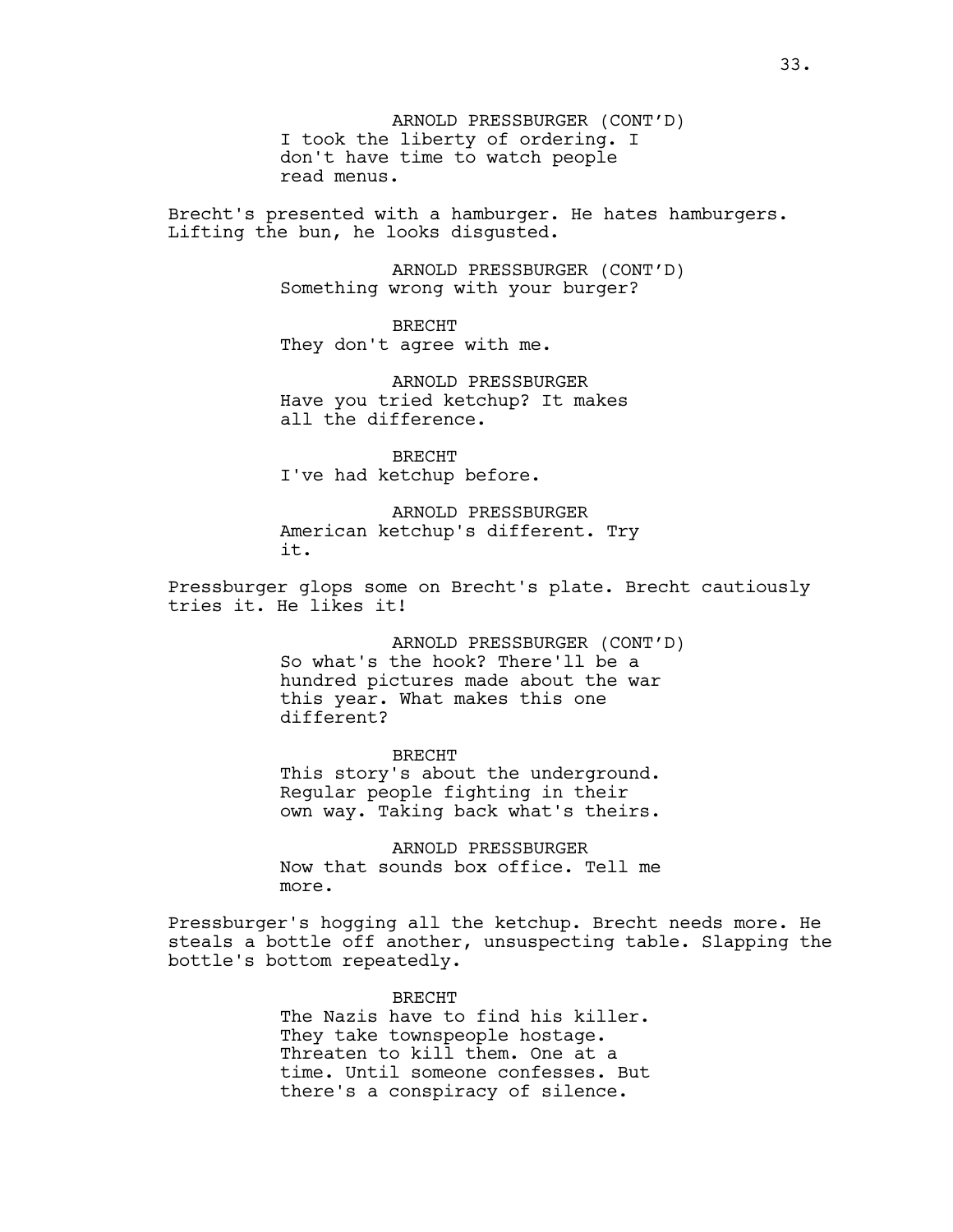ARNOLD PRESSBURGER Great, a ticking clock. What about the girl?

The stolen bottle of ketchup is empty. Brecht finally notices.

BRECHT

What girl?

ARNOLD PRESSBURGER The girl everyone wants to poke. Where does she fit in?

Waiters whiz past with trays full of ketchup bottles. Brecht tries to steal them but they're just out of reach. Sometimes his timing's off. Other times, presented with too many choices, he misses his chance.

Brecht trips an unsuspecting waiter. Food goes flying. He grabs the ketchup bottle before it hits the ground. Success!

> BRECHT (winging it) Uh, well, her father's been taken hostage. Right before her wedding. The war's shattered their lives. Nothing will be the same again.

Ruby red ketchup finally hits his plate.

ARNOLD PRESSBURGER That's good. I like that. Lots of empathy. You really feel her plight and wanna poke her. All at the same time.

BRECHT (awkwardly) Yes. Exactly.

ARNOLD PRESSBURGER Why don't you guys write up a treatment? Nothing too fancy. Just the bare bones with a bit of flavor.

Brecht smiles, as Pressburger happily chomps into his sandwich.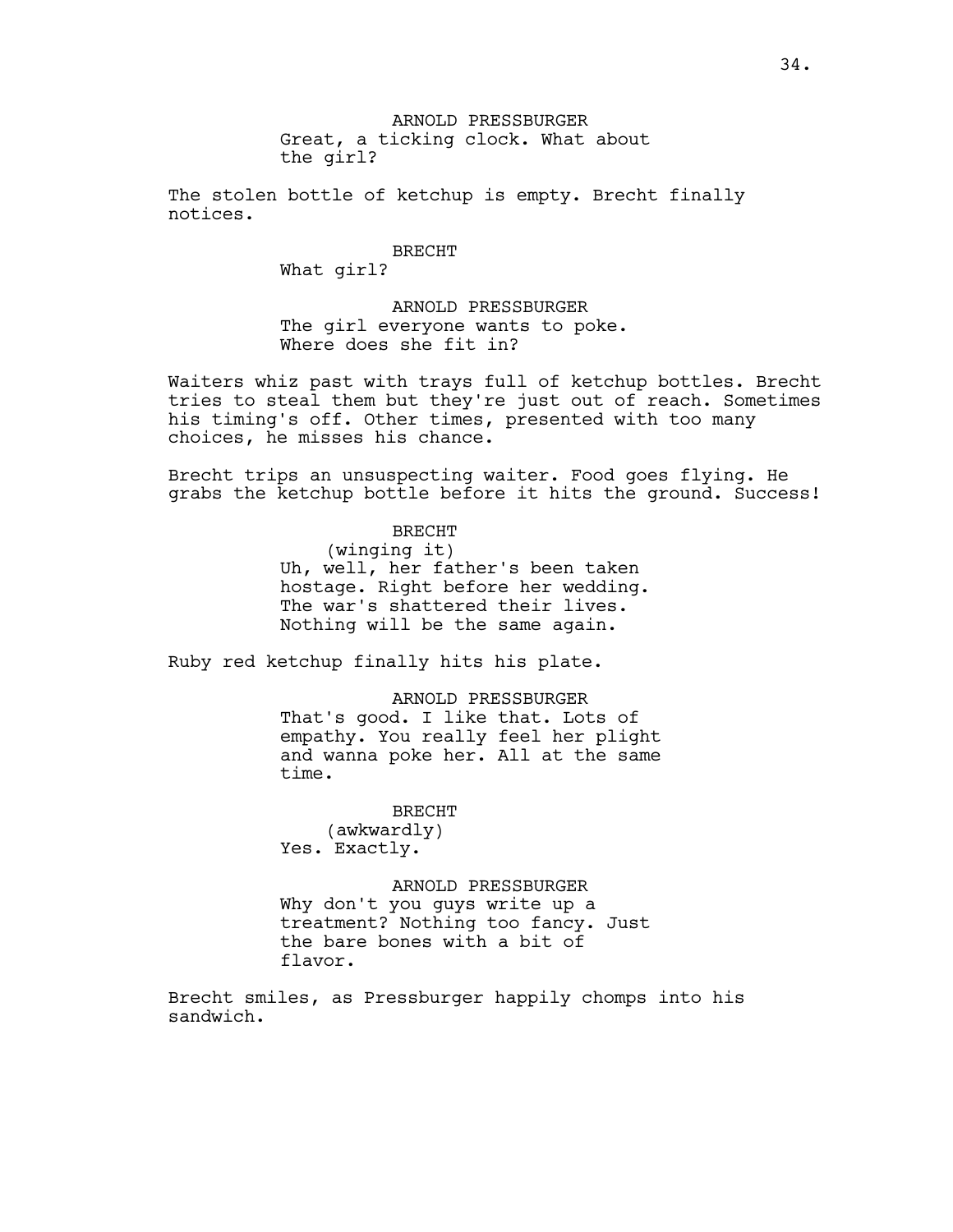Brecht and Lang cross the parking lot. A billboard advertises Stimples Department Stores: *If We Don't Have It, You Don't Need It.*

> FRITZ LANG I told you we'd sell that treatment.

## BRECHT

I can't thank you enough. First you help get us into the country and now this.

A car backing up almost hits them.

FRITZ LANG Don't thank me yet. You could jinx it. Let's see if we can get this baby on the screen.

Climbing in Fritz's big car, they lurch away. A FISH-EYED FBI AGENT watches them from across the street. Making notes. Lang drives past and overwhelms the agent with auto exhaust. He COUGHS uncontrollably.

INT. RUTH BERLAU'S HOUSE - SANTA MONICA - NIGHT

Brecht and Ruth collaborate on the film treatment. It's not going well.

> RUTH Why can't we work on Galileo?

BRECHT Because Mr. Galilei isn't paying the bills at the moment.

HELENE But he could be. Given a chance.

BRECHT

We've been over this before. I need this job. We need the money.

RUTH And I need you. The old you. The one who had the courage to tell the right kind of stories.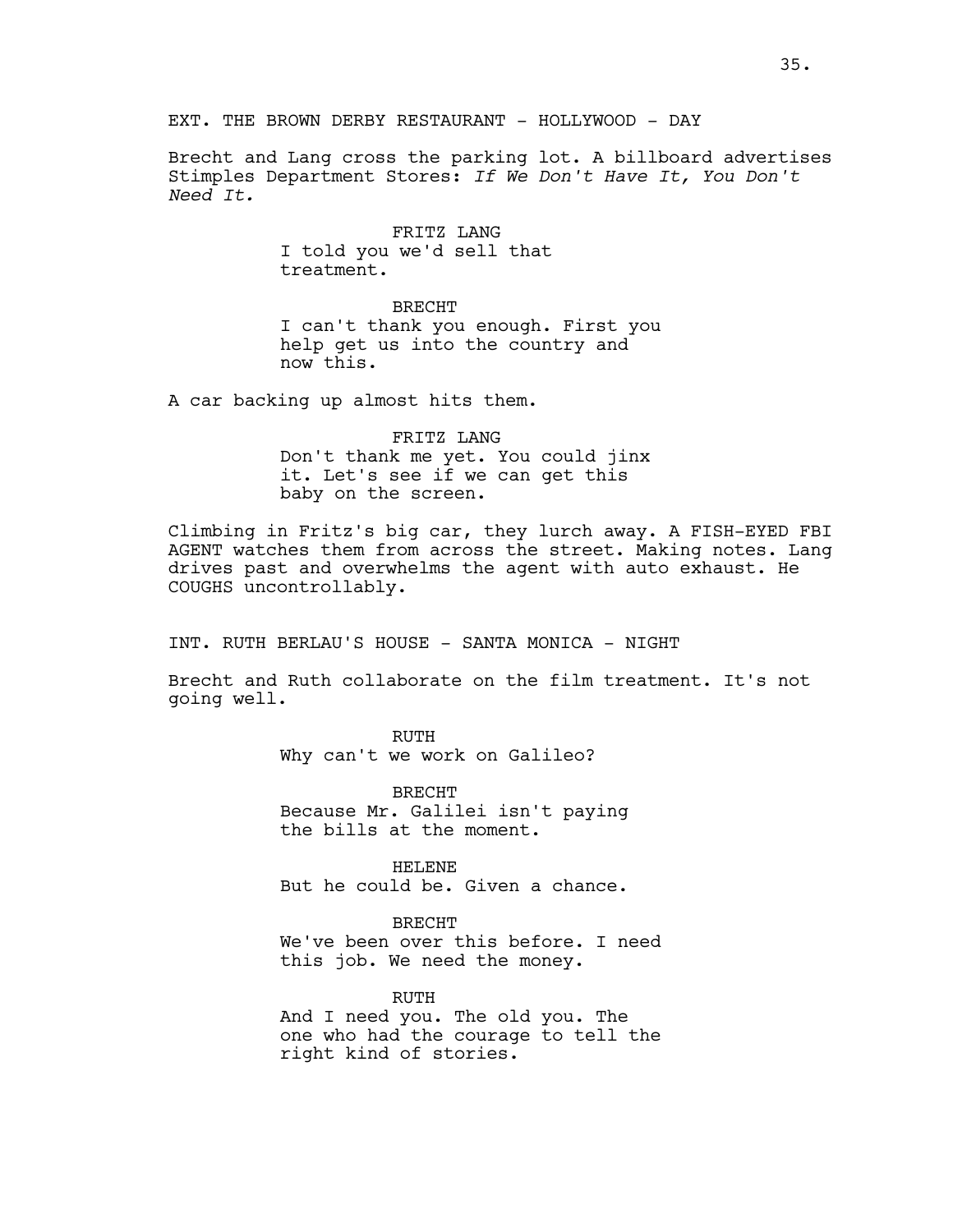BRECHT Our message is clear. The masses must unite against repression.

RUTH But films are below you.

BRECHT And a film can reach more people in a day than a play could in a year.

RUTH Do you really believe that? What kind of contact is that?

She squeezes Brecht's knee.

RUTH (CONT'D) In a play, the audience feels this. The message made firm in flesh. On film, it's nothing but meaningless words and deeds.

This gets Brecht hot. He drags her to the floor. Ripping off her clothes. Biting her neck.

> RUTH (CONT'D) I think you get my point.

INT. ARNOLD PRESSBURGER'S UA OFFICE - HOLLYWOOD - DAY

On an exercise bike that does all the work for you, Arnold Pressburger shakes the 100-page treatment at Brecht and Lang. Barely able to remain seated on the wildly gyrating contraption, as he chomps on a stogie.

> ARNOLD PRESSBURGER I said put a little flesh on it. Not turn in a side of beef.

FRITZ LANG It'll just make writing that much easier. And you must admit it's good.

ARNOLD PRESSBURGER Parts of it aren't bad. (off the cover page) What does *Trust the People* mean?

Brecht attempts to answer. Fritz cuts him off.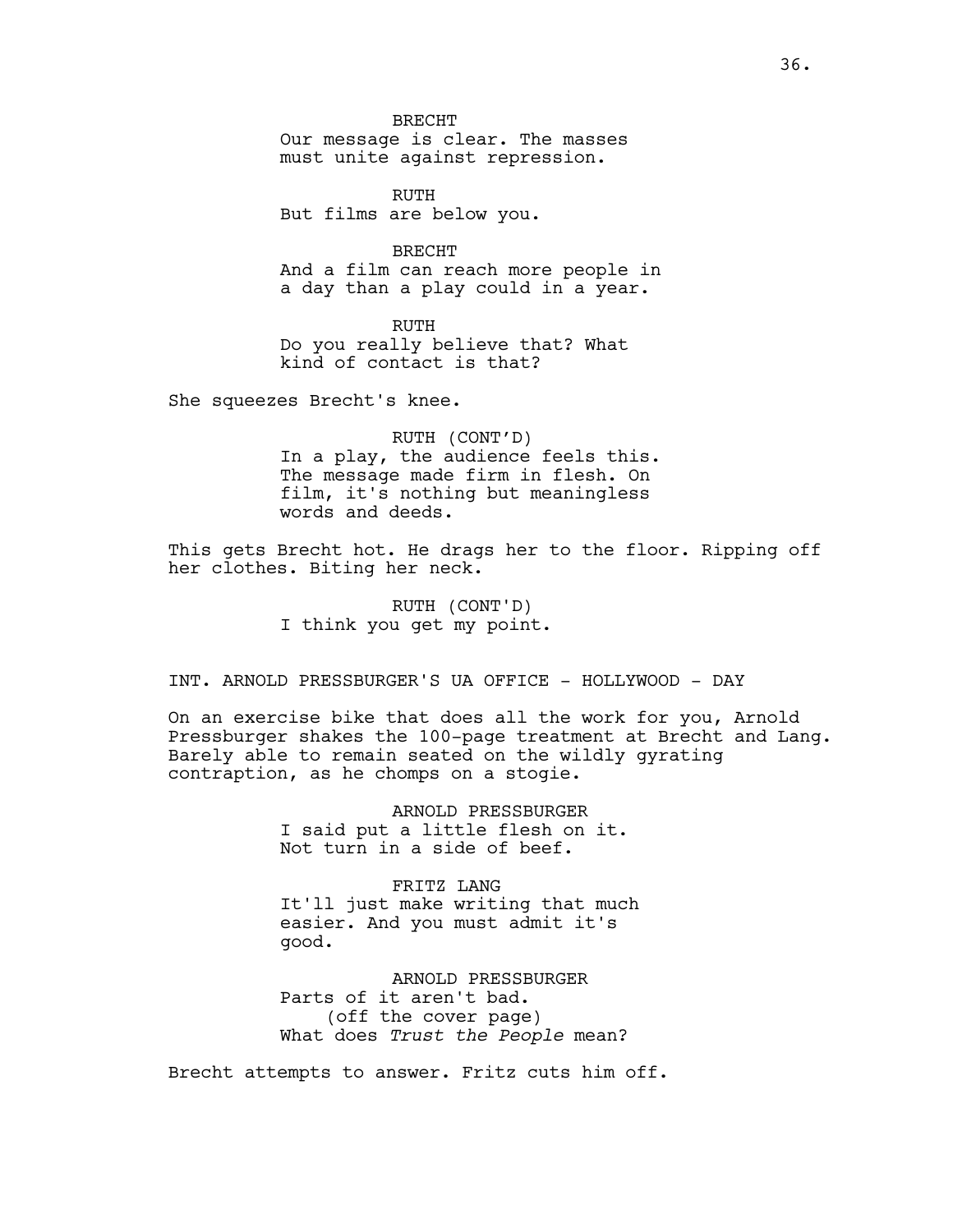FRITZ LANG It's just a working title. Until we come up with something better.

ARNOLD PRESSBURGER I don't know about the concept. It feels...European. I'm making American films. The last thing I want is art.

Brecht and Lang share a knowing look.

FRITZ LANG We're all on the same page, Arnold. I promise you. The last thing you'll get is art.

Pressburger stops his workout and mulls this over.

ARNOLD PRESSBURGER My gut tells me it's the right. You got yourself a deal.

They all shake hands.

ARNOLD PRESSBURGER (CONT'D) Go with your gut. That's what I always say.

Pressburger starts working out again. His belly jiggling.

EXT. BRECHT'S HOME - SANTA MONICA - DAY

Brecht and his family move into their new, Spanish/California house. The "Sold" sign still stands in the yard. Price tags hang on their new furniture.

Helene walks inside with a load of boxes.

Brecht turns the sprinkler on. He waves to his new neighbor, Ruth Berlau. She watches from the window next door. Waving back excitedly. Things are looking up for Brecht.

INT. UNITED ARTISTS WRITER'S BUILDING - HOLLYWOOD - DAY

Brecht taps away at his typewriter. Cigar clenched in his teeth. Back in his element and glad to be working.

Fritz Lang walks in whistling with JOHN WEXLEY (35) and his assistant, ALICE HARPER (25), a nervously anorexic woman. Wexley's a tall American, who likes to think he's the next Will Rogers. Wearing head-to-toe Robin's egg blue.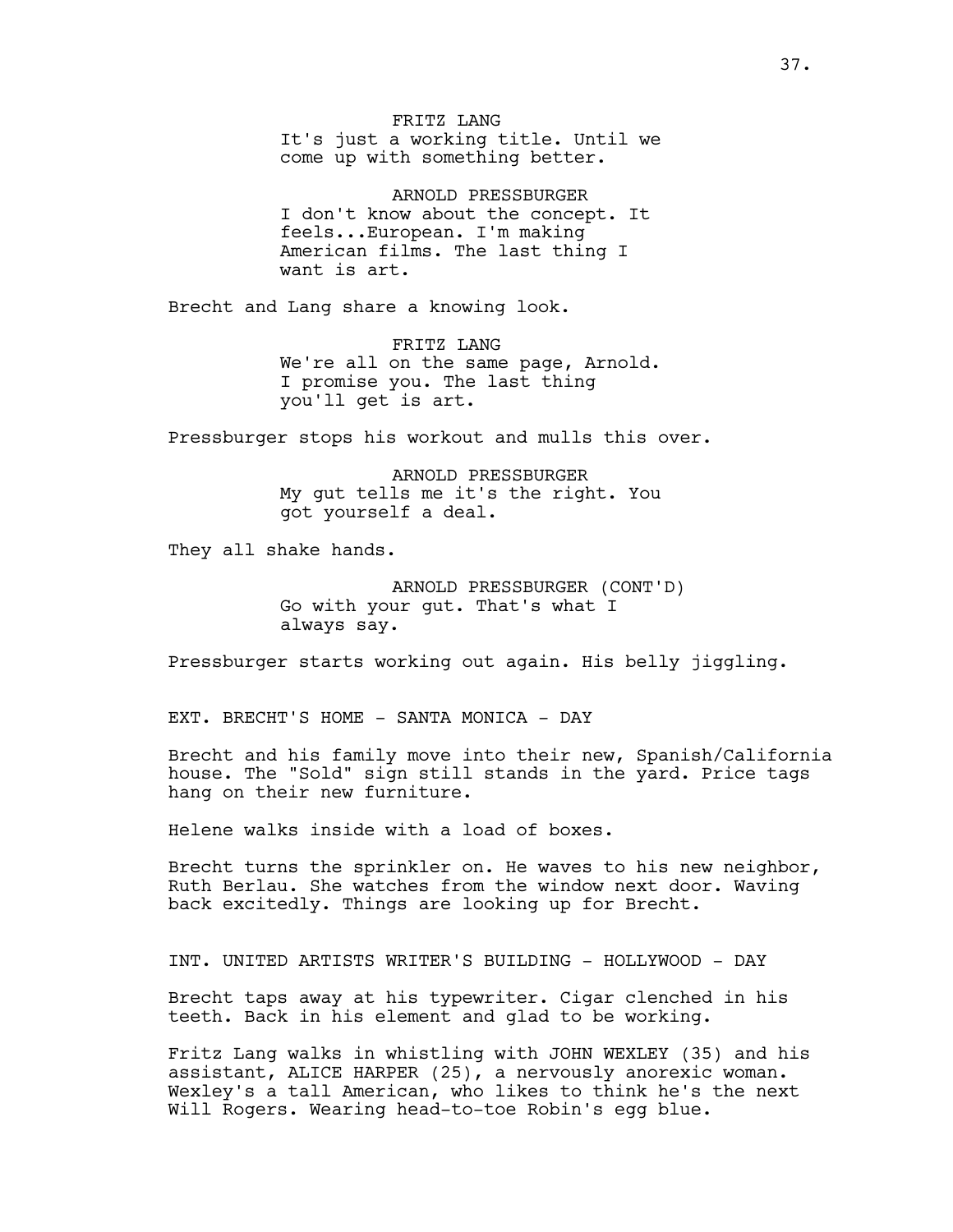FRITZ LANG Brecht. Meet your new writing partner, John Wexley.

Brecht stands and cautiously shakes the hand of the gumchewing American.

> WEXLEY Good meetin' you, Bert. This is Alice, my assistant. She'll be helpin' us plow through this baby. I read the treatment. One hundred pages. (laughing) I hope it's not an omen.

Brecht doesn't understand.

FRITZ LANG Arnold and I thought we should involve an American in the project. Wexley's written some major films. *Angels with Dirty Faces* and *Confessions of a Nazi Spy*.

Brecht looks skeptical.

FRITZ LANG (CONT'D) I've got to get going. I want to read something as soon as possible.

Lang heads out the door. Turning at the last second.

FRITZ LANG (CONT'D) Say. What if Professor Novotny had an ulcer? It could visually show his growing stress.

WEXLEY Love it, Chief. We'll get right on it.

Lang exits WHISTLING happily. Wexley couldn't be more pleased. Brecht couldn't be more suspicious.

INT. BRECHT'S HOME - SANTA MONICA - NIGHT

Brecht walks in the door. Stefan and Barbara rush to hug him. There's a cast on Barbara's left wrist.

> BRECHT Honey, I'm home.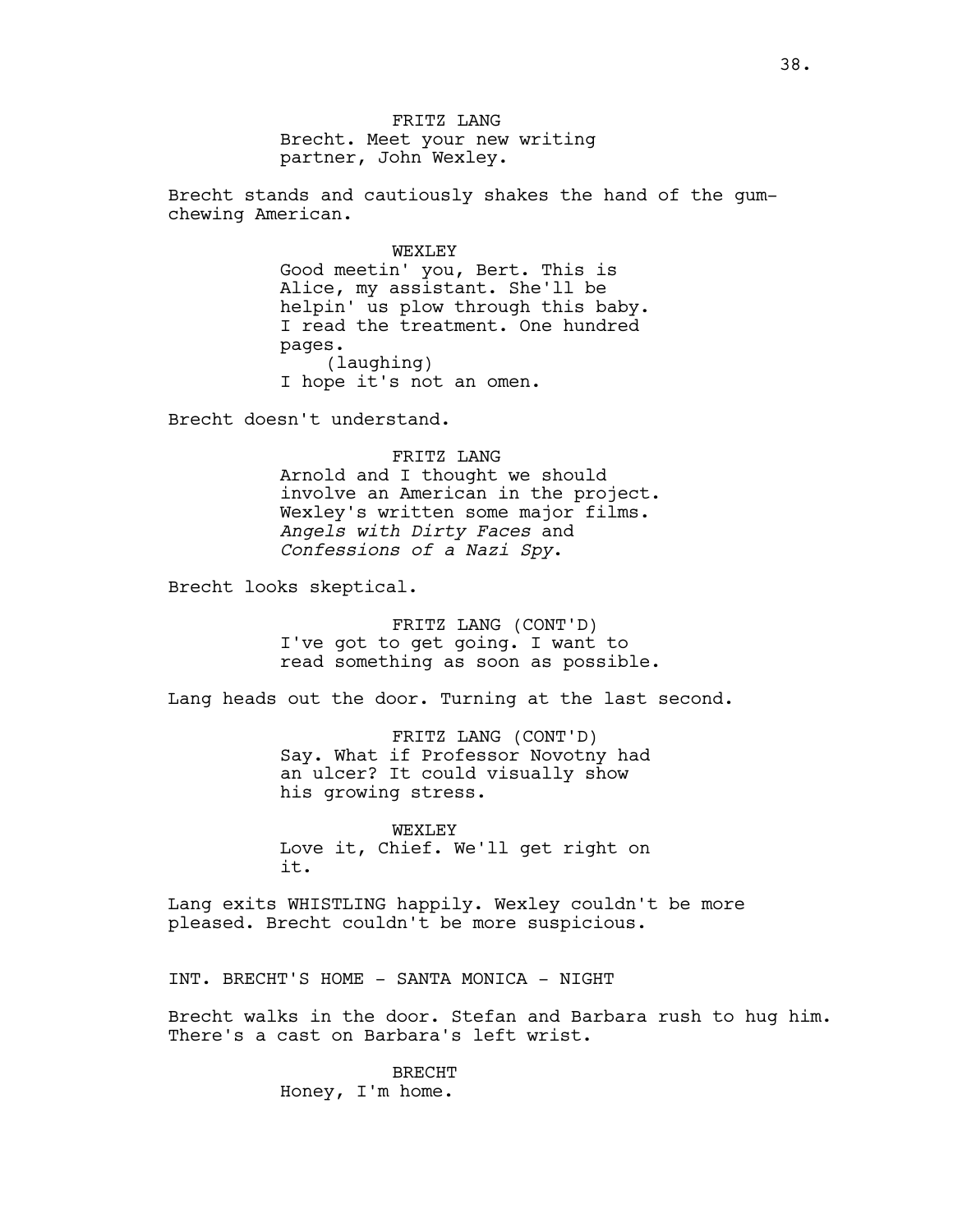Helene kisses his cheek.

HELENE How was your day at work, dear?

BRECHT

Exasperating.

STEFAN Daddy, can we have a dog?

BRECHT

A what?

STEFAN You know. Four legs. Fuzzy. Waggy tail.

Barbara begins to BARK.

BRECHT I know what a dog is. Why would you want one? They're dirty, slobbery and transmit deadly disease.

STEFAN But Jimmy has one.

BRECHT Then go play with Jimmy's dog. And promise me you'll wash your hands when you're through.

The children MOAN in rebuttal.

BRECHT (CONT'D) Get ready for bed and I'll tell you a story about a cute, little dog who brought plague to a small town in the Rheinland. Killing everyone for miles.

The children obediently run off. Helene thinks he's incorrigible.

CUT TO:

Helene massages Brecht's scalp in the kitchen. Kneading fingers release his tension.

> BRECHT (CONT'D) ...but the worse thing is he calls me Bert. You don't even call me that.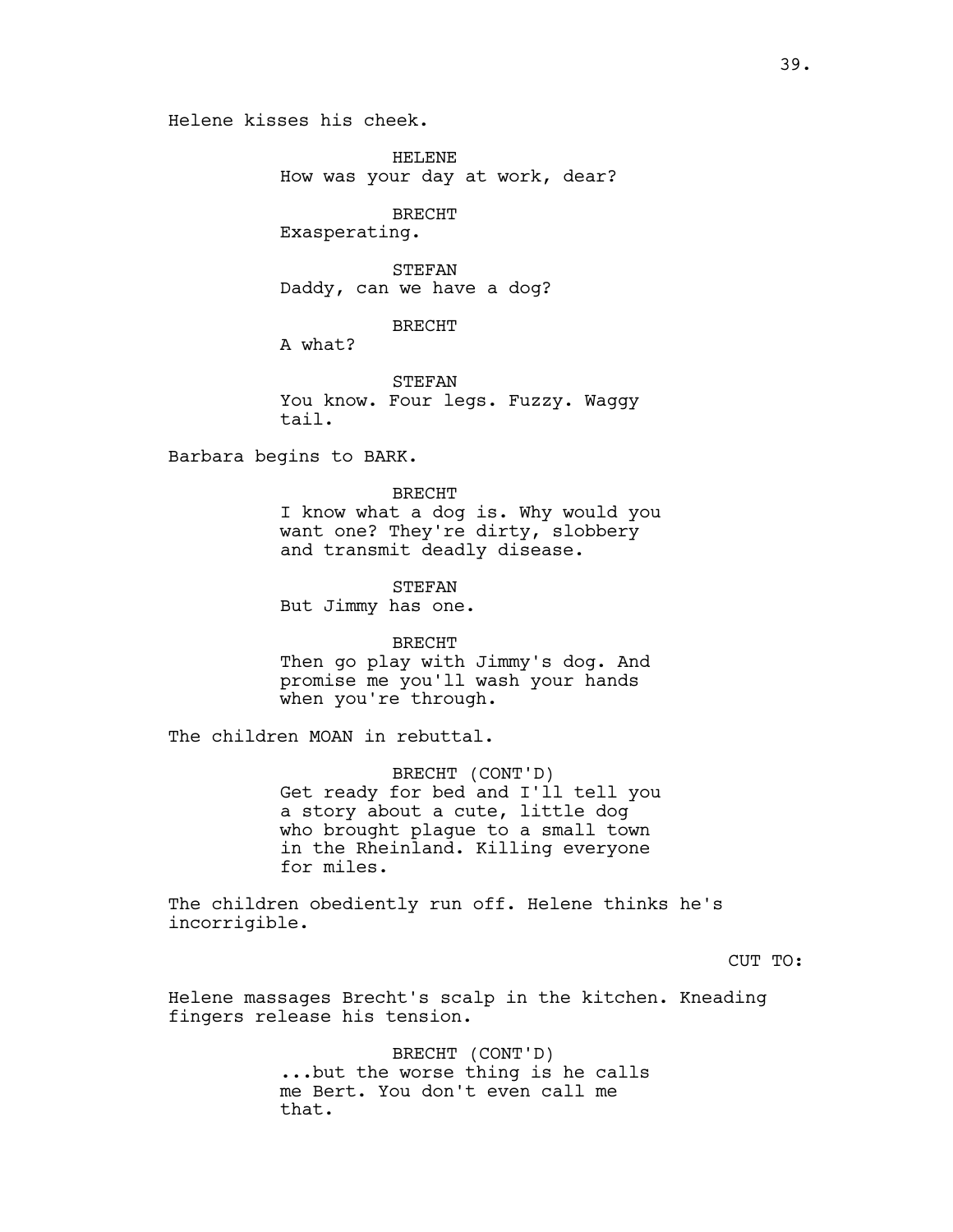### HELENE

It could be worse. You could be looking for work. We could still have all those bills. You have a lot to say and this picture's perfect for that.

They kiss.

BRECHT

I'm sorry about all the trouble I've brought us. I really don't deserve you.

#### HELENE

Yes, I know. I stay around because, compared to you, I'm a saint.

Brecht can't forget work.

### BRECHT

And our mandatory curfew only makes things worse. It totally disrupts our creative flow.

HELENE

America's at war with Germany. We are enemy aliens.

#### BRECHT

I wish I was a real threat. It would bring me a little satisfaction.

HELENE You shouldn't joke about that. (conspiratorially) I saw that man again. At the grocers.

BRECHT Do you think he's police?

HELENE What else? I also think our phone's been tapped.

Brecht shoots her a questioning look.

HELENE (CONT'D) And I'm not being paranoid.

Brecht rests his face in his hands. He believes her.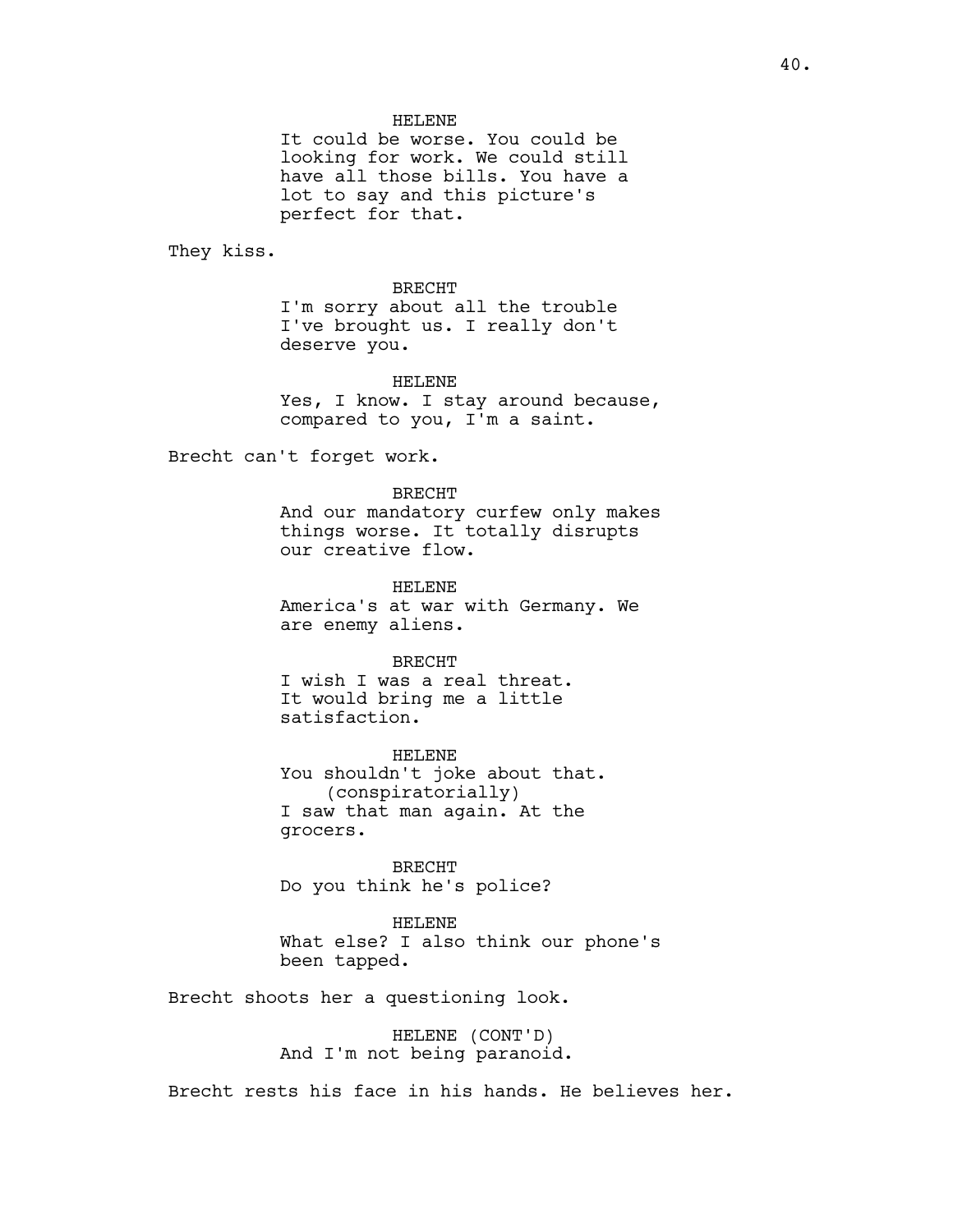# BRECHT It seems we've come all this way

and still have gotten nowhere.

INT. UNITED ARTISTS WRITER'S BUILDING - HOLLYWOOD - DAY

Brecht, Wexley and Alice work quietly in their cramped office. Brecht tries to keep a good attitude despite the distractions.

Both Americans chew gum. Incessantly.

Alice also twitches her nose. Scrunching up twice and down once. Repeat endlessly.

Wexley, wearing a sporty, yellow suit, paces the room. Sloshing a snowfall dome depicting Hollywoodland set in the hills and surrounded by palm trees.

Alice scrunches and twitches.

Wexley paces and sloshes. Chewing vigorously.

It's driving Brecht crazy. He can't concentrate. Wexley walks past Brecht.

> WEXLEY Hey Bert, you smell somethin'?

## BRECHT

(sniffing) What do you mean?

WEXLEY I can't put my finger on it. It smells like...meat cooking.

BRECHT I don't smell anything.

Wexley continues sniffing. Makes a sour face.

### WEXLEY

Oh God, it's you. Haven't you ever heard of baths? Being European's one thing but personal hygiene's somethin' else altogether.

Alice overhears this. Avoiding eye contact, she buries herself in her work. Brecht's hurt by this accusation.

> BRECHT I'm sorry I offend you.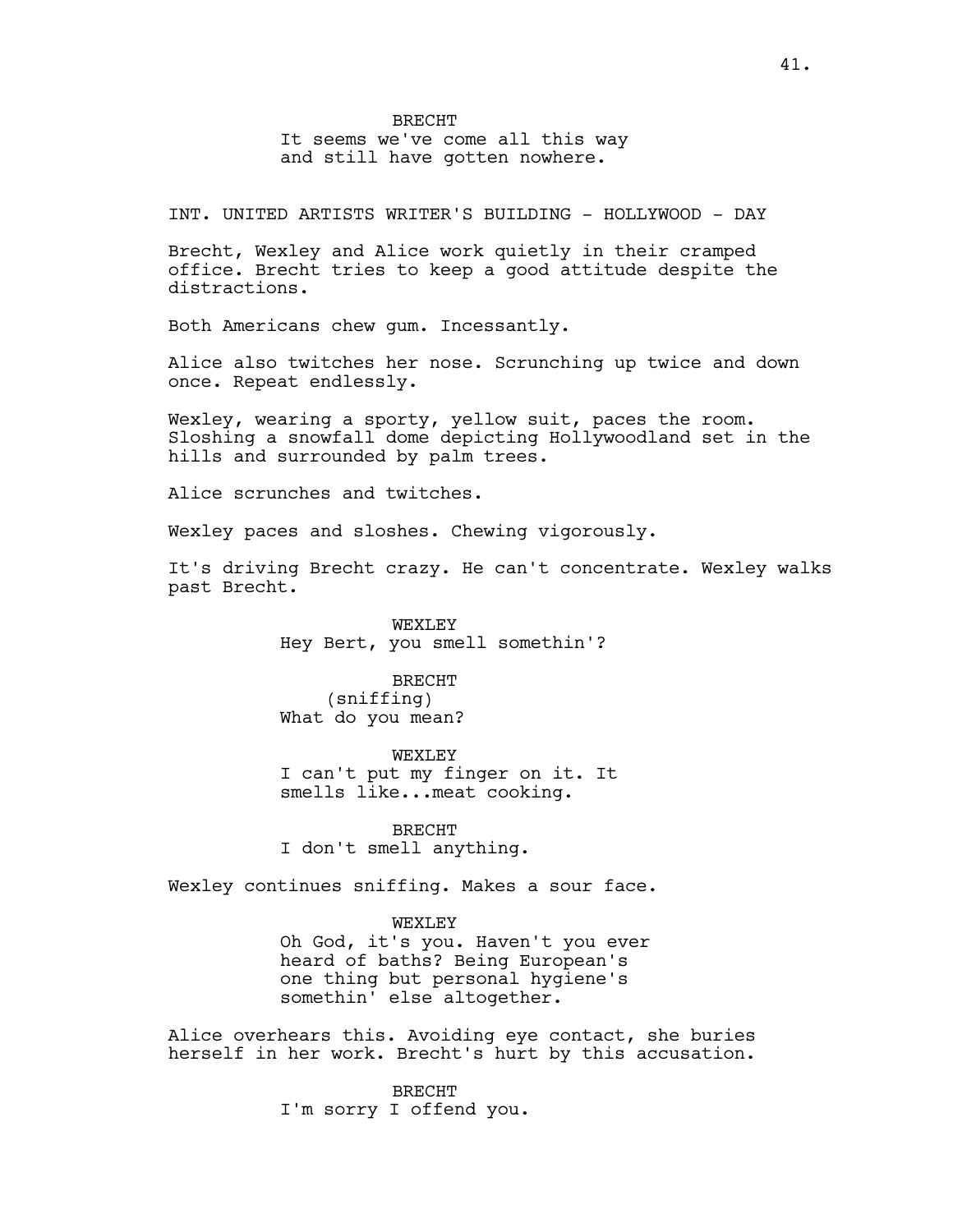WEXT.EY Nothing a bar of soap can't solve. Right, Alice?

Alice doesn't expect this. Papers fly everywhere. The more tense Alice gets, the more relaxed Wexley becomes.

> WEXLEY (CONT'D) (laughing) That's why I keep you on. Tight as a spring.

ALICE HARPER I'm sorry, Mr Wexley.

Alice cleans up the mess.

#### WEXLEY

I've been readin' your work Bert and frankly--I don't get it. All these crowd scenes. I can't relate to 'em as individuals.

BRECHT

That's my point. It's not about individuals making change but groups. Entire classes.

#### WEXLEY

All you Marxists sound alike. (making finger quotes) "Repression of the masses." "A product of the class struggle." "Dialectic synthesis."

BRECHT

I will not debate anyone whose knowledge of Marxism starts with Chico and ends with Zeppo.

### WEXLEY

Is there a Ten Commandments of Marxism that you guys memorize and recite on cue?

## BRECHT

(defensively) I believe people are basically decent and want to take care of each other. We want fair treatment and equal opportunities. (beat) But institutions insist on labeing and separating us. (MORE)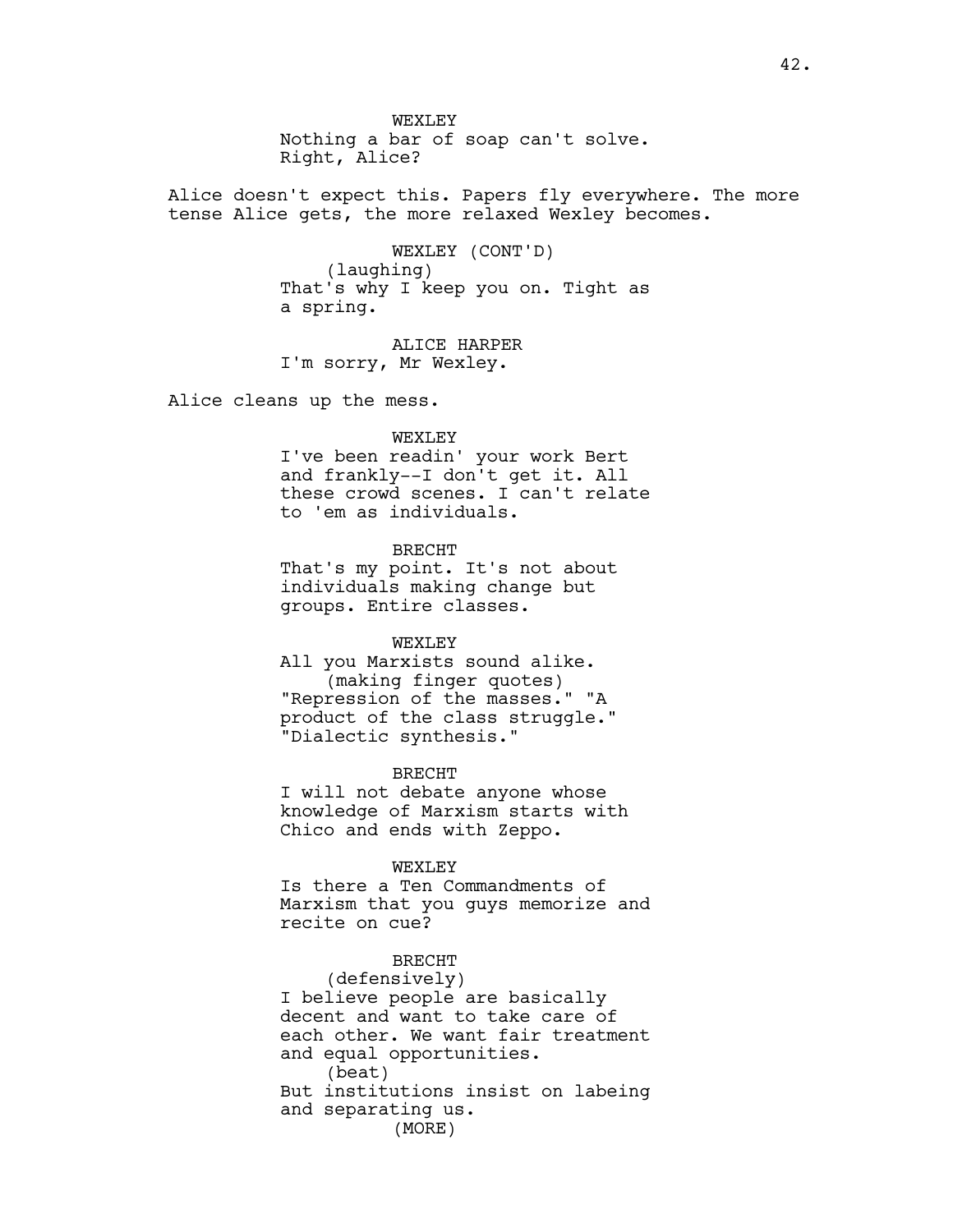(emphatically) I want to change all man-made notions of business, government and God. BRECHT (CONT'D)

### WEXLEY

You're an atheist too? How cliche can you get? If you wanna make it in the New World, you're gonna hafta change, pals.

# BRECHT

What do you mean?

WEXLEY Like taking a bath everyday. Orderin' somethin' besides Braunschweiger for lunch. Buying a car for Pete's sake.

Brecht considers this idea. Wexley offers him a stick of gum.

WEXLEY (CONT'D) When in Rome, buddy.

Brecht takes the gum. Wexley puts his arm around Brecht.

WEXLEY (CONT'D) Stick with me, kid. I'll show you the ropes.

Alice eyes them warily. This won't end well.

INT. HAUTE COUTURE RETAIL STORE - BEVERLY HILLS - DAY

Helene and Marta Feuchtwanger go shopping. Helene's never seen a store quite like this. Ten dresses, designed on planet Mars, are displayed like works of art.

Anorexic models run down a short catwalk. Displaying the clothes designed for inhumanly skinny figures. The store's older, heavier clientele love it.

> MARTA FEUCHTWANGER So what do you think of America now?

HELENE I've learned a great deal about removing persistent stains but not much else.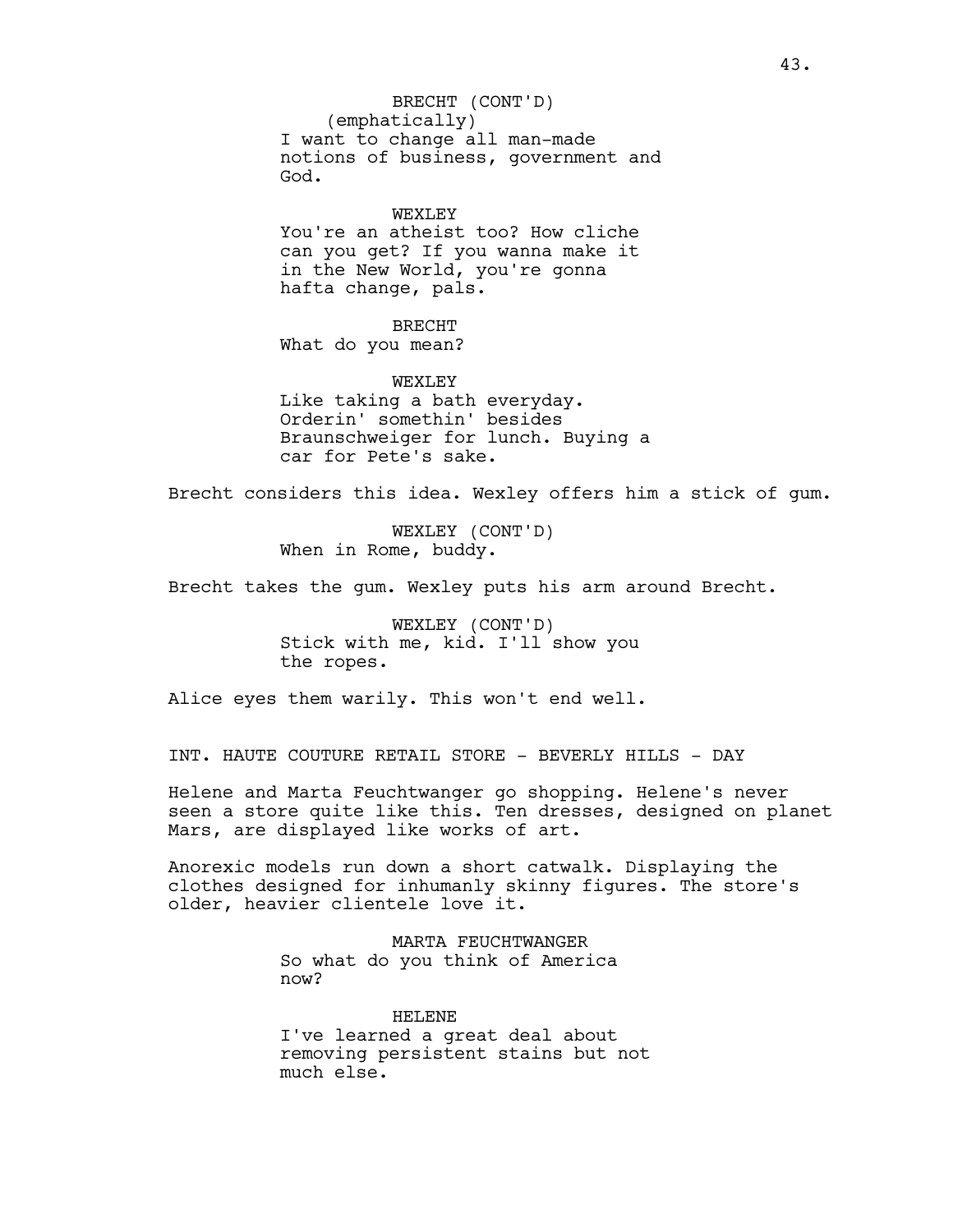MARTA FEUCHTWANGER You mustn't get discouraged. You haven't been here that long. In time, you'll fit in.

Helene casually looks at the price tag. Going bug-eyed.

INT. SALVATION ARMY - LOS ANGELES - DAY

Helene and Marta look over racks of shabby, vintage clothes. Helene's much more comfortable now.

> MARTA FEUCHTWANGER Have you been looking for acting work?

#### HELENE

Not really. I'm unable to overcome my accent. I also don't want to be away from the children. Acting once consumed my whole life. Motherhood's changed that.

MARTA FEUCHTWANGER (breaking into tears) I really admire you and your family.

HELENE Marta, what's wrong?

MARTA FEUCHTWANGER It's Leon. He's having an affair.

Helene holds her friend comfortingly. Marta won't calm down.

HELENE He's not stupid enough to leave you. Is he?

MARTA FEUCHTWANGER I don't know. I've seen smarter.

HELENE Men are such...men.

MARTA FEUCHTWANGER How do you put up with it? With Brecht and his shenanigans.

HELENE I forgive Brecht's imperfections because he loves us completely. (MORE)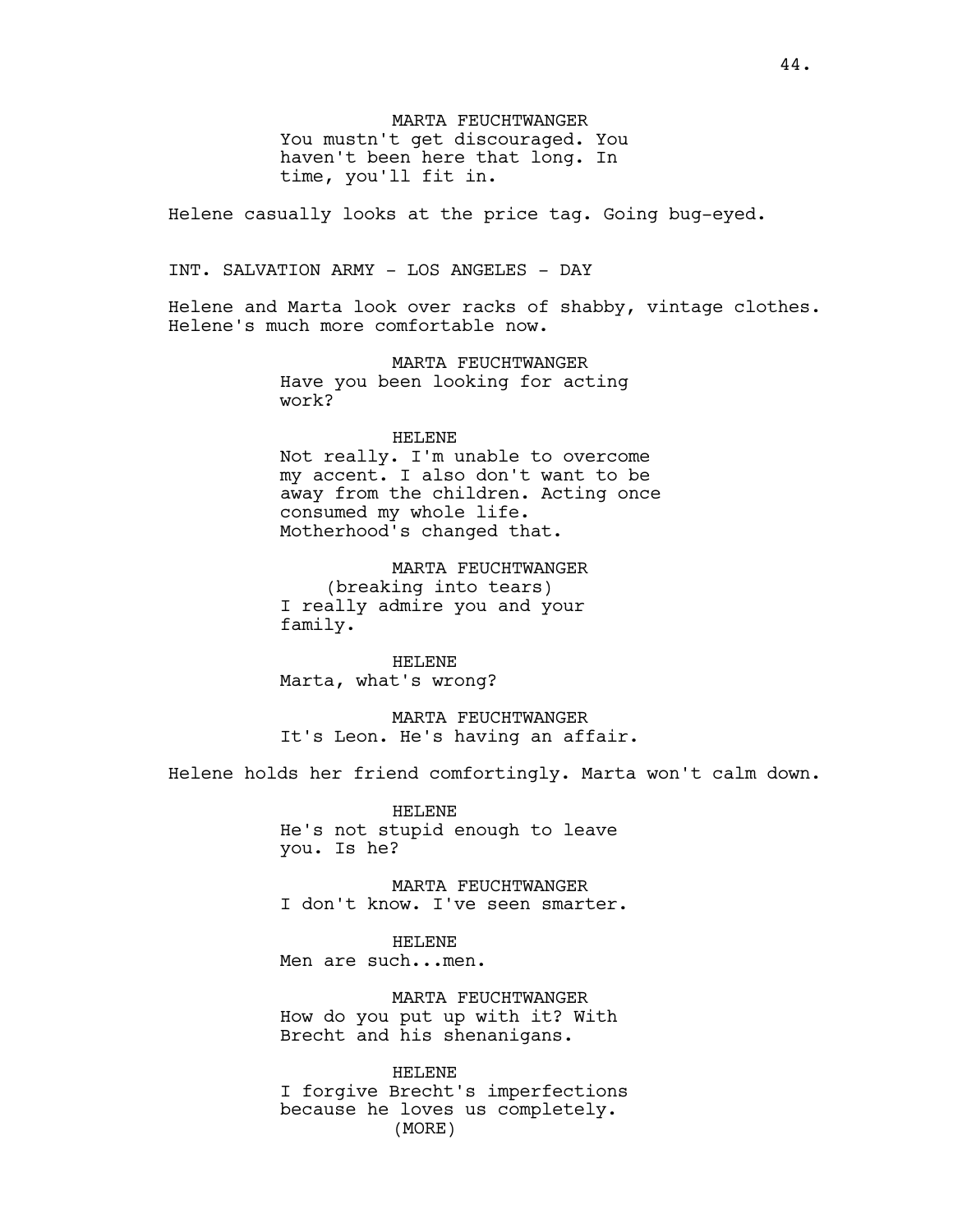Trust me, I'd have killed him by now, if he didn't. HELENE (CONT'D)

MARTA FEUCHTWANGER (breaking down completely) Your husband even cheats better than mine.

Helene can only hold and comfort her.

INT. FEUCHTWANGER'S HOUSE - SANTA MONICA - NIGHT

New Years Eve. Black tie and evening gowns. Brecht sticks to his personal dress code of cover-alls and leather jacket.

Brecht, Helene, Fritz Lang and HANS EISLER (60) look out a window. Watching two, elderly men pummel each other in the garden. They find the display amusing.

BRECHT

Is that...

FRITZ LANG Thomas and Heinrich Mann. For obvious reasons, their wives won't let them sit together at church.

Eisler's a balding, Prussian composer. A chronic hypochondriac, he SNEEZES into his everpresent handkerchief.

HELENE

Gesundheit, Hans.

HANS EISLER Danke. I've yet to experience the health benefits so heavily advertised about this area. My doctor thinks it may be apoplexy.

They roll their eyes. An excited murmur races through the party. CHARLES LAUGHTON (50), a Brit with an enormous belly, wavy hair and an effeminate flair, makes his appearance with his wife, ELSA LANCHESTER (45), a dumpy fag-hag.

> LEON FEUCHTWANGER Charles. Elsa. I'm so glad you could make it.

LAUGHTON I haven't seen this many Germans, since I was in Berlin, before the war.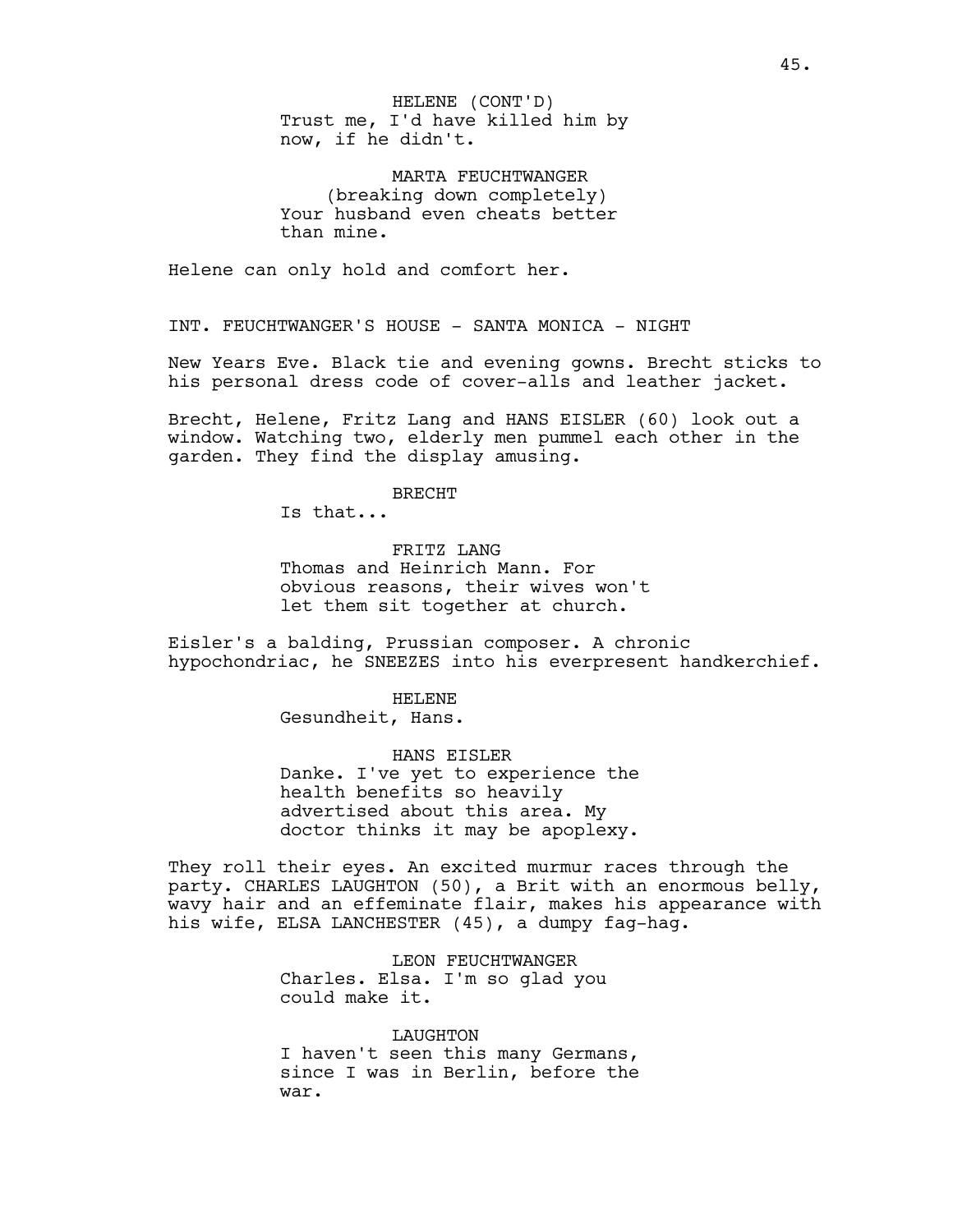LEON FEUCHTWANGER (off the crowd) I'll have to buy a larger house, if Hitler stays in power much longer.

LAUGHTON Yes. I do hope there'll be some English spoken tonight.

ELSA LANCHESTER Charles. Behave. These are educated people.

LAUGHTON I wasn't questioning their letters.

LEON FEUCHTWANGER

Leon walks them over to Brecht's group.

LEON FEUCHTWANGER (CONT'D) Look everyone, Charles and Elsa have arrived.

FRITZ LANG (shaking Laughton's hand) It's good to see you. Do you know my friend, Bertolt Brecht?

LAUGHTON (pleasantly surprised) Brecht?

They shake hands.

LEON FEUCHTWANGER So what are you working on these days, Charles?

Through the windows, Thomas and Heinrich Mann duke it out. Moving in and out of view in a wrestling clench.

> LAUGHTON Right now my garden, old boy. My career's a bit of a slow coach. There's talk of a pirate movie but it's only talk. All very low brow, you know.

BRECHT I've always wanted to make a pirate film.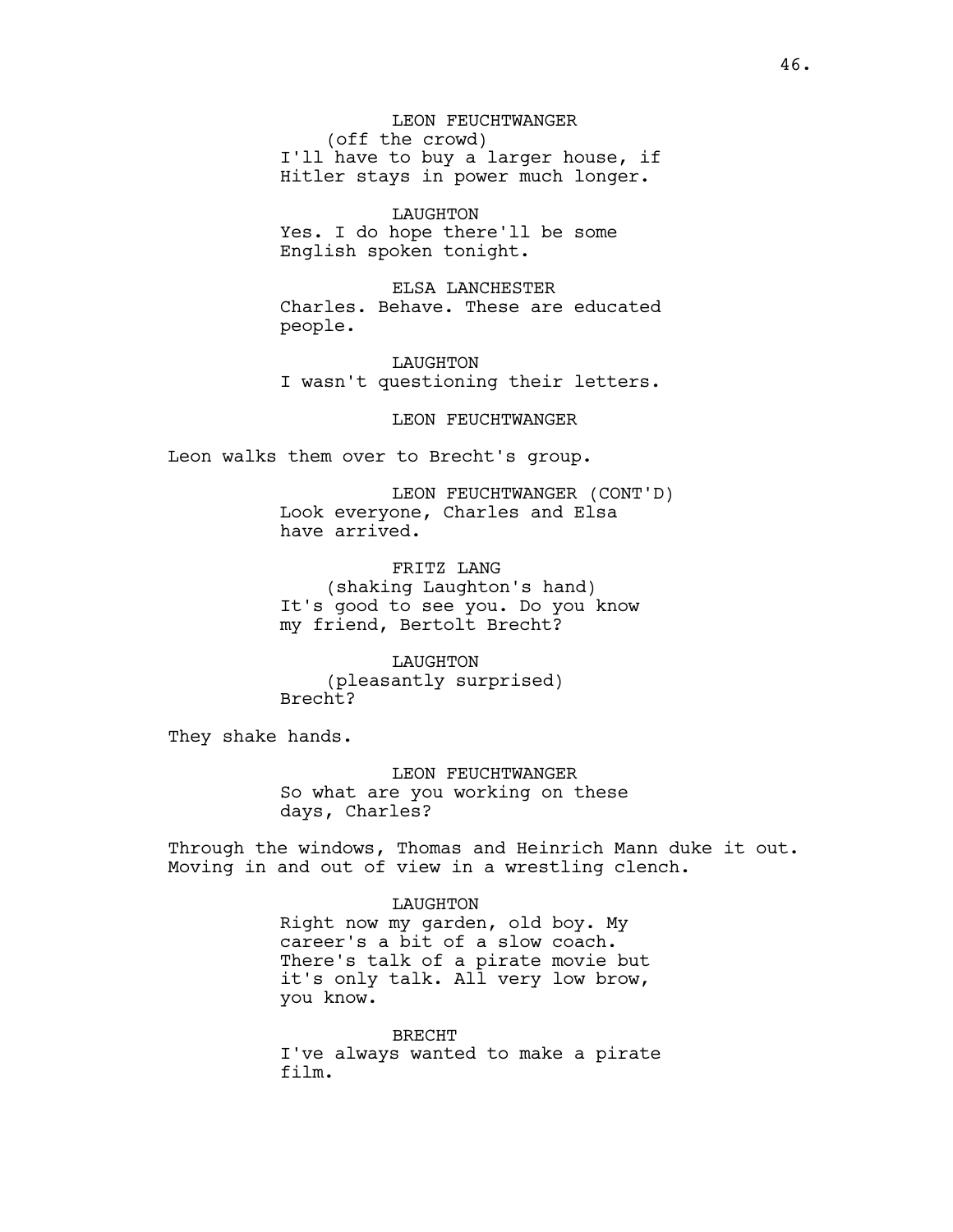The group LAUGHS at Brecht. Through the windows, Heinrich Mann puts his brother into a headlock.

> BRECHT (CONT'D) I'm serious. Pirates make the perfect metaphor. They steal from government and industry without any of that Robin Hood nonsense. (beat) Have you done any theater work recently, Mr. Laughton?

LAUGHTON Not in years. Film acting, I'm afraid, has made me a bit flabby. (rubbing his belly) I miss the tension of live performance.

Through the windows, the struggling brothers loose their balance and fall into the pool--SPLASH!

> LAUGHTON (CONT'D) I've always admired you writer chaps. My only reward as an actor is the chance to play great men. But I've always wanted to take up the pen.

BRECHT (smiling broadly) Really?

The gears whir inside Brecht's head.

LAUGHTON Are you working on a play?

### BRECHT

Leon and I are trying to get *Fear and Loathing in the Third Reich* off the ground. I also have a new project about the life of Galileo.

### LAUGHTON

Oh fun.

FRITZ LANG Brecht's also writing a screenplay for me. About the war.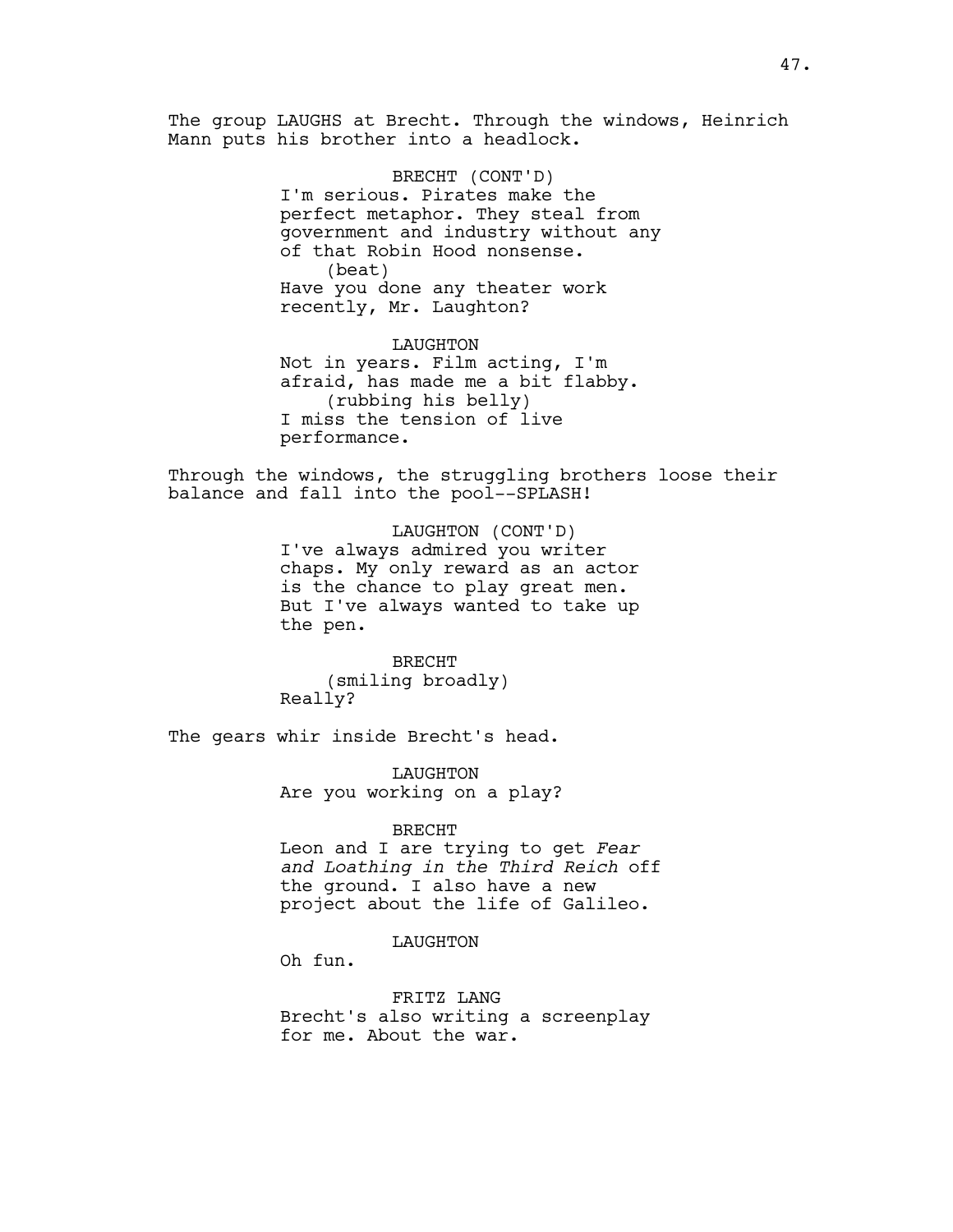LAUGHTON

Bully for you, Brecht. It appears you've had no trouble making a success of yourself here.

Brecht grimaces. Appearances can be deceiving.

CUT TO:

Next to the punch bowl, Ruth refreshes her drink. Fritz Lang approaches. Watching Brecht stand among a bevy of beautiful Aryan admirers.

> FRITZ LANG So you're Brecht's...assistant.

RUTH (cynically) Amongst other things. We met in Copenhagen. I ran a workers theater there. (motioning to Brecht) I know what people say. I never expected to be an artist's whore.

Lang's surprised by her honesty. The women are mesmerized by Brecht. Every comment is gold.

RUTH (CONT'D)

He's not an easy man to love. But he possesses a passion I've seen in no one else. I left my husband just to be near him.

FRITZ LANG (admiring Brecht) I don't know how he does it. He is some kind of a man.

RUTH I know how. (teasingly) But am far too demure to tell.

EXT. FEUCHTWANGER'S HOUSE - SANTA MONICA - NIGHT

Brecht silently walks through the garden. Sprinklers work overtime to maintain life. Brecht silently reflects on his circumstances. Galileo appears next to him.

> BRECHT What are you doing here?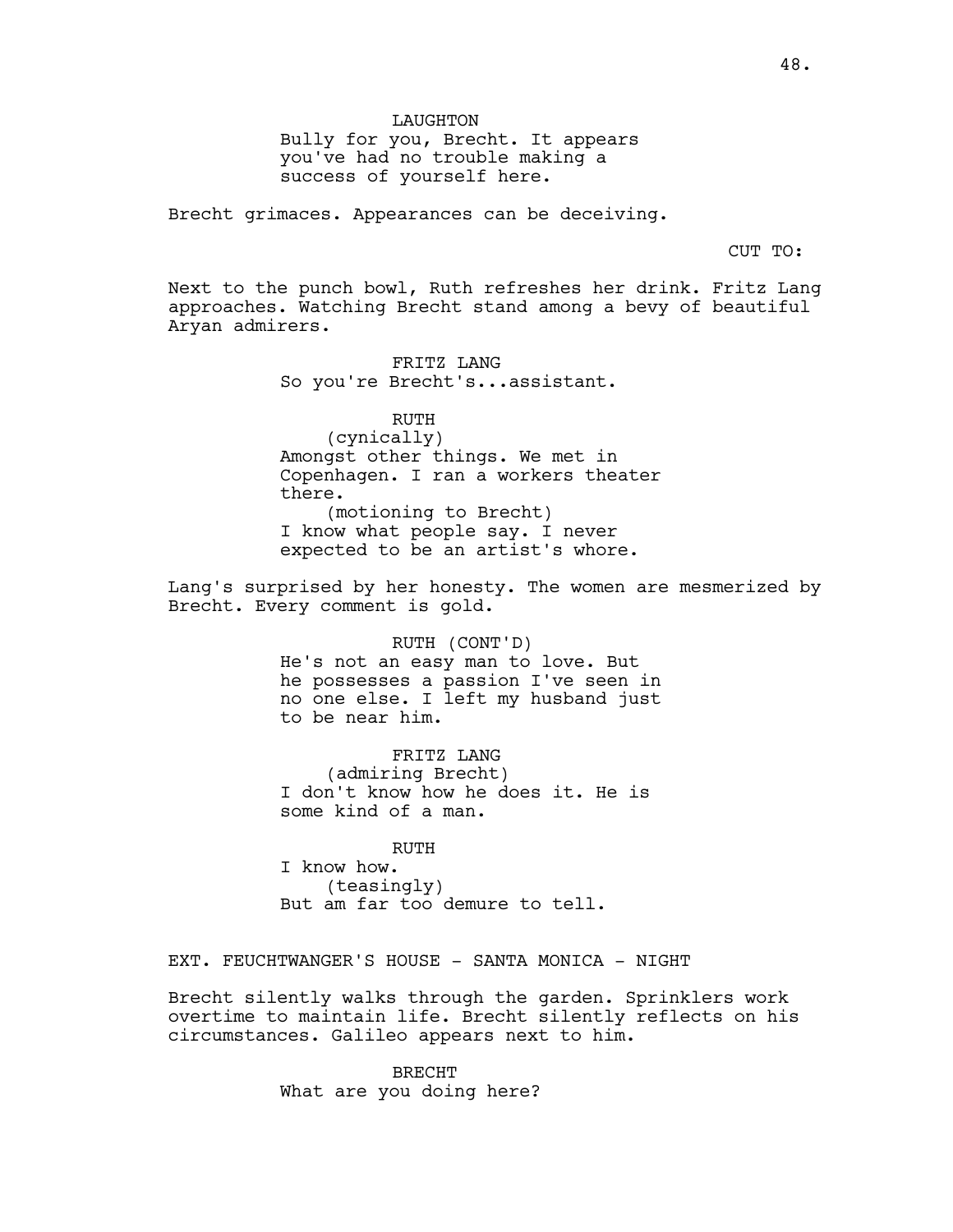GALILEO I want you to finish me.

BRECHT I don't have time, right now.

GALILEO Really? You bragged so much at the party. I began to think you might have something to say.

Brecht erupts.

BRECHT The last thing I need is a crotchety, old Renaissance man telling me how to run my life. I have a wife and mistress who do that very nicely. Thank you.

GALILEO You make me sorry I was ever born.

BRECHT Good. Now go away. You bother me.

INT. UNITED ARTISTS WRITER'S BUILDING - HOLLYWOOD - DAY

Brecht tries maintaining a good attitude in the disturbing quiet. He pops a stick of gum in his mouth.

Alice's nervous habits plague him. She COUGHS these annoying little COUGHS. Like she's trying to dislodge a chicken bone.

Wexley's work is typed on three-paper carbons. His name's atop each sheet. Brecht reads from the yellow copy.

> BRECHT This wedding dress scene's no good. She comes off as shallow and stupid. A female character must be strong-minded and independent.

Wexley's outfit for the day is an homage to the color umber.

WEXT.EY It's bad enough women have to work durin' the war, Bert. Nobody wants to see that on the screen.

BRECHT But that is my point-of-view. *Never Surrender* is my story.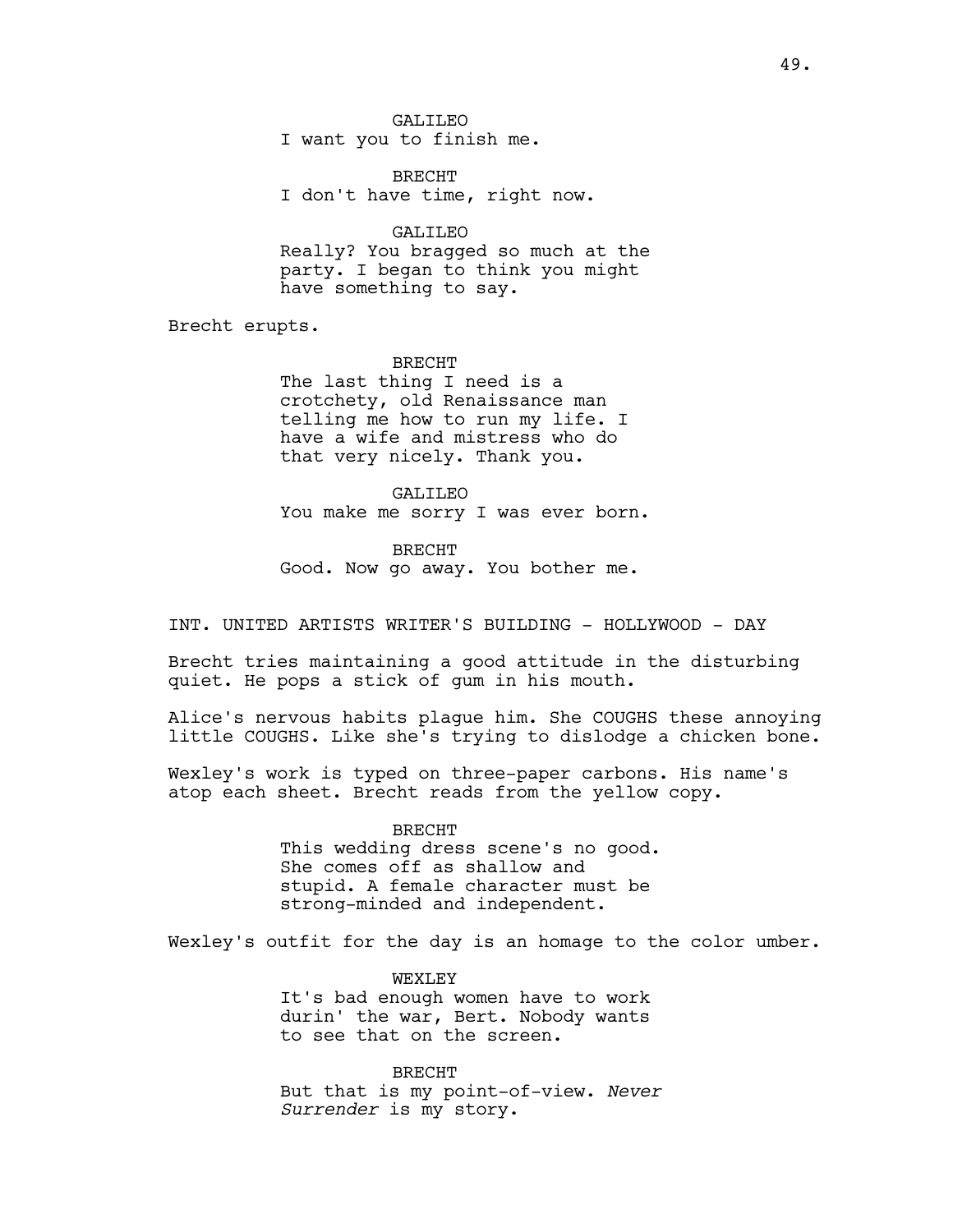WEXT.EY I know it's your idea'r, Bert. But there's a difference between a story and a screenplay. (condescendingly) You wanna get this baby made, don'tcha? (proudly) I'm just pushin' the right buttons. Producers are like trained seals, when it comes to readin' scripts. (beat) Our job's linin' up the horns, so they can honk 'em. (suspiciously) ) You don't wanna make an art picture, do you?

### BRECHT

(exasperated) Believe me, art is the farthest thing from my mind.

#### WEXLEY

That's good. I was gettin' a little worried there. As long as we're on the same page, everything'll be peachy keen.

### BRECHT

That doesn't mean we should turn in crap.

## WEXLEY

I'm with you, pal. My name's goin' on the front page.

### BRECHT

Good. Let's make the most of our collaboration. Give them something they've never seen before. Something we're both proud of.

#### WEXLEY

Whatcha gettin' at?

BRECHT The one element missing in our story is a betrayal...from the inside.

Wexley's eyes widen in anticipation.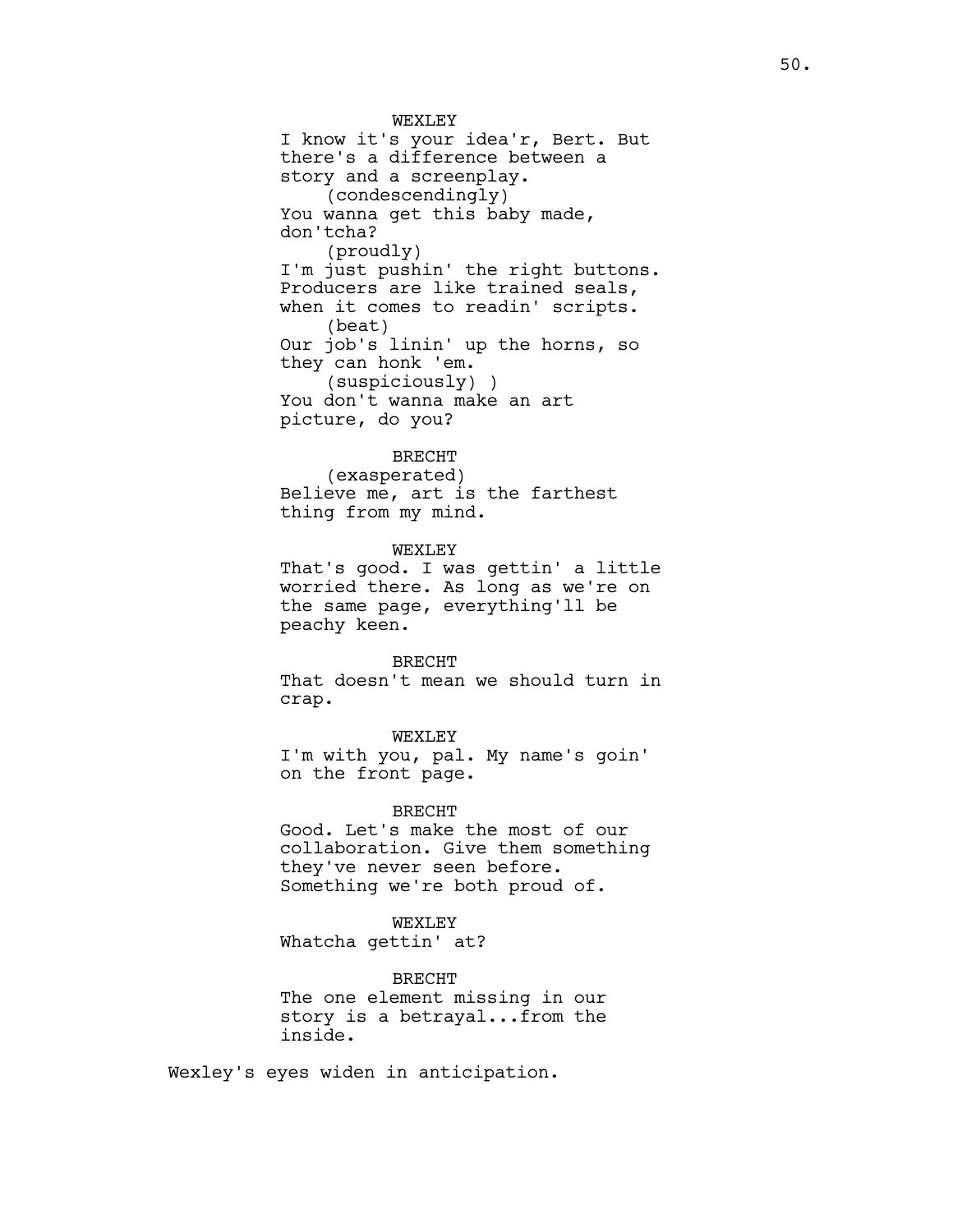BRECHT (CONT'D) Someone no one would suspect. Like the professor's son-in-law.

Wexley loves it. He shakes Brecht's hand.

WEXLEY

Put 'er there pal and take a five outta petty cash. Let's rework the outline over lunch. I'm buyin'.

They get up to go. Brecht stuffs the yellow sheets in his briefcase.

> WEXLEY Whatcha doin' with my script?

A stupid question deserves a stupid answer.

BRECHT I'm going to bring it with us.

WEXT.EY Just make sure you give 'em back. I need those copies for my records.

BRECHT (thinking this odd) Sure. I'll guard them with my life.

EXT. MAX REINHARDT'S HOME - HOLLYWOOD HILLS - DAY

A large, Normandy-style house nestled in the hills. Sprinklers fight to prevent hill fires.

INT. MAX REINHARDT'S HOME - HOLLYWOOD HILLS - DAY

A SURLY SERVANT leads Brecht and Leon Feuchtwanger through Max's dark, cavernous home. Filled with baroque furniture.

They find MAX REINHARDT (75) in his study. He plays the part of thespian to the hilt. Wearing a smoking jacket and ascot.

> SURLY SERVANT Herr Reinhardt? Herr Brecht and Feuchtwanger are here to see you.

The Surly Servant stomps off with theatrical flair.

MAX REINHARDT Brecht. Leon. Greetings.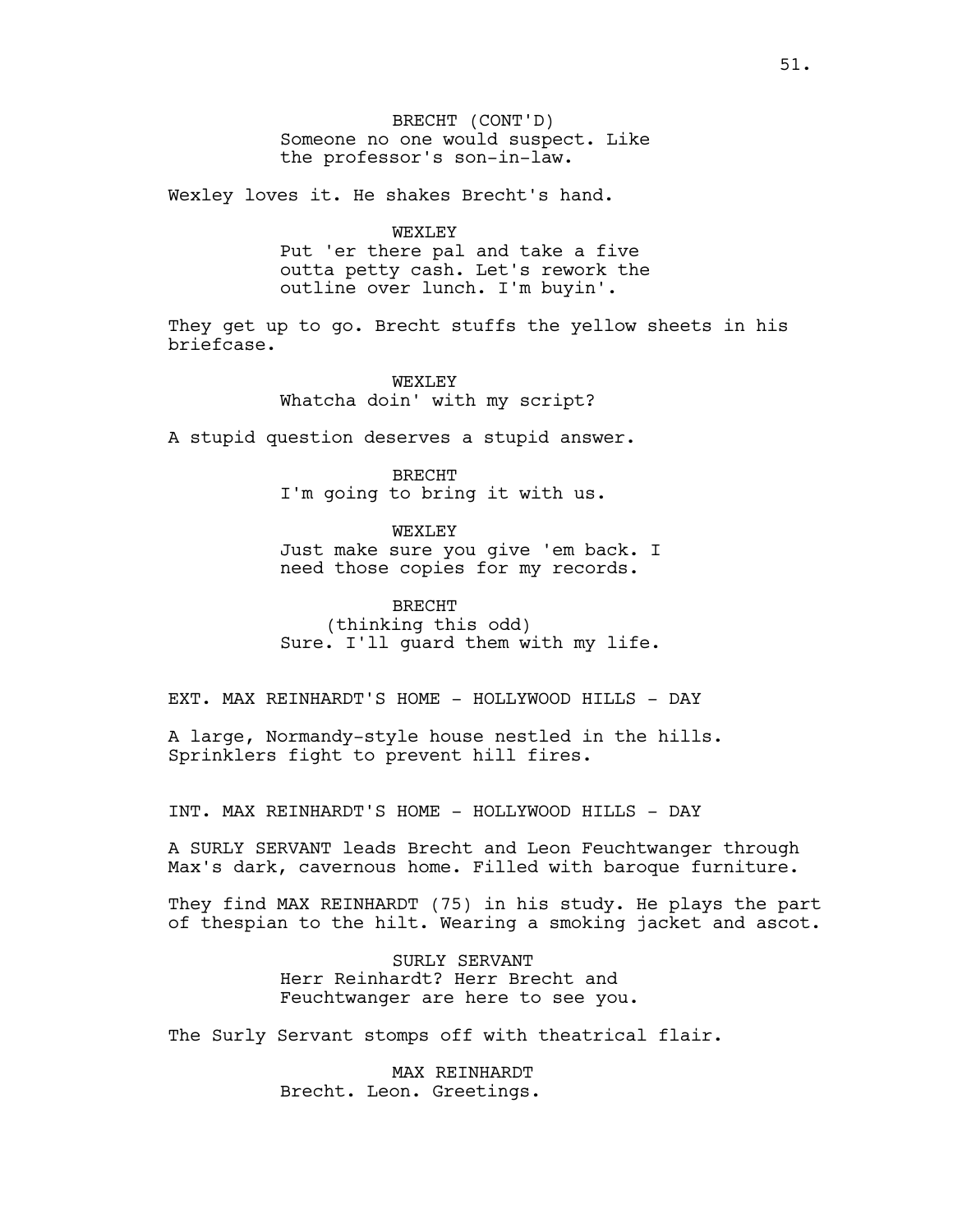MAX REINHARDT Don't worry about Felix. He gets like that whenever he must clean up one of Gunther's little accidents.

Max Reinhardt picks up his dachshund and kisses him on the nose.

> LEON FEUCHTWANGER It's good to see you Max. You look well.

MAX REINHARDT I look old. And I'm feeling it.

LEON FEUCHTWANGER You talk that way, but don't act it. Why else would you be interested in our play?

MAX REINHARDT Retirement is a bore. Why stop doing the things you enjoy?

BRECHT When it's something you love, work is its own reward.

Max adores his dog too much. Re-adjusting Gunther's little sweater.

> BRECHT Have you talked to Gottfried lately? He pitched some of my ideas to his boss but didn't have much luck.

MAX REINHARDT My son has a good heart but is not much of a wheeler-dealer. I'm just glad he has a steady job.

Max sets his dog down. Gunther runs right over to Brecht, who doesn't like dogs. Especially ones wearing little sweaters.

> MAX REINHARDT Oh look, Gunther likes you. You should pet him. It's the only way he'll leave you alone.

Brecht lightly taps the top of Gunther's head.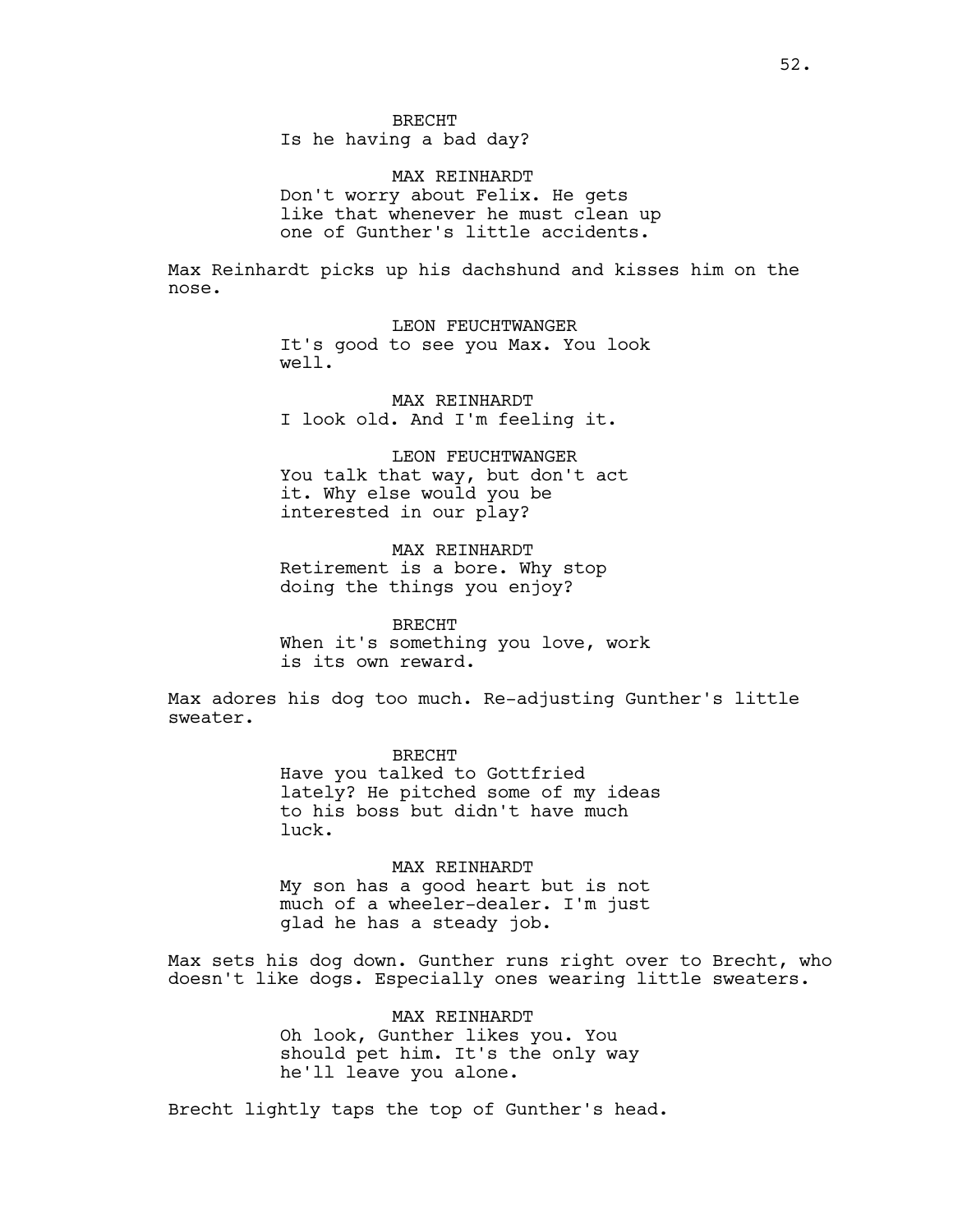BRECHT Good doggie. Does it always smell like a dirty sock?

MAX REINHARDT He smells like a dog.

Brecht holds his hand away like it's contagious.

BRECHT May I use your bathroom?

INT. MAX REINHARDT'S BATHROOM - HOLLYWOOD HILLS - DAY

Brecht washes his hands thoroughly and looks for a towel. There aren't any. He won't wipe them on his clothes. He grabs a handful of toilet paper. The tissue disintegrates in his hands. Sticking to his flesh like glue.

Now what? He looks in the mirror and sighs. Breaking down, he wipes his hands on his flannel pants. The toilet tissue becomes one with the fabric.

INT. MAX REINHARDT'S HOME - HOLLYWOOD HILLS - DAY

Brecht returns to find Max and Leon LAUGHING.

LEON FEUCHTWANGER Max was just talking about one of his students. It seems this fellow just finished a Stanislavsky course and was quite a disruption.

BRECHT Don't get me started. If I want naturalism, I'll loiter inside a drugstore.

MAX REINHARDT His method is all the rage here.

BRECHT

So's syphilis.

LEON FEUCHTWANGER I don't want to be rude but maybe we should talk business. It would be quite a coup to attach you to *Fear and Loathing in the Third Reich*.

Gunther humps Brecht's leg. Brecht can't shake him off.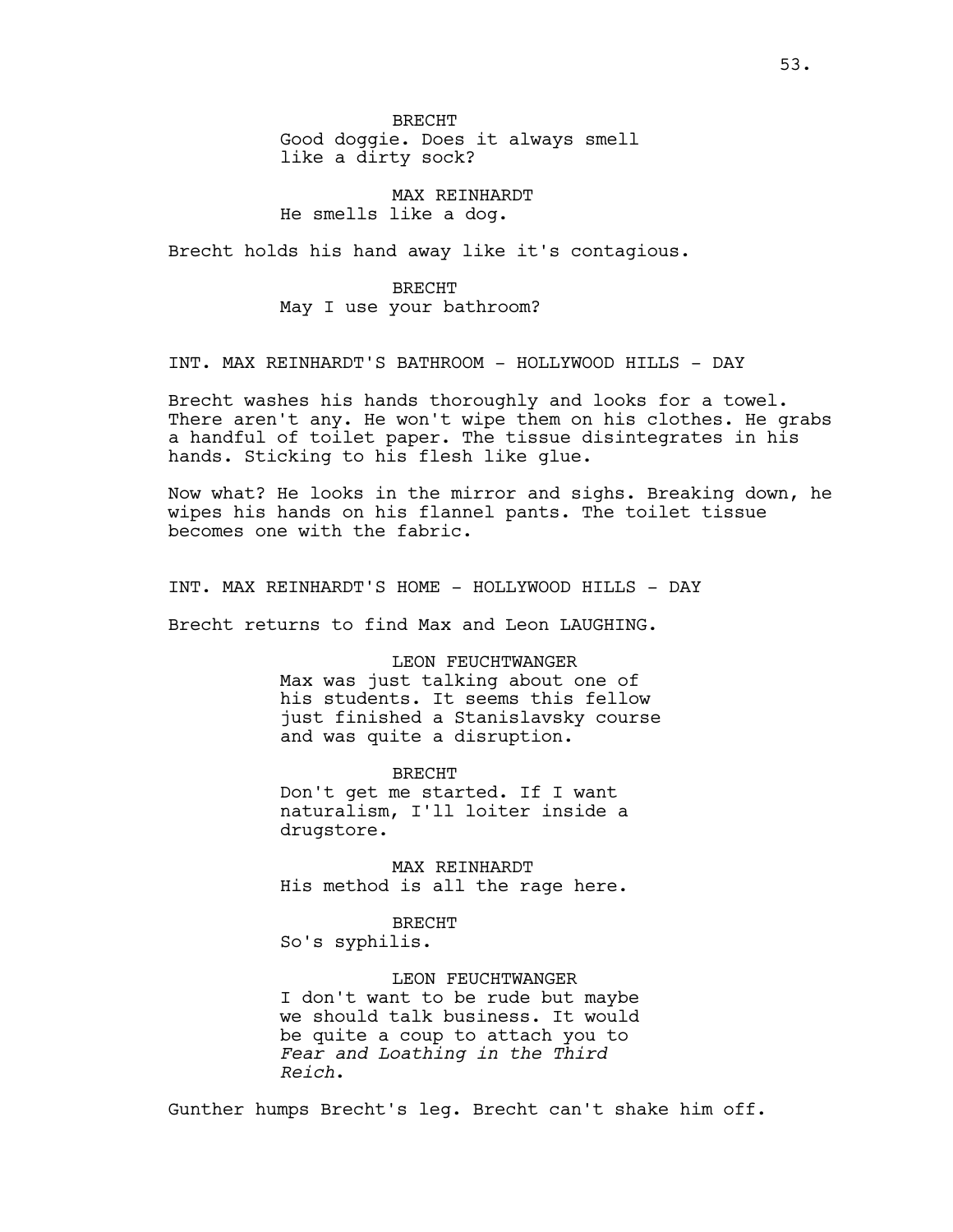# BRECHT

(distracted) We're desperate to tell a story with a real message. That has a chance on Broadway. You could make that happen.

#### MAX REINHARDT

You flatter me. Let me tie up some loose ends and start making notes. I think this could be a wonderful collaboration.

Brecht smiles briefly. He looks down and frowns. Gunther loves Brecht and has to let it show.

INT. CENTRAL CASTING - HOLLYWOOD - DAY

Helene attends her first "cattle call" with kids in tow. The room's jammed with prospective actors. They sit next to a friendly WOMAN IN WHITE (25).

> WOMAN IN WHITE I'm impressed.

> > HELENE

Excuse me?

WOMAN IN WHITE (off the kids) You know. The matronly approach. I'm goin' for the nurse's part. That's why I'm wearin' this. Are they your real kids?

HELENE Whose else would they be?

WOMAN IN WHITE I've seen crazier things than rentin' kids to get a role. Know what I mean?

Helene doesn't know.

WOMAN IN WHITE That's a great accent. Is it yours?

HELENE

Yes.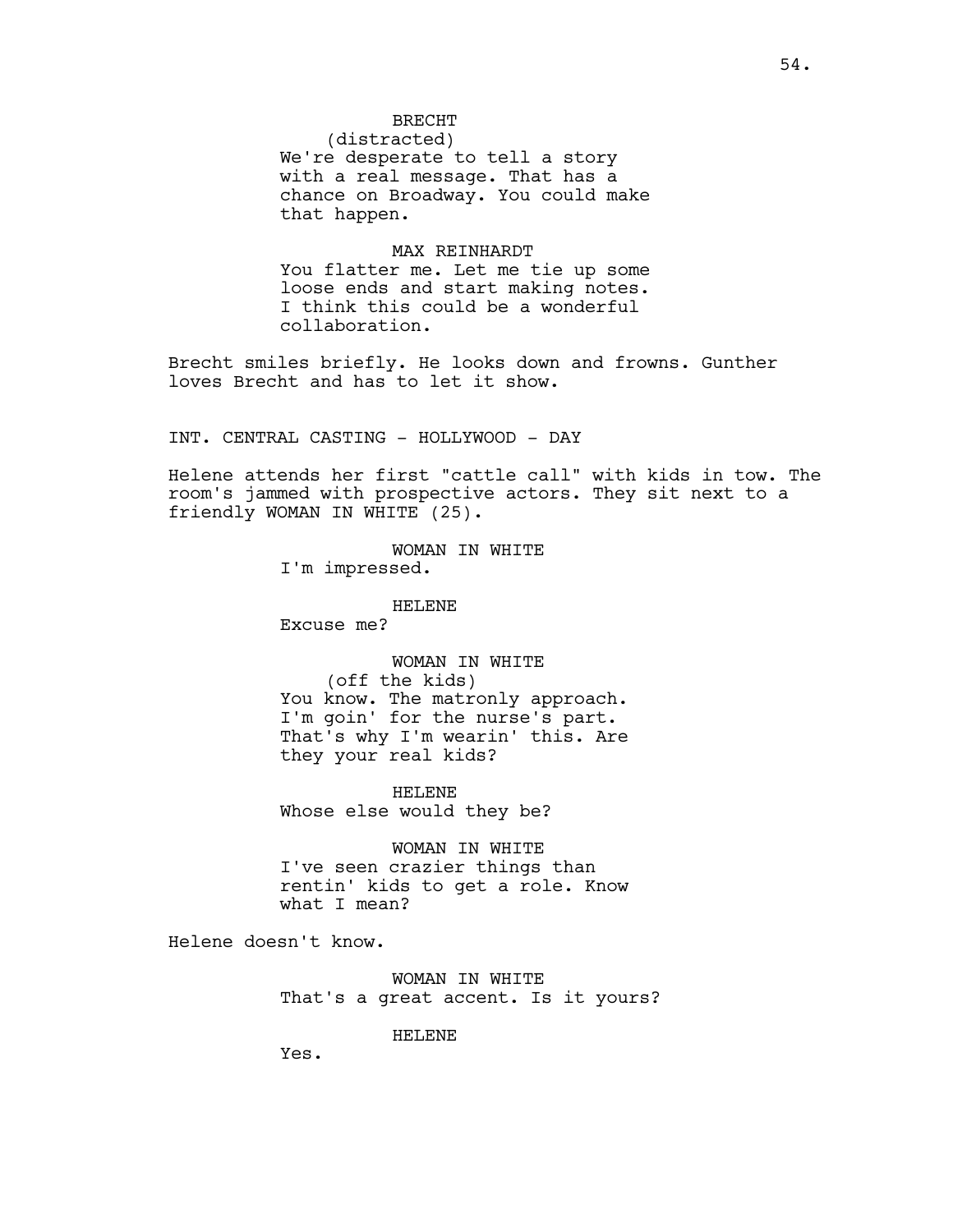## WOMAN IN WHITE

Sure hope you can turn it off. Producers expect you to be exactly what they imagine. Unless you're a star of course. They'd let me play a black maid, if I was a star.

## INT. BRECHT'S HOME - SANTA MONICA - NIGHT

The Brecht family sits down to dinner. Helene presents plates full of Mexican food; enchiladas, refried beans, Spanish rice.

> BRECHT And how was your day?

HELENE (grumpily) I don't want to talk about it.

She slaps some food on Brecht's plate. He looks appalled.

BRECHT

What's this?

HELENE It's Mexican. We should embrace what little local culture exists here.

BRECHT (pushing the plate away) No, thank you. Experiments are for the theater. Not the dinner table.

HELENE (sternly) You will eat it and like it.

A tense stand off. The children are scared. Brecht concedes. Setting his gum next to his plate, he pours ketchup on a greasy taco.

> STEFAN Daddy, can we have a dog?

BRECHT The answer's still no.

BARBARA I learned a new song today.

Brecht's eyes beam.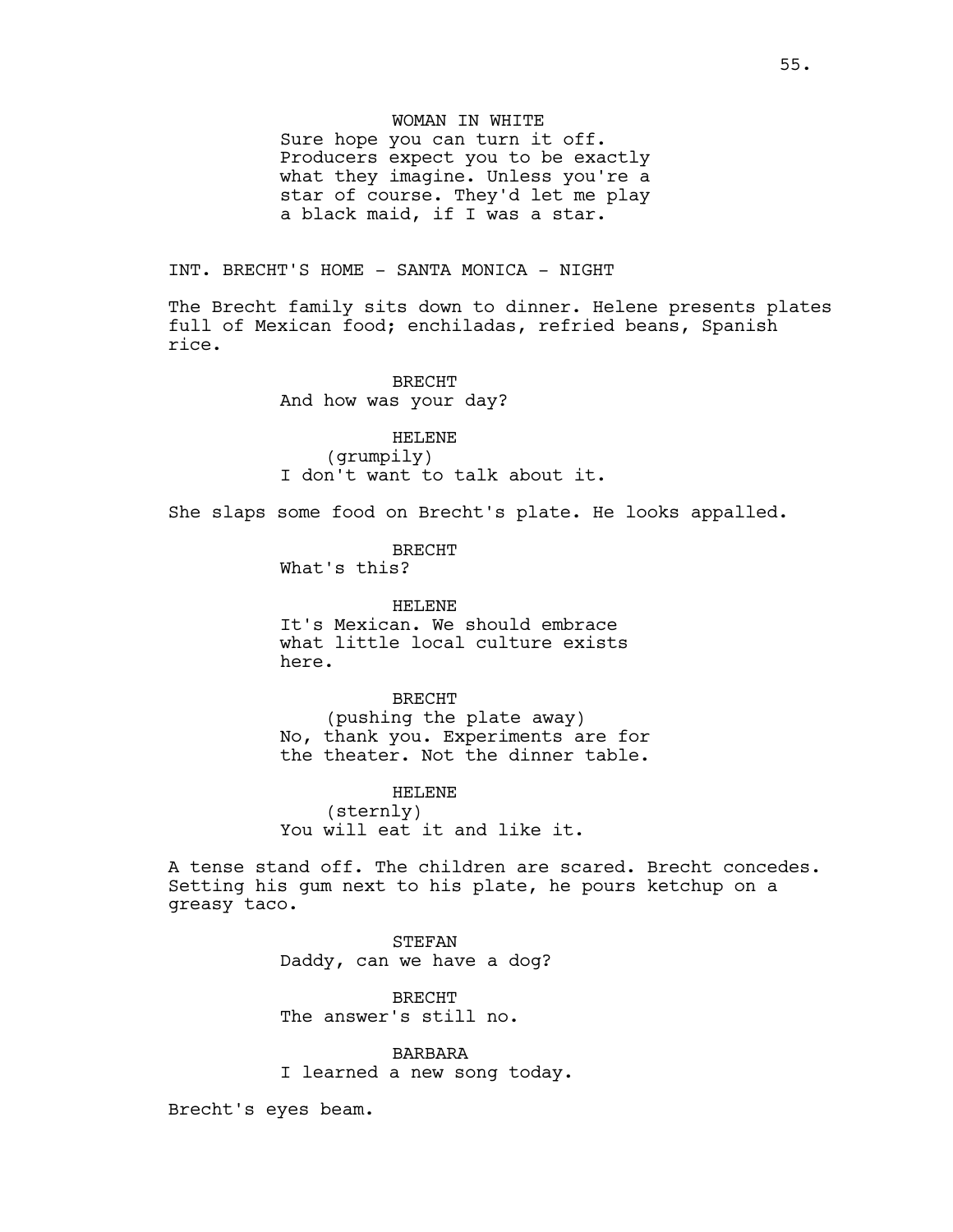## HELENE Yes, please dear.

Barbara takes a deep breath but Brecht stops her.

BRECHT Wait-wait-wait. Sitting is not the proper position for a singer.

Brecht pushes aside the dishes. Lifting his daughter onto the table top.

> BRECHT There. Much better. Now you may proceed.

## BARBARA

(singing) Miss Suzy had a sailboat. The sailboat had a bell. Miss Suzy went to heaven. The sailboat went to. Hello operator. Please give me number nine. If you disconnect me. I'll kick you from. Behind the 'frigerator. There was a piece of glass. Miss Suzy sat upon it and broke her little. Ask me no more questions. I'll tell you no more lies. The boys are in the bathroom. Zipping up their. Flies are in the city. Bees are in the park. And if we go on singing. We'll be here after dark.

Helene and Brecht burst into proud APPLAUSE.

BRECHT Where did you learn this song?

### BARBARA

At school.

BRECHT I'd no idea the elementary school system here was so subversive.

There's a knock at the door.

HELENE Who can that be at this hour?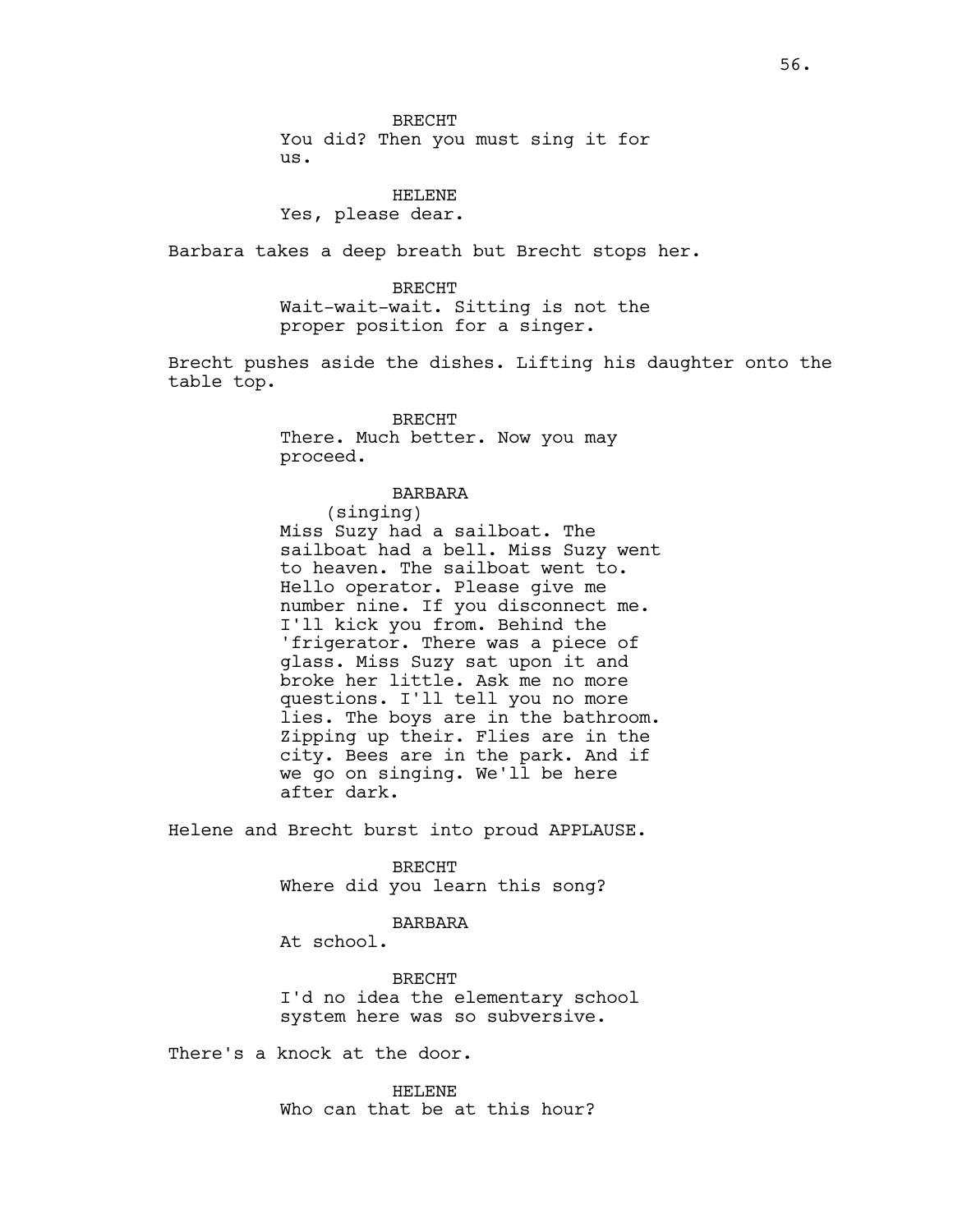Brecht and Helene open the door to find the Fish-Eyed FBI Agent and his partner, the BLURRY-EYED FBI AGENT. They hold up their credentials.

> FISH-EYED FBI AGENT FBI. We're making sure the alien curfew's properly enforced.

## BRECHT

Please, come in.

HELENE Have we done anything wrong?

BLURRY-EYED FBI AGENT No ma'am. Just a random check. May we have a look around?

BRECHT It's your country.

The FBI Agents check on the kids in the kitchen. Barbara's still on the table. Smiling innocently.

They move into the living room. The Fish-Eyed FBI Agent picks a trashy, mystery novel off the coffee table.

> FISH-EYED FBI AGENT You read this stuff?

Brecht nods. Conceding his love of pulp fiction. Popping a stick of gum in his mouth.

> HELENE (defiantly) Would you like to sift through our underwear drawer?

BLURRY-EYED FBI AGENT We're just doing our job, ma'am.

The Fish-Eyed FBI agents notices Brecht's manuscript for Galileo on his desk. He leafs through it. It's in German.

> FISH-EYED FBI AGENT You a writer?

BRECHT (cautiously) Yes.

FISH-EYED FBI AGENT I like to scribble a little myself. Written anything I've heard of?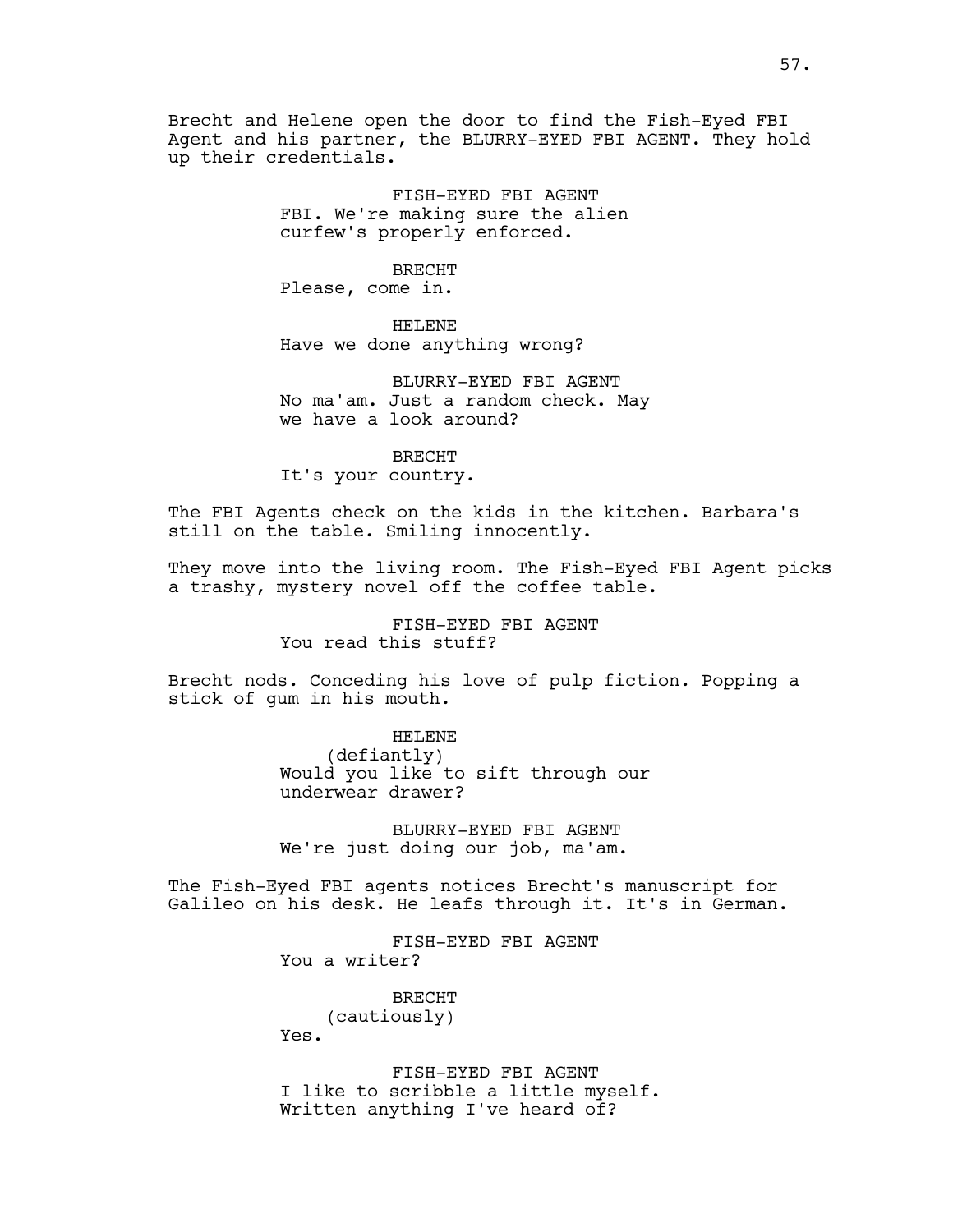I doubt it.

FISH-EYED FBI AGENT Come on try me.

The Fish-Eyed FBI Agent eagerly awaits the titles. Like a game show contestant.

> BRECHT *Mahoganny. Caucasian Chalk Circle. Threepenny Opera.*

Nothing registers.

## BRECHT *Winnie the Pooh.*

Both FBI Agents recognize this title.

FISH-EYED FBI AGENT My kids love that book. (shaking Brecht's hand) It's a real honor meetin' you. This is all we need to see, folks. Sorry about the intrusion.

The FBI Agents leave. Brecht and Helene share a tense look, then break down LAUGHING.

INT. UNITED ARTISTS WRITER'S BUILDING - HOLLYWOOD - DAY

The peeing boy statuette sits on Brecht's desk. Everyone methodically chomps on their gum. It's Ash Wednesday. Both Wexley and Alice have gray thumb prints on their foreheads.

Alice's developing a little crush on Brecht. Stealing glances at him and quickly averting her eyes. Wexley notices incredulously. His suit's color-du-jour is plum. Wexley surreptitiously approaches Brecht. Keeping his voice low.

> WEXLEY Bert, can I ask you sort of a personal question?

Brecht politely endures the interruption.

BRECHT

Yes.

WEXT.EY Well, I can't help but notice how women look at you and stuff. (MORE)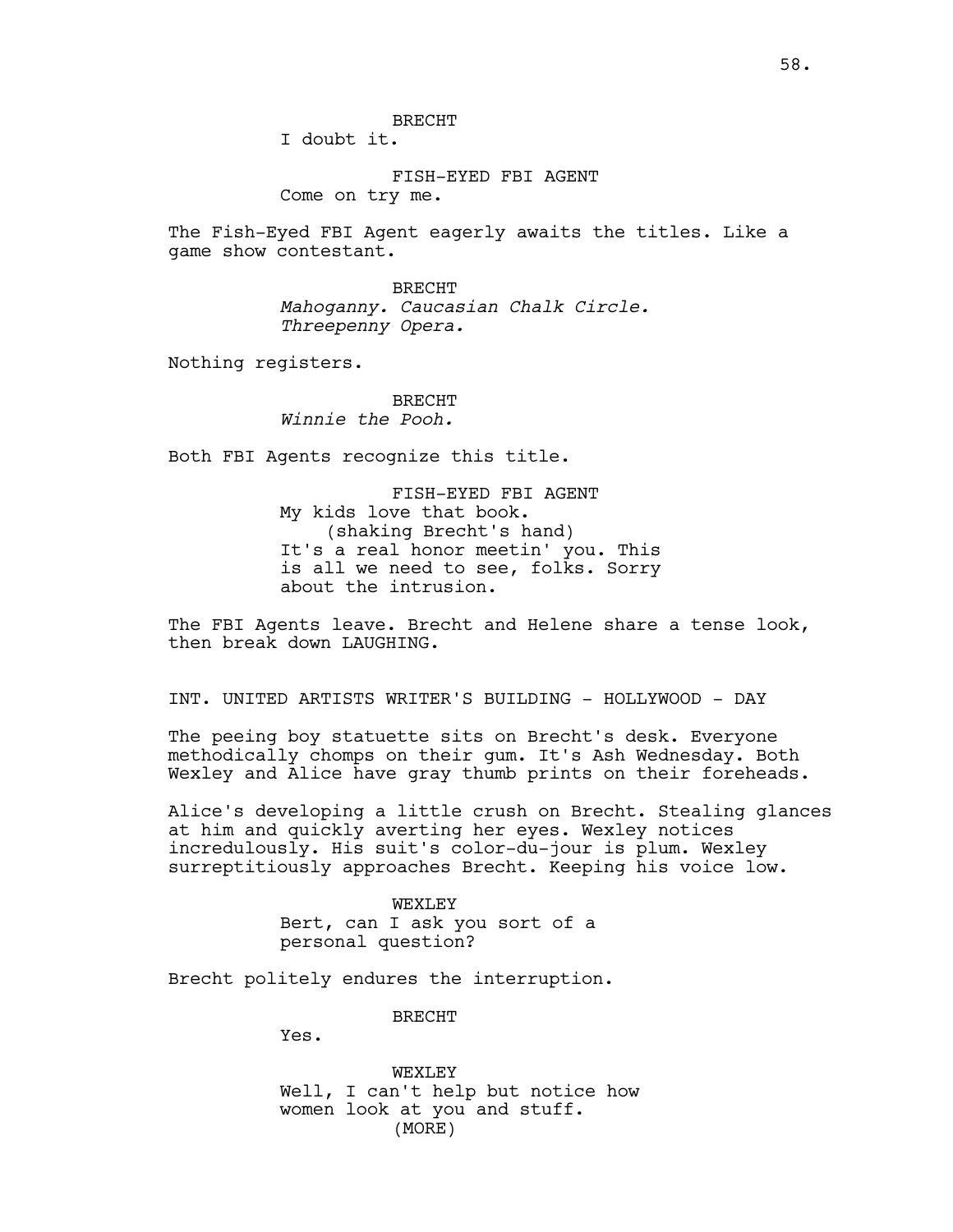At the cafeteria. Everywhere. (beat) I don't wanna be rude but I don't get it. What's your secret? Do you have a wang the size of Mt. Rushmore or somethin'? Alice, pretending not to listen, turns beet red. BRECHT That has nothing to do with it. In fact, I'm often told my eagerness in bed makes up for my lack of ability. WEXT.EY Then what is it? BRECHT It's quite simple. Would you like me to tell you? WEXLEY (CONT'D)

Wexley pulls up a chair. Anxious to learn from the master.

WEXLEY Hell yeah. Should I write it down or somethin'?

BRECHT

No. That won't be necessary. You see, not all women find me attractive. Only a very particular type.

WEXLEY Well? What type is that?

Brecht allows a dramatic pause.

BRECHT (whispering) Smart ones. I stimulate them intellectually and their bodies follow. (louder) And because most men are afraid of intelligent women, it leaves all the more for me.

Wexley's incredulous.

BRECHT Now, you do pay a personal price for this type of consort. (MORE)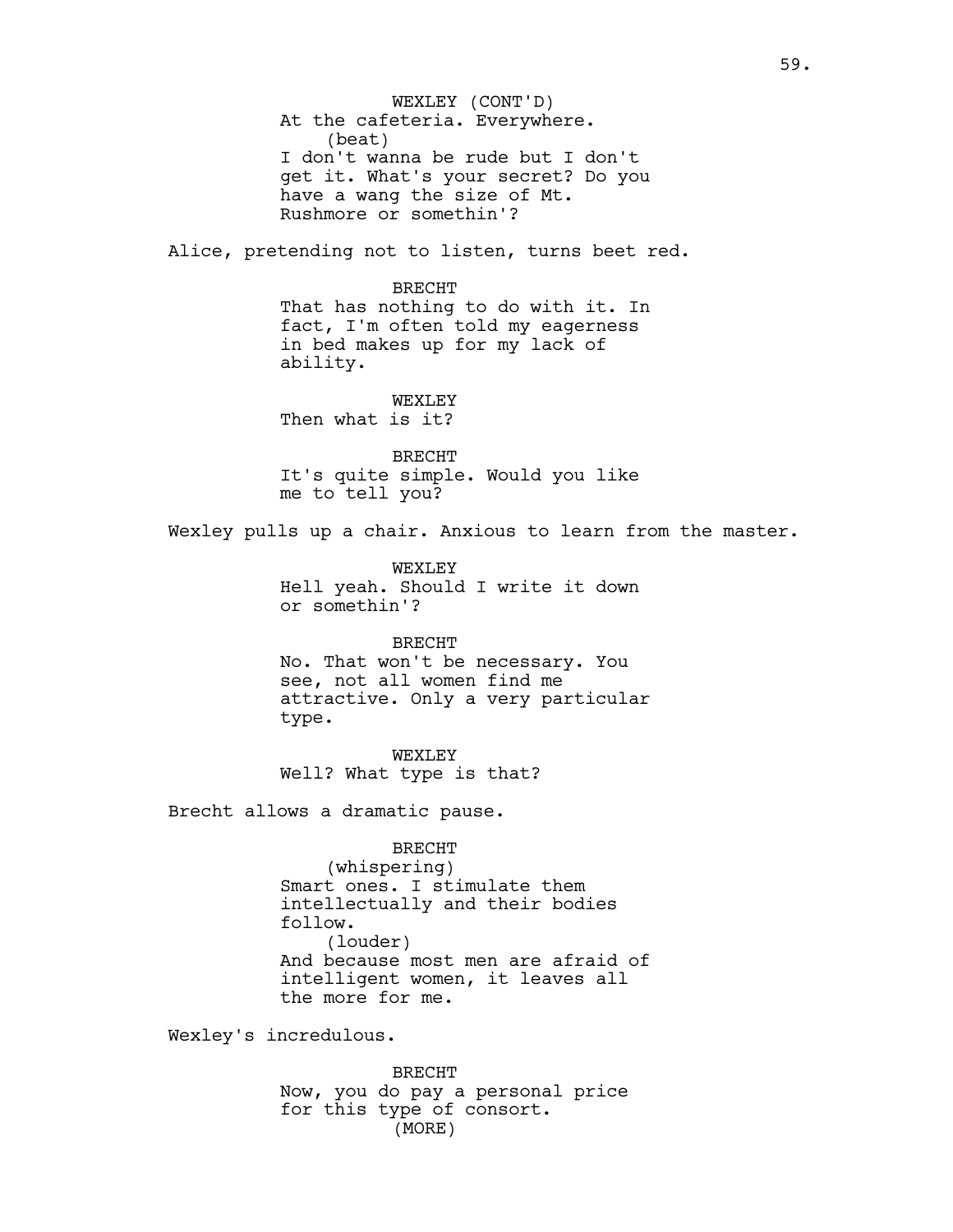But it always pays the same dividend. (whispering) Again and again. BRECHT (CONT'D)

Wexley is stunned. Alice is intrigued. Brecht wants to write.

### EXT. GRIFFITH PARK - HOLLYWOOD HILLS - DAY

Max Reinhardt and his dachshund walk along a dirt trail. A large, German shepherd crosses their path and GROWLS.

Max picks up his dog and looks for shelter. He spies a phone booth and heads for it. The German shepherd gives chase. Max gets inside just in the nick of time. The German shepherd BARKS and bares his teeth. Max dials "O".

## MAX REINHARDT Hello? Operator? Hello?

A Bell System advertisement reads, H*ave you called someone you love today?*

The dachshund goes crazy. BARKING at the German shepherd. Getting so worked up, he attacks Max. Max crumbles to the floor. Suffering a stroke. The phone swings off the hook. He's unable to speak or move.

> OPERATOR (O.S.) Hello? Sir, are you all right? Hello?

The dachshund bounces off the glass walls. Insanely enraged.

INT. MGM JUNIOR PRODUCER'S OFFICE - CULVER CITY - DAY

Brecht visits a whimpering Gottfried Reinhardt.

BRECHT Will he be all right?

GOTTFRIED REINHARDT The attack caused a stroke. His entire left side's useless.

BRECHT That's terrible.

GOTTFRIED REINHARDT He tried calling. I was in meetings all day. Why wasn't I there when he needed me?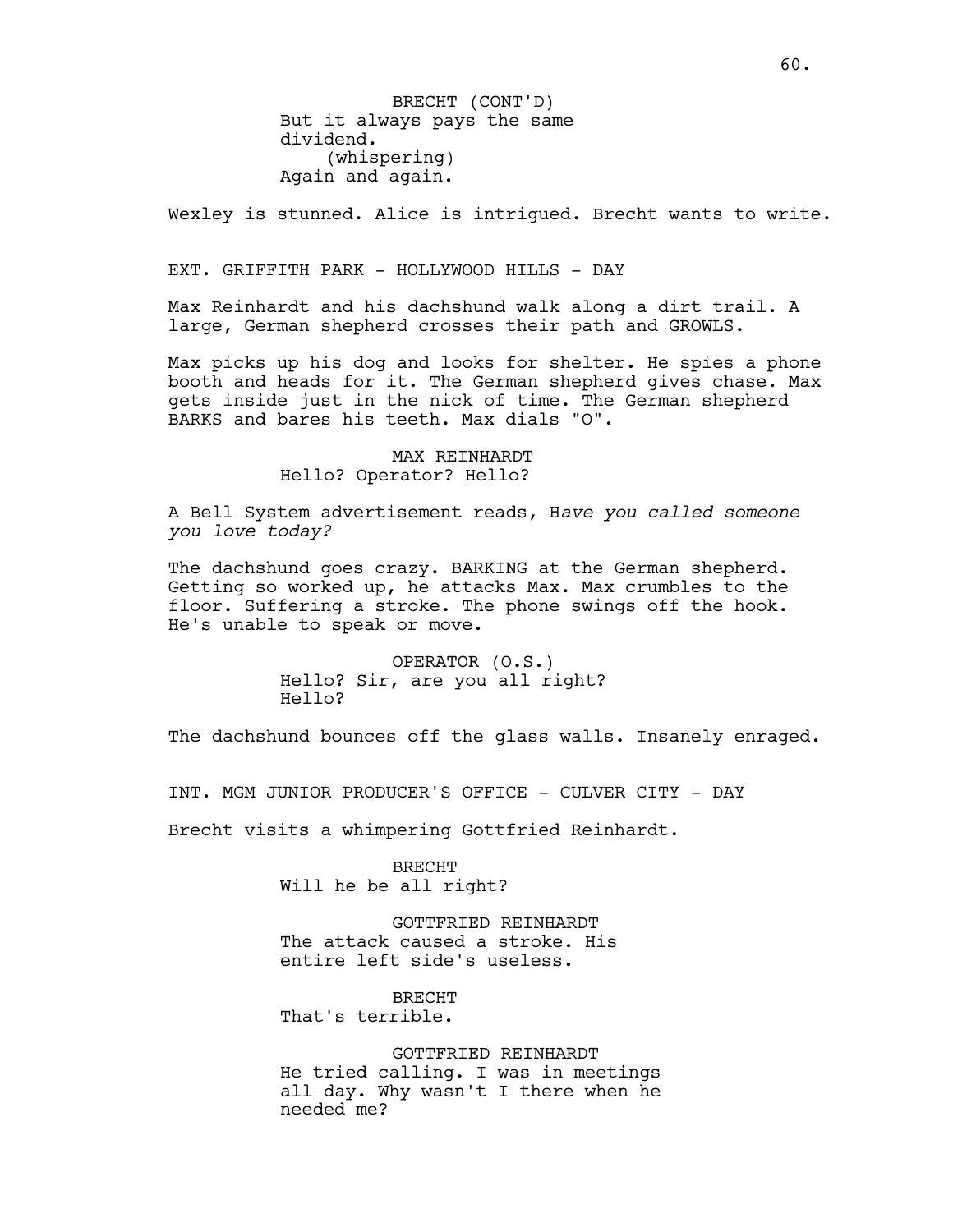BRECHT You can't blame yourself. Blame his dog but not yourself.

GOTTFRIED REINHARDT And Gunther's missing.

BRECHT Whose Gunther?

GOTTFRIED REINHARDT His dachshund.

BRECHT Did the doctors say if he'll recover?

GOTTFRIED REINHARDT (sniffling) No. It could be months. Or never. (breaking down) This will, finally, force him to retire.

Brecht can't believe the bad news.

EXT. BRECHT'S HOME - SANTA MONICA - DAY

Helene steps outside to hang laundry. Sprinklers monotonously maintain the status quo. She spies Ruth hanging laundry next door. Ruth catches her sour look. Responding with a friendly wave and smile.

# RUTH Hello neighbor!

Helene frowns. Ruth retreats inside.

Helene grabs the lighter fluid off the barbecue and drenches Ruth's clothes. Quickly setting them on fire.

Ruth runs back outside. She grabs the nearby garden hose. Turning it on her clothes, then on Helene. They struggle for control of the hose. Both women get completely soaked.

EXT. HIGH RENT NEIGHBORHOOD - BEVERLY HILLS - DAY

Brecht drives his brand new car past mansions and castles. Sprinklers water every yard. Forcing him to roll up his window for protection. Galileo appears next to him.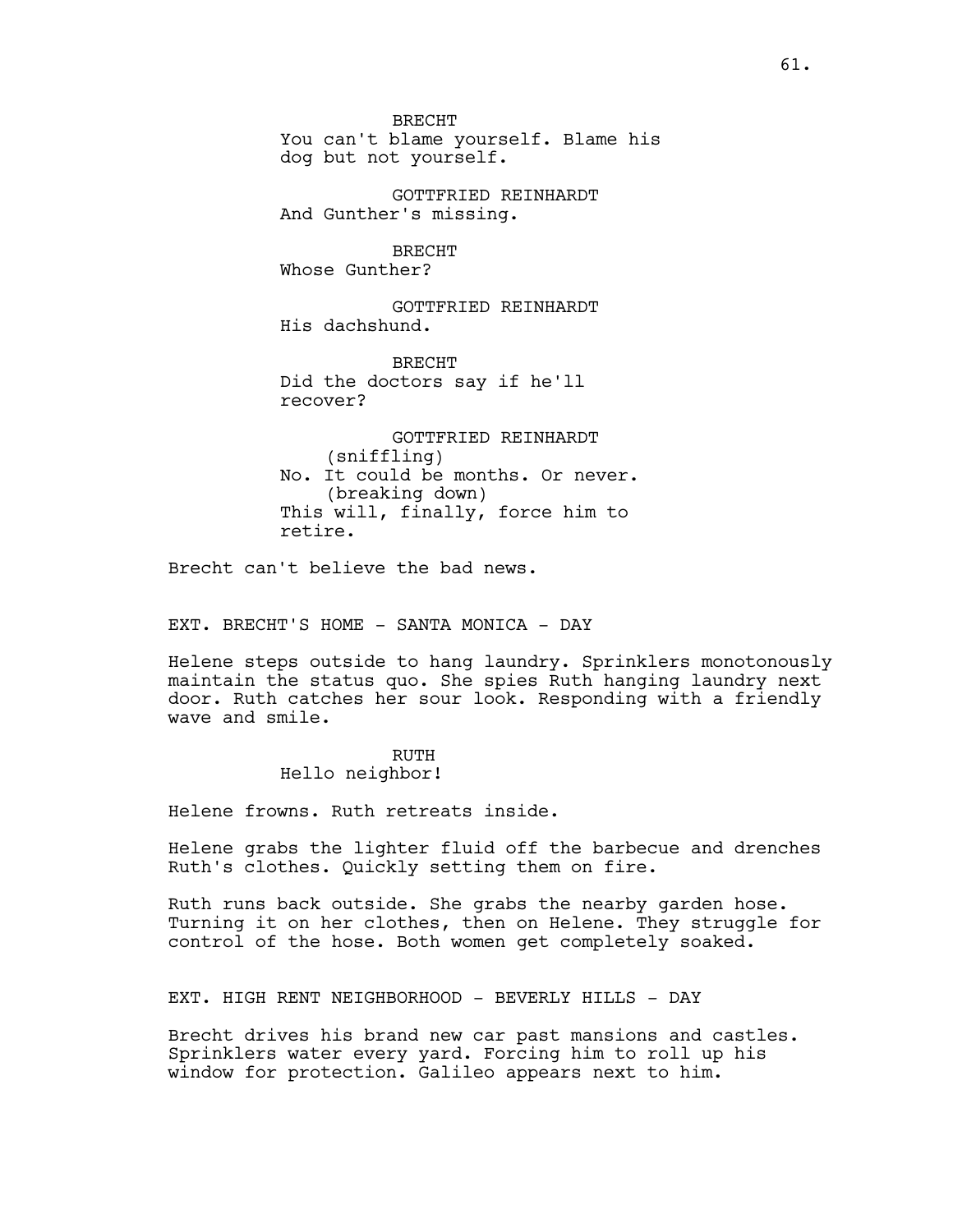Brecht ignores Galileo.

GALILEO Just imagine if this was the epicenter of a class riot.

A wicked smile creeps across Brecht's face then falls.

## BRECHT

It'll never happen. When that time comes, the poor will victimize themselves. They always do.

#### GALILEO

When will you finish this movie business? There's a whole world dying to learn how great I am.

## BRECHT

You're just jealous because my script's turning out so well. Wexley's embraced all my ideas. You just wait and see. This film will be unlike anything Hollywood's ever seen.

Galileo snorts indignantly.

INT. FRITZ LANG'S HOME - BEVERLY HILLS - DAY

Brecht and Lang go over the 300-page script. Fritz wears a hybrid pajama/suit. Overly feminine, French furniture's scattered sparsely through the room.

### FRITZ LANG

What are you thinking? This is a suspense thriller and you're writing an historical epic. It's 300 pages and you're not even finished.

### BRECHT

(chomping his gum) Give us a chance. Sure we're taking the long road but we'll arrive. Trust me.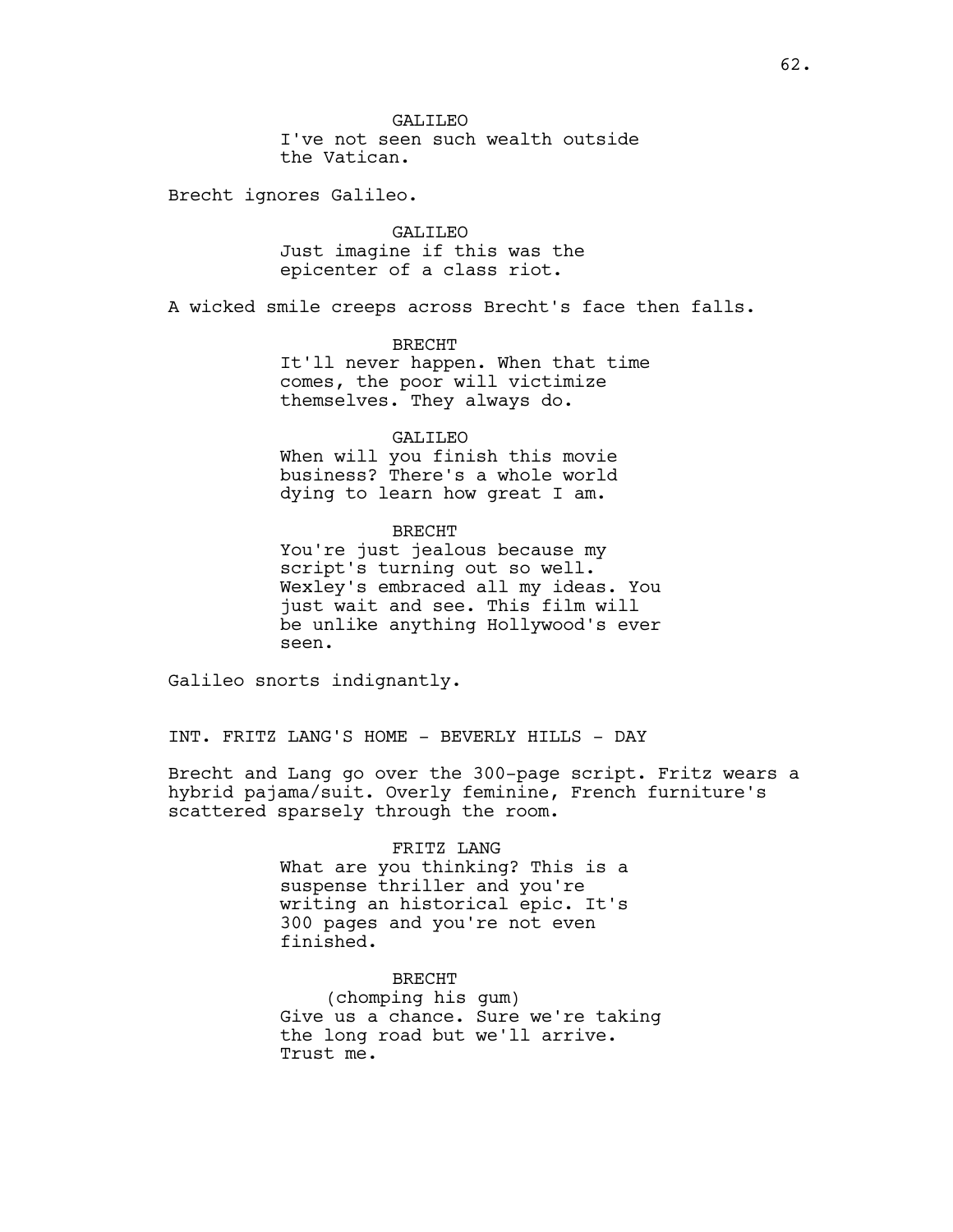FRITZ LANG (holding up the script) And you think I'll make this?

BRECHT No. Once we've reached the end, we'll tighten it up. It's a rough draft.

FRITZ LANG It's not just the length. (pointing to a scene) Why should I give a line to an extra that I'm paying \$150, when I can give it to Professor Novotny who's getting \$5000?

#### BRECHT

Because the rich and educated don't need a voice.

## FRITZ LANG

And all the anti-Semitism must go. People won't accept that Jews were forced to wear a Star of David.

BRECHT

But it's all true. You should know. You're Jewish.

### FRITZ LANG

And so's every studio head in this city but they don't make films about it. It's not box office. (beat) This is one of the most racist nations in the world. Segregation. Internment camps. If our skin was not white, things would be much differnt.

#### BRECHT

You're asking me to make lies of omission.

## FRITZ LANG

I'm asking you to make a Hollywood picture. This is not a play where you can say anything you like. There's no room for "truth" here. Only entertainment.

Brecht's cowed but not happy.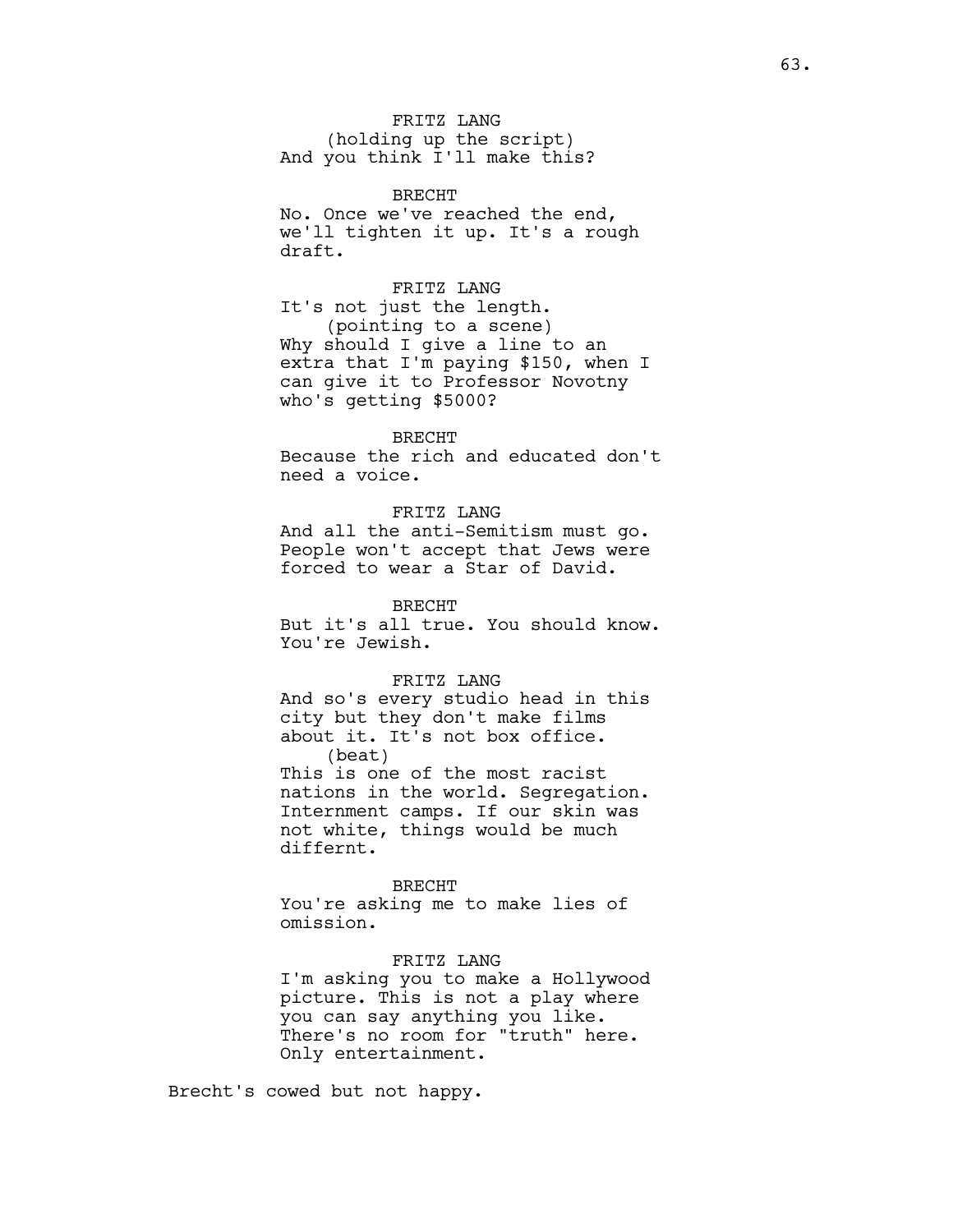Brecht and Ruth walk among the amusement rides on a golden afternoon. Scarfing hotdogs with all the toppings. Brecht stains his white shirt with mustard.

VENDERS hawk balloons, stuffed animals and live chameleons. A poster shows the Coppertone Girl getting her pants pulled down by her pet dog.

> BRECHT Things are finally starting to click. MGM may re-make my *Threepenny Opera*.

RUTH (unenthusiastically) I'm glad you're happy.

Brecht doesn't notice her listlessness.

BRECHT We're finally getting somewhere here.

Ruth kisses him. Brecht wants more but she rebuffs him.

RUTH You're still a little boy. I'm going to miss that.

BRECHT What are you talking about?

They stop walking and look out over the water.

RUTH I've been offered a job. As a translator for the defense department. I'm moving to New York.

BRECHT

New York? Why?

RUTH I must do something to fight the war. They won't let me carry a gun. And there's nothing for me here.

BRECHT You can't go. Let me make it easier for you.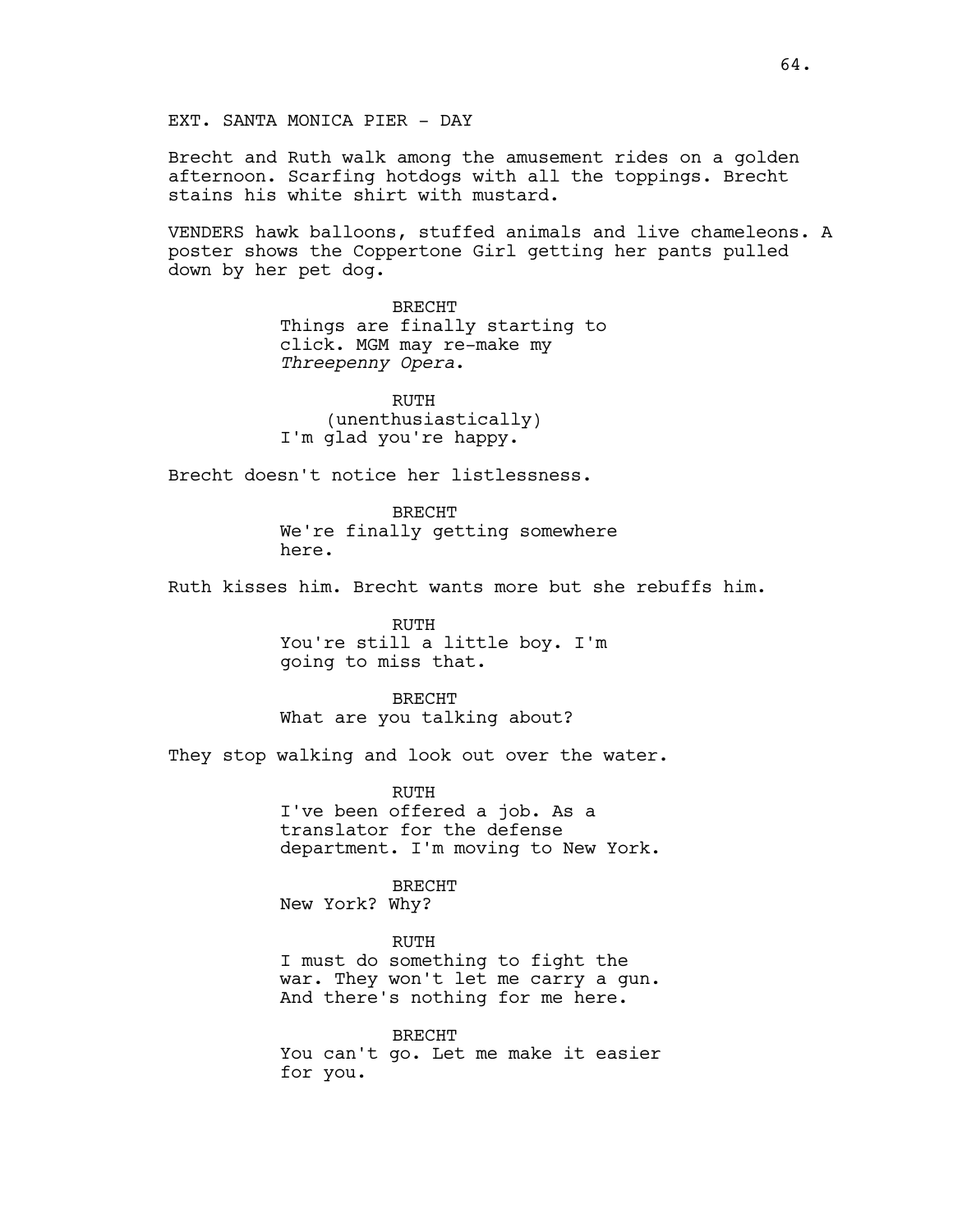RUTH I don't want easy. I need a challenge. Besides, Helene will always be the queen bee. You did marry her.

BRECHT But I love both of you. Is that so wrong?

RUTH Yes. As a matter of fact, it is.

Brecht can't believe it. Things were going so well.

BRECHT Your thinking can be so Victorian.

RUTH

(teasing) I know. I'm such a horrible prude.

Brecht can't resist smirking.

RUTH

Movies are below you. You're a playwright. That's what you do best. That's what you should be doing now.

BRECHT I also need to feed my children.

RUTH

Galileo used that same excuse. Choosing to live in a prosperous city full of imbeciles. (caressing his face) A decision you will, ultimately, regret.

### BRECHT

People are not the problem. It's the system. The idea that art has a price tag. That it can be tailored for general consumption. That's what makes people here act so strange and untrustworthy.

Ruth scoffs. She doesn't buy it.

RUTH You are an optimist in wolf's clothing.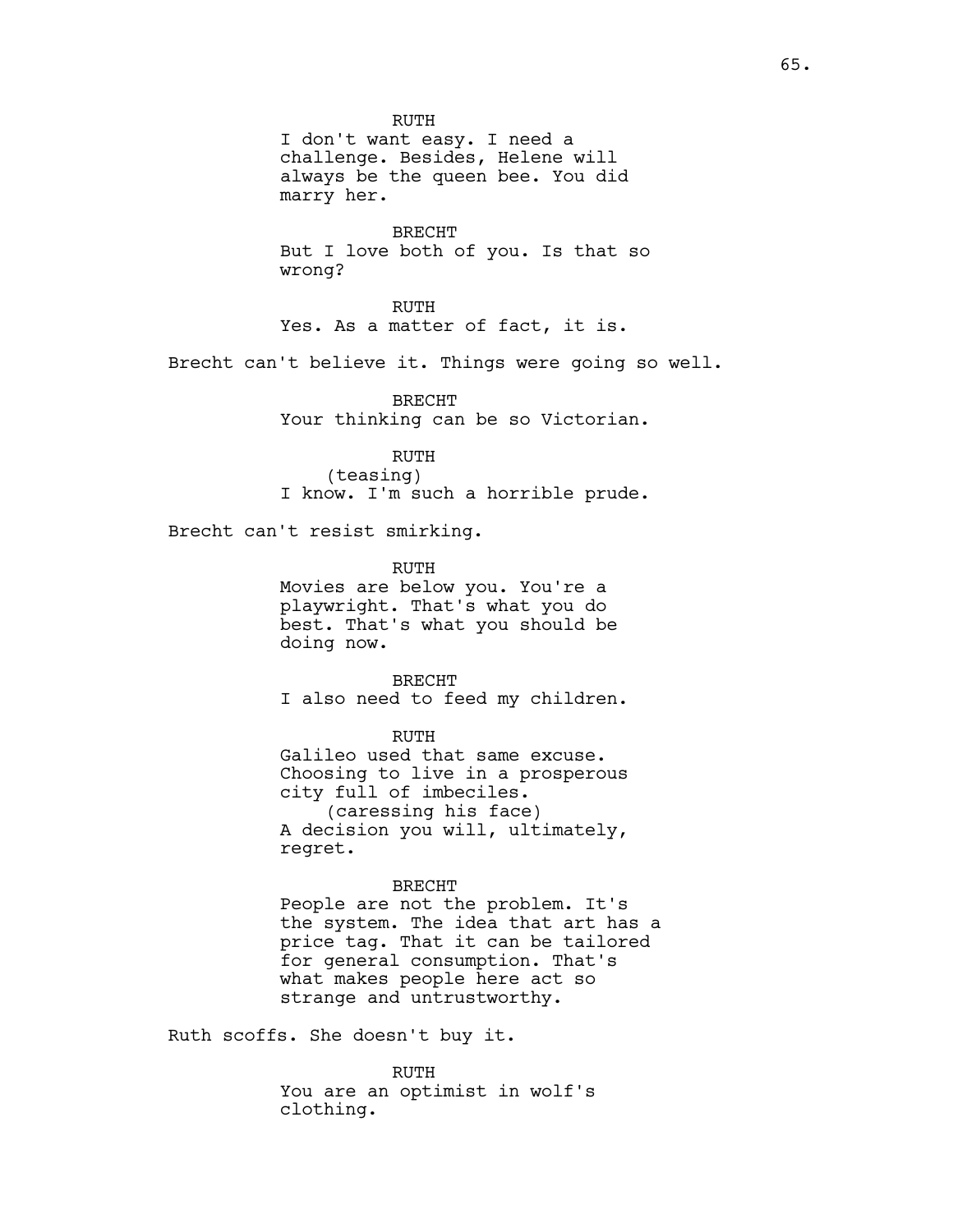Brecht grabs her wrists and holds them pleadingly.

BRECHT I love you, Ruth. If you leave, I'll make you come back. I'll produce a play, if only for that reason.

## RUTH

I'd like nothing better.

They kiss tenderly. Another billboard shows Al Jolson in blackface holding a bottle of pancake syrup. *Coloreds love it. So will you.*

INT. LAUGHTON'S HOME - PACIFIC PALISADES - DAY

Elsa Lanchester leads Brecht through their mansion. His cigar annoys her immensely. He carries a portfolio of his work.

EXT. LAUGHTON'S GARDEN - PACIFIC PALISADES - DAY

Elsa leads Brecht into a well manicured, British garden. Laughton reclines in a pool chair. Watching the slim pool boy, ARMANDO, skim leaves from the surface. Elsa COUGHS to get his attention.

> ELSA LANCHESTER Charles? Mr. Brecht is here.

Laughton stands and greets his new friend.

LAUGHTON Brecht. I'm so glad you could come. Let me show you the grounds. They're my pride and joy.

They walk through the intricate, botanical maze.

LAUGHTON You've been here how long, old boy? Three years? What do you think of life in the colonies?

BRECHT I've learned the most important verb is "to sell".

LAUGHTON C'est la vie. Since your call, I've thought of nothing but theater. I miss it horribly.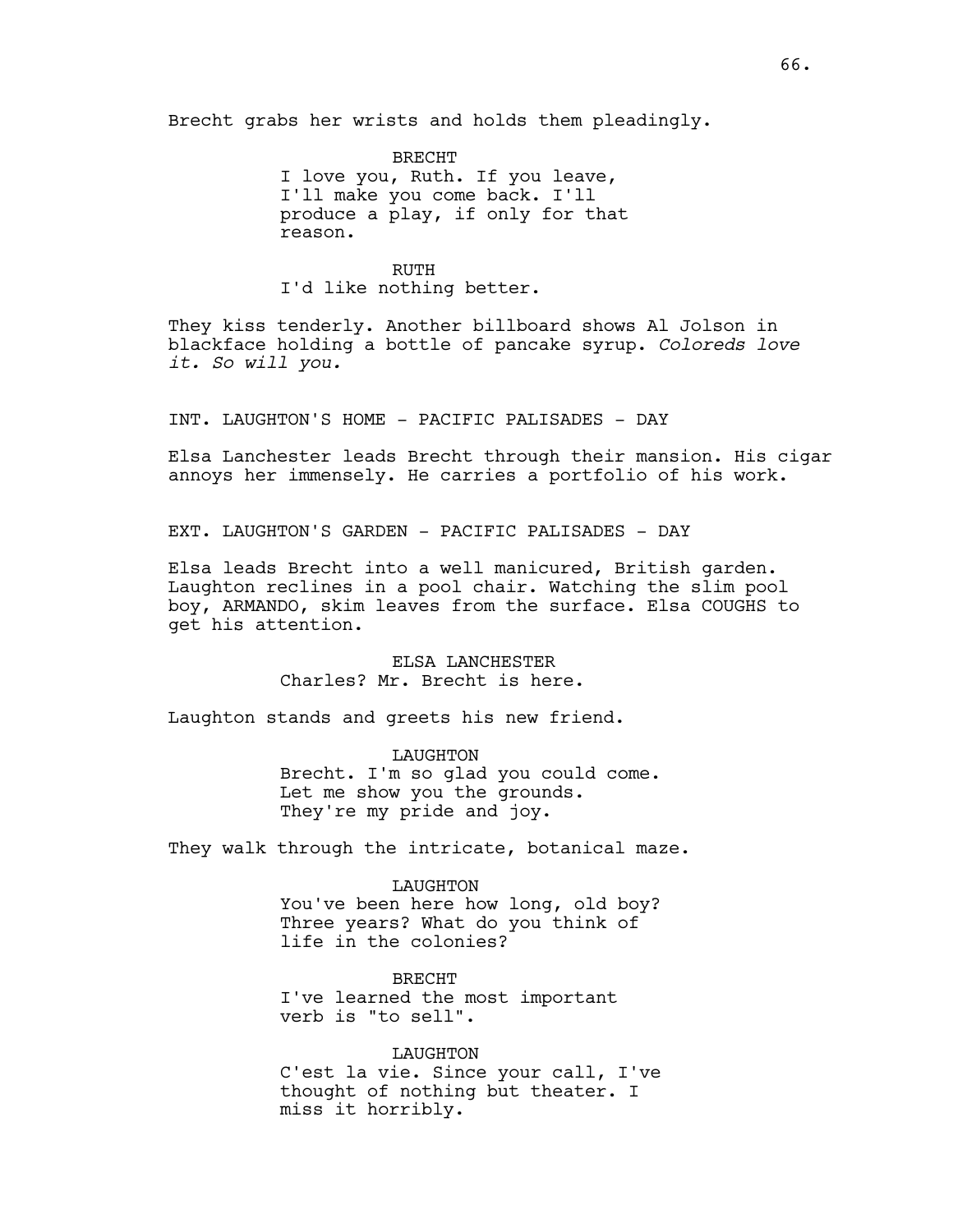### BRECHT

Then you should hear about my Galileo. You'll like him. He's a powerful physicist with an enormous belly, a face like Socrates and a full-blooded sense of humor.

Laughton likes this description.

### BRECHT

The story's about the Inquisition forcing him to recant his theories of motion. The Church could not accept the heresy that our earth rotates around the sun.

### LAUGHTON

That does make certain implications about God's priorities.

## BRECHT

In the end, we learn his recantation was truly heroic. Buying him time to write his Discourses. The foundation of modern physics.

LAUGHTON That's a box office idea.

## BRECHT

Perhaps you'd like to assist me with the translation.

#### LAUGHTON

That's quite impossible. I've not written a word in my life. And I don't speak German.

#### BRECHT

You don't need to speak German to write a play in English. And I've found, there are only two types of writers in our world. Only one of which actually writes.

Laughton's encouraged.

BRECHT Think about Broadway. This challenge could reignite both our careers.

Laughton likes the idea.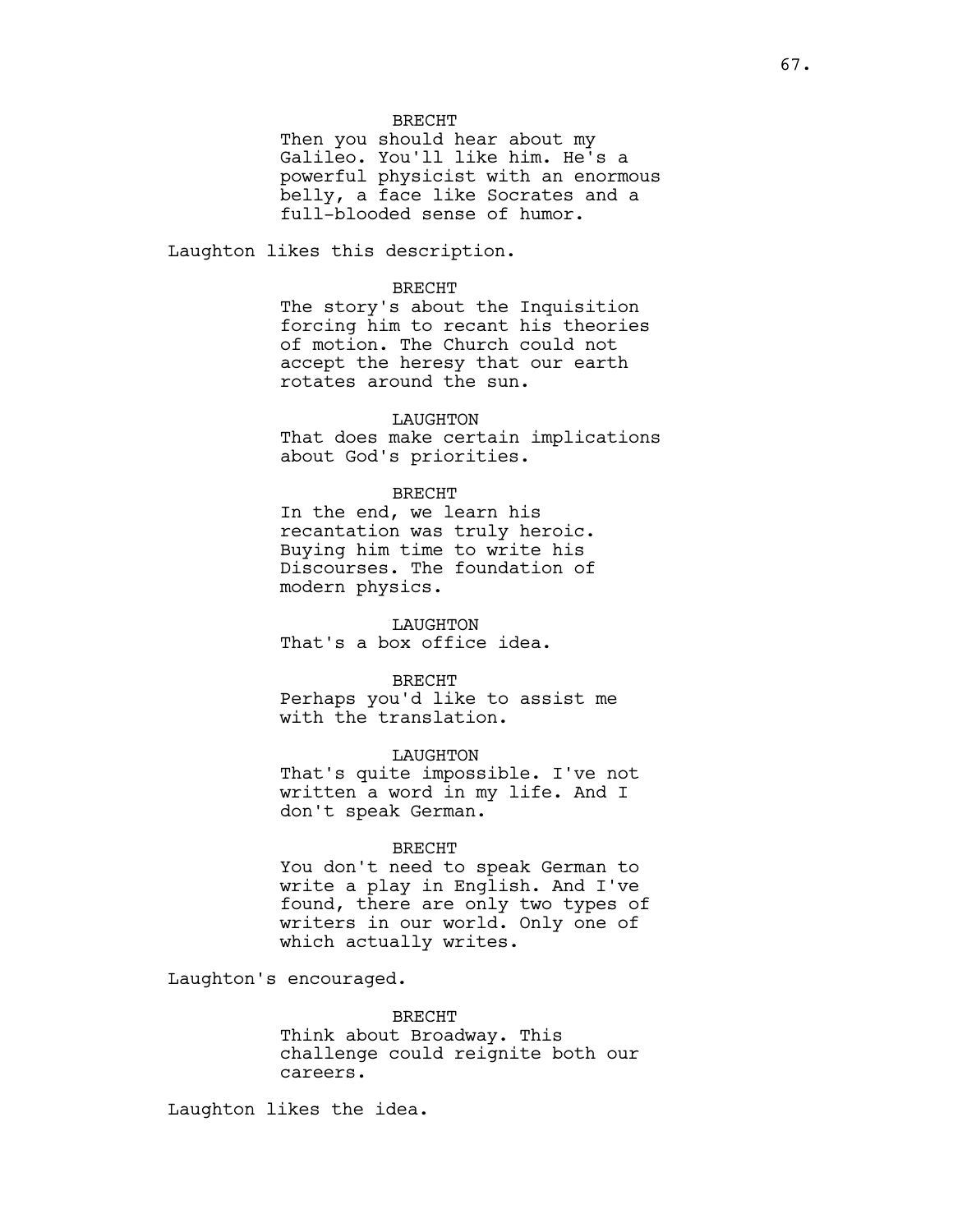Brecht returns home in a good mood. He gives flowers to Helene and a Basset Hound puppy to his children.

> STEFAN Thank you, daddy. I love him so much.

BRECHT That's a her, son.

The kids run off to play with their new dog. Helene tries to look cheerful.

> BRECHT I just talked to Laughton. He wants to collaborate on Galileo. (noticing her mood) ) What's wrong?

HELENE It's on the radio. They've bombed Japan. With something horrible.

They rush into the living room. Brecht turns up the newscast.

RADIO ANNOUNCER (V.O.) The strength of this single weapon equals over 20 thousand tons of TNT. President Truman is demanding an unconditional surrender from the Emperor of Japan. It looks like our boys will, finally, be coming home.

Brecht turns off the radio. Sitting in stunned silence.

BRECHT It appears our victory has been won with the shame of defeat.

INT. GALILEO'S STUDY - FLORENCE - DAY - 1623

Galileo pretends to sleep on his hard cot. Brecht sits next to him. Gives Galileo a nudge. With his back to Brecht, Galileo refuses to respond.

> BRECHT Quit faking. I know you're awake.

GALILEO I'm not speaking to you.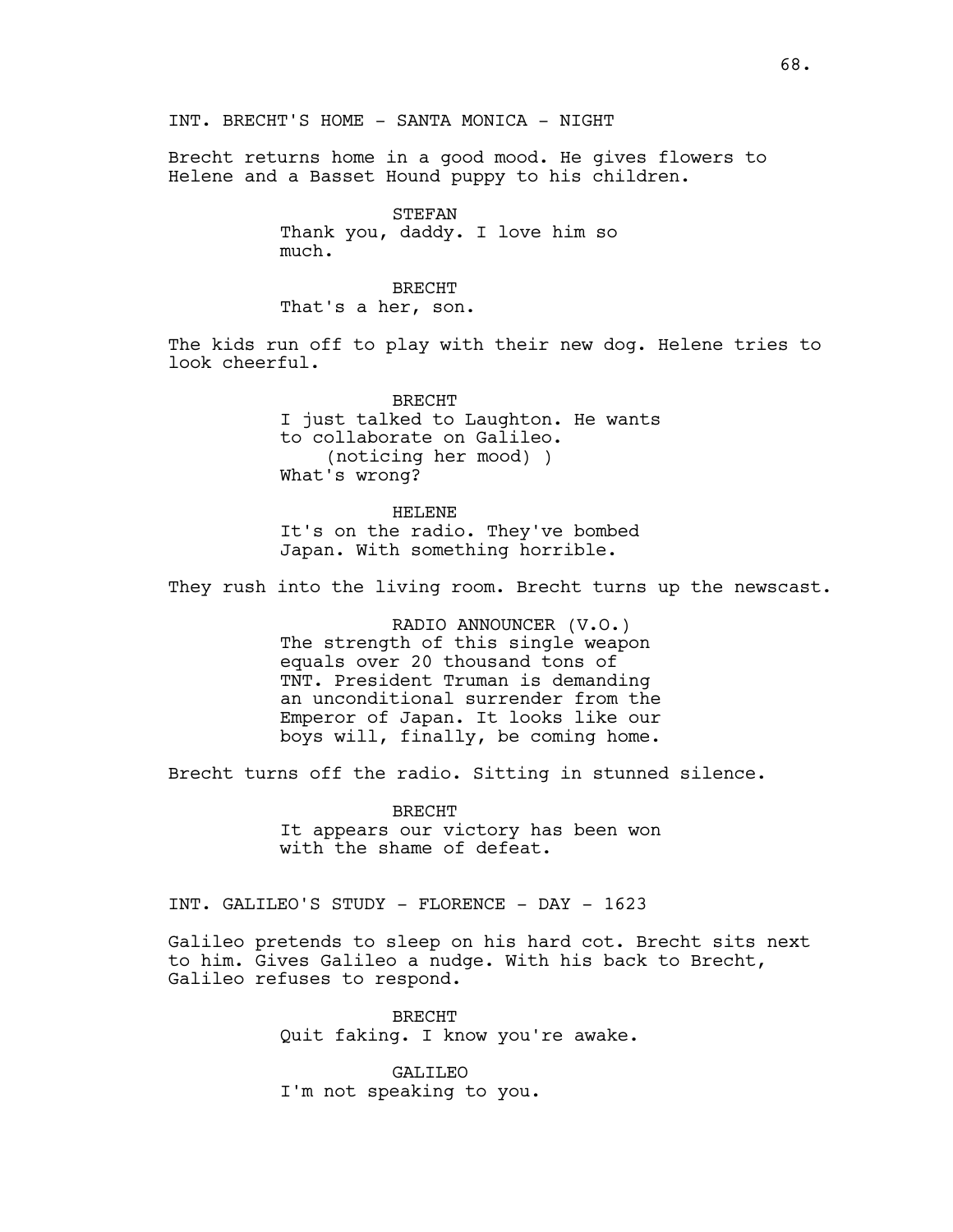BRECHT Okay, I'll say it. I'm sorry.

Galileo sits up facing away from Brecht. Playing hard to get.

GALILEO It's not just that. I've seen your changes. I will not be made the scapegoat for this atomic nonsense.

BRECHT You'll say whatever I tell you to say. And like it.

Galileo scoots down to the end of the cot.

GALILEO You can't make me.

Brecht explodes.

BRECHT

Just watch.

The two men struggle. Even though Brecht's much smaller, he dominates. Chairs and tables upturn. Brecht beans Galileo with the telescope. The old scientist crumbles to the floor. Brecht grabs Galileo's jaw with both hands. Opening and closing his mouth like a marionette.

> BRECHT You will say what I tell you to say.

Galileo pushes Brecht away. Disgusted.

GALILEO Who's the fascist here? What ever happened to letting characters breath?

Brecht realizes his error.

BRECHT I'm sorry. I won't happen again. But science has become a matter of life and death. It can destroy an entire planet. (beat) Oppenheimer and Einstein cloak themselves in a moral vacuum. Never thinking how their technology may be applied.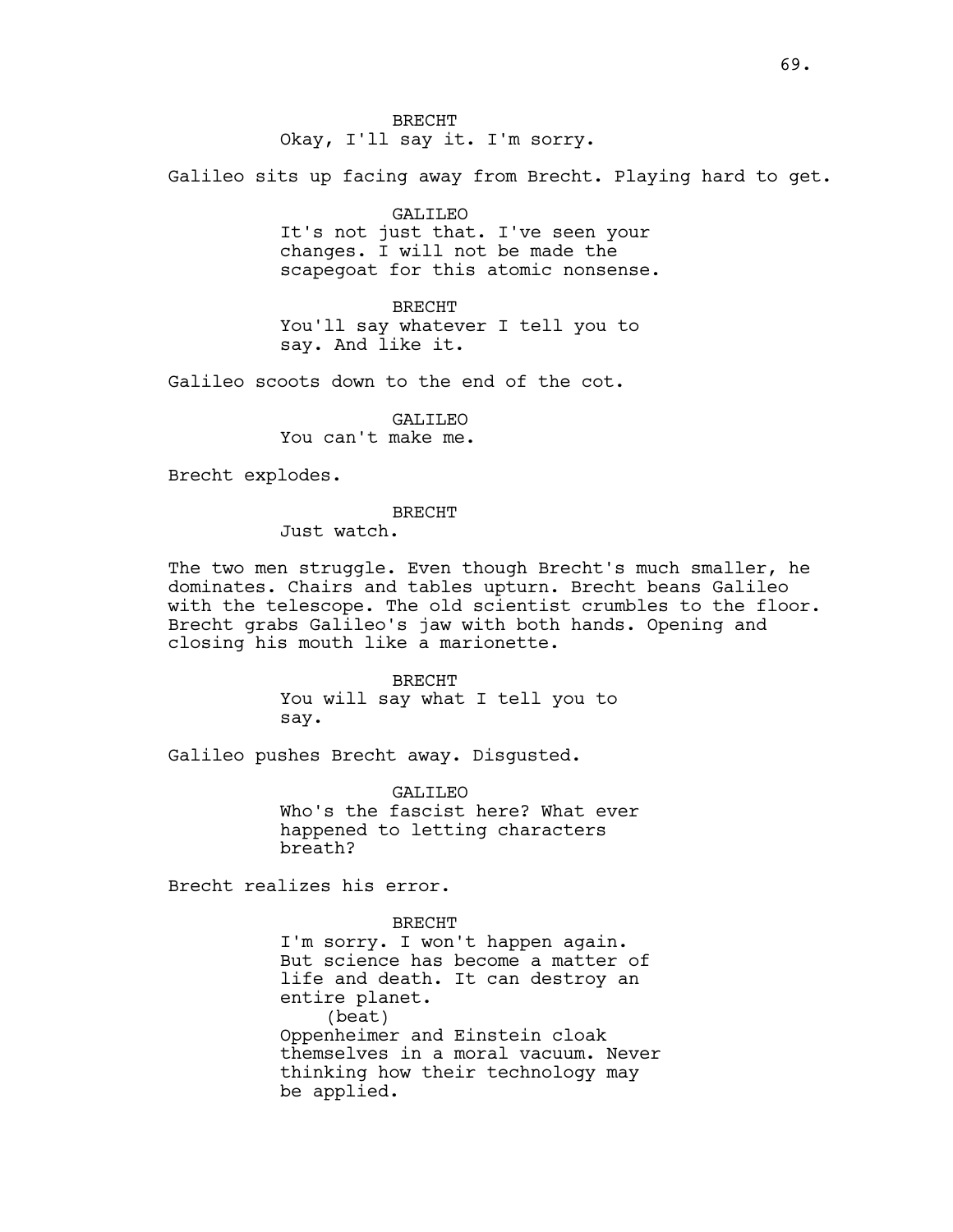GALILEO And that's my fault?

BRECHT If you'd stuck to the truth and burned at the stake, the atom bomb might not have happened.

GALILEO It's easy to appear right and moral when there's nothing at stake. I'd like to see how you'd behave in my situation.

Brecht glares at him with righteous indignation.

INT. MOM & POP GROCERY STORE - SANTA MONICA - DAY

Helene and the kids walk through the aisles. Overwhelmed by the ridiculously, large variety. Take canned corn for instance. There's whole kernel, creamed, cracked, marinated, kosher and consomme. The tomato-based products are even worse.

Through the corner of her eye, Helene glimpses the Blurry-Eyed FBI Agent. In a flash, he's gone. Helene hunts him down. It's a game of cat and mouse. Moving from aisle to aisle. Catching glimpses of his feet and trench coat. The kids scatter to surround him. They converge in the fruit and vegetable section. He's gone. Or maybe he was never here.

EXT. MOM & POP GROCERY STORE - SANTA MONICA - DAY

Helene and the kids exit the store laden with bags of groceries. Helene spies the FBI agent's car. She wraps her knuckles on his window.

> HELENE Excuse me. Hello in there.

The Fish-Eyed FBI Agent reluctantly rolls down the window.

HELENE Just in case I drive too fast, I'm going to the dry cleaners on Wilshire and then back to the house for an afternoon of bomb-making.

Helene walks away feeling good. The Agents are stunned.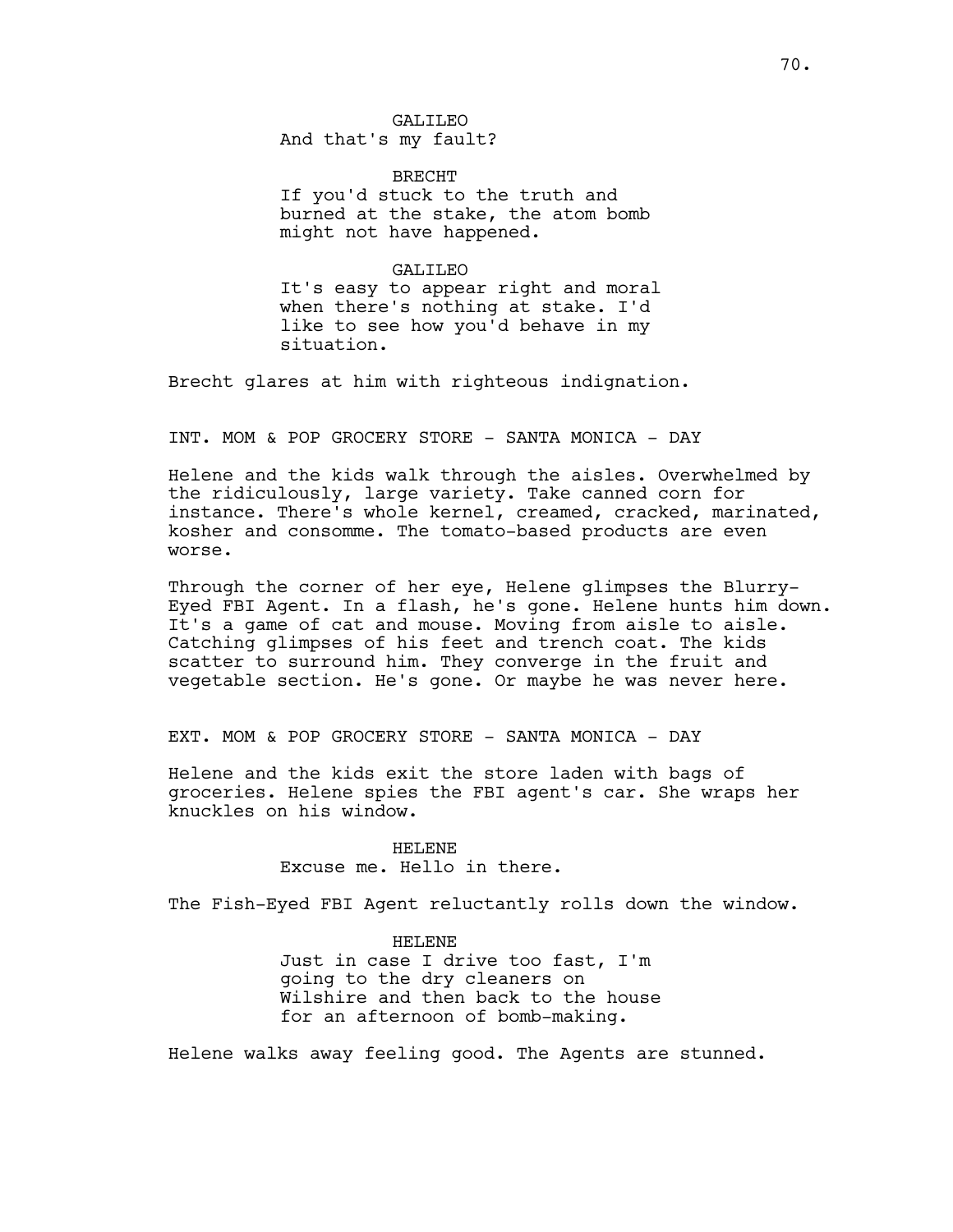INT. UNITED ARTISTS WRITER'S BUILDING - HOLLYWOOD - DAY

Brecht's alone in the office. Talking to Ruth on the phone. Sloshing Wexley's snowfall dome and chewing gum.

> BRECHT Why did you return the ticket? I'll go to New York, if I have to. I must be with you. (listening) It's going well. He really understands Galileo's character. What's that noise? Are you alone?

Alice enters the room and sits at her desk.

BRECHT (grumpily) Then I'll call you back. When you don't have company.

Brecht hangs up the phone and smiles at Alice. Her habits continue to annoy him. Alice lights up two cigarettes. Holding them in separate fingers of her left hand. Taking a drag from each before exhaling. Brecht can't believe this strange quirk.

> BRECHT I've never seen anyone smoke like that before.

Alice becomes self-conscious and more tense.

ALICE HARPER

It relaxes me.

BRECHT

I can see that. So how long have you and Wexley worked together?

### ALICE HARPER

A couple of years now. I was in the secretarial pool at Warners. They kept shuffling me from writer to writer for the longest time. I couldn't understand why. Then I helped Mr. Wexley with Angels. Worked for him ever since. He says I keep him honest.

Brecht sits on the edge of her desk.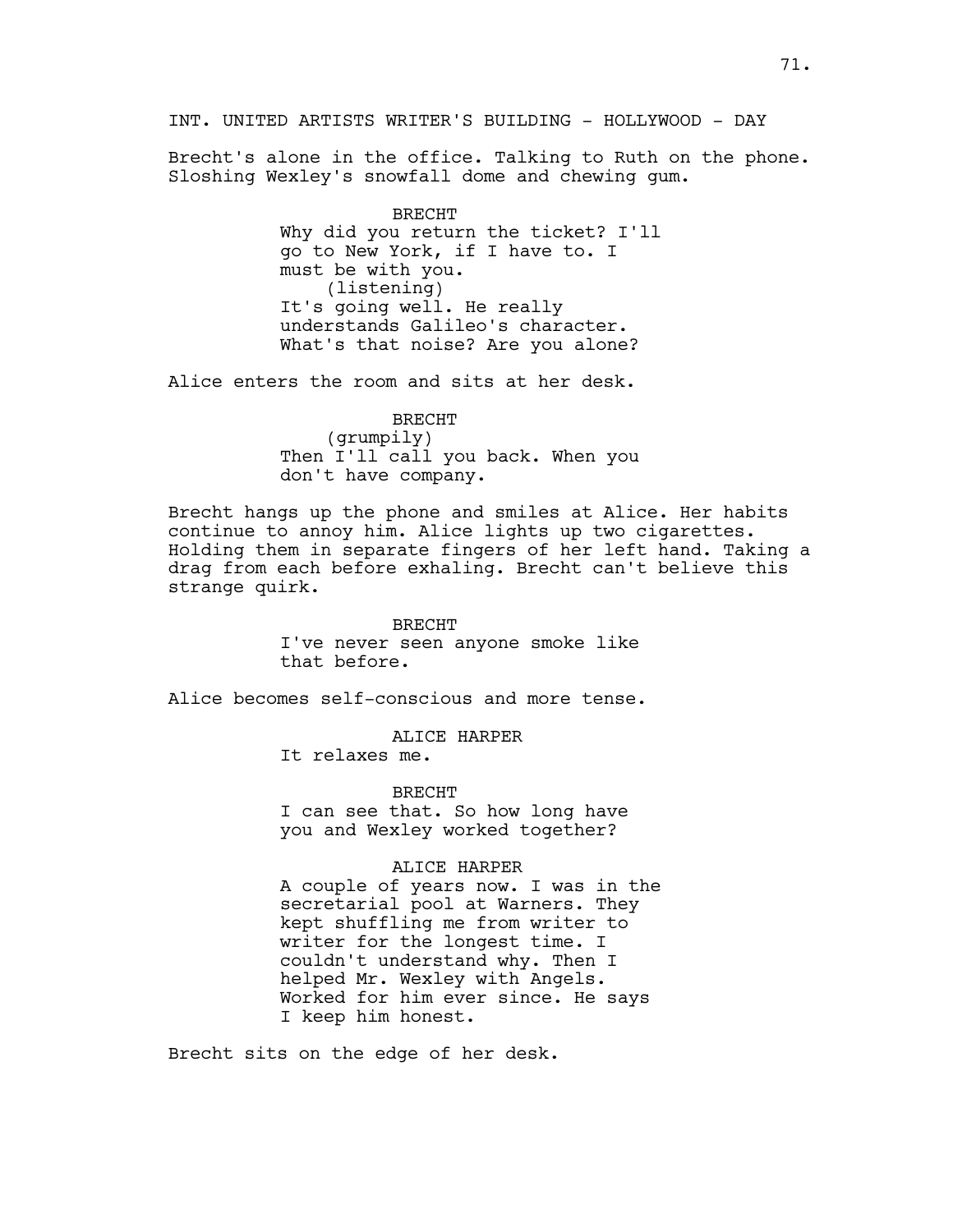BRECHT I've never noticed how pretty your eyes are.

Alice shades her eyes with her hand.

ALICE HARPER Oh, I don't think so.

Brecht touches her chin and lifts up her face.

BRECHT No, it's true. Where is your family from originally?

ALICE HARPER

Iowa.

BRECHT Before that. Before they came to America.

ALICE HARPER Oh, I dunno. Everywhere I guess. Greece. Italy. Lithuania.

BRECHT I knew it had to be somewhere exotic and beautiful.

He kisses her. Their lips separate. Suddenly, their faces bash together. Kissing passionately. They pull away.

> BRECHT I'm sorry. I didn't mean...

Alice removes her gum and viciously sweeps the desk clean of debris. Loose pages fly everywhere. Brecht swallows his gum in surprise.

Alice throws Brecht on the desk and straddles him. The phone's knocked off the hook. The operator chatters on the phone.

> OPERATOR (O.S.) Hello. Is there anyone there? Can I help you? Hello?

Alice grabs the wall sconces next to her. Drilling into Brecht. The lamps rip out of the wall. She finishes the job. Then lights up two cigarettes. Taking a deep drag from each, she triumphantly blows smoke in the air.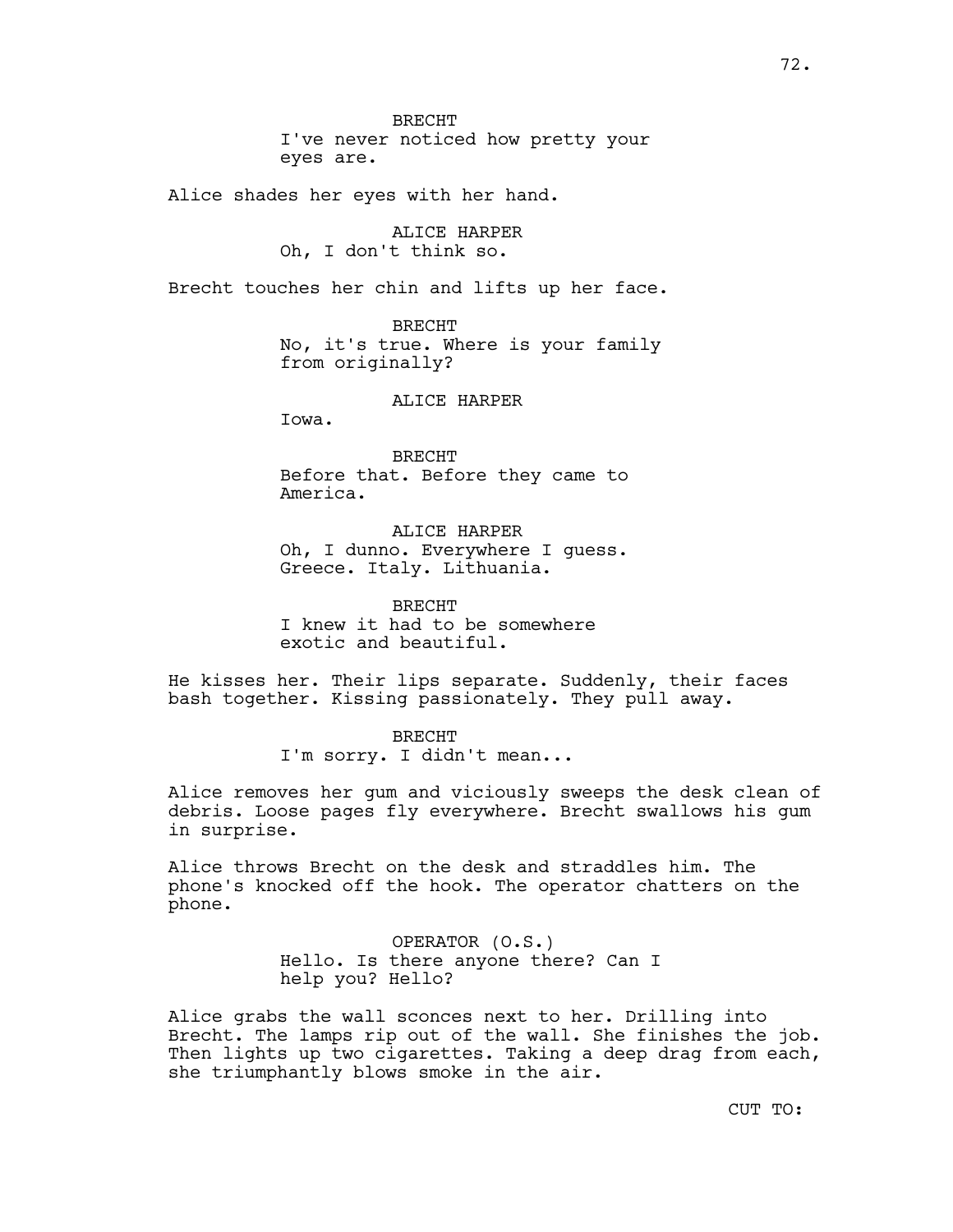Wexley's back in the office. Something's not quite right. Alice's hair is mussed. The office seems emptier (the damaged goods are gone). There's also a sense of conspiracy between her and Brecht.

#### WEXLEY

Bert, I've been readin' your idea'rs and I've got a question about tone.

Brecht looks up smiling. Contentedly chewing his gum.

BRECHT

Yes?

## WEXLEY

Well, you've got some Nazi soldiers chasin' somethin' in the dark. They finally corner it and discover it's a goat. I dunno if that warshes?

BRECHT I felt we needed a moment of levity.

WEXLEY Really? I'd no idea'r Germans had a sense of humor.

BRECHT There are many examples of German humorists. There's, well, besides me of course...

Wexley tries to suppress his laughter.

BRECHT What about Billy Wilder? I think most Americans admire his sense of humor.

WEXLEY (smirking) Okay. That's one. (beat) I don't mean to be rude but Germans just aren't funny people. Unless ya think polkas are funny.

Wexley bursts into LAUGHTER. Brecht's reached his limit and storms out. Alice chases after him.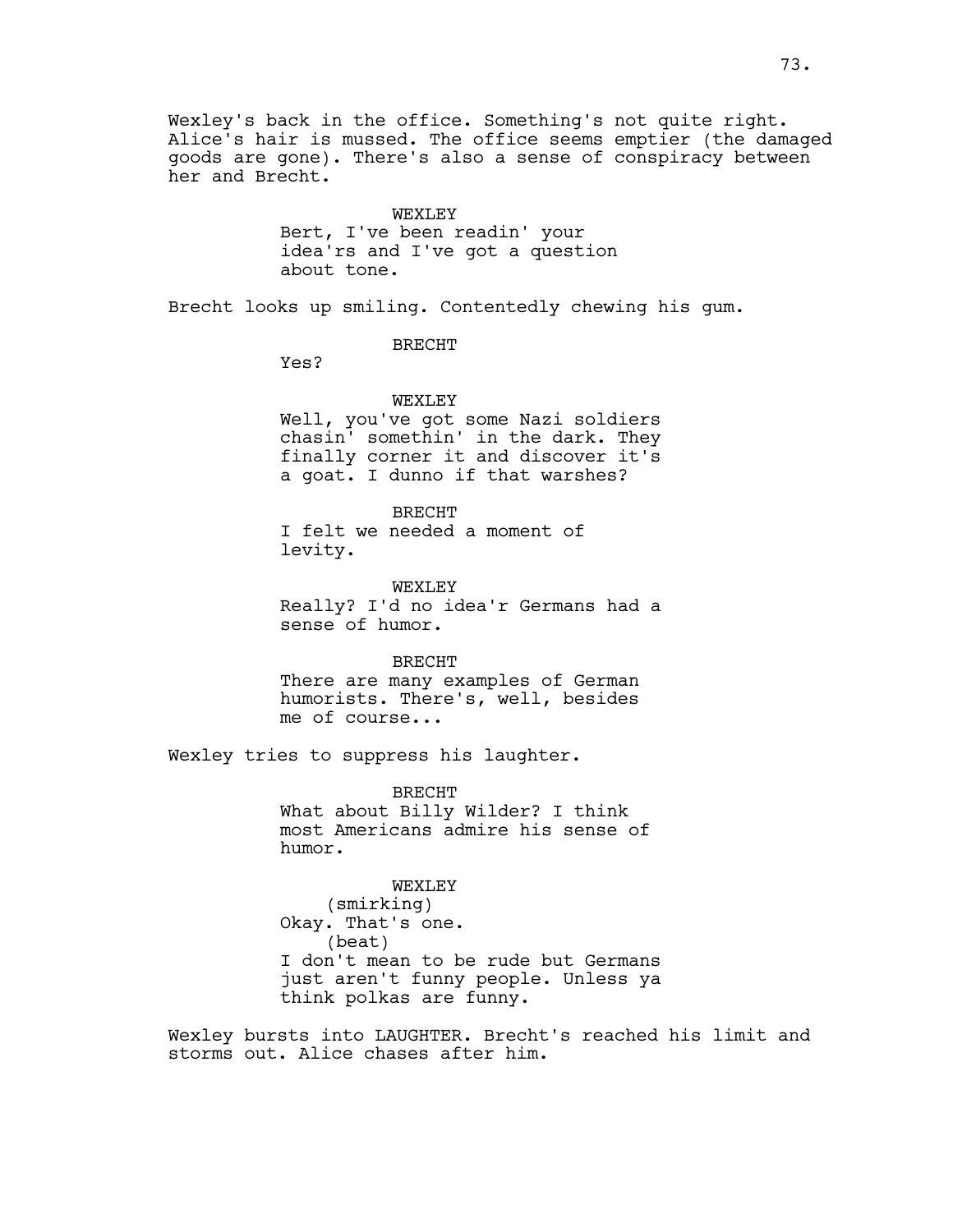EXT. UNITED ARTISTS WRITER'S BUILDING - HOLLYWOOD - DAY

Alice steps out onto the porch. Brecht's gone. A melancholy WHISTLE pierces the silence. Alice looks afraid. Fritz Lang turns the corner. She breathes a sigh of relief. He nods to her politely and enters the building.

INT. UNITED ARTISTS WRITER'S BUILDING - HOLLYWOOD - DAY

Wexley's LAUGHTER peters out as Lang enters.

FRITZ LANG You seem in good spirits for a man trying to ruin me.

WEXLEY Calm down Fritz. We're almost finished.

FRITZ LANG

I can't shoot 300 pages and Arnold just pushed up the shoot three weeks. If you don't cut this monster down to size, I'll find someone who will.

WEXT.EY Calm down. I'll take care of it. Alone. If you know what I mean.

FRITZ LANG I'll tell him the script's complete and pay him off. But you don't say a word.

WEXT.EY Righto chief. Last thing I wanna do is stir up trouble.

Fritz leaves as Alice enters. How much did she overhear?

INT. UNITED ARTISTS SOUND STAGE - HOLLYWOOD - DAY

The first shooting day of Fritz Lang's *Hangmen Also Die*. Brecht slowly walks through a flurry of action. Hair/make-up personnel struggle to make the assassin look perfectly dishevelled.

The INDECISIVE DP flashes his contrast viewing glass in front of his right eye. It doesn't seem to work. He tries his left eye then his right again. Unable to make up his mind.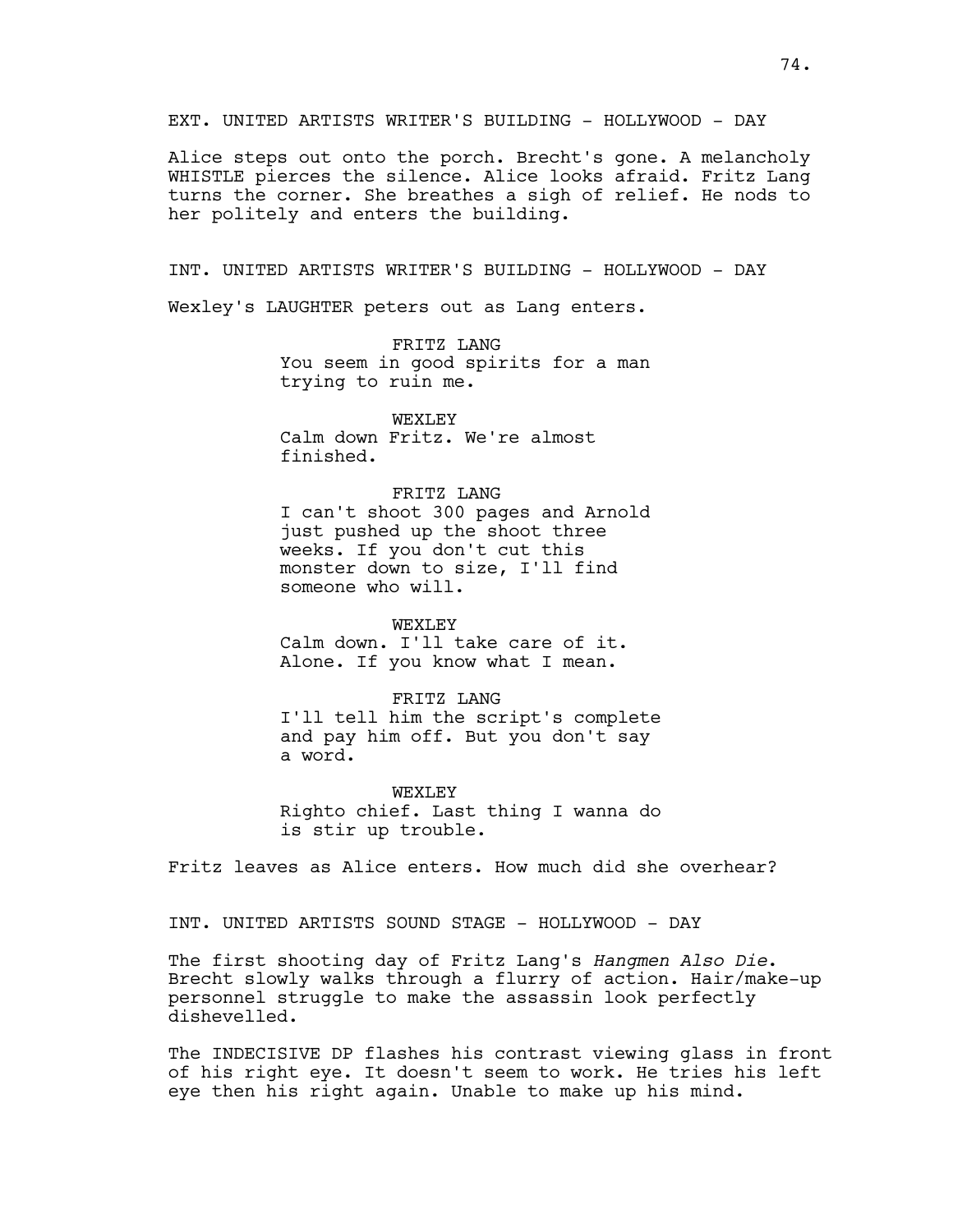Fritz Lang criss-crosses the set. Putting his finger in everyone's slice of pie. DR SCHMIDT (60), another German emigre, shadows his every move. Pills in hand. DR SCHMIDT You need to pace yourself, Fritz. We'll be at this for weeks. (handing him a pill) Take one of these. It'll help you focus. Fritz spies Brecht for the first time. Wanting to avoid him. FRITZ LANG Hello Brecht. (speeding away) Make yourself comfortable. You'll get the shooting script in the morning. The scene up shows the TEMPERAMENTAL ACTRESS trying on her wedding dress. The GUM-CRACKING SECOND AD approaches Brecht. GUM-CRACKING SECOND AD (pronouncing "ch" as "sh") Excuse me, Mr Brecht? BRECHT Yes. GUM-CRACKING SECOND AD I'm the second on this shoot. If you'll come with me, I'll show you where you can sit. BRECHT (motioning to the set) What's going on over there?

The Gum-Cracking Second AD checks her notes.

GUM-CRACKING SECOND AD Scene seven. Where the professor's daughter tries on her wedding dress.

BRECHT How can that be? I cut that scene. It's so trivial.

The Temperamental Actress throws a tantrum in the dress.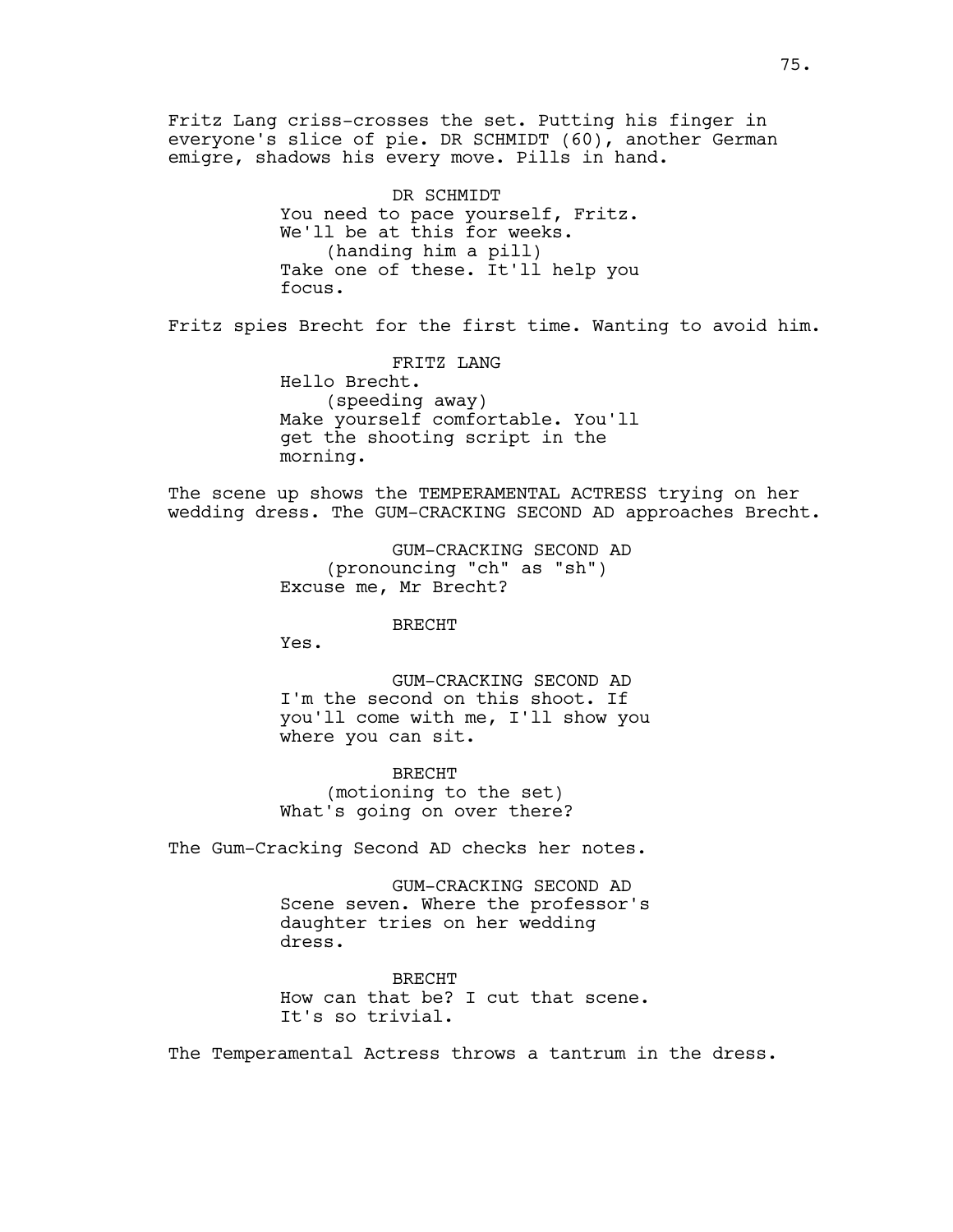TEMPERAMENTAL ACTRESS How can I be expected to remember all these words. And I hate this dress. I look like a white buffalo.

Brecht notices the slate near the camera department. Picking it up, it reads, *Hangmen Also Die*. The CHILDISH FIRST AC can't believe Brecht has touched his slate.

> CHILDISH FIRST AC What are you doing?

BRECHT Hangmen Also Die? What's this?

CHILDISH FIRST AC (grabbing the slate back) I'll thank you not to touch my things. Who are you and what are you doing here?

BRECHT I'm the writer.

CHILDISH FIRST AC Let's make a deal. I won't fuck with your script, if you don't fuck with my slate.

BRECHT I didn't mean any disrespect. I thought it was called *Silent City*.

CHILDISH FIRST AC Titles aren't my department. I just do what they tell me.

The Indecisive DP notices Brecht near the camera gear.

INDECISIVE DP (loudly) Who is this man? Why is he standing here?

CHILDISH FIRST AC I just want a little professional courtesy. Don't make me call the shop steward.

The Gum-Cracking Second AD approaches apologetically.

GUM-CRACKING SECOND AD (to the Indecisive DP) I'm sorry. It won't happen again. (MORE)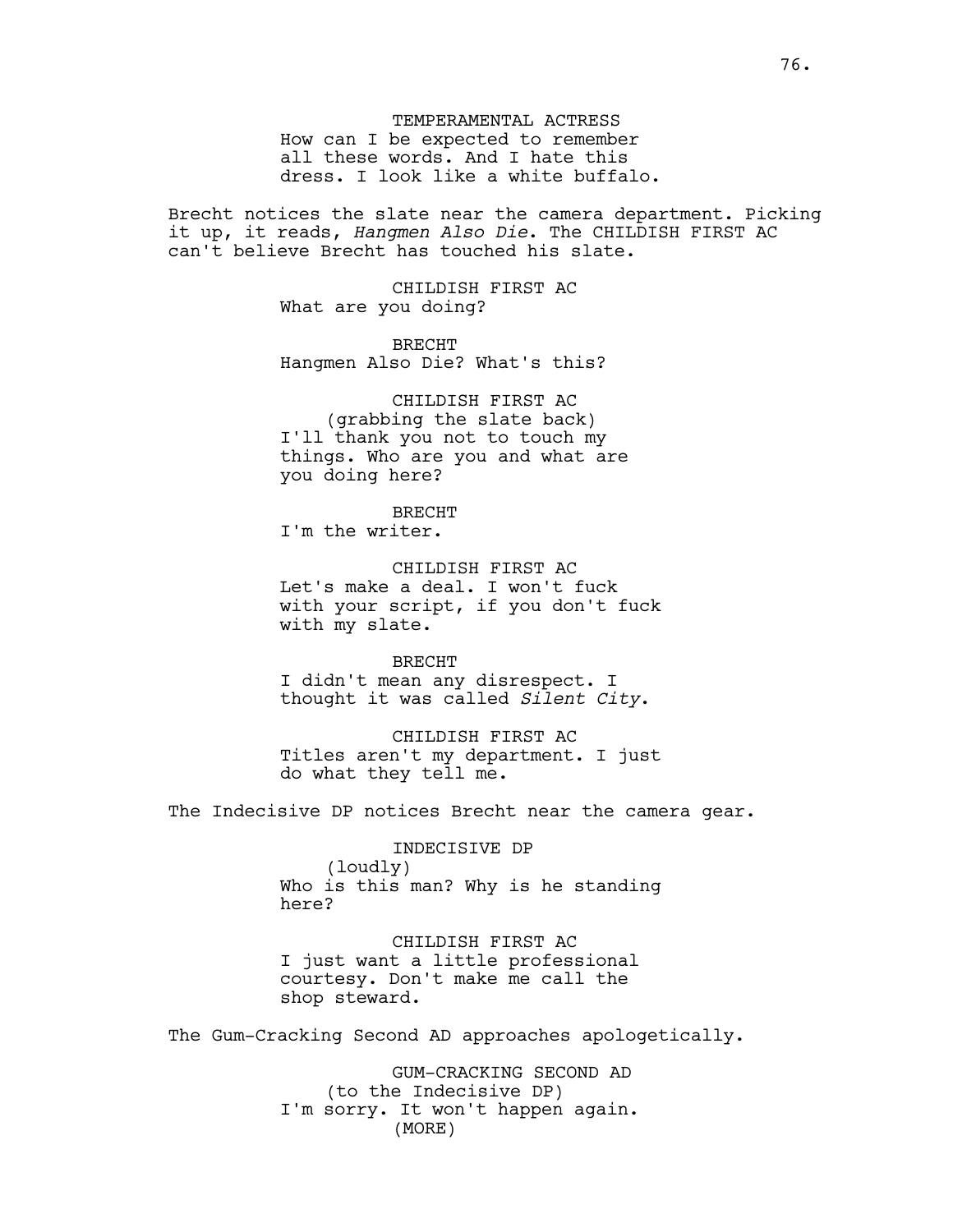(to Brecht sternly) I told you where you could sit. You mustn't leave that area. If my First found out about this, I'd be fired. You don't want me to be fired, do you? GUM-CRACKING SECOND AD (CONT'D)

#### BRECHT

No.

GUM-CRACKING SECOND AD I don't want that either.

She leads him back to his designated area.

BRECHT I could use some daylight. May I step outside?

GUM-CRACKING SECOND AD Okay, but come right back here. Promise?

## BRECHT

I promise.

Brecht meanders away.

EXT. UNITED ARTISTS STUDIOS - HOLLYWOOD - DAY

Brecht silently explores the sound stages and backlots. His ego's dwarfed by the immensity of the structures.

Brecht walks along New York Street. The sight of Brownstones makes him morose. He should have moved there. Brecht sits on a stoop. Meditating his shoe laces.

Fragile snowflakes start to fall. Brecht hasn't seen snow since coming to LA. He holds out his hand. Catching a few flakes. It's real. He couldn't be happier. The snow falls harder. Brecht gaily strolls down the street. Unnoticed by the busy film crew. Setting their camera and arranging the snow machines in just the right places.

INT. UNITED ARTISTS SOUND STAGE - HOLLYWOOD - DAY

Brecht returns to the shoot with snow on his shoulders and a shiny new attitude. Lang shouts at the sound technicians.

> FRITZ LANG Nein. Nein! This is Mit Out Sound! Do you understand what that is?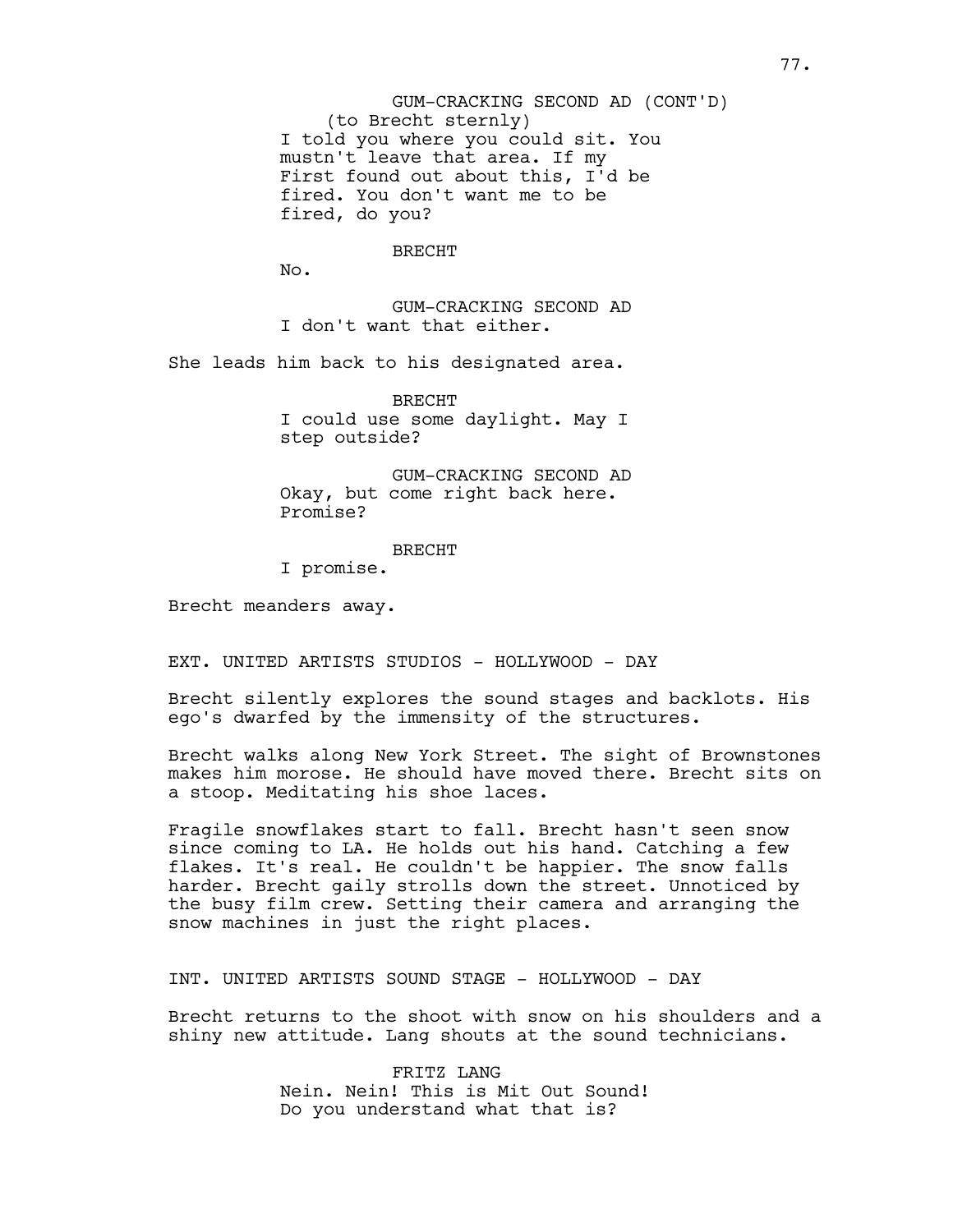The sound men roll their eyes. Brecht wanders over to craft service. Looking for gum. Finding a copy of the script, he reveals the title page. Screenplay by John Wexley. Brecht's name's nowhere to be found. Furious, he spits out his fresh stick of gum.

BRECHT

Lang!

EXT. HIROSHIMA - JAPAN - DAY

B/W newsreel footage of the atomic blast.

INT. LAUGHTON'S STUDY - PACIFIC PALISADES - DAY

The mushroom cloud reflects in Brecht's eye. He slouches sullenly in an overstuffed chair. Laughton sits behind a massive desk. Reading Brecht's re-write.

## LAUGHTON

I'm finding your changes a bit troublesome. Condemning atomic energy may ruffle the wrong kind of feathers. And forfeit all sympathy for Galileo. It's all so... political.

Brecht bites his tongue. Laughton reads from a page.

## LAUGHTON

"Be careful when you go through Germany, if you're smuggling the truth under your cloak." (thinking) Why can't it be more simple like, "Take care of yourself."

BRECHT Simple's good. If it has an effect.

LAUGHTON

Writing's not my game. I know that. I just want to make the character mine.

BRECHT (perking up) You're doing fine. I need all the ideas we can get.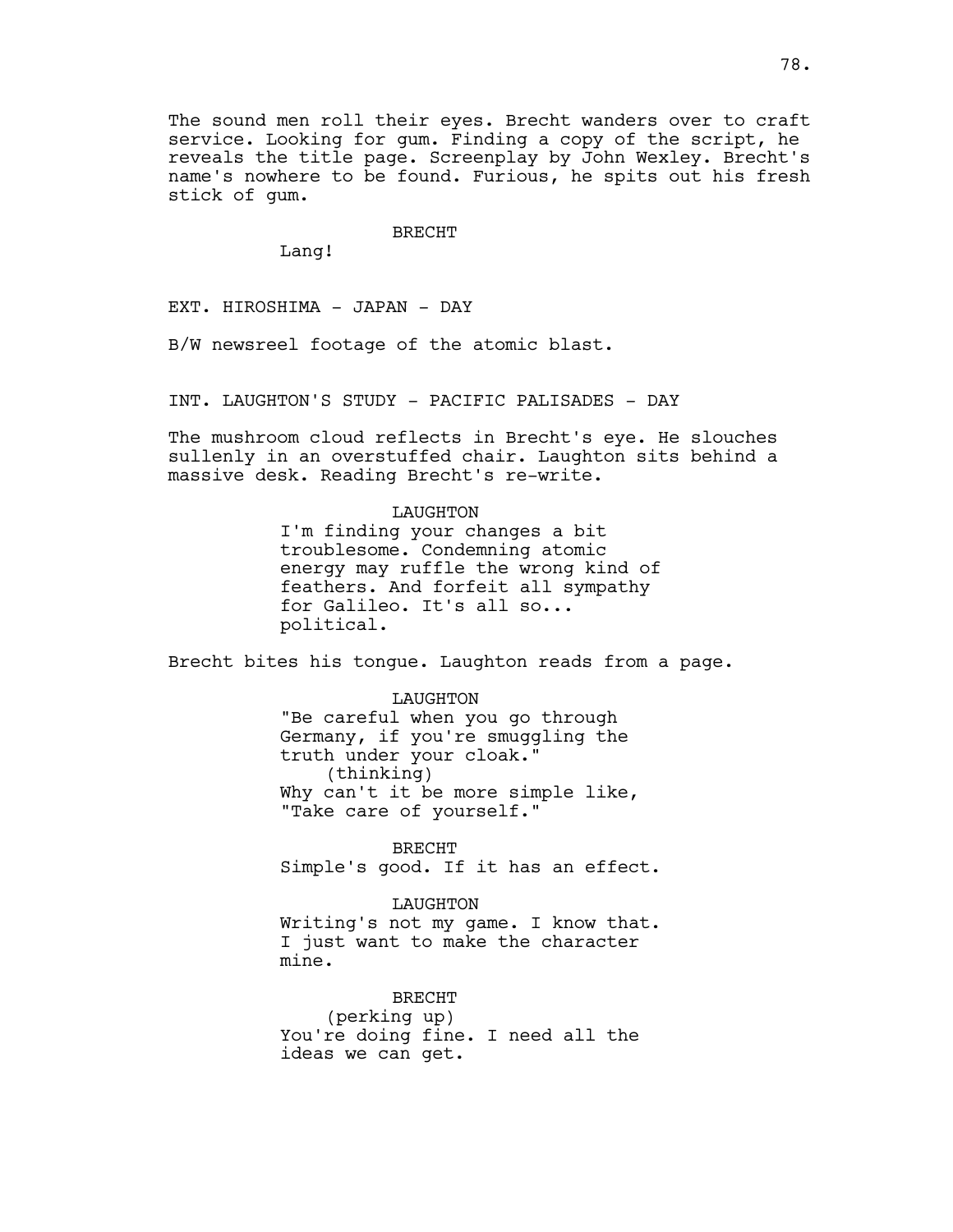LAUGHTON (looking guilty) Unfortunately, we've hit a bit of an impasse, old boy. I've been offered that part in *Captain Kidd* I was telling you about.

## BRECHT

And you're taking it?

## LAUGHTON

I've no choice. I'm quite unsuccessful at leading a simple life. My expenses are massive. I can't turn down any paying work.

BRECHT Do what you must. I won't stand in your way of making a living.

Laughton's glad his friend's not upset.

INT. UNITED ARTIST'S STUDIO - HOLLYWOOD - DAY

Helene has a day of "extra" work on New York Street. It's as degrading as it sounds.

Matters are made worse by the OVERZEALOUS SECOND AD (25). He wraps his arm around Helene. Giving her a pep talk before her big scene. She's about to cross camera.

> OVERZEALOUS SECOND AD The only thing to remember is to never look in the camera.

HELENE What happens if I do?

OVERZEALOUS SECOND AD (freezing in his place) Whad'ya mean? No one ever looks in the camera. That's the rule.

HELENE Are you sure? Has anyone ever tried?

OVERZEALOUS SECOND AD Of course not. That would break the rule. You're not from around here, are you?

Helene smiles innocently. The First AD gets more impatient.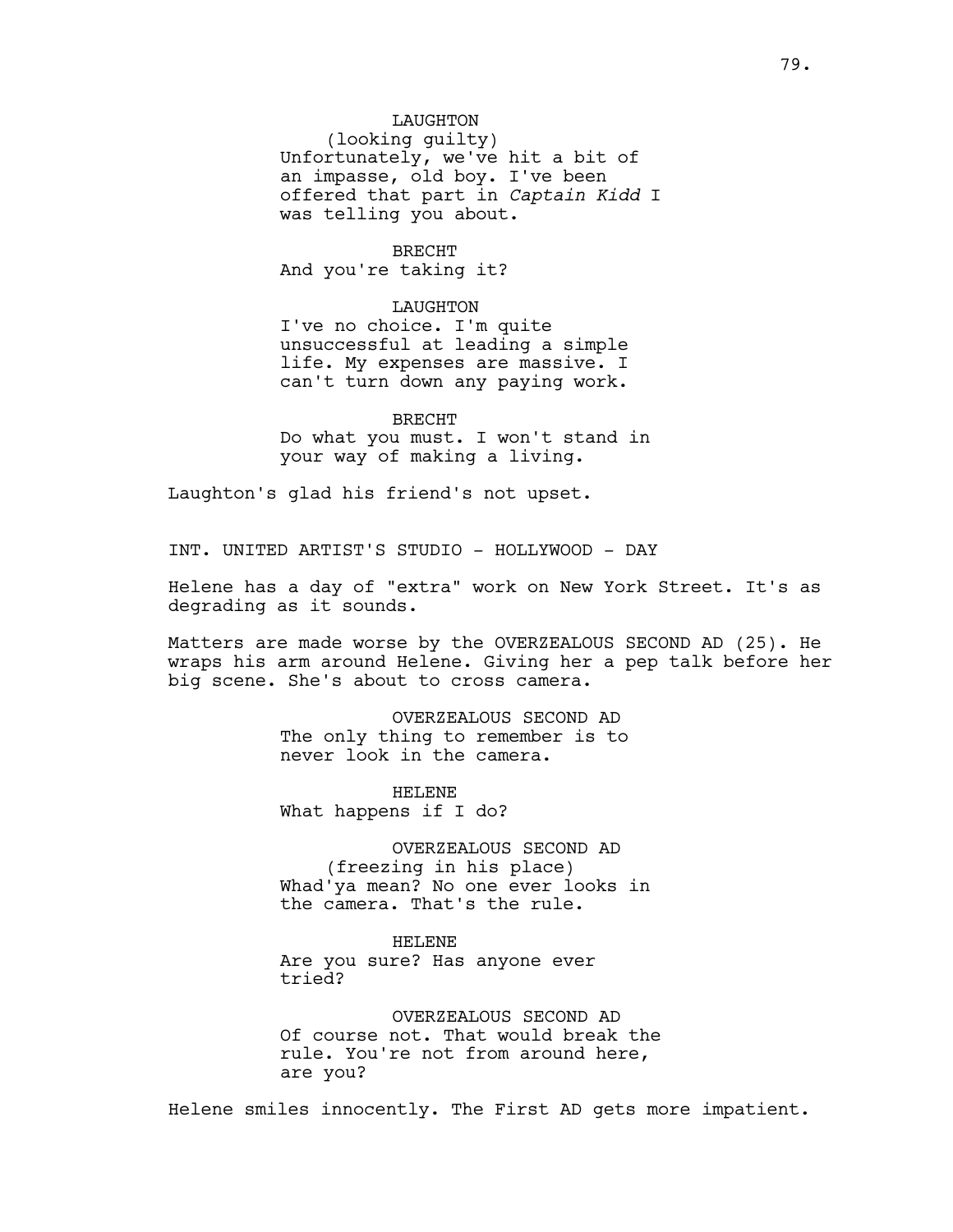OVERZEALOUS SECOND AD I've gotta get goin'. Please do what I say. And not do what I say. Okay?

The Overzealous Second AD runs off. Helene smiles wickedly.

INT. BRECHT'S HOME - SANTA MONICA - DAY

It's late morning. Brecht won't get out of bed. Helene opens the curtains. Blinding light fills the room.

> BRECHT (unhappily) Big surprise? Another perfect day.

> > HELENE

Come on, lazy bones. The children have already left for school.

BRECHT I don't wanna get up. I don't wanna do anything.

HELENE At least, you don't have a day of crossing cameras to look forward to.

Brecht's thankful for that. Grudgingly, he sits up.

HELENE You're going to win today. There's no way they can take your writing credit from you. It's your day in court.

Other writers will be judging you. You're peers. They have nothing to gain from stealing your recognition.

> BRECHT (ashamed) Are you ever wrong about anything?

Helene smiles confidently.

BRECHT You're really something. I'm glad I let you seduce me back in Munich.

HELENE Oh, it was all my idea?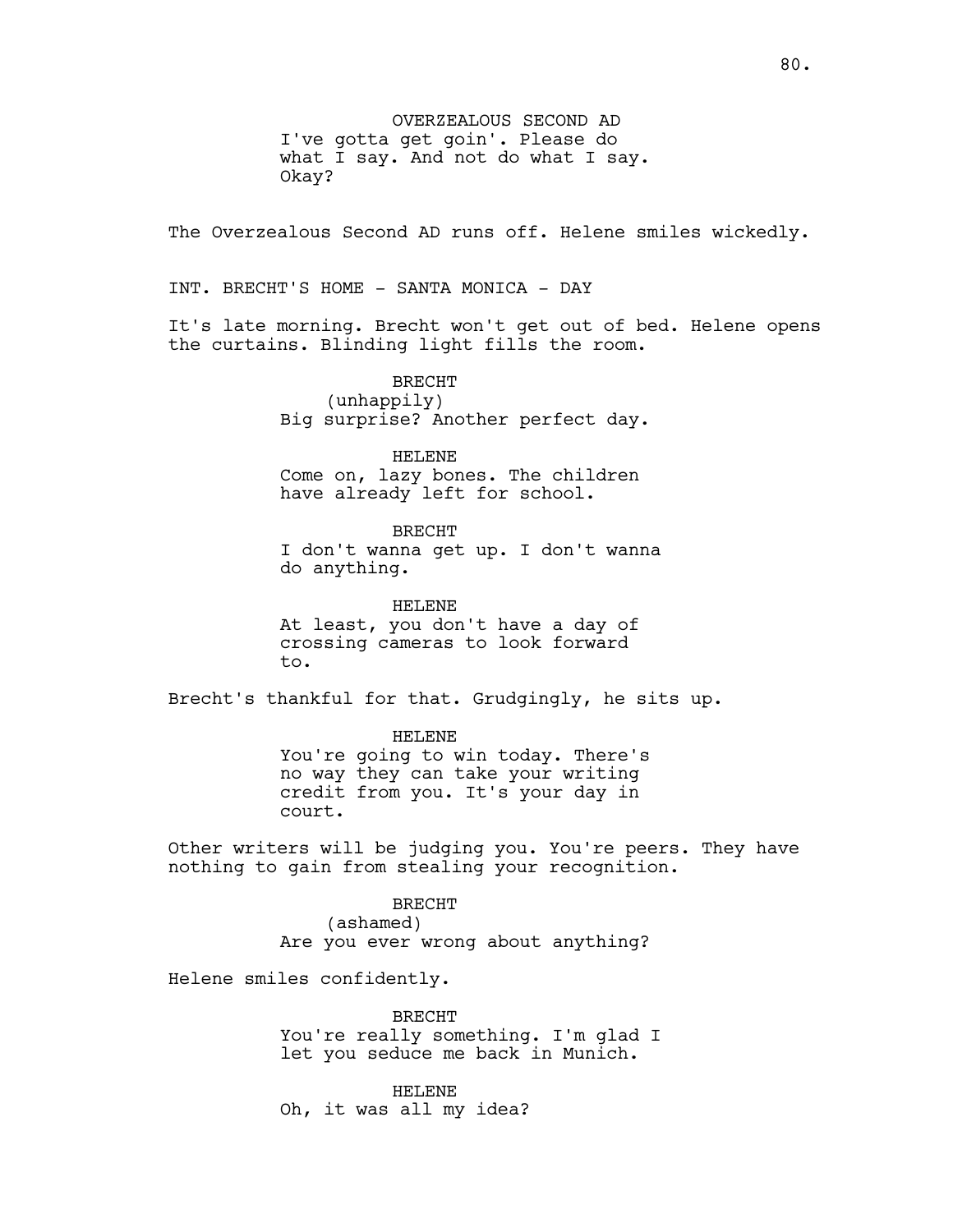Let's just say you started it.

They kiss and start to make love.

INT. SCREENWRITERS GUILD HEADQUARTERS - HOLLYWOOD - DAY

Brecht brings the credit discrepancy to arbitration. JOHN HOWARD LAWSON (55) and RING LARDNER JR (40) arbitrate. Brecht, Wexley, Fritz Lang and Hans Eisler are present to testify.

John Howard Lawson's a sophisticated Easterner who never lets you forget he went to Harvard. He questions Alice Harper who's a wreck. CRYING so uncontrollably she's completely unintelligible.

> ALICE HARPER Gloob damma nutter ob gon under nam.

JOHN HOWARD LAWSON I'm sorry, I missed that. Could you please repeat it?

ALICE HARPER (crying harder) I canno jum sputter bobby. Manno tib oh button jam.

The arbitrators look at each other and give up.

JOHN HOWARD LAWSON Thank you, Miss Harper. You may step down.

MUMBLING an apology, she returns to her seat. Glancing at Brecht on the way. He smiles. She CRIES even harder.

> JOHN HOWARD LAWSON (looking at his notes) Is Hans Eisler here?

Eisler raises his kerchief-holding hand.

JOHN HOWARD LAWSON Would you please take the stand?

Eisler steps up to the witness stand. Ravaged by a runny nose and fever.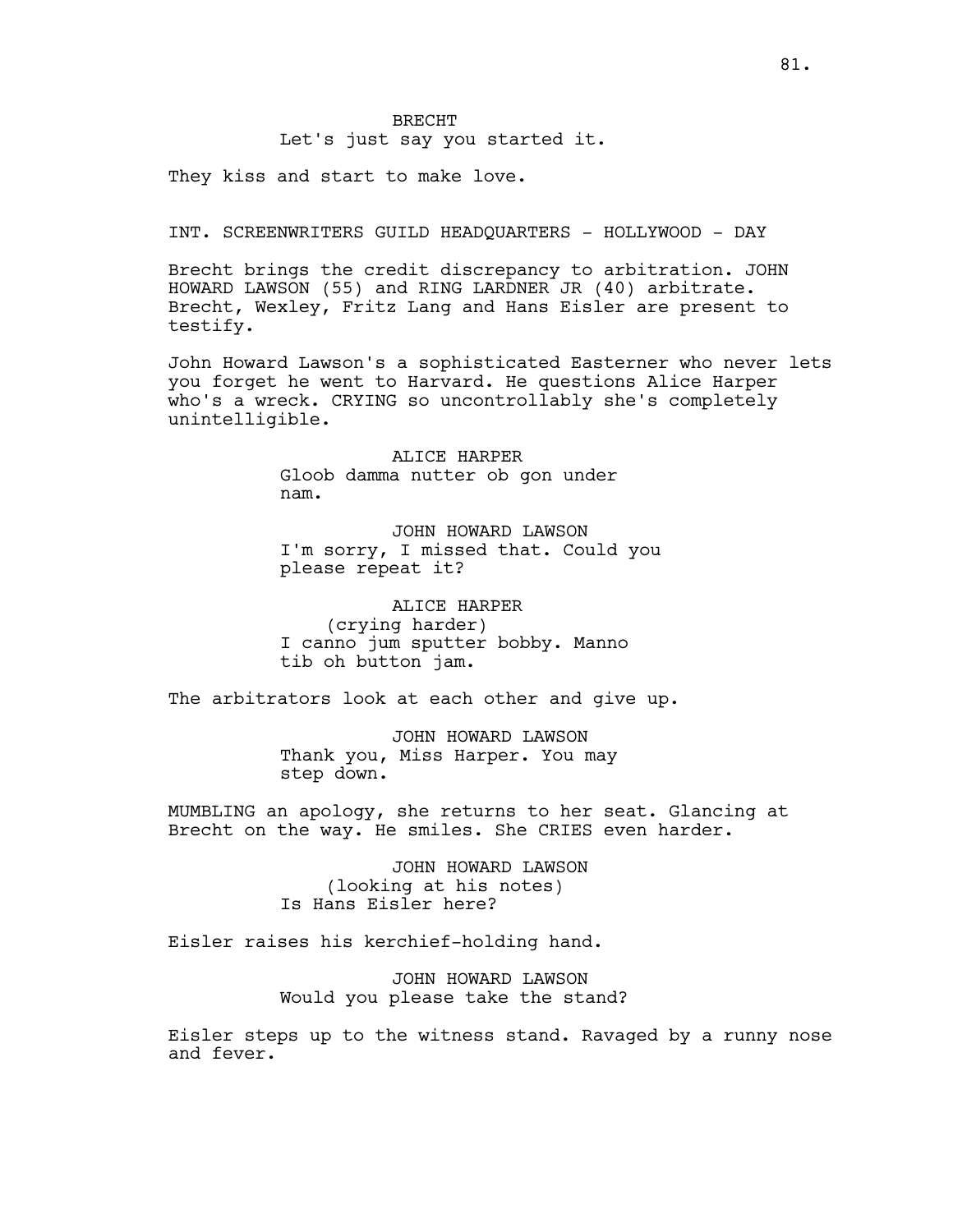JOHN HOWARD LAWSON Please raise your right hand. Do you swear to tell the truth during this investigation with God as your witness?

Eisler raises his kerchief holding hand again.

HANS EISLER

I do.

JOHN HOWARD LAWSON Please tell us the part you played in all of this, Mr. Eisler.

HANS EISLER (sniffling) I composed the music for the film.

This amuses Ring Lardner Jr. A tall, gaunt wiseguy cut from the same cloth as Wexley.

> RING LARDNER JR. (laughing) ) I'm sorry. I guess I don't make the connection.

## HANS EISLER

Brecht and I have collaborated on many projects in the past. There's no way he could take part in any project without making significant contributions. He's too pigheaded.

Fritz Lang testifies.

JOHN HOWARD LAWSON Do you feel Mr Brecht contributed the minimum 25% of the screenplay to share that credit?

# FRITZ LANG

I was never present during the writing. They would provide me working drafts and I would make my comments.

RING LARDNER JR. So you don't think he contributed enough?

FRITZ LANG I didn't say that. There are things only Brecht could have written. (MORE)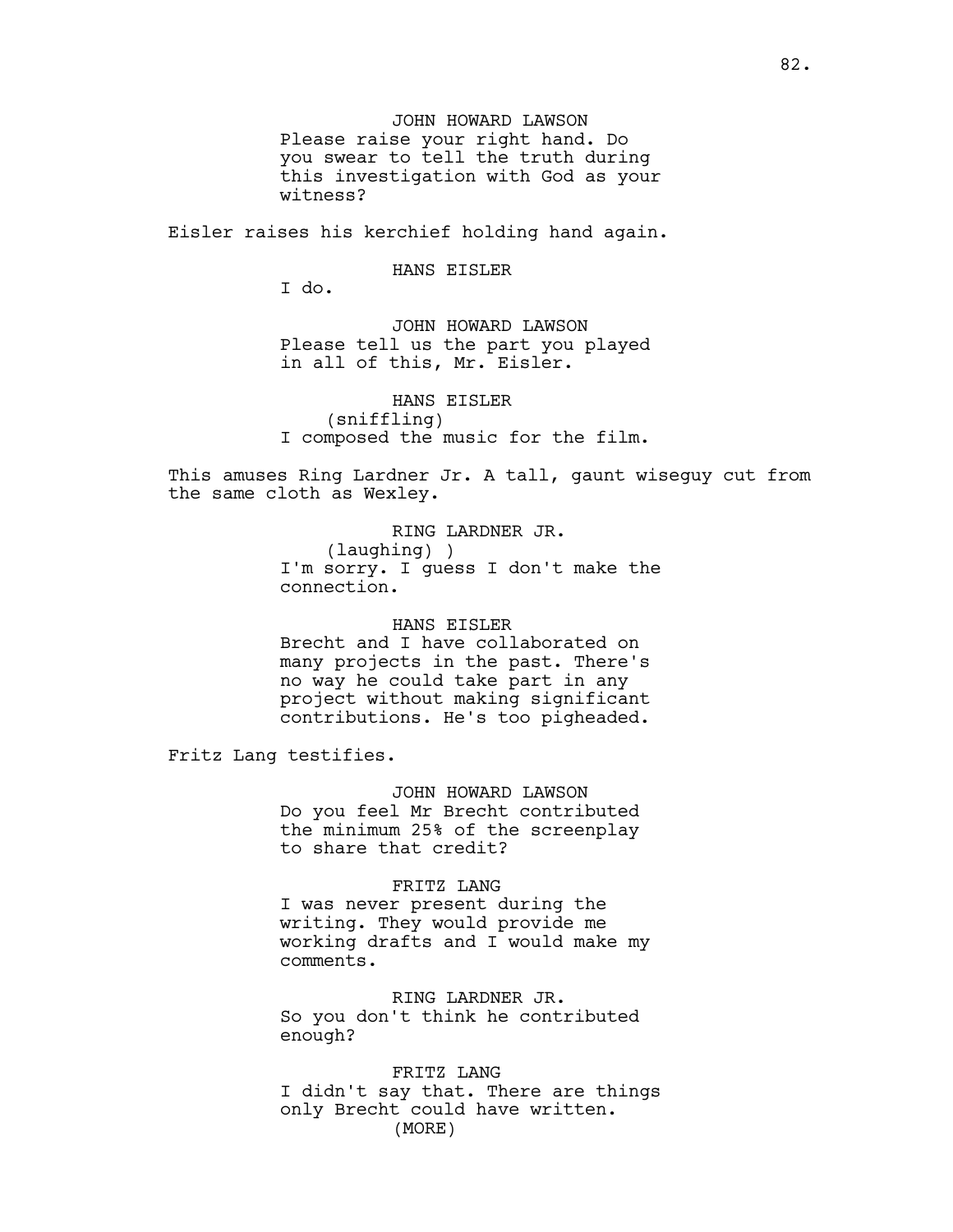(beat) In shot #65, Professor Novotny addresses his daughter about the need for secrecy. He says, "You tell it to A. A entrusts B. B confides in C. C reposes the secret in D. It's not very far from E to F. F breathes it to G and G stands for Gestapo." (beat) "B" stands for Brecht. No one else could have written this. FRITZ LANG (CONT'D)

Wexley takes his turn. Wearing a mint green suit.

JOHN HOWARD LAWSON We've gone through all the evidence you've provided. I guess I'd like to know why you don't want to share this credit?

WEXLEY Because it wasn't part of the deal. From the start, they promised me sole-writing credit.

Brecht shoots an indignant look at Lang.

WEXLEY It's his and Fritz's idea'r. I'm not disputin' that. But it's my screenplay.

Brecht testifies. John Howard Lawson holds up scraps of paper and napkins (Brecht's notes).

> JOHN HOWARD LAWSON Even with my Harvard education, I'm not overwhelmed by your evidence.

## BRECHT

It wasn't how we worked. His secretary typed up everything. Of course, his name would only appear at the top.

Alice breaks into tears. Her voice croaks from the exertion.

BRECHT How can I not get the credit? It's my story.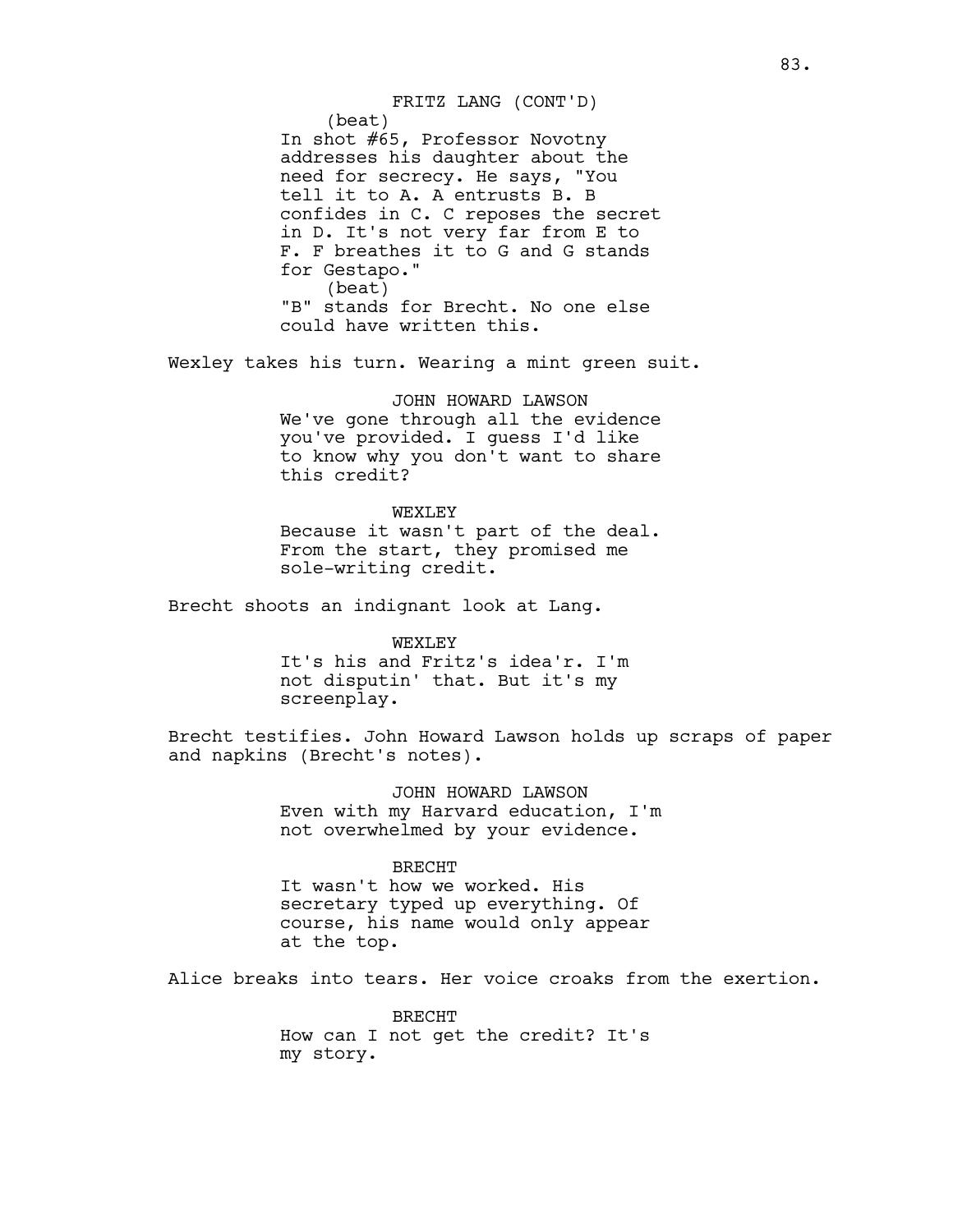JOHN HOWARD LAWSON The Guild distinguishes a difference between the story and the screenplay. Do you understand that?

## BRECHT

(desperately) But they hired me to write the screenplay. They brought Wexley in later. Everything I wrote was cut at the last minute. Without my knowledge or approval. (beat) I've not had much success as a writer here. I need this credit to get a foothold.

The arbitrators share a conspiratorial look.

JOHN HOWARD LAWSON Thank you, sir. We'll adjourn this tribunal to discuss the evidence presented. You'll get our answer soon.

Brecht anxiously looks to his friends for support. Things don't look good.

EXT. BRECHT'S HOME - SANTA MONICA - DAY

The Basset Puppy stretches her chain taught to the curb. BARKING incessantly at the unmarked truck across the street.

Helene walks outside with a plate of cookies. An American flag's posted on the porch. A "For Sale" sign sits in the back window of their new car. She walks past the kids who have set up a lemonade stand. Five cents a glass (20% Discount for Gov't Employees).

Helene approaches the unmarked truck. Knocking on the door. After a long pause, it slowly opens.

> HELENE I thought you might be hungry.

FISH-EYED FBI AGENT (holding up his lunch) That's okay. We brown-bagged it.

Helene hands him the cookies.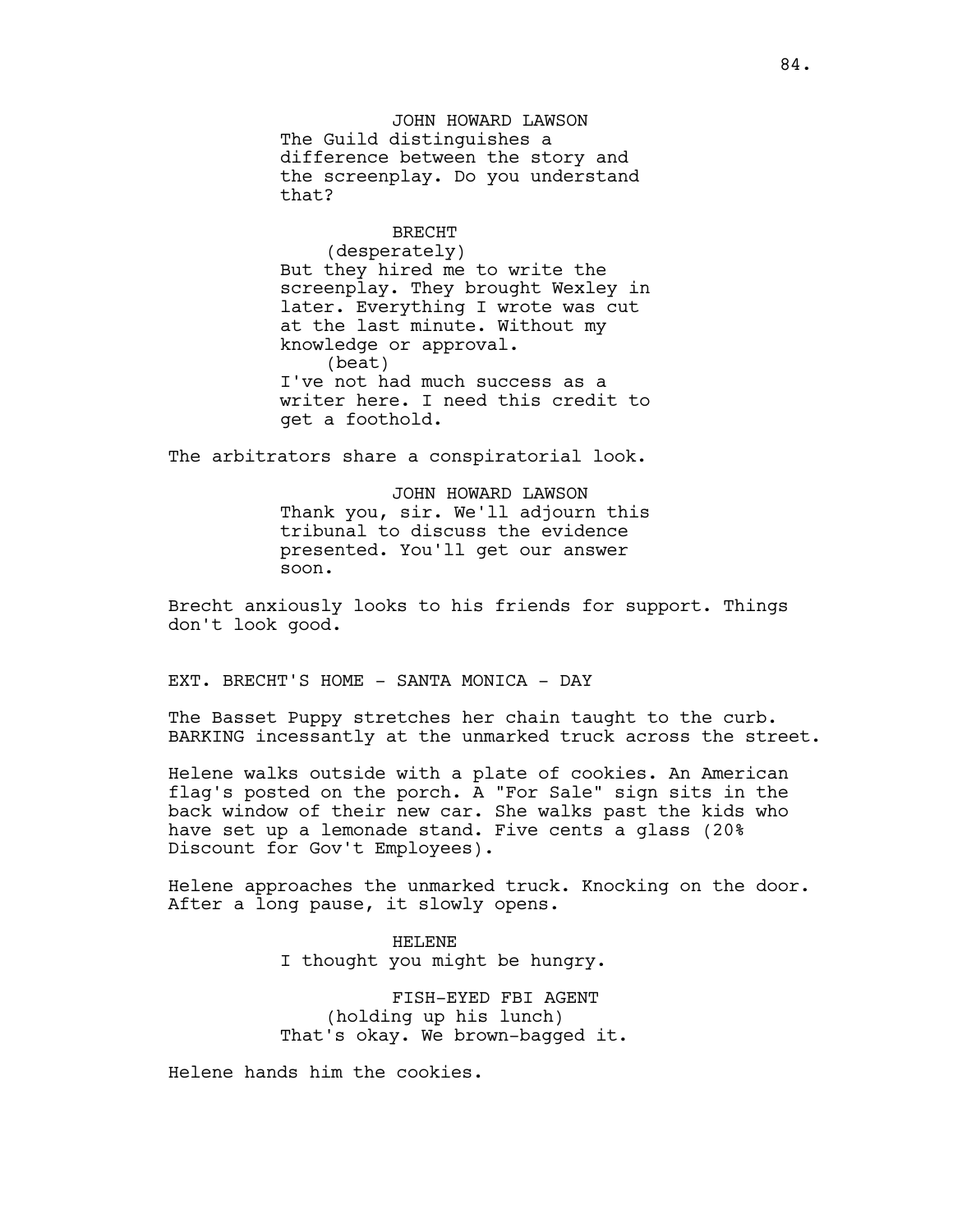HELENE

Young men must eat. Leave the plate on the porch, when you're through.

FISH-EYED FBI AGENT

Thank you.

BLURRY-EYED FBI AGENT Yes, thank you.

They close the door and start to ARGUE. Helene walks back satisfied. Her Basset keeps BARKING.

EXT. LAUGHTON'S GARDEN - PACIFIC PALISADES - DAY

Part of the garden has eroded down the cliff wall. Brecht and Laughton take in the damage.

# LAUGHTON If I were a superstitious man, I'd say this is symbolic of my career. Don't tell anyone but I originally came to Hollywood to be an artist.

BRECHT Your secret's safe with me. At least, you've earned some recognition. I'll never write another film again.

LAUGHTON Perk up, old boy. You got paid. And we still have our play.

Skirting the sprinklers, they walk away from the damage.

LAUGHTON John Houseman has a theater in town, The Coronet. He's looking into financing possibilities for us. We'll make a go of this, old boy. You'll see.

Brecht's slightly encouraged. Smiling weakly.

INT. GEORGE AUERBACH'S OFFICE - LOS ANGELES - DAY

Brecht and Laughton show their final draft of *Galileo* to producer GEORGE AUERBACH (65). His comb-over hairdo and dark, baggy eyes reveal a man who hasn't aged well.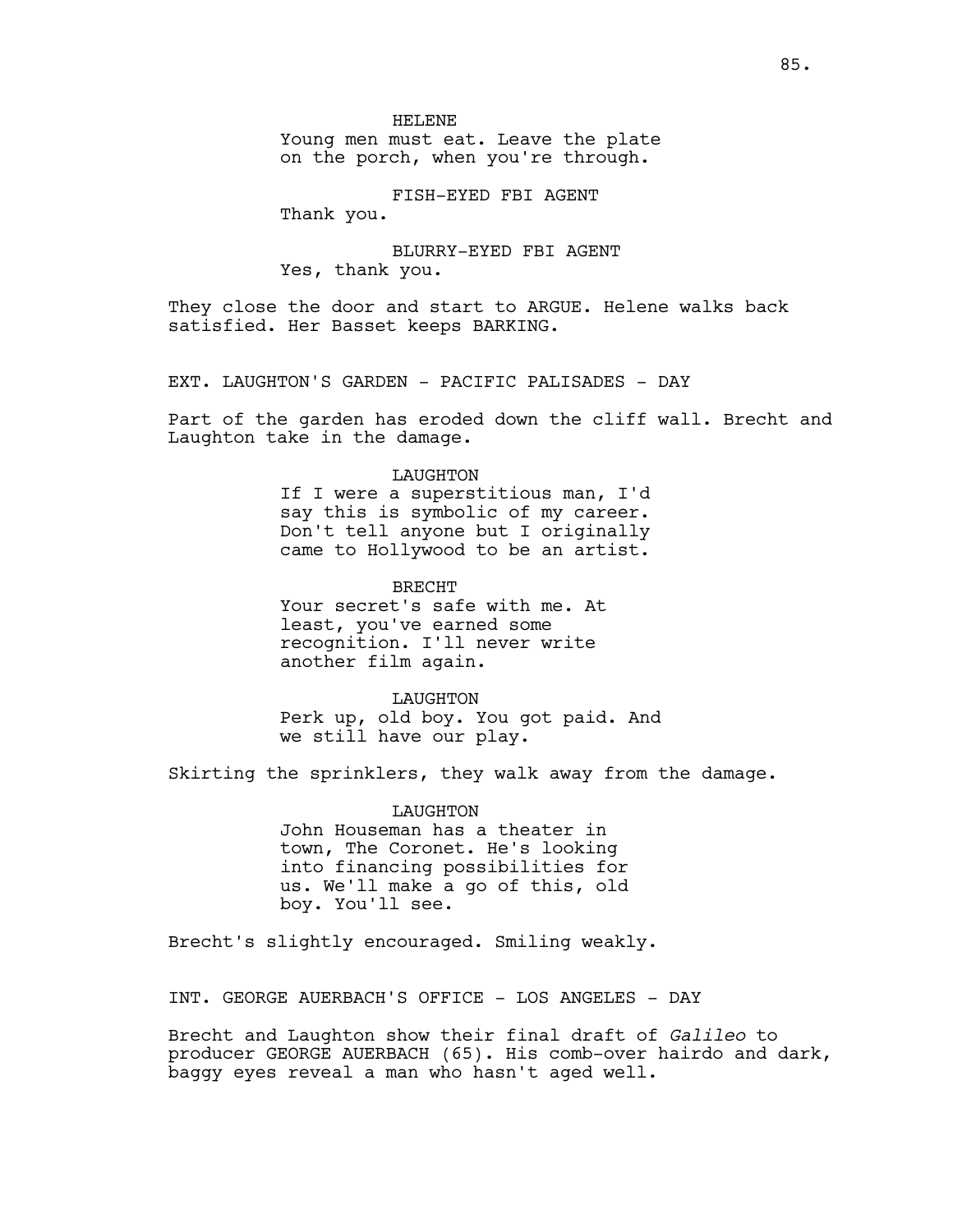His cheap office belies his low position on Hollywood's totem pole. He keeps three, mean-looking Boxers there. Rude crotchsniffers who roam freely and pee on everything.

> GEORGE AUERBACH (off the script) I don't get it. Where's the conflict, tension, flesh and blood?

#### BRECHT

That's the point. The audience needs to be distanced from the subject. To relate to the message.

GEORGE AUERBACH You're making the audience feel nothing. You think people will want to see this?

BRECHT It's worked before.

A Boxer throws his forelegs on Brecht's shoulders. Licking off his hair cream. Another grabs the script off the desk and starts shredding it.

# LAUGHTON

Theater's far more conducive to experimentation. Brecht's one of the biggest names in Europe. Not to mention my own célébrité du jour. Galileo's guaranteed to pack the house.

The dog mauling Brecht jumps down and pees on a file cabinet. Brecht and Laughton share a nervous look.

> GEORGE AUERBACH Next thing you'll tell me, Charlie's gonna speak his part in tongues. (beat) I'm sorry guys. I'm running a business here. There'd have to be a lotta changes. I can't take a risk on any artsy-fartsy crappola.

Brecht leans over to rip him a new butthole.

BRECHT I've held out Hitler for thirteen years. Why would I give in to you now?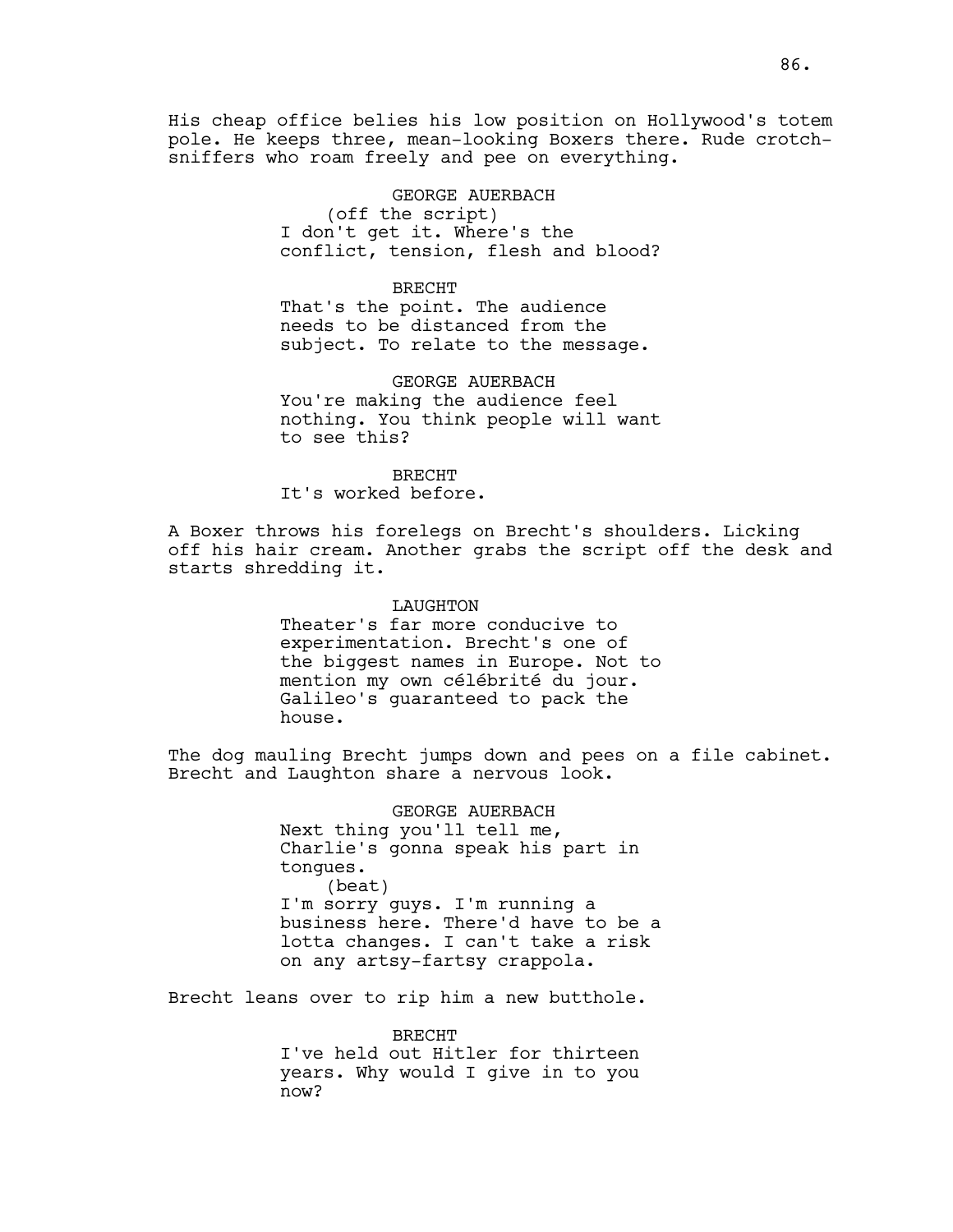EXT. CITY STREET - HOLLYWOOD - DAY

Brecht and Laughton step onto the sidewalk. Down and out men hold signs to oncoming traffic. *Will work for food*. A billboard shows an attractive man lighting two cigarettes. Hollywood Cigarettes. *For the Glamour and Health of It*.

#### BRECHT

You shouldn't have stopped me in there.

LAUGHTON We must think in the long-term. You catch more flies with sugar than vinegar, old chum.

BRECHT Please tell me why anyone would want to catch flies anyway?

# INT. MIKE TODD'S MGM OFFICE - CULVER CITY - DAY

Brecht and Laughton approach MIKE TODD (25) with *Galileo*. He's a young, freckle-faced kid just out of college. This is his first real job. Icons from college decorate the room. His fraternity paddle, his school tie framed on the wall, a lacrosse helmet.

#### MIKE TODD

I like plays. In fact, I helped produce one back at Dartmouth for one of my fraternity brothers. Heady stuff. Really made you think.

## LAUGHTON

So you know how important production this production can be. (beat) You buy the film rights and we'll use that money to produce the play. This could be the hit of the season. You'll quite simply be the talk of the town.

Mike Todd nods his head in agreement.

BRECHT Not to mention the possibilities on Broadway. It could be a real boon.

MIKE TODD I'm in. You know a buddy of mine's in charge of a prop house. (MORE)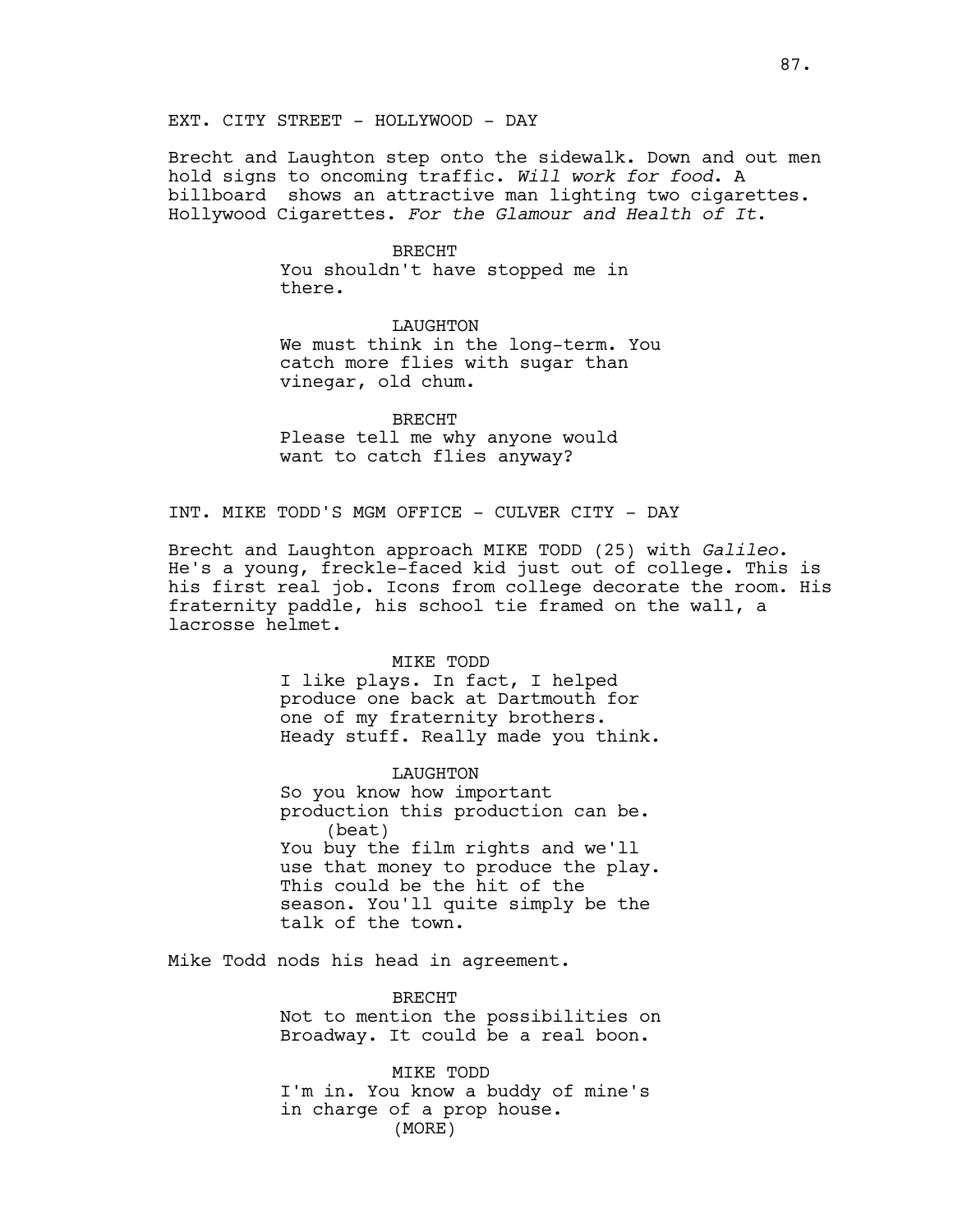It's full of Renaissance furniture that'd be great for this show. MIKE TODD (CONT'D)

Brecht LAUGHS and then realizes he's not joking.

MIKE TODD We'd only be able to put up half the dough. You'll have to come up with the rest.

Brecht looks at Laughton unhappily.

LAUGHTON

Well...

MIKE TODD (speaking quickly) In return, we'll need international rights to the production in perpetuity for all media, known and unknown, throughout the Universe, until the end of time.

Silence.

MIKE TODD It's all standard stuff.

Brecht and Laughton share a look of frustration.

EXT. BRECHT'S HOME - SANTA MONICA - DAY

Brecht and his family barbecue in the backyard. A bottle of ketchup sits prominently next to him. Morosely watching Ruth's old house..

> HELENE How can you say that, even in jest? Women are far stronger than men. Take childbirth or menstruation.

The wind swirls. He's inundated with grill smoke. The Puppy chases the children in the mud caused by the sprinkler. Helene playfully argues with her husband

> BRECHT (meekly) Men have to shave.

HELENE (noting his scruff) How would you know?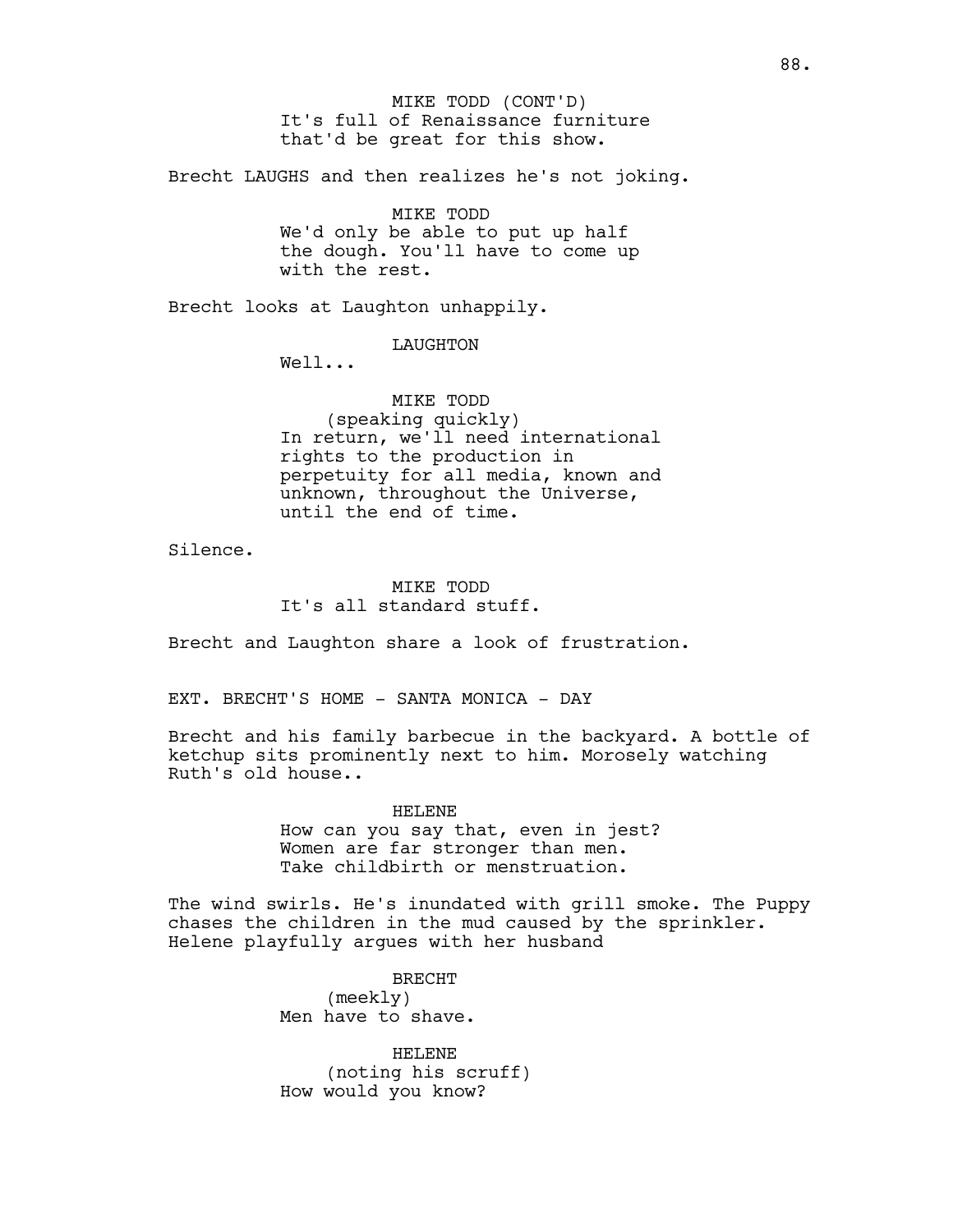Helene pulls a crumpled letter from her pocket. It's been there a while.

> HELENE I've been waiting for the right time to show you this. (handing it to Brecht) It's from the East German government. The Propaganda Ministry's offering to finance a theater for you. To run as you wish.

Brecht takes the letter.

BRECHT This is promising. But surely they have other agendas. My view of Marxism does not exactly toe the party line. What prevents them from reneging?

Helene sees movement near the hedge. The dog starts BARKING.

HELENE Someone's over there.

BRECHT Are they your policemen?

HELENE I don't think so. And they don't wear coats on their heads.

Laughton enters the gate. His coat drawn over his head.

LAUGHTON Please forgive me. I hope I'm not intruding. (off the coat) Notoriety is a cruel bitch.

HELENE Traveling incognito, are we?

The dog climbs all over Laughton. Muddying his pants.

BRECHT Stefan, call off Hildegarde.

Stefan grabs the dog by the collar and leads her away. Helene puts Laughton in her yard chair.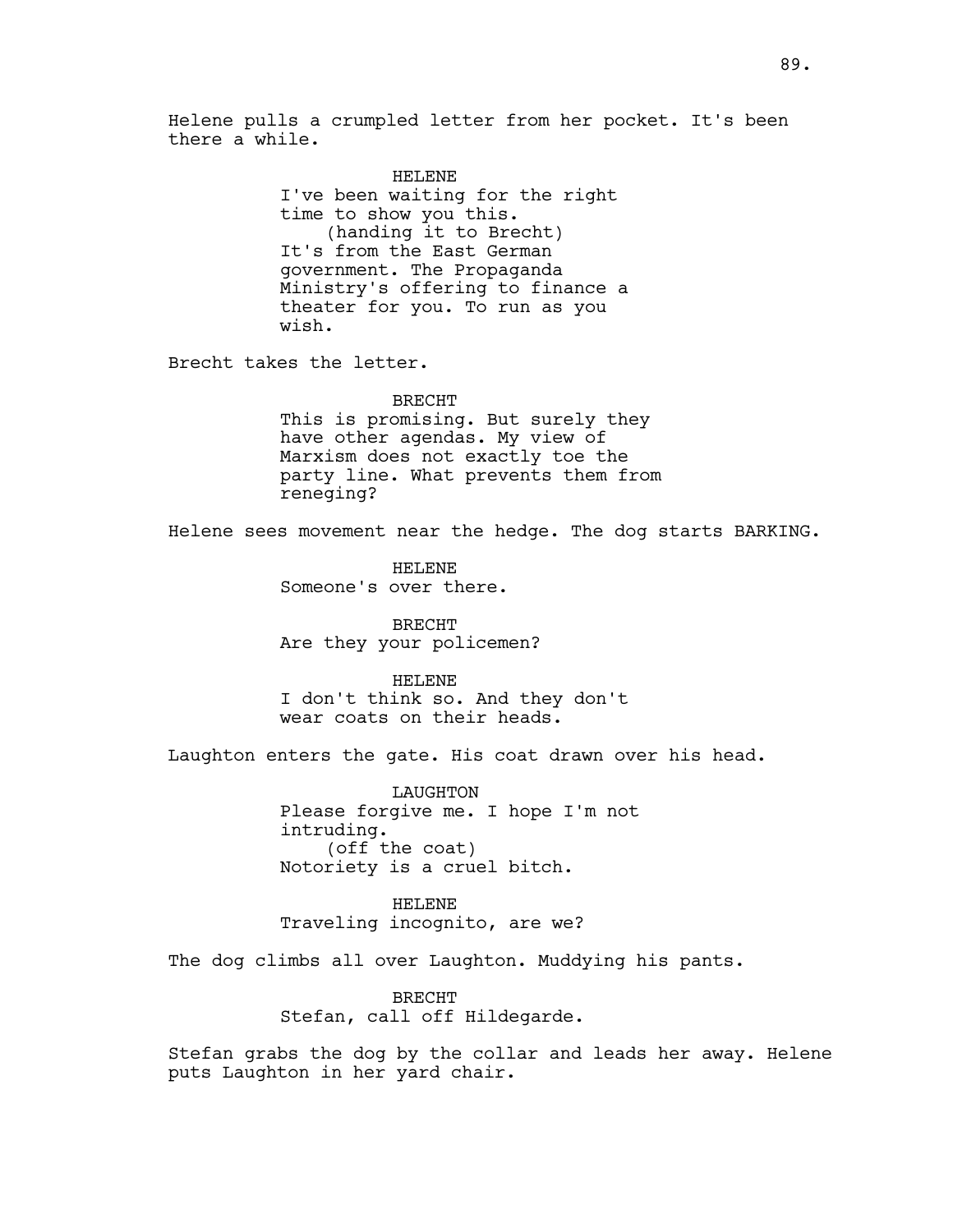The phone rings. Helene exits to answer it.

#### LAUGHTON

I've been asked to play a Nazi officer in *Arch of Triumph*. We start shooting immediately.

Brecht lets his frustration show.

LAUGHTON I can't turn down the work. It's quite impossible.

BRECHT But what about our play? We need to find a producer.

#### LAUGHTON

Maybe I can get you on as a dialogue writer. Or a dialect coach. I don't know. You mustn't hate me.

BRECHT I don't hate you. And I don't want any more film work. (frustrated) I want to produce this play. It's been nagging me relentlessly.

Helene returns with a sour look on her face.

HELENE That was the Writer's Guild. We've lost.

She slumps down on the picnic bench. Brecht's adrift in disbelief. Mindlessly fumbling his letter.

> HELENE Maybe that's our cue to exit. The war's over. What's left for us here?

A desperate look engulfs Laughton.

LAUGHTON You can't just abandon me. It's madness. This project means too much. For the both of us. (grabbing his checkbook) (MORE)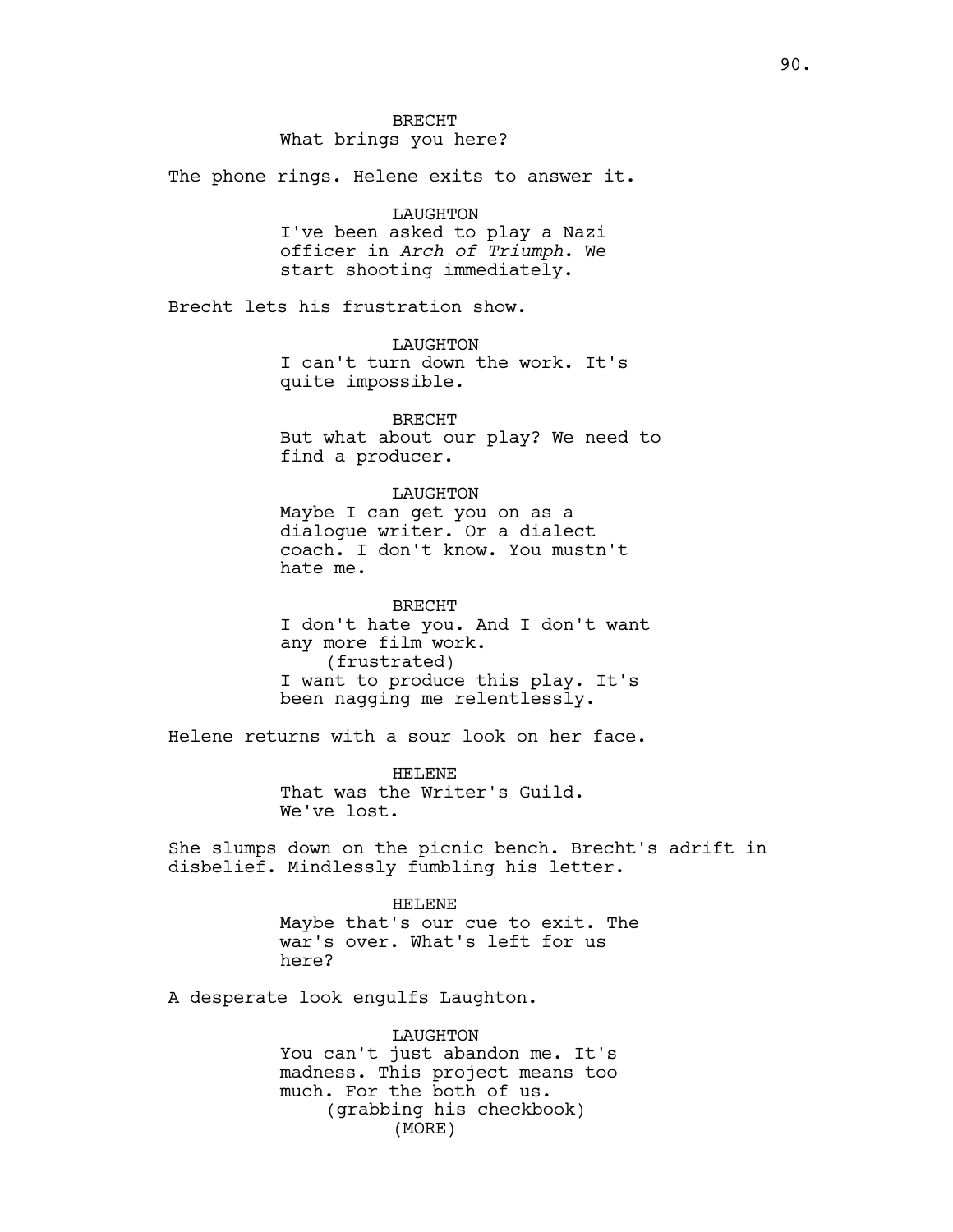Let me give you some money to tide you over. Is \$5,000 enough? LAUGHTON (CONT'D)

Brecht doesn't respond. Laughton hands him the check.

LAUGHTON Please don't run off. We'll produce this play, even if I pay for it myself. Just be a little more patient.

Brecht takes the check. Smiling appreciatively. Looking to Helene for support. Trying to decide.

> BRECHT You're right. We must get this play on Broadway. We're too close to quit now.

INT. GALILEO'S STUDY - FLORENCE - DAY - 1623

Brecht finds Galileo packing his bags. The old scientist's jittery with excitement.

> BRECHT Where's the fire?

> > GALILEO

What?

BRECHT Where are you going?

Galileo smiles giddily. Affecting Laughton's accent and mannerisms.

## GALILEO

Rome. My good friend, Cardinal Barberini, just became Pope. He's a scientist. He understands my work. I'm going to ask his permission to publish again.

BRECHT That's excellent.

## GALILEO

I plan to prepare a treatise comparing old and new astronomical theories. With a side-by-side comparison, the truth cannot be denied.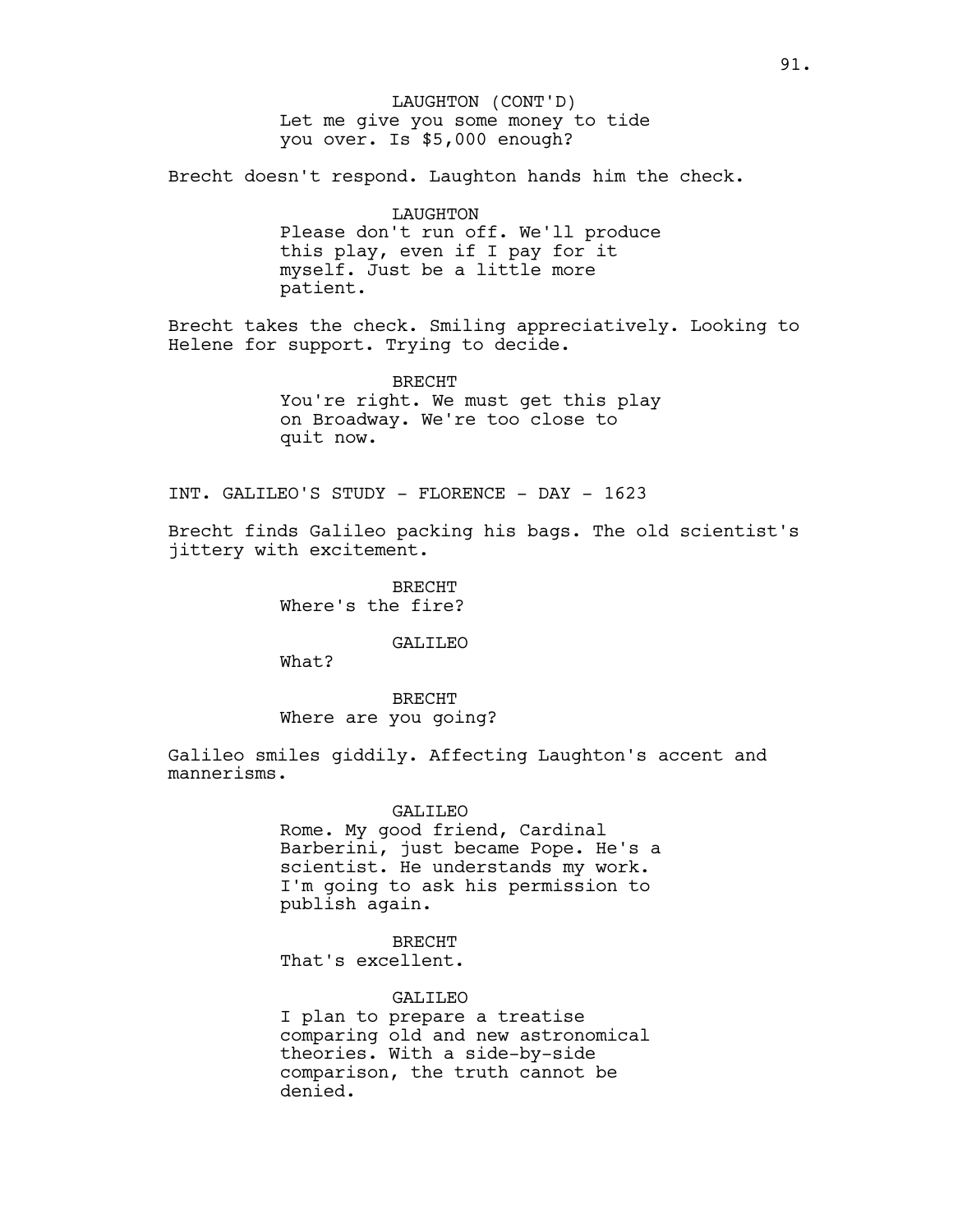GALILEO One step at a time, old boy. And it's not all uphill. They already admit the earth's round.

Caught up in the excitement, Brecht helps him pack.

EXT. CORONET THEATER - LOS ANGELES - DAY

Rehearsals begin for *Galileo* in this gritty, little theater in West Hollywood.

INT. CORONET THEATER - LOS ANGELES - DAY

Brecht bullies his young director, JOSEPH LOSEY (35), who predates the New York beatnik-look of the 50's.

> BRECHT No. That's not right.

JOSEPH LOSEY (off the actors) Why don't you tell them what you want?

BRECHT That's not my job. You're the director. You tell them what I want.

JOSEPH LOSEY I'm not a mind reader. I should never have come here.

Losey storms out of the theater. Laughton chases after him. A pregnant Ruth Berlau enters. Brecht sees her and his mood brightens. Helene sours.

BRECHT

Ruth?

Brecht runs over and gives her a hug.

BRECHT I'm so glad you're here. There's so much to do. I'm working with children. They want to be helpful but know nothing of epic theater.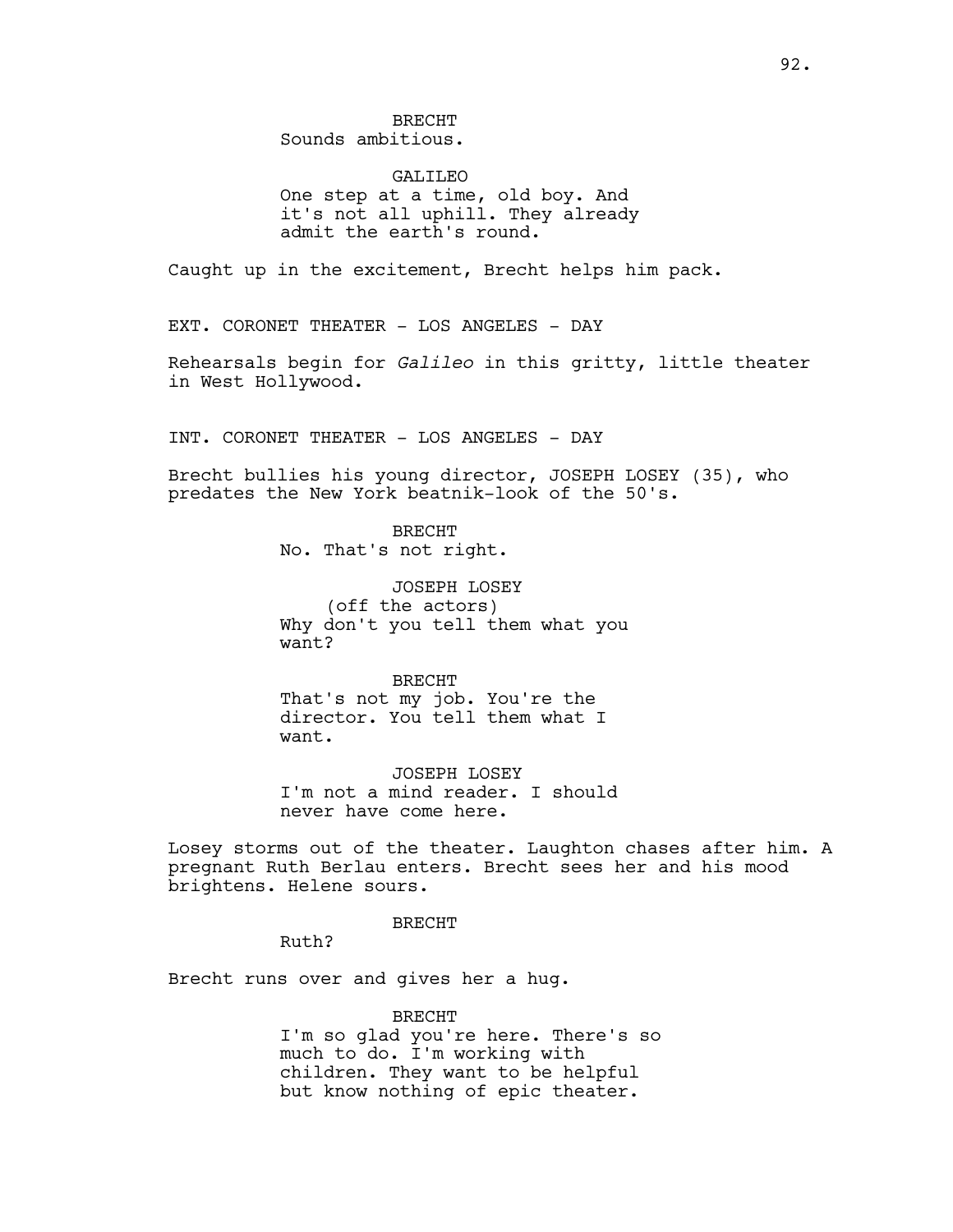RUTH I'd never miss working on something so grand.

BRECHT This is all coming together. (rubbing Ruth's stomach) Is this surprise for me?

RUTH (blushing) Yes.

Helene watches unhappily.

EXT. CORONET THEATER - LOS ANGELES - DAY

Laughton catches up to Joseph Losey.

LAUGHTON Losey! Steady on there. You'll give me a damn heart attack.

Losey stops and waits. Laughton's huffing and puffing.

LAUGHTON I'm dying for a fag.

Losey hands him a cigarette and lights it.

LAUGHTON Brecht wants you back. He even said please. But also says he never apologizes.

JOSEPH LOSEY I cannot work with that man.

## LAUGHTON

This play will knock them dead. Do you really want to miss out? In twenty years, people will still be talking about this production. (beat) They may even understand it by then. How many chances like this will you ever get?

Losey reconsiders this golden opportunity.

JOSEPH LOSEY Okay. Fine.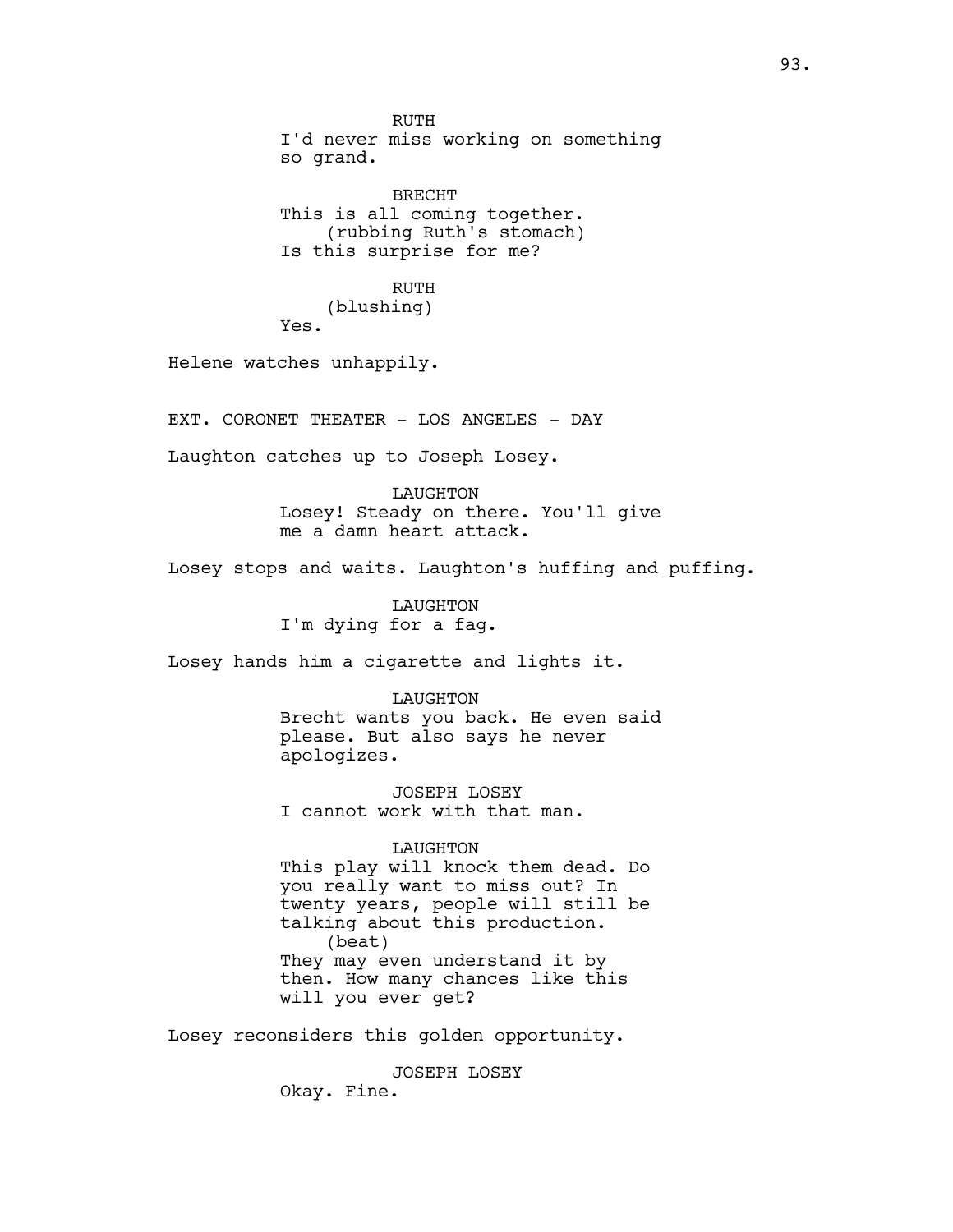They exit revealing an advertisement for Brillo Pads. A matronly woman dressed for housecleaning points a sponge at the reader. *Don't do the work alone?*

INT. CITY HALL CONFERENCE ROOM - LOS ANGELES - DAY

Preliminary interviews for HUAC. Robert Stripling grills a nervously seated Hans Eisler. J. Parnell Thomas watches piously.

> ROBERT STRIPLING Where were you born, Mr Eisler?

HANS EISLER In Berlin...Germany.

ROBERT STRIPLING What is your occupation?

HANS EISLER I am a composer.

Eisler SNEEZES loudly into his handkerchief.

ROBERT STRIPLING Is it true you are the Karl Marx of the musical profession?

HANS EISLER Where would you hear such a thing? It's quite flattering.

An uneasy silence.

ROBERT STRIPLING Have you on a number of occasions said that music is one of the most powerful weapons for revolution?

Eisler SNEEZES even louder.

ROBERT STRIPLING Are you all right, sir?

Eisler's caught up in the monumental task of wiping his nose.

HANS EISLER My doctor says I suffer from pleurisy. Napoleon the First said...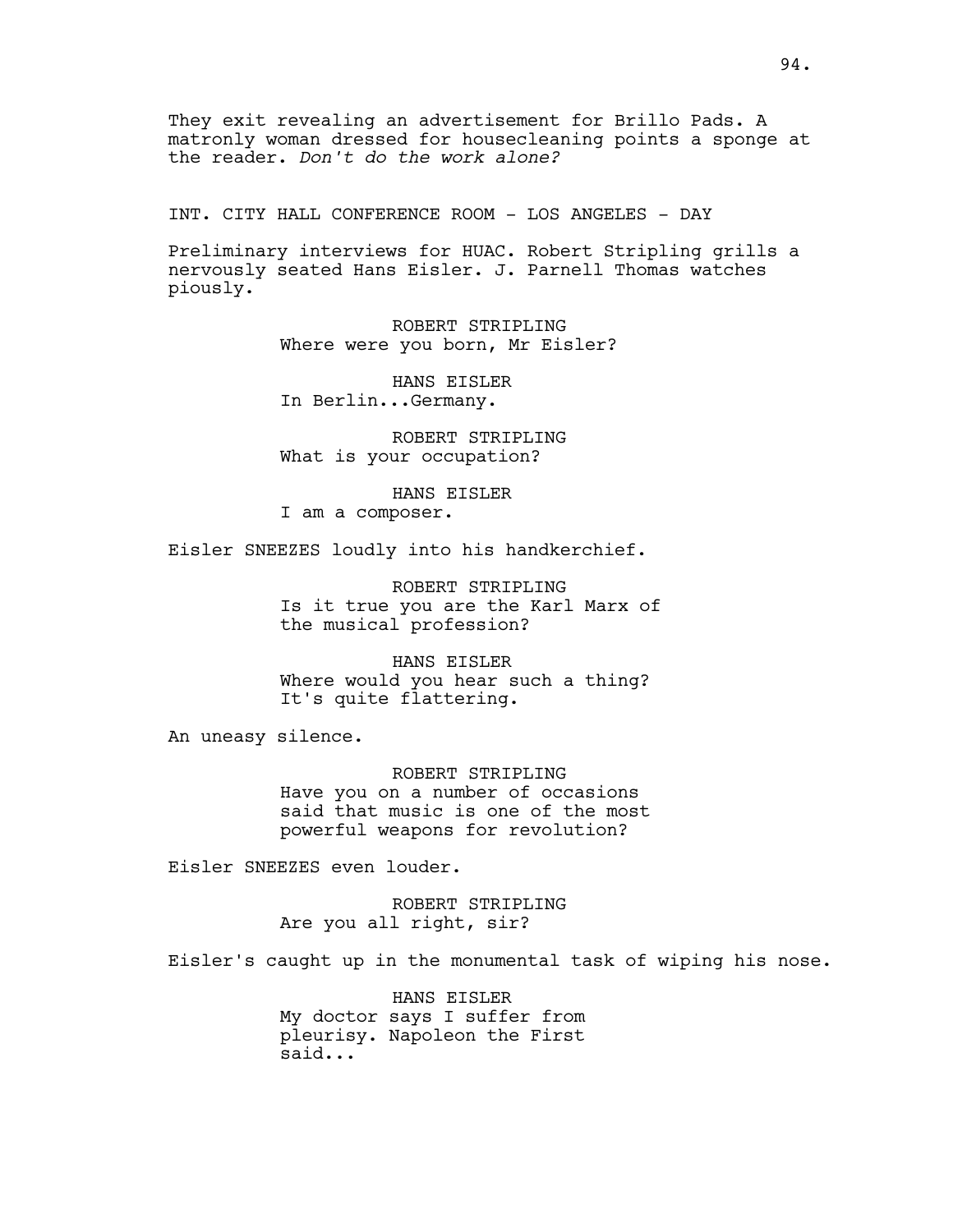J. PARNELL THOMAS Never mind Napoleon. Please answer the question in your own words.

HANS EISLER Music can enlighten people and help them fight for their rights. But in Germany, we failed. The painful truth is songs cannot stop Fascism.

ROBERT STRIPLING Have you collaborated with a Bertolt Brecht on such radical projects as: *The Measures Taken, Kuhle Wampe* and *Hangmen Also Die*?

HANS EISLER (getting suspicious) I wrote the music for them.

ROBERT STRIPLING Mr. Eisler, are you or have you ever been a member of the Communist party?

HANS EISLER (enraged) I would be a swindler to call myself Communist. Communist underground workers have proven repeatedly they're heroes. I'm just a composer.

ROBERT STRIPLING Are you aware of any affiliations Bertolt Brecht has with the Communist party?

HANS EISLER No. You would have to ask him that yourself.

INT. CORONET THEATER - LOS ANGELES - DAY

An American actor playing the LANDLADY (40) has trouble understanding her role. She looks very much like Helene.

> BRECHT Losey, tell her to do it right or we'll find someone else.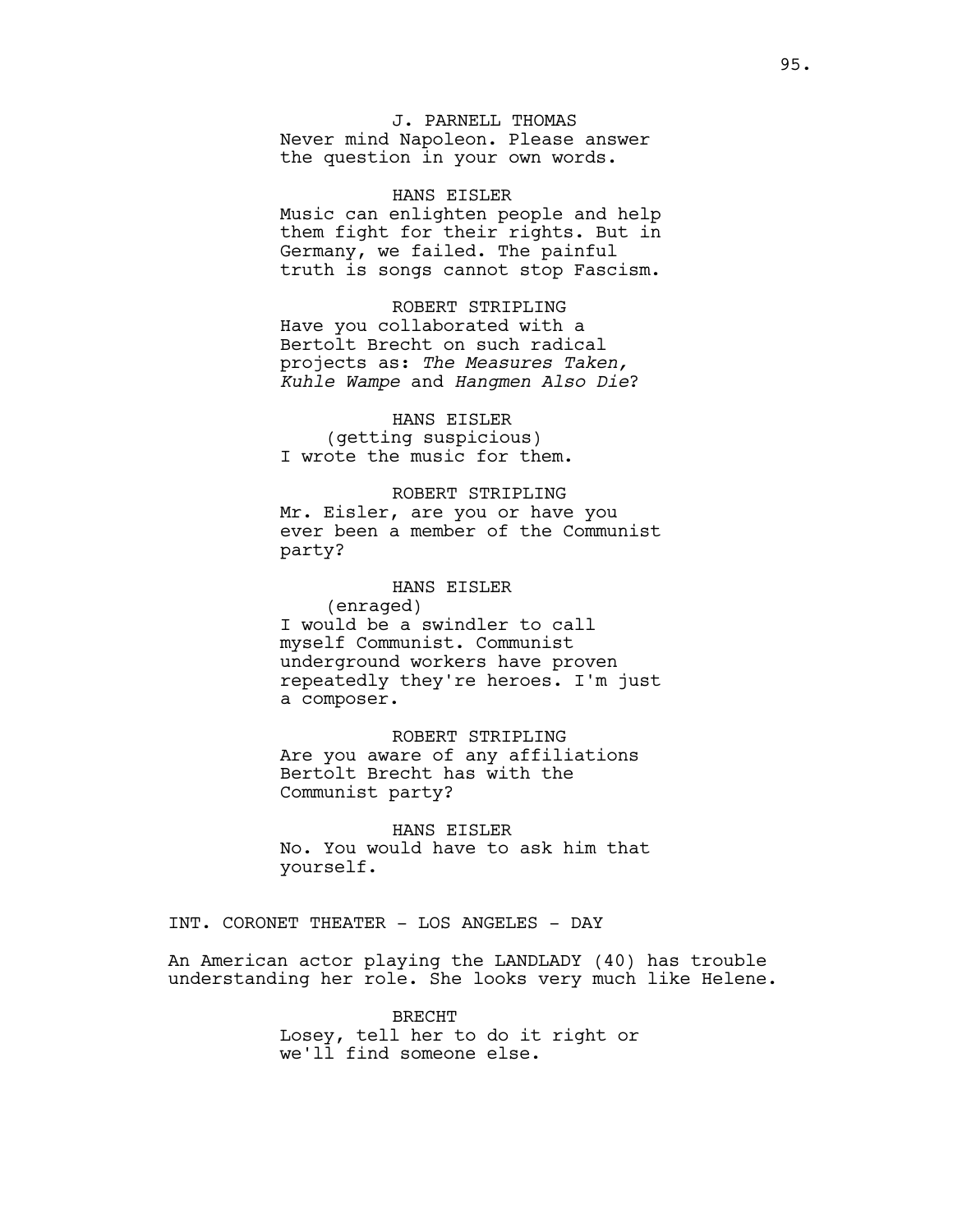JOSEPH LOSEY (reaching his limit) You're fired. Get out.

The Landlady storms off the stage in tears. Helene catches up with her.

#### HELENE

Please wait. What do men know about acting? I've worked for those brutes before. Let me help you.

LANDLADY (still crying) I just don't know what he means by "estrangement of character".

Helene thinks about how to explain this.

HELENE Can you do any accents?

LANDLADY I dunno? I can sound like a Jew from Brooklyn. I am a Jew from Brooklyn.

Helene hands her a script.

HELENE Perfect. Say your line that way.

LANDLADY

(with a Brooklyn accent) Last night, my son told me the earth goes around the sun. Soon, you'll have him saying two and two is five.

HELENE (all smiles) Do you see?

The Landlady thinks about this distancing effect.

LANDLADY Yes, I do. Thank you.

The two women hug.

LANDLADY You know you should be playing my part.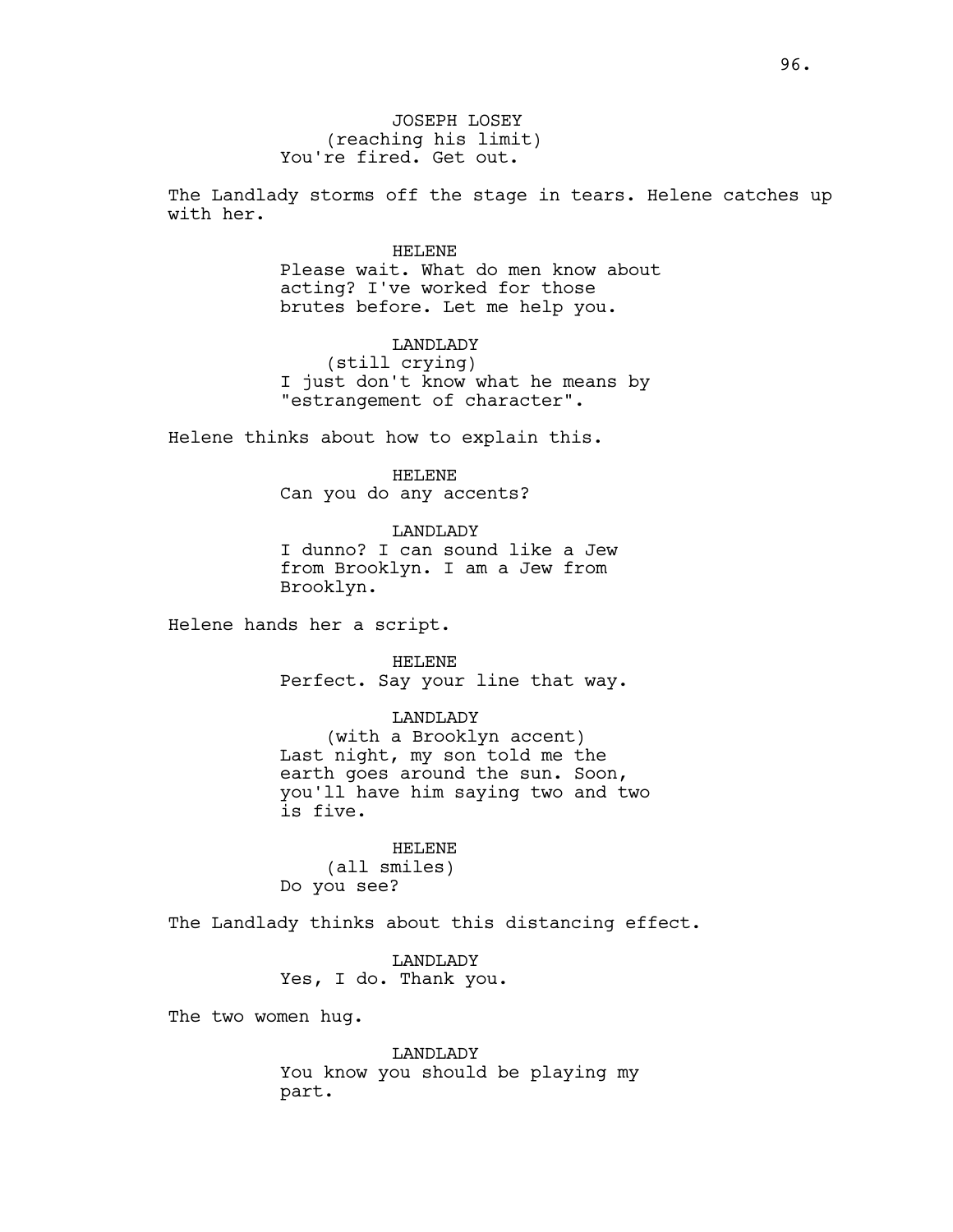Not with my accent. And I'll have other opportunities. I learned long ago the most important trait an actor must develop is patience.

## INT. CORONET THEATER - LOS ANGELES - DAY

Laughton recites a monologue on stage. Ruth slinks around the empty seats taking pictures. Her CLICKING shutter pierces Laughton's booming voice.

> LAUGHTON I am allowed a pen and paper. My superiors are intelligent men. They know the habits of a lifetime cannot be broken abruptly.

The CLICKING CAMERA annoys him.

## LAUGHTON

But they protect me from any unpleasant consequences. They lock my pages away as I write them.

Laughton can't stand it anymore. He explodes.

## LAUGHTON

Would you, please, stop taking my fucking picture? This is not a bloody zoo and I don't appreciate being ogled me like some damn sheape.

Scared shitless, Ruth waddles out of the theater. Brecht chases after her. Helene can't suppress a wicked smile.

EXT. CORONET THEATER - LOS ANGELES - DAY

Brecht catches up with Ruth.

BRECHT Ruth! Wait! Sometimes people have to blow off steam. It's all part of the creative process. You mustn't take it personally.

RUTH That's easy for you to say. He didn't shout at you.

Hans Eisler rushes up and interrupts them.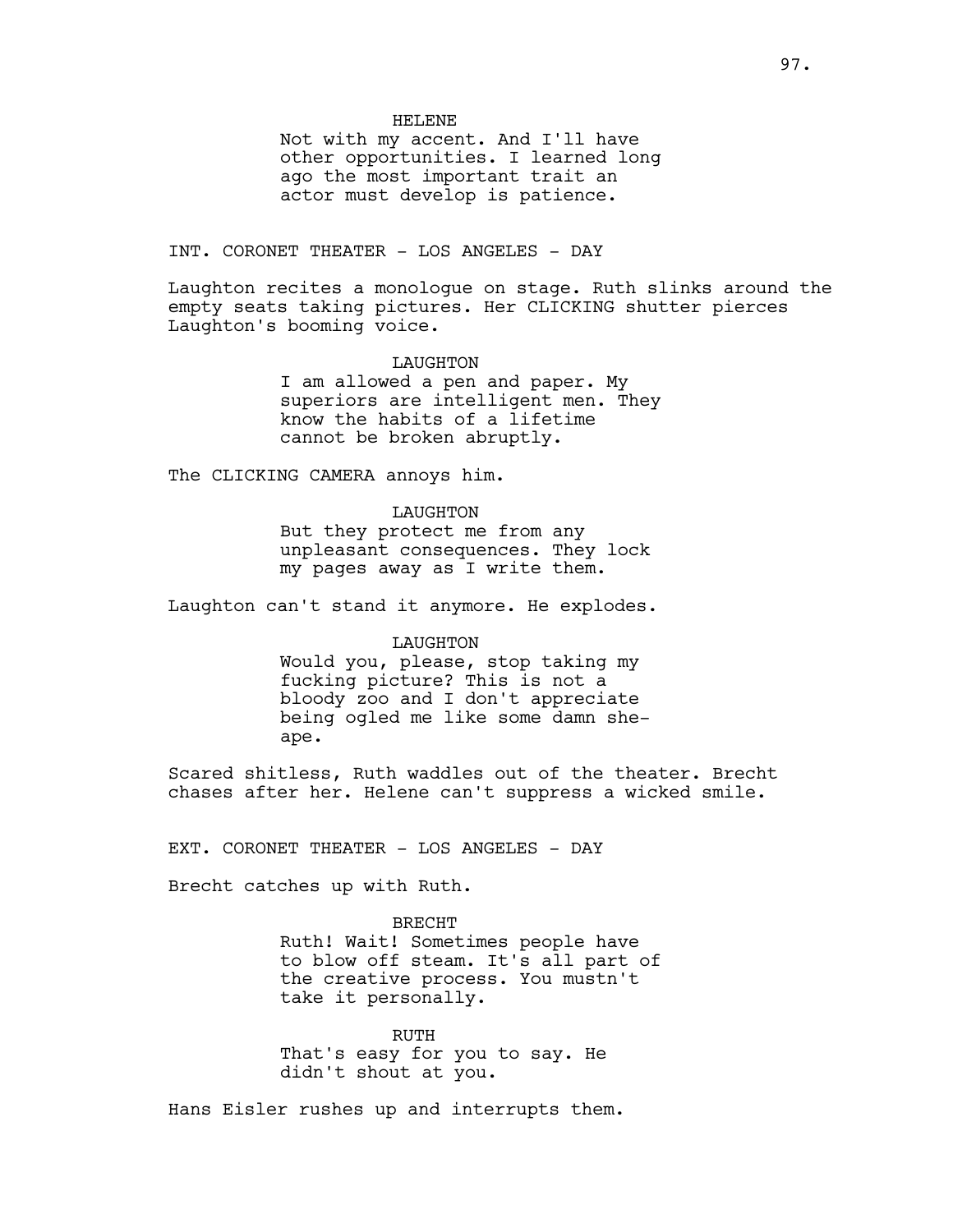HANS EISLER (wheezing asthmatically) Brecht. I need to speak to you. Immediately.

BRECHT Not now Hans. (sensing his fear) What's wrong?

HANS EISLER I just spoke to those government men. They asked me a lot of questions... about you.

BRECHT

Me? Why me?

#### HANS EISLER

I don't know. They wanted to know why you left Germany? Why you came here? Your political affiliations.

BRECHT How could I be a threat to them?

HANS EISLER If you're paranoid, everyone's a threat.

Now Brecht's paranoid. Ruth's regained her perspective. There's a greater threat to them all.

EXT. GRAUMANN'S CHINESE THEATER - NIGHT

Opening night for *Hangmen Also Die*. Searchlights cut through the night sky. Limos drop off celebrities and Hollywood powerbrokers. A crowd of on-lookers take photographs and ask for autographs. Brecht and Helene march down the red-carpeted aisle. Ignored by the paparazzi. Helene wears a fancy evening gown. Brecht sticks to his workman's uniform.

> HELENE Are you sure you want to do this?

> BRECHT Absolutely. I find spite to be an excellent source of inspiration.

INT. GRAUMANN'S CHINESE THEATER - NIGHT

The lights dim as Brecht and Helene settle into their seats.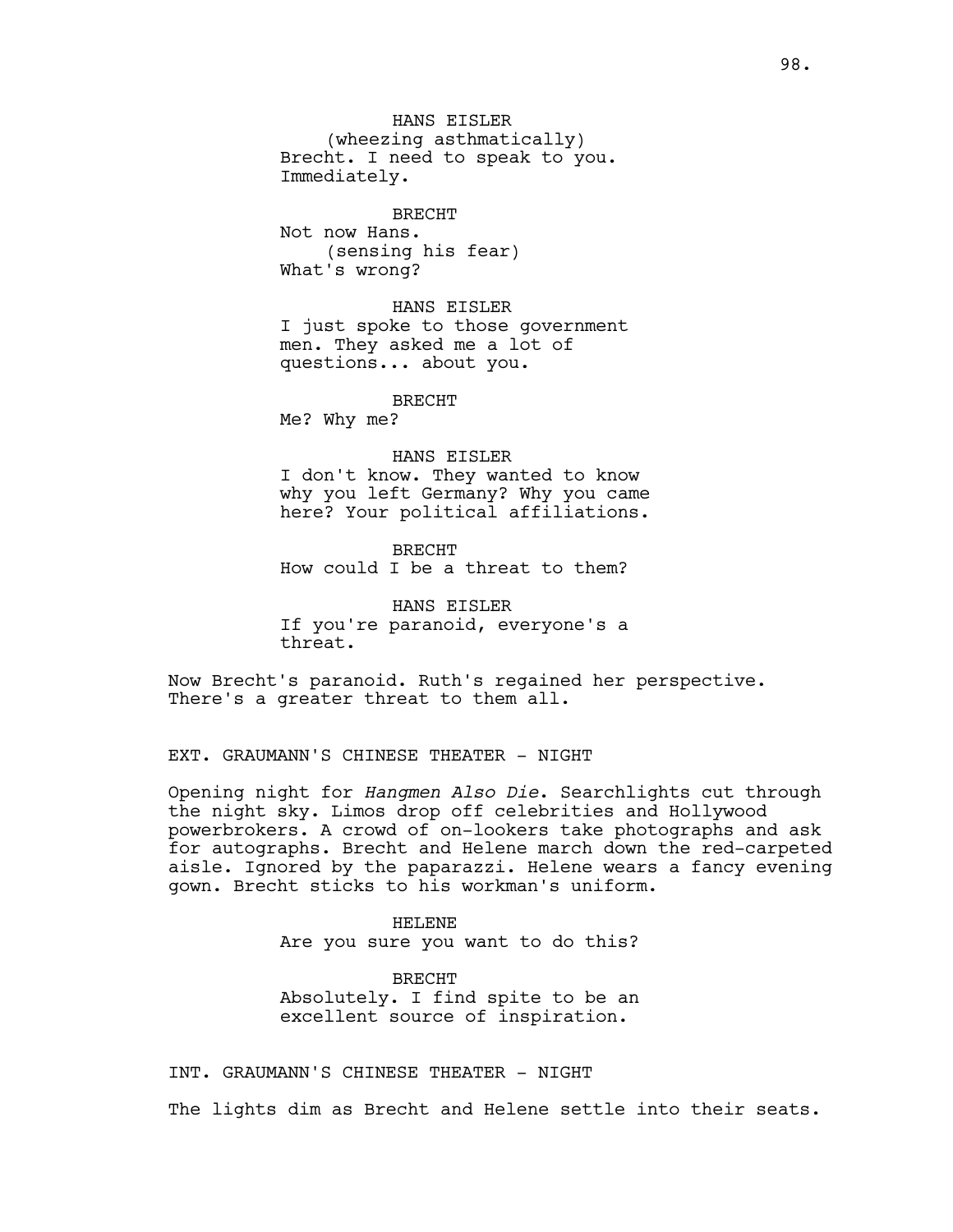The opening credits scroll past. Story by Bert Brecht & Fritz Lang. Screenplay by John Wexley. Presented by Arnold Pressburger. Produced and Directed by Fritz Lang.

Wexley and Lang sit next to each other. Full of themselves. Wexley catches Brecht's eye and waves in an overly friendly manner.

## BRECHT

Maybe we shouldn't have come.

Helene squeezes his arm supportively.

HELENE Look at the bright side. This could be a really bad movie.

Brecht smiles at his loving wife.

CUT TO:

The final scene plays out to a needlessly melodramatic predictable conclusion. The End. Tepid APPLAUSE sprinkles throughout the audience.

People race to get out of the theater. Lang and Wexley share an uncomfortable look. Wondering what went wrong. Brecht and Helene approach.

> BRECHT I owe you two an apology. Thank you for denying my writing credit.

FRITZ LANG (defensively) It's what America wants to see.

WEXT.EY War films will be big this year.

BRECHT Galileo opens this Saturday. It won't pay for anyone's swimming pool but has a refreshing sense of integrity.

Brecht and Helene walk away triumphantly.

EXT. BRECHT'S HOME - SANTA MONICA - DAY

Ruth knocks on the front door. Supporting her swollen belly with her hands. Helene slowly opens the door.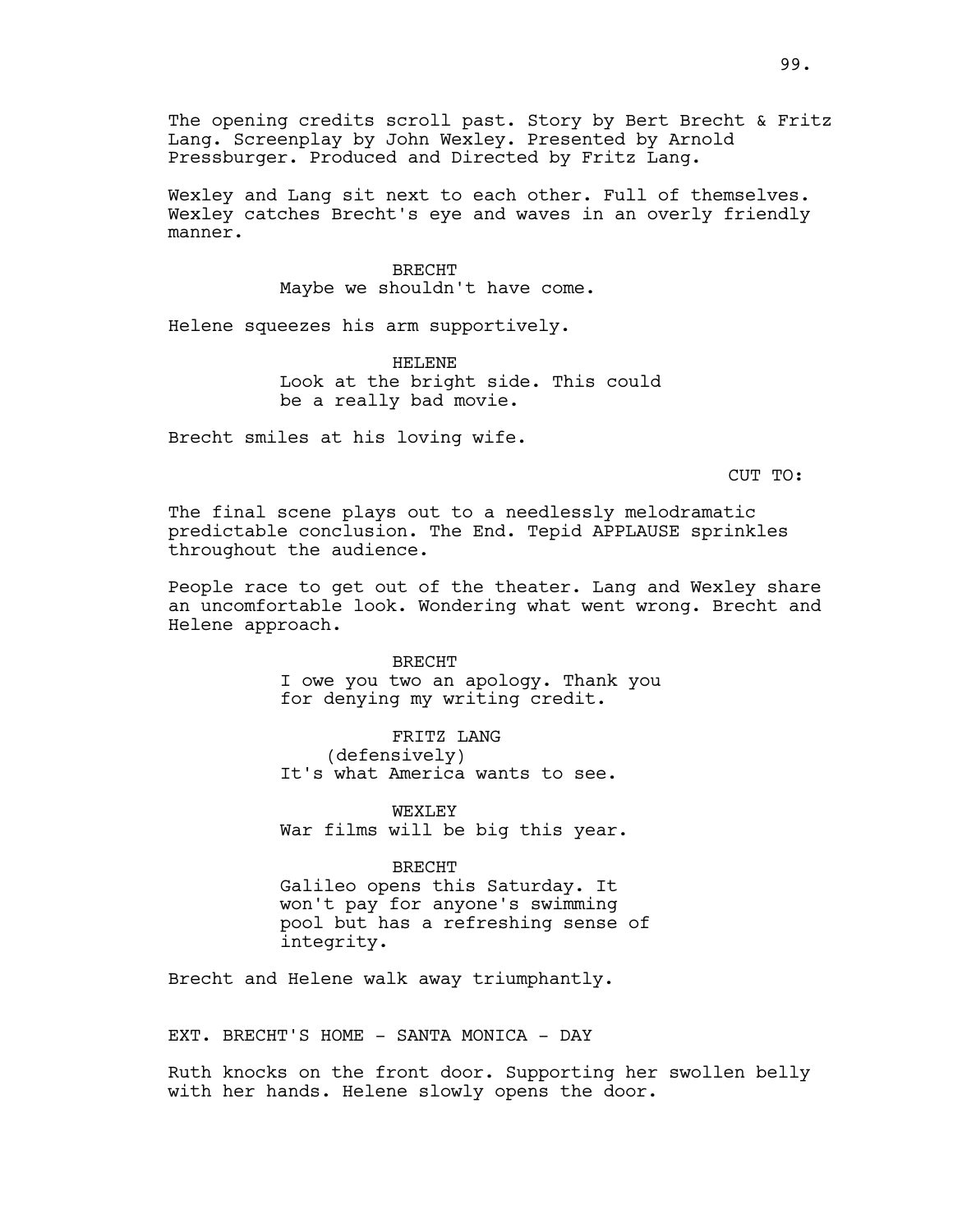RUTH I want to make peace.

## HELENE

Brecht needs your help. This play's everything to him. But I won't condone your presence.

RUTH I'm not a bad person. It's just a bad situation.

Helene's gypsy blood starts to boil.

#### HELENE

I'll give you a bad situation. Raising my family in a merciless city with perfect weather. (beat) The climate never matches my bad mood. It's like being endlessly steeped in a kettle of irony. (beat) And you waltz in with your youthful idealism. Seduce my husband. Which is not much of a challenge. Carry his baby. And then question my resentment? (beat) Between all the anger and envy I feel for you, just be happy I don't rip your hair out!

Helene tries to slam the door in Ruth's face. Ruth blocks it and follows Helene inside.

# INT. BRECHT'S HOME - SANTA MONICA - DAY

Ruth spins Helene around.

RUTH If you think I spent my childhood dreaming about being someone's mistress, you are dead wrong.

HELENE What do you want from me?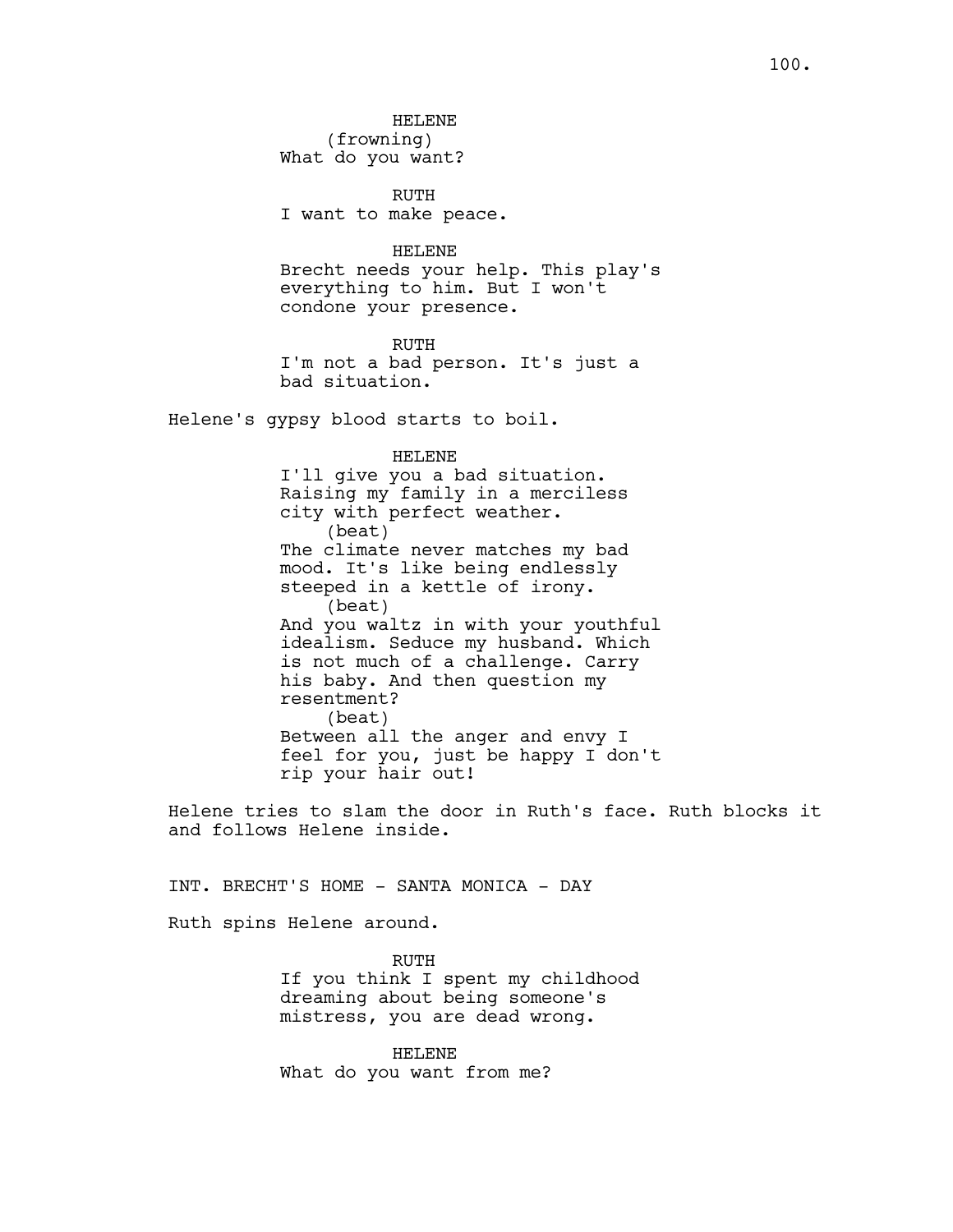RUTH Under different circumstances we could have been such good friends. You're one of the smartest and strongest women I've ever met.

HELENE Spare me your compliments.

RUTH Your only failing is a faith and devotion to a man who doesn't deserve you.

This observation amuses Helene. Trying not to show it.

Ruth goes pale.

HELENE Are you all right?

RUTH I'm having contractions.

HELENE Sit here. I'll get the car.

INT. HOSPITAL - SANTA MONICA - DAY

Brecht rushes through the emergency room. Approaching the recovery room door, he's stopped by a YOUNG INTERN.

> YOUNG INTERN Are you Mr. Brecht?

BRECHT Yes, I'm Brecht. How are they?

YOUNG INTERN Miss Berlau's going to be fine. (apologetically) But the child was stillborn. It was a boy.

Brecht pushes the Young Intern aside and bursts into the room. Ruth's in tears. Helene comforts her. Understanding her grief only like a mother could.

> HELENE It's not your fault. Everything will be fine. You just need time to heal.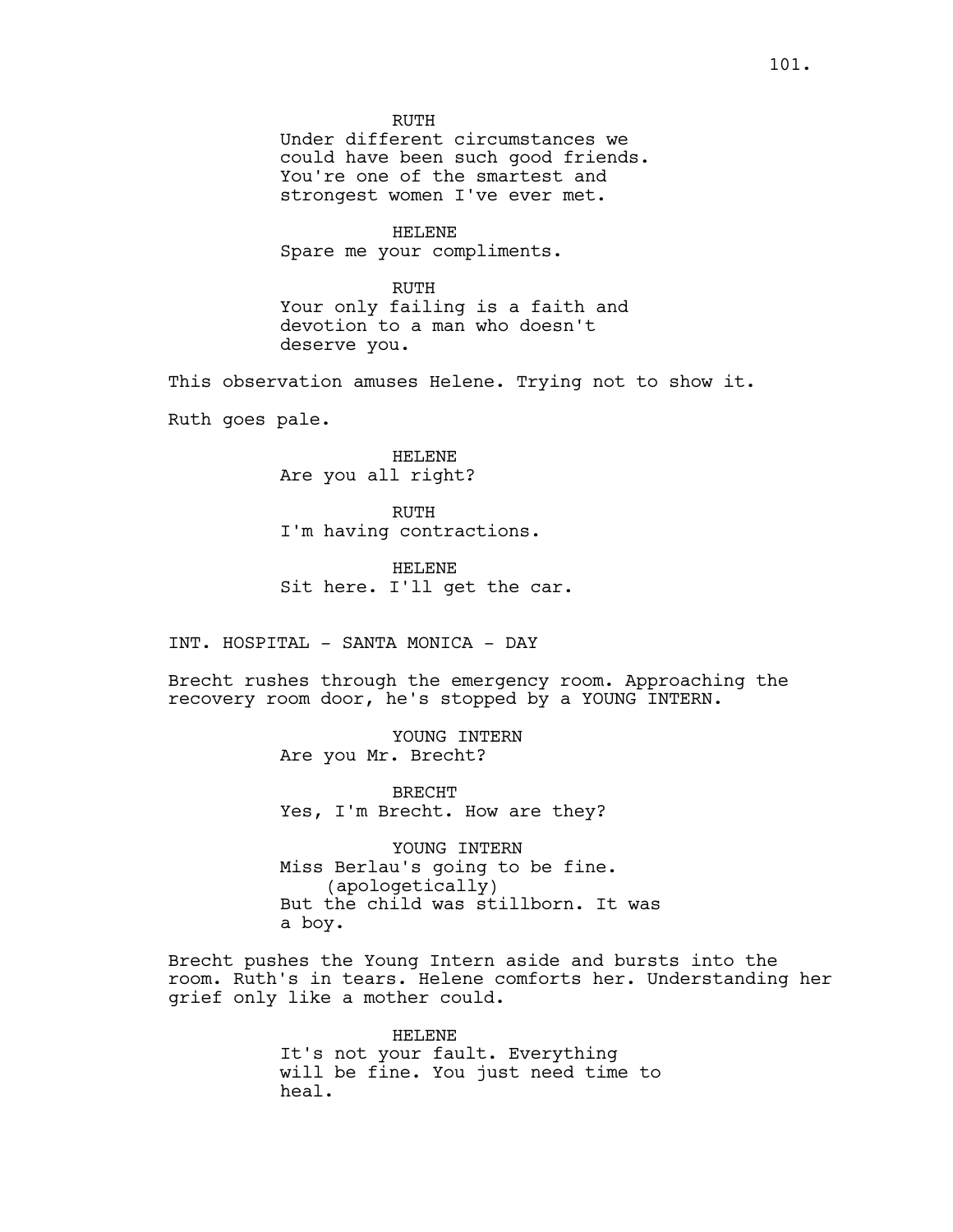The two women, absorbed in their grief, don't notice Brecht. He simply observes this tender moment.

EXT. CORONET THEATER - LOS ANGELES - NIGHT

Opening night. The marquee out front reads: *Galileo by Bertolt Brecht. English version by Charles Laughton.*

EXT. CORONET THEATER ALLEY - LOS ANGELES - NIGHT

A trailer parked outside serves as Laughton's dressing room.

INT. LAUGHTON'S TRAILER - LOS ANGELES - NIGHT

Laughton nervously paces inside. Brecht and Helene try to comfort him.

# LAUGHTON I haven't been on stage in fifteen

years. And all of a sudden, I'm supposed to find the magic.

BRECHT You'll be just fine.

HELENE The work is good. You compliment each other nicely.

Laughton has both hands in his pockets. Squeezing his genitals for moral support.

> LAUGHTON Easy for you to say. You won't be made the fool.

INT. CORONET THEATER BACKSTAGE - LOS ANGELES - NIGHT

Laughton waits impatiently. Peeking out at the crowd.

INT. CORONET THEATER - LOS ANGELES - NIGHT

A full house of Hollywood celebrities: Fritz Lang, Wexley, the Feuchtwangers, Ring Lardner Jr. and every other character in the story. Including the FBI Agents and Robert Stripling.

It's hot. Stage hands use contraptions made of electric fans and ice blocks to cool down the place.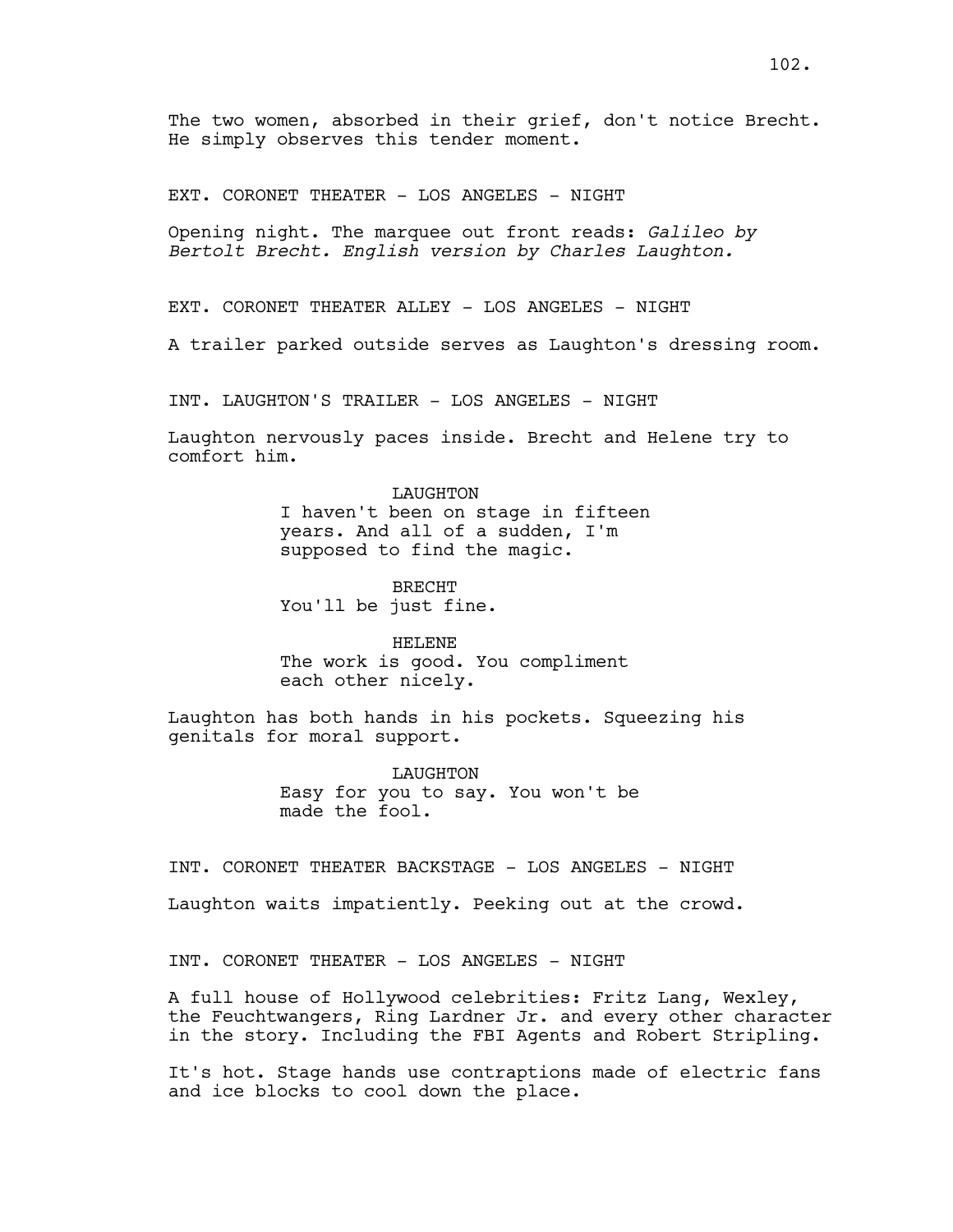INT. CORONET THEATER BACKSTAGE - LOS ANGELES - NIGHT

Laughton sweats profusely. Brecht approaches.

LAUGHTON God, it's hot. It's too hot for the audience to think.

## BRECHT

Don't worry. We've taken measures. Focus on your performance.

LAUGHTON I wish I was playing *The Death of Marat*. Prone in a bathtub. Bleeding at the wrists. Finding an end to my suffering.

INT. CORONET THEATER - LOS ANGELES - NIGHT

On stage, Galileo's wayward assistant, ANDREA, returns.

#### ANDREA

And when you stooped to recant, I should have understood you were again about your business.

#### GALILEO

My business being?

## ANDREA

Science. The study of properties of motion. Mother of the machines which will themselves change the ugly face of the earth.

# GALILEO

(disbelieving) Ah.

#### ANDREA

You gained time to write a book that only you could write. Had you burned at the stake in a blaze of glory, they would have won.

## GALILEO

They have won. And there's no such thing as a scientific work only one man can write.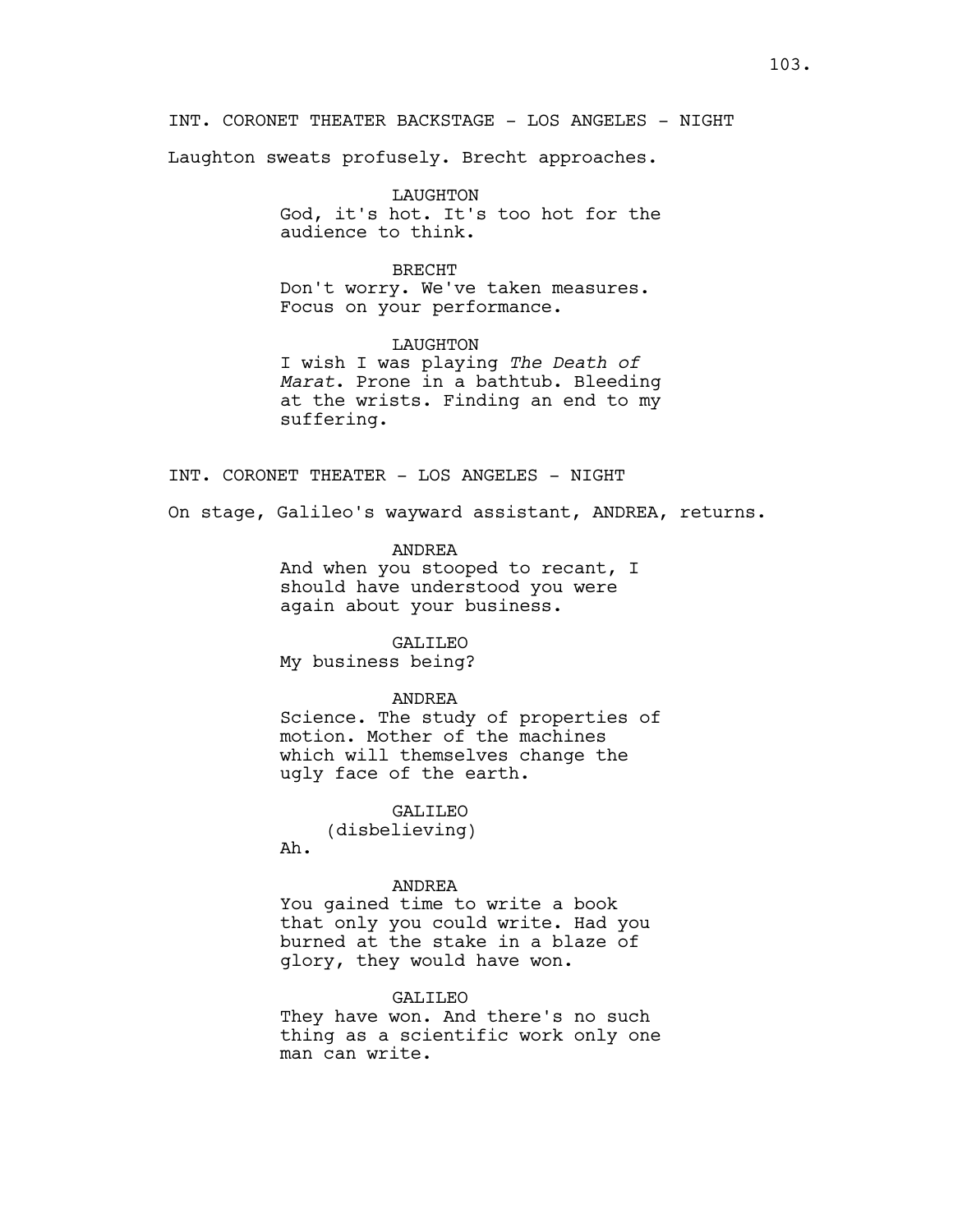ANDREA Then why did you recant? Tell me that.

GALILEO I was afraid...of physical pain.

ANDREA

No!

GALILEO They showed me the instruments.

ANDREA It was not a plan?

GALILEO

No.

The play's over. It's a smash. A STANDING OVATION. Laughton takes his bows. Lang remains seated. CLAPPING half-heartedly.

Brecht steps out onto the stage. The APPLAUSE surges. Lang knows when he's been beat. He stands and APPLAUDS enthusiastically.

Brecht bows to his cast. They grasp hands and bow one last time to the audience. Only Robert Stripling remains unenthusiastic and grim.

EXT. CORONET THEATER - LOS ANGELES - NIGHT

The crowd pours out of the theater. Tittering with excitement and questions. Gottfried Reinhardt confronts Wexley.

> GOTTFRIED REINHARDT Come on. Admit that you liked it.

> WEXLEY Of course, I liked it. I'm not an idiot. I just need somebody to explain it to me.

INT. CORONET THEATER BACKSTAGE - LOS ANGELES - NIGHT

The cast congratulates themselves. the women flock to Brecht and kiss him. Laughton squeezes into his "all girl entourage".

> LAUGHTON Brecht! Brecht, good news!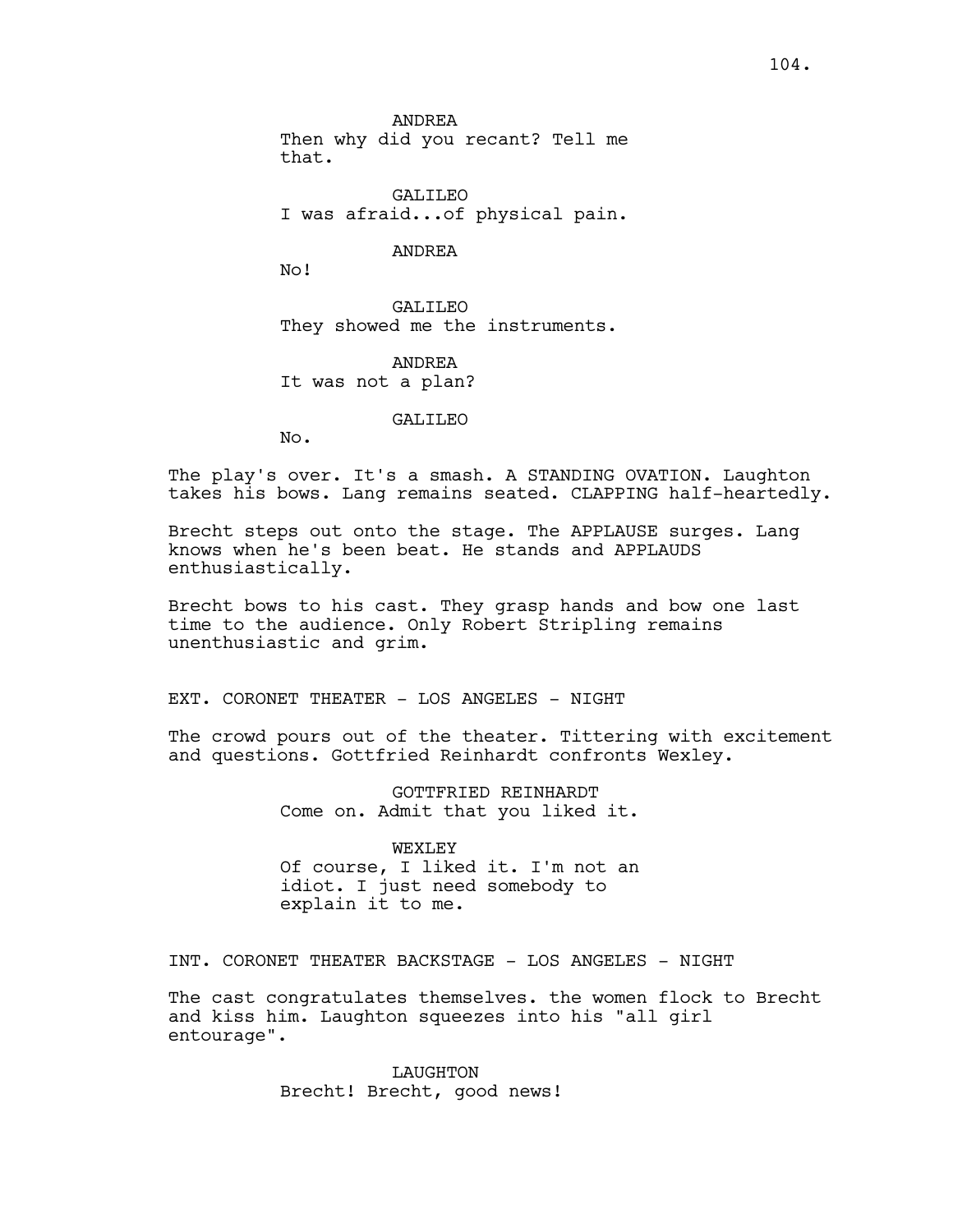LAUGHTON I just spoke to some producers, who were in the audience. They loved it. We're off to Broadway!

Brecht SCREAMS victoriously. The men hug.

INT. BRECHT'S HOME - SANTA MONICA - NIGHT

Brecht, Helene and Ruth return home. Drunk with excitement.

HELENE That was stupendous! I've never seen anything quite like it. It was pure theater.

RUTH It was so alive. Real. You've really outdone yourself, Brecht.

BRECHT The response was excellent, wasn't it? Our hard work has finally paid off. It's time to reap the rewards.

A KNOCK on the door interrupts them. Helene opens it. A FEDERAL MARSHAL flashes a badge.

> FEDERAL MARSHAL I'm looking for Bertolt Brecht.

HELENE (defensively) He's not here.

FEDERAL MARSHAL We both know that ain't true, lady.

Brecht approaches the door cautiously.

BRECHT May I help you?

FEDERAL MARSHAL Mr. Brecht?

BRECHT

Yes.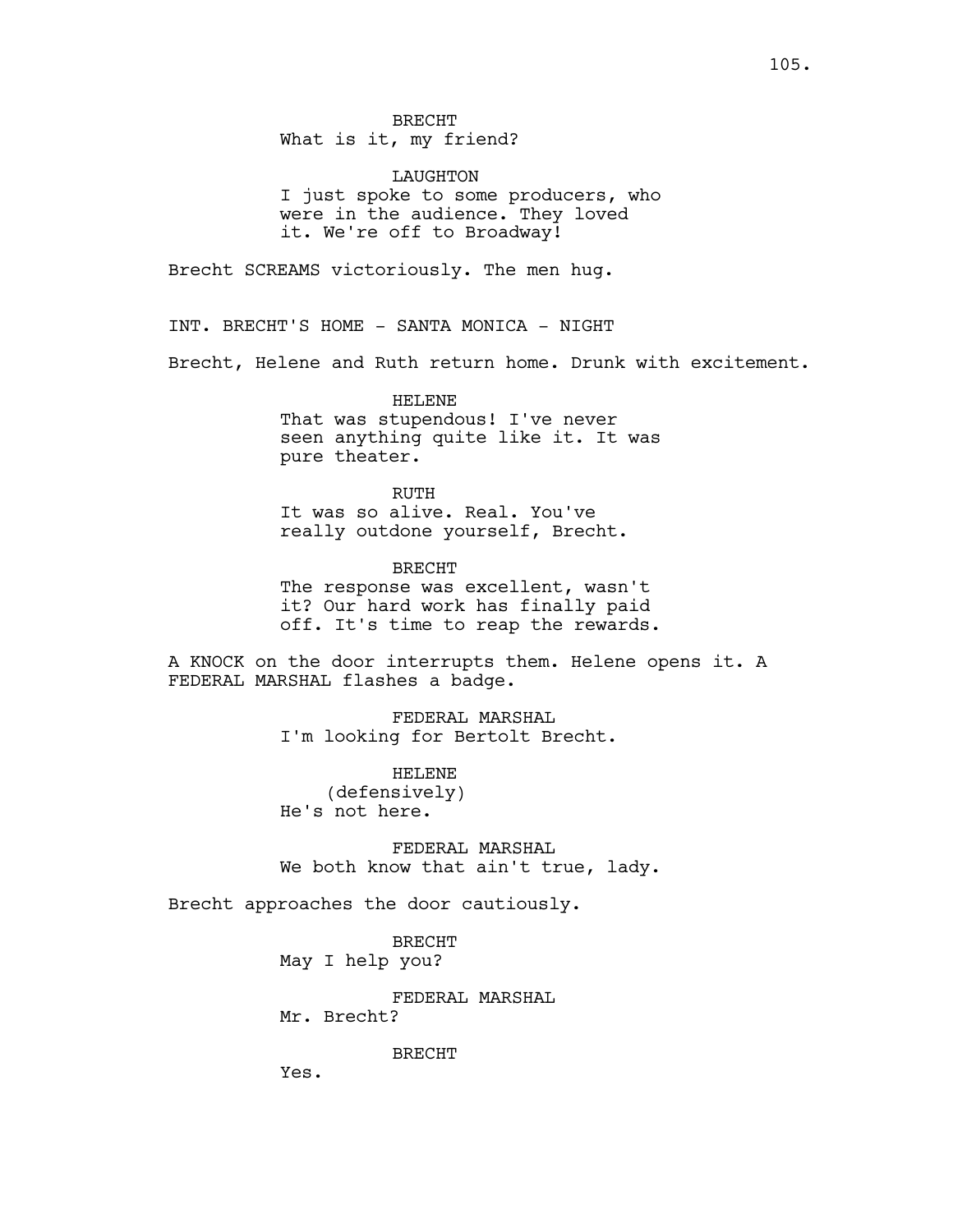FEDERAL MARSHAL I have a subpoena ordering you to stand before the House Un-American Affairs Committee.

Brecht takes the subpoena.

FEDERAL MARSHAL They've restricted your exit visa until you testify.

BRECHT They can do that?

FEDERAL MARSHAL Oh yeah, gettin' outta this country's just as hard as gettin' in. Good luck to you.

Ruth leads the Federal Marshal to the door.

HELENE What'll we do?

Brecht looks at both the subpoena and the playbill for *Galileo* in his hand.

> BRECHT We'll stay as long as it's safe.

EXT. ASSEMBLY HALL RUINS - LLANO DEL RIO - DAY

Laughton drives Brecht and Helene into the Mojave desert. Arriving at a small ruins. Stone pillars and a fireplace are the only remains.

As they get out of the car, Brecht talks excitedly to a somber Laughton.

BRECHT

Maybe we can work on *Fear and Loathing in the Third Reich* after this. There's an excellent part for you. Even though it's not quite as big as Galileo.

Helene's bewitched by the desolate terrain and ruins.

HELENE Charles, what is this place?

LAUGHTON This is a political graveyard.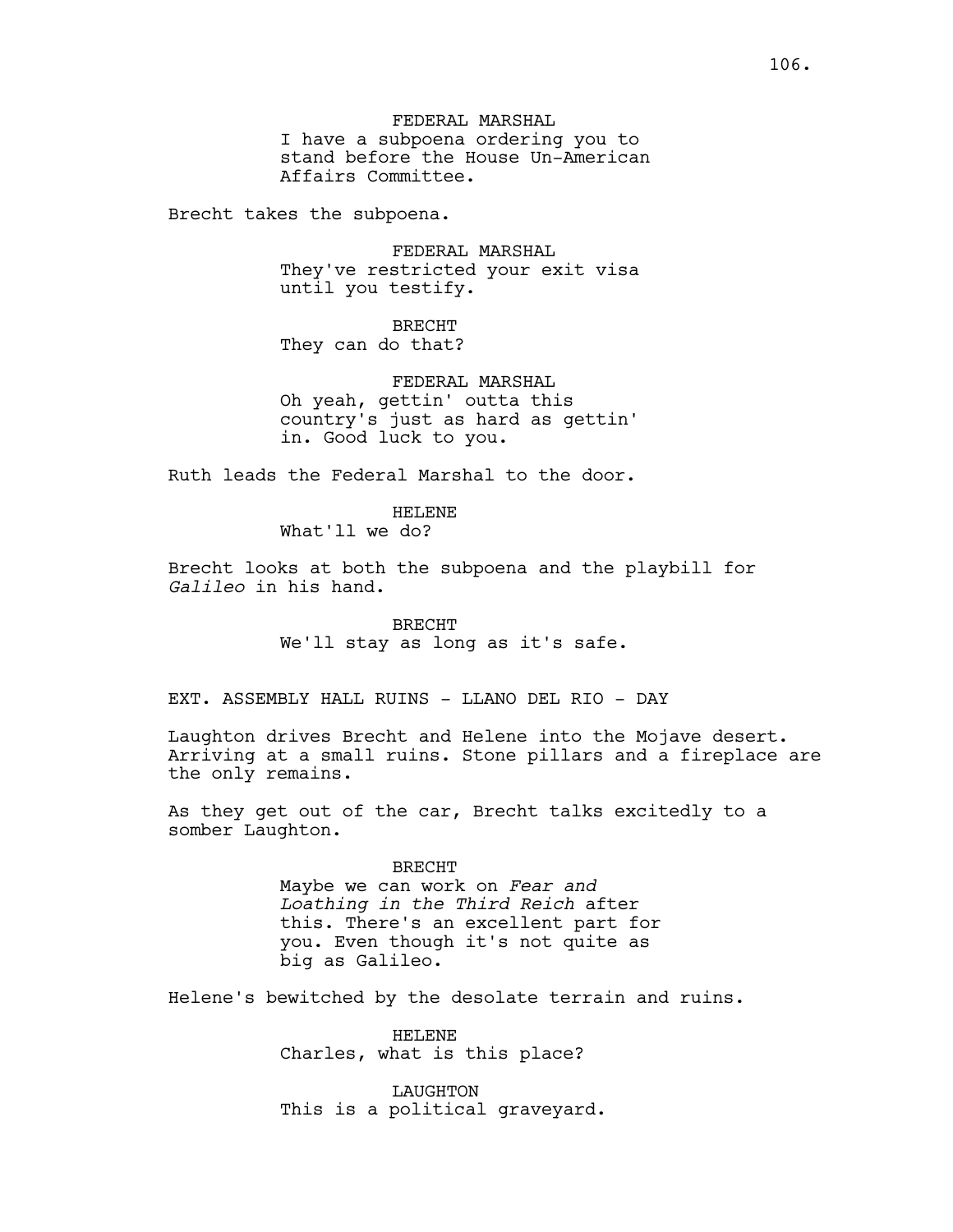Brecht finally looks around.

# LAUGHTON

It was the site of the first Marxist experiment in America. Thirty years ago, Llano del Rio was a self-sufficient commune.

## BRECHT

I've heard nothing of this.

## LAUGHTON

I didn't know if I should tell you. As you can see, it did not end in success.

HELENE People lived out here?

# LAUGHTON

It took only two years to make a thriving community. Alfalfa fields, a modern dairy, an irrigation system. They even had their own film company. Two years after that, it looked like this.

BRECHT What happened? Where are they now?

LAUGHTON They, ultimately, succumbed to political in-fighting.

Brecht and Helene try to imagine what it was like.

LAUGHTON When they left, the local ranchers razed everything. Erasing every trace. (off the pillars) All except these. The last remaining evidence of the Red Desert in Llano.

BRECHT That's incredible. I had no idea.

Laughton scoops up a handful of dirt.

LAUGHTON I owe you everything, my dear Brecht. You gave me the courage to regain a lost love. (MORE)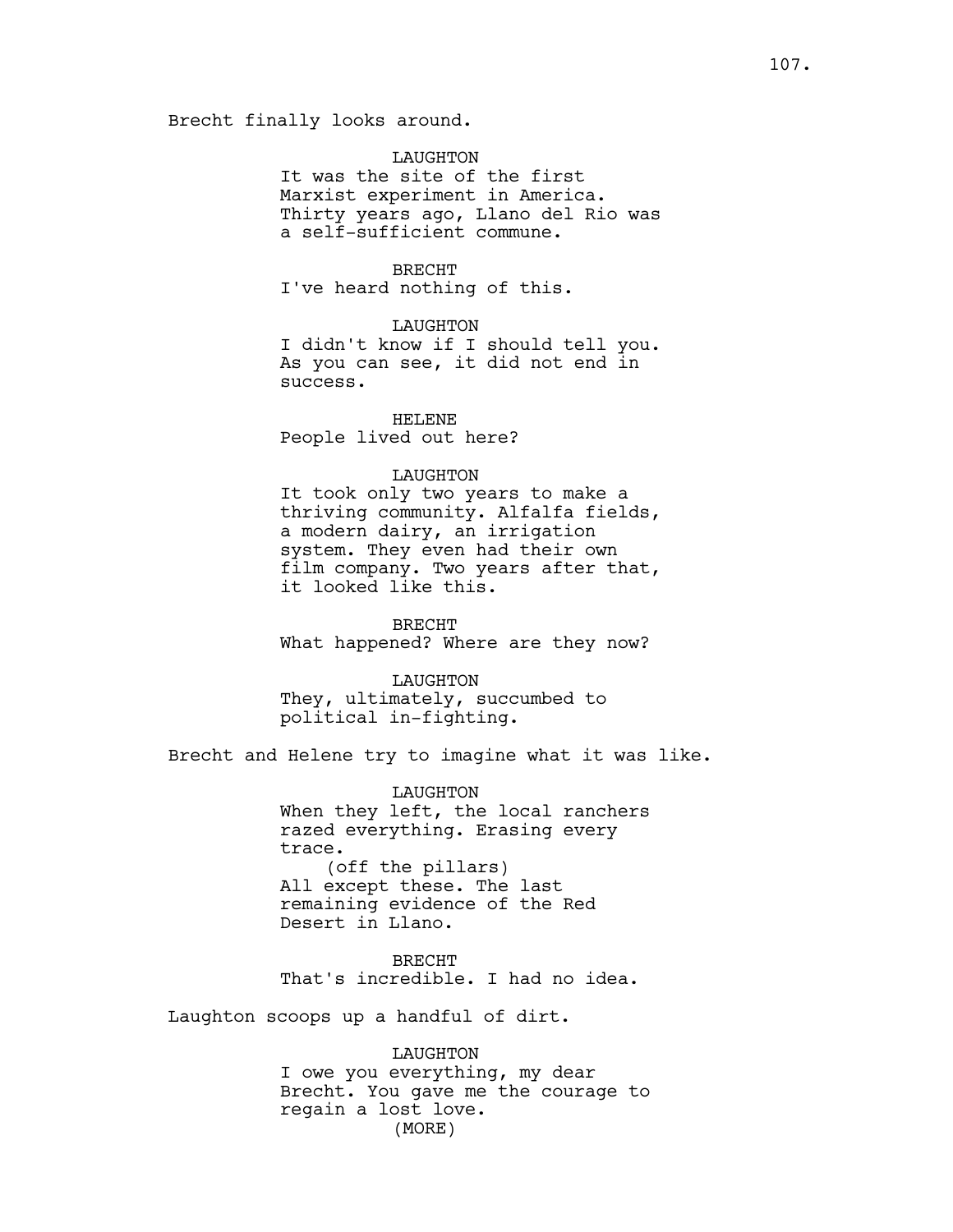Laughton chokes up and walks away. Brecht and Helene share a tender look. The wind stirs the dusty ground.

# BRECHT

After our opening on Broadway, I'm sure...

# HELENE It's taken fifteen years for you to find your voice again. The only problem is no one, here, wants to listen.

Brecht faces this harsh reality. Pulling out a telegram.

BRECHT Another telegram arrived from East Berlin. We have no choice but to accept it. But if we're detained here...

Helene hugs him hard.

HELENE What will become of us?

BRECHT Accusing me of being un-American is stating the obvious. But if they accused me of acting un-Communist, they'd have a much stronger case.

Helene smiles. Brecht's glad he can provide a little comfort and courage.

INT. US RAILCAR - MIDWEST - DAY

Brecht travels with Hans Eisler. Tension has severely damaged Eisler's health.

> HANS EISLER Immigration has declined my exit visa. It appears they don't want Communists in or out of this country.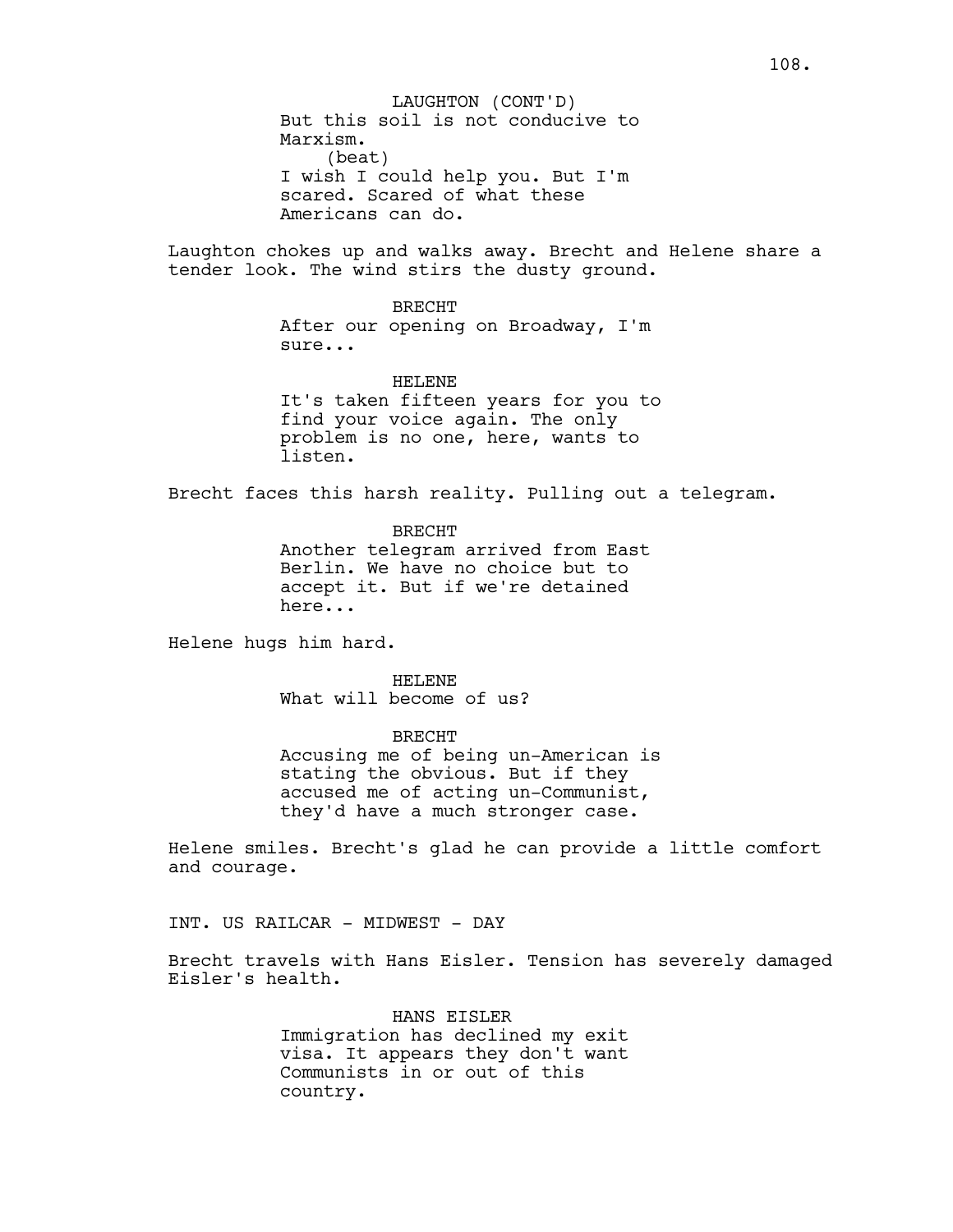## BRECHT

I, originally, fled Berlin to avoid an Un-German Activities Hearing.

HANS EISLER No government will push me around. Principles have to stand for something.

### BRECHT

The other writers have agreed to avoid all questions regarding party membership. I don't know what I should do. It's all so complicated.

HANS EISLER But isn't this what *Galileo* is all about? You had no problem condemning him for his cowardice.

BRECHT But I have my family to consider.

HANS EISLER

So did he.

This hits Brecht where he lives.

#### BRECHT

The other writers are all citizens. I am not. How will that effect my punishment? My Broadway premiere?

HANS EISLER

That should be the least of your worries. This is an international forum. You could severely damage your reputation back home.

INT. VATICAN CELL - ROME - DAY - 1633

It's almost pitch black in the empty cell. Brecht slowly navigates the darkness. Sliding his hand down the stone wall. Scared and alone.

> GALILEO So you've found me.

Galileo leans into a shaft of light.

BRECHT I wasn't sure you'd be here.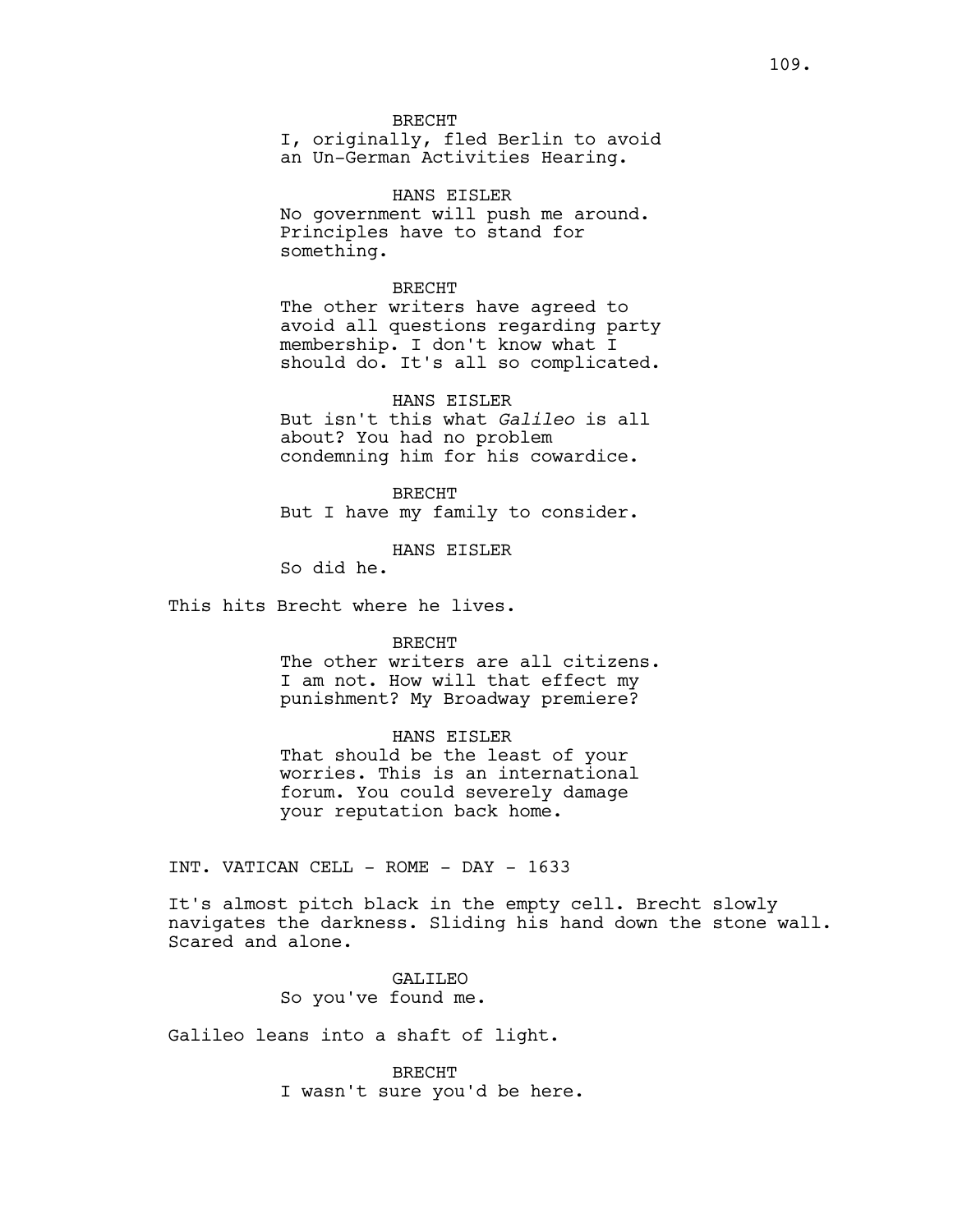I've nowhere else to go, old boy. My own fault really. I didn't exactly write a balanced treatise.

Brecht fumbles to light his cigar. Galileo takes in the smoke.

# GALILEO

May I?

Brecht hands him the cigar. Galileo inhales deeply.

GALILEO That's very good. Is it Cuban?

BRECHT It says so right on the band.

Brecht notices a milky veil across Galileo's eyes.

GALILEO I'm afraid that won't help me.

BRECHT You've gone blind?

GALILEO My study of sunspots had some rather permanent implications.

BRECHT

(aghast) Your work's finished.

GALILEO It was from the start. The truth's inconsequential, if the world's not ready to hear it. I was simply too vain to believe it.

Brecht morosely soaks in this lesson.

INT. HUAC CONFERENCE ROOM - WASHINGTON DC - DAY

The gavel BANGS. Questioning the "Unfriendly Witnesses" begins. Robert Stripling calls John Howard Lawson to the stand. The hearing has reached a fevered pitch.

Photographers squeeze into crucial vantage points. Flashbulbs ERUPT like lightning.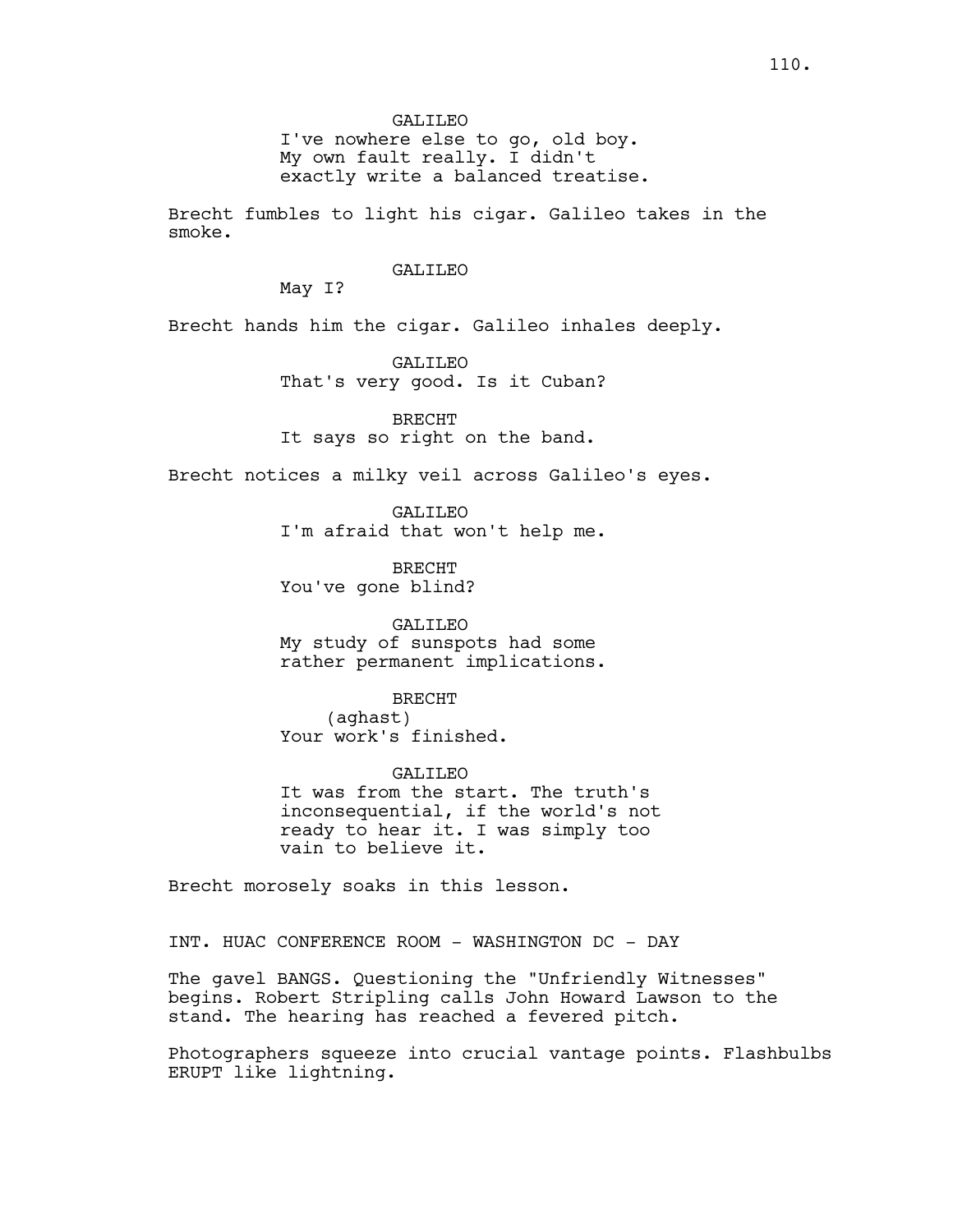ROBERT STRIPLING Please state your name and occupation for the record.

JOHN HOWARD LAWSON John Howard Lawson. I'm a writer. And I've prepared statement that I'd like to read into the record.

An EAGER ASSISTANT takes a copy to J. Parnell Thomas. He immediately frowns.

> J. PARNELL THOMAS I've only read the first sentence and I don't like it. The statement will not be read.

ROBERT STRIPLING Are you a member of the Screenwriters Guild?

JOHN HOWARD LAWSON (reading his statement) The raising of any question here in regard to membership and political beliefs...

ROBERT STRIPLING Mr. Chairman.

JOHN HOWARD LAWSON ...is absolutely beyond the powers of this committee.

ROBERT STRIPLING Mr. Chairman.

J. PARNELL THOMAS Just answer the question.

JOHN HOWARD LAWSON It is a matter of public record that I'm a member of the Screenwriters Guild.

The crowd APPLAUDS. A fist fight breaks out behind Lawson.

J. PARNELL THOMAS I must caution the gallery not to applaud or show demonstration of any kind.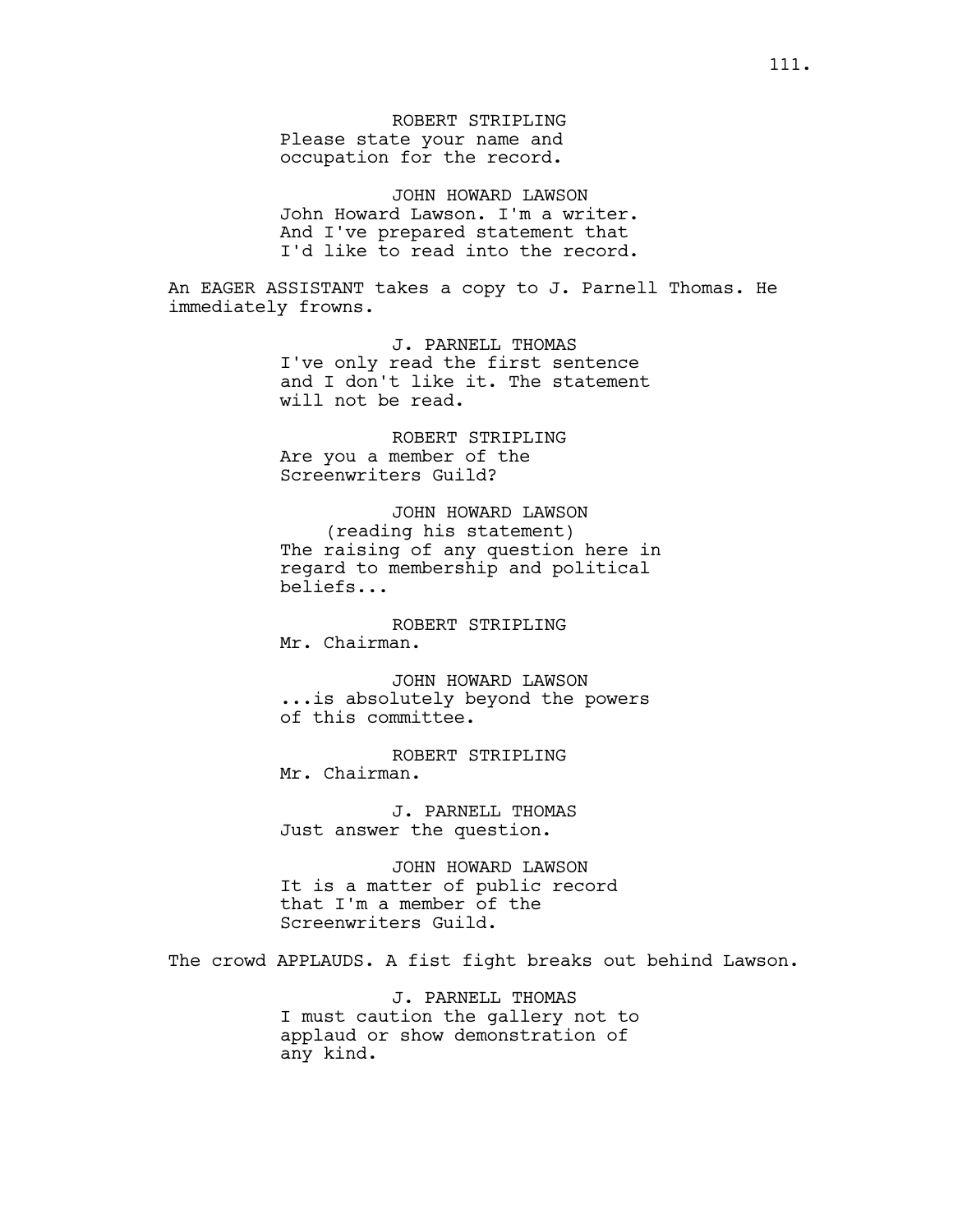JOHN HOWARD LAWSON I am not on trial here. This committee's on trial before the American people.

More APPLAUSE. More fists of fury.

CUT TO:

Robert Stripling questions Ring Lardner Jr.

ROBERT STRIPLING Have you ever been a member of the Communist party?

RING LARDNER JR. I could answer that question but I'd hate myself in the morning.

LAUGHTER from the gallery. An officer leads Ring Lardner Jr. away.

> RING LARDNER JR. I think I'm leaving by force.

More LAUGHTER. The Eager Assistant speaks to J. Parnell Thomas.

> J.. PARNELL THOMAS What is it?

EAGER ASSISTANT (whispering) Your office's been getting a lot of calls. The opposition's crucifying you in the press. Word is you're getting closed down.

J.. PARNELL THOMAS (incredulous) But we're not even half way. Damn! I hate Democrats.

INT. HUAC CONFERENCE ROOM - WASHINGTON DC - DAY

Brecht plows through the chaotic crowd. Flashbulbs blind him. Reporters tug at his new suit. He's in a special position. The only non-American testifying. Brecht takes the stand. His cigar clenched in his teeth.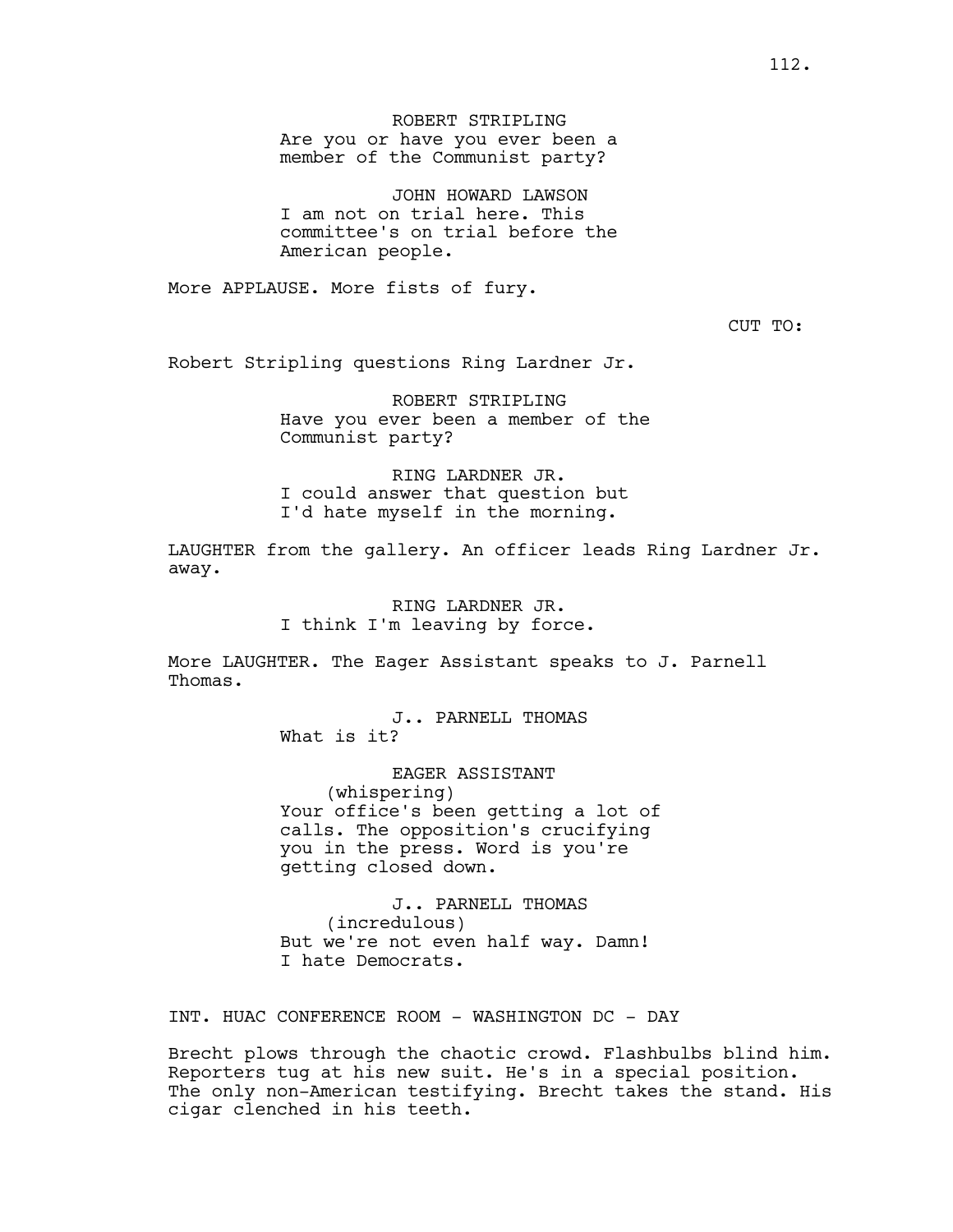BRECHT May I read the statement I've prepared?

J. Parnell Thomas quickly glances at the document.

J.. PARNELL THOMAS No, Mr Brecht. There's nothing in this statement that's pertinent to our investigation.

ROBERT STRIPLING I'm going to read a poem you published in Germany. "You must be ready to take over. Men on the dole, learn it. Men in prison, learn it. Women in the kitchen, learn it." (removing his glasses) Did you write this, Mr Brecht?

Stripling gives the "ch" extra emphasis. Nixon's bored and picks at his nose.

> BRECHT I write German poem. This not it.

ROBERT STRIPLING What part did you write?

Brecht and Baumgardt (the translator) quietly talk.

BRECHT The translation is no good.

Baumgardt defends Brecht. His heavy accent makes him almost unintelligible.

> BAUMGARDT *Fuhrung* means to take the lead. Not to take over.

J.. PARNELL THOMAS (with a Jersey accent) What was that?

BAUMGARDT (slowly) *Fuhrung* means to take the lead.

J.. PARNELL THOMAS I can't understand the interpreter any better than the witness.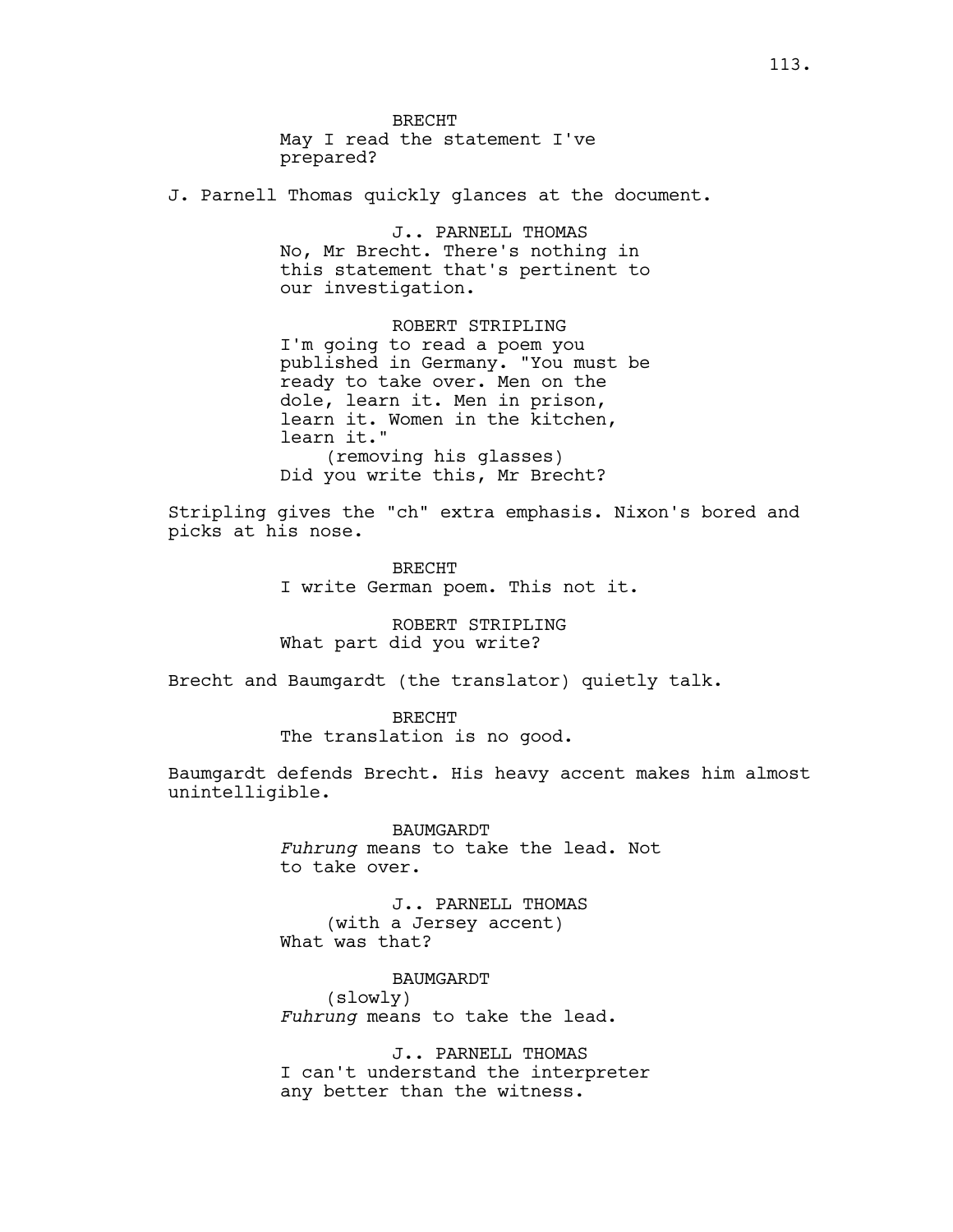LAUGHTER from the gallery.

ROBERT STRIPLING Mr. Brecht, let's cut to the quick. Are you or have you ever been a member of the Communist party?

A long pause. Sweat beads along Brecht's brow.

ROBERT STRIPLING Are you or have you ever been a member of the Communist party? (beat) Will you answer the question? (beat) Because if you won't, we'd be happy to detain you in a correctional facility, until you change your mind.

Brecht's smart-aleck veneer breaks down.

BRECHT

No. Never.

The gallery GROANS in amazement. J. Parnell Thomas BANGS his gavel. Stripling thinks he's lying.

> ROBERT STRIPLING Are you sure about that? Do you understand the penalty for perjury?

BRECHT Yes...and no.

ROBERT STRIPLING Which question were you answering?

Brecht consults with his counsel, Bartley Crum, and Baumgardt.

> BRECHT Yes, I understand perjury. No, I never was a member.

ROBERT STRIPLING Will you admit to using Marxist principles in your work?

BRECHT I have knowledge of Marxism. I'm a historical playwright. I know many things.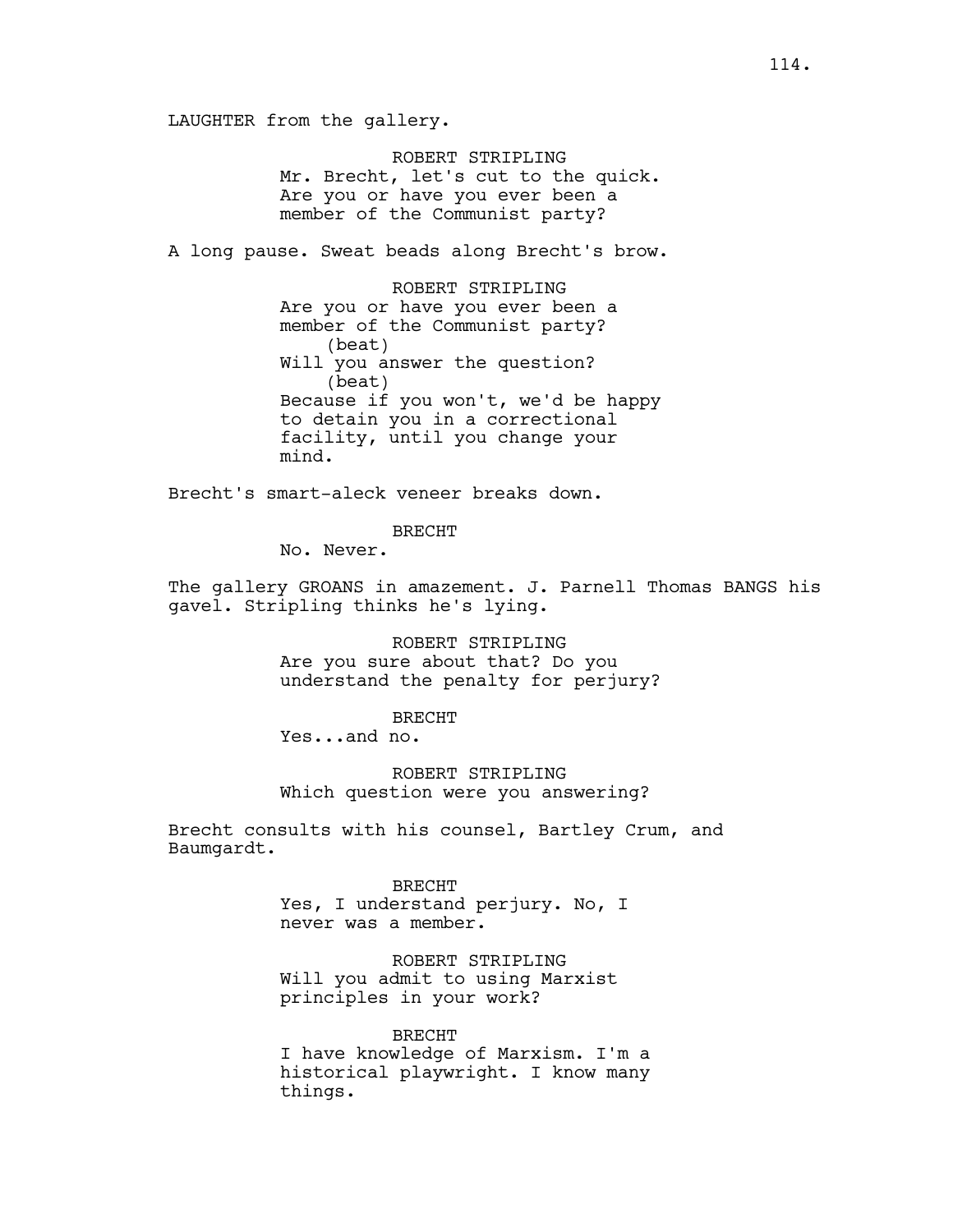LAUGHTER. Robert Stripling doesn't like Brecht and shows it.

ROBERT STRIPLING I understand you have a play opening on Broadway, Mr. BreCHt.

BRECHT Yes. *Galileo*.

ROBERT STRIPLING Would you please tell the committee about this play? And its antinuclear message.

Brecht takes a deep drag from his cigar.

# BRECHT It's about a great man trying to share the truth with the world. And the persecution he endures by an ignorant institution.

J. PARNELL THOMAS I don't need to hear any more of this. The witness is dismissed.

Robert Stripling leans over to his Eager Assistant.

ROBERT STRIPLING This guy lies more than Tokyo Rose. Call the FBI and Immigration. I'm sick of these damn writers jerkin' me around. Let's see what a little time in jail will do to 'em.

The Eager Assistant winks and runs off.

INT. CAB - WASHINGTON DC - DAY

Brecht and Eisler drive away from the hearing.

HANS EISLER That went well. You really showed them.

BRECHT I must leave this country. If they detain me, we could lose everything.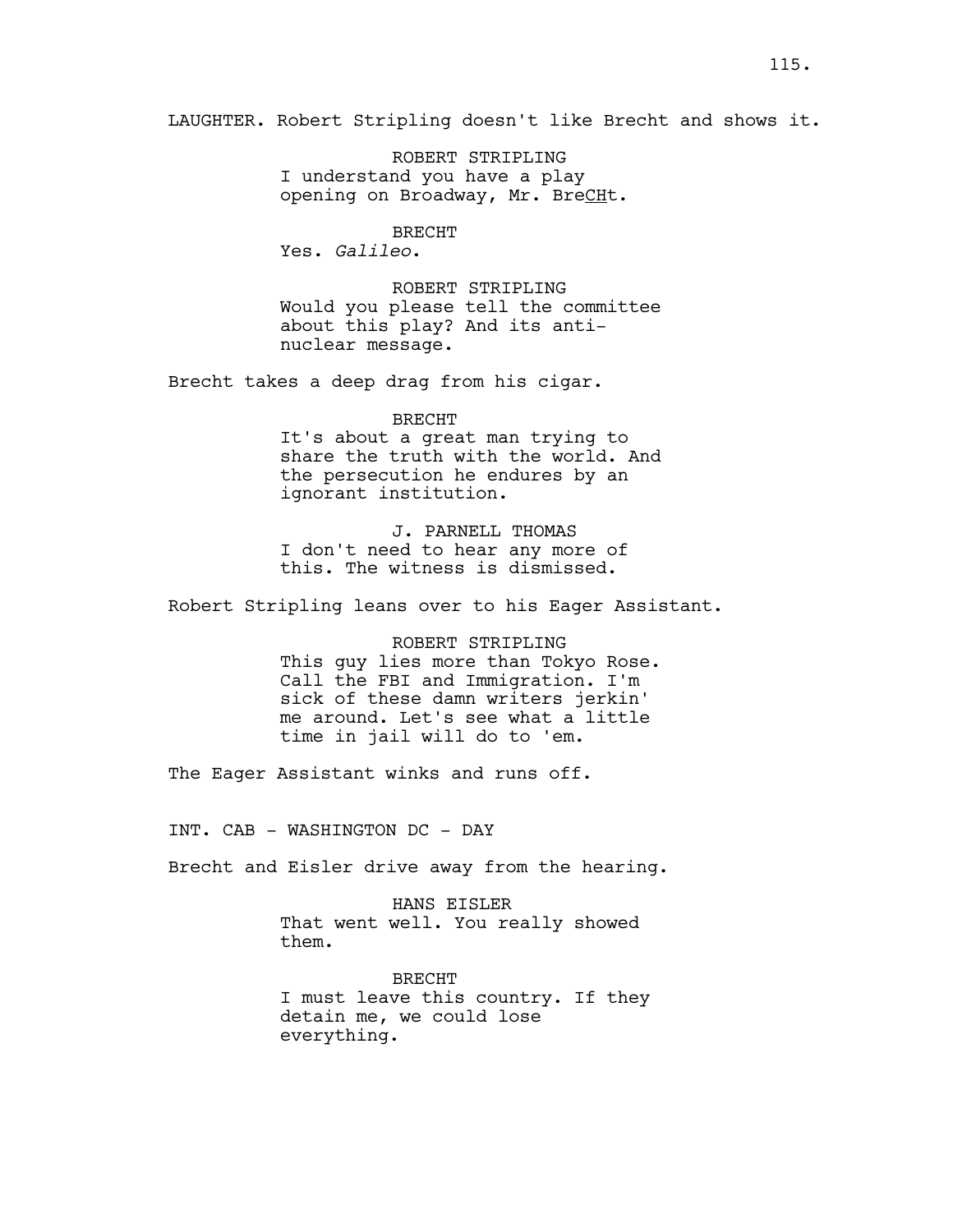INT. CONGRESSIONAL OFFICE - WASHINGTON DC - DAY

The EAGER ASSISTANT talks on the telephone.

EAGER ASSISTANT Yes, I'm calling for Congressman Thomas, the Chairman of the House Un-American Affairs Committee. (pause) Yes, I'll hold.

The Eager Assistant doodles on a note pad while he waits.

EAGER ASSISTANT Yes. Hello. I'm working for the House Un-American Affairs Committee. What's that? I'll still hold. Thank you.

This is going to be harder than it looks.

INT. COMMUTER TRAIN CAR - EAST COAST - DAY

Brecht nervously sits on a train headed for New York. He eyes several passengers suspiciously. They could be FBI.

INT. CONGRESSIONAL OFFICE - WASHINGTON DC - DAY

The Eager Assistant tries to complete his mission.

EAGER ASSISTANT Yeah hi. I'm an aid for Congressman Thomas. He wants to restrict the exit visa of a German national. (pause) Would you repeat that?

The Eager Assistant jots down another name and number.

EAGER ASSISTANT Got it. Thanks for your help.

He dials the phone again.

EXT. MANHATTAN STREET - NEW YORK - DAY

Brecht briskly walks down the city street on a cold, winter day. He stops to admire a row of billings for Galileo. His name posted prominently. He can't suppress a proud smile.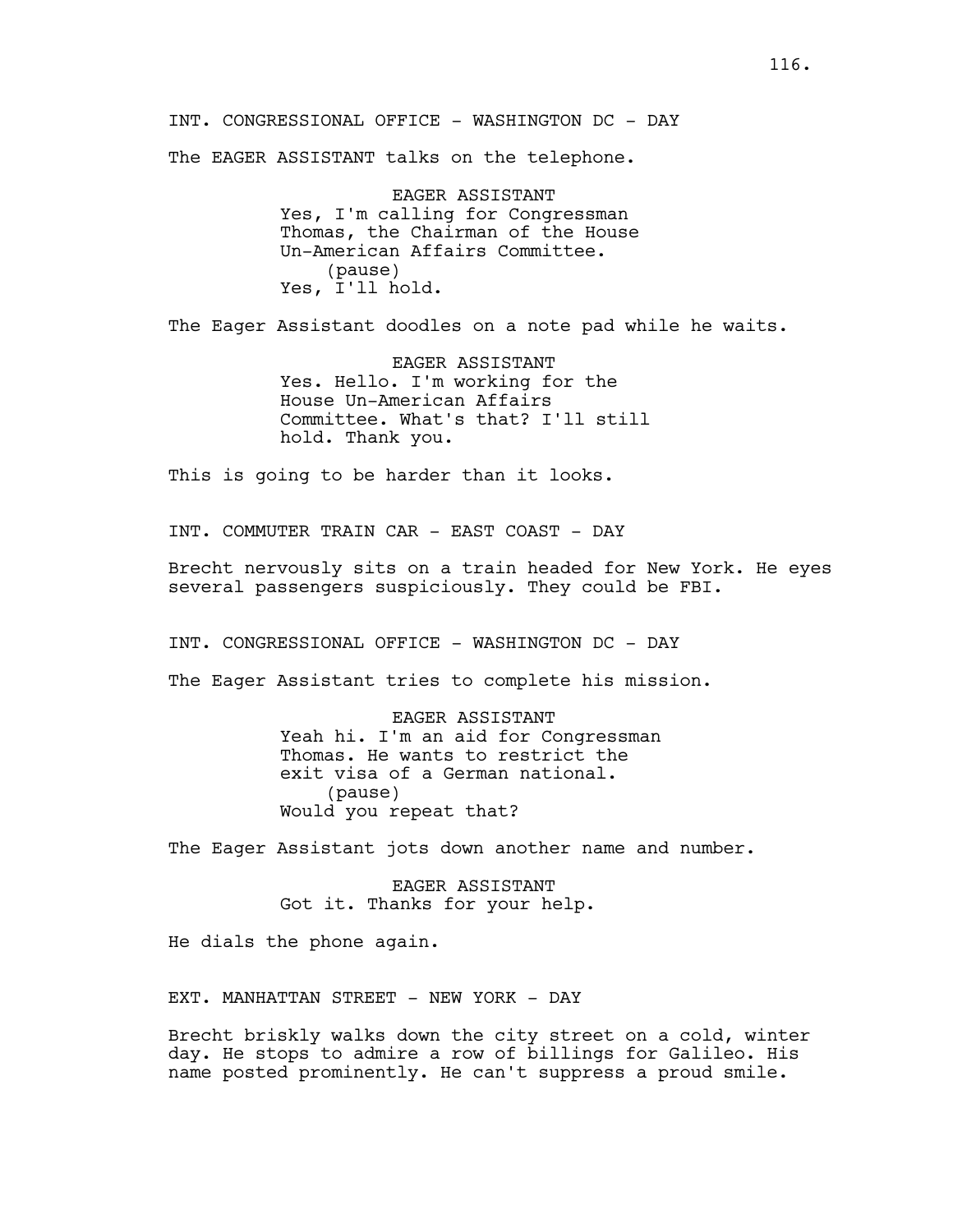Brecht notices a newspaper dispenser. His photo fills the front page. HUAC COMMITTEE EMBARRASSED BY MARXIST PLAYWRIGHT.

Brecht puts his money in the machine and takes all the papers. Throwing them away but one. Brecht quickly heads down a subway entrance.

INT. CONGRESSIONAL OFFICE - WASHINGTON DC - DAY

The Eager Assistant waits on hold. His feet up on the desk. Throwing pencils at the ceiling. Hearing a voice, he bolts upright.

# EAGER ASSISTANT

Hello? Hi, I thought you forgot about me. Yes I know, we're all very busy. I'm calling for the Chairman of the House Un-American Affairs Committee. He wants to restrict the exit visa for one of our witnesses. Do I talk to you about that? Do you have that number? I'd really appreciate it.

The Eager Assistant jots down the new number.

INT. SUBWAY CAR - NEW YORK - DAY

Brecht nervously reads his article in the crowded subway car. Galileo stands next to him. Holding the handrail.

> BRECHT What are you doing here?

GALILEO A character's not complete until the final curtain.

### BRECHT

I owe you an apology. I judged you too harshly. I forgot that even great men are just men.

GALILEO You don't need my forgiveness. But do you have the strength to forgive yourself?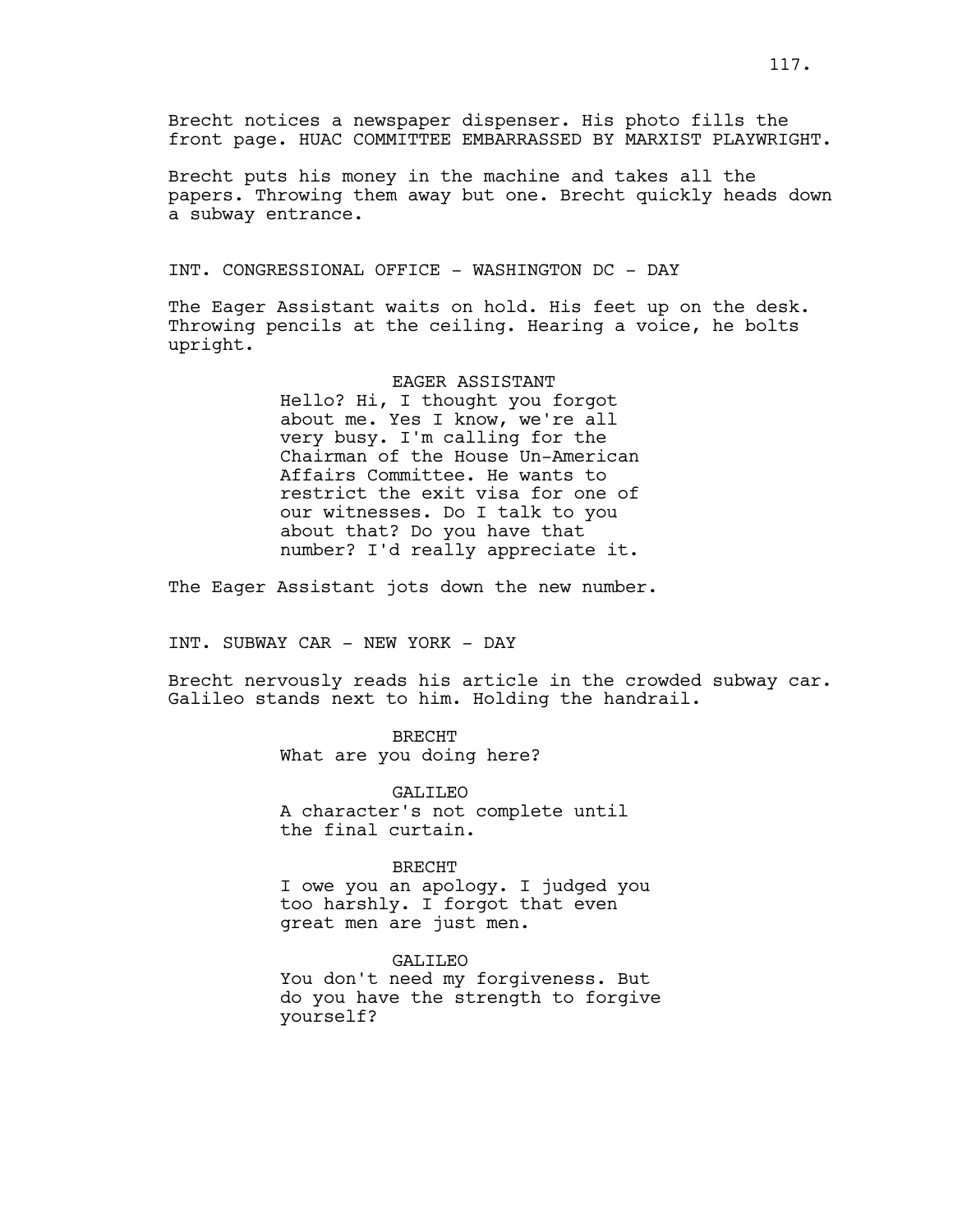INT. CONGRESSIONAL OFFICE - WASHINGTON DC - DAY

Some call it purgatory. Others call it hell. Our Eager Assistant calls it hold. His hair's mussed. He needs a shave. He wants someone to pick up but his wish goes unfulfilled.

INT. AIRPORT - NEW YORK - DAY

Brecht talks on a public phone to Helene.

BRECHT When you get to New York, you can stay with them. I'll have things settled before you arrive in Switzerland. (exasperated) Yes, I'll make sure we have a nice yard for Hildy. I love you.

Brecht hangs up. Looking around for trouble.

INT. CONGRESSIONAL OFFICE - WASHINGTON DC - DAY

The Eager Assistant no longer believes his task is possible.

EAGER ASSISTANT Yes, Congressman Thomas asked me to call. What's that? Of course, I'll say hello to the Congressman for you. (listening) I am calling for a reason though. He'd like to restrict the exit visa of a witness. Do you do that? (surprised) You do! (listening) He's a German national. His name is Bertolt Brecht.

The Eager Assistant pronounces his name correctly.

EAGER ASSISTANT That's right, Brecht. (pause) B-R-E-C-H-T. You got that. Thanks loads.

The Eager Assistant hangs up. The private sector looks better every day.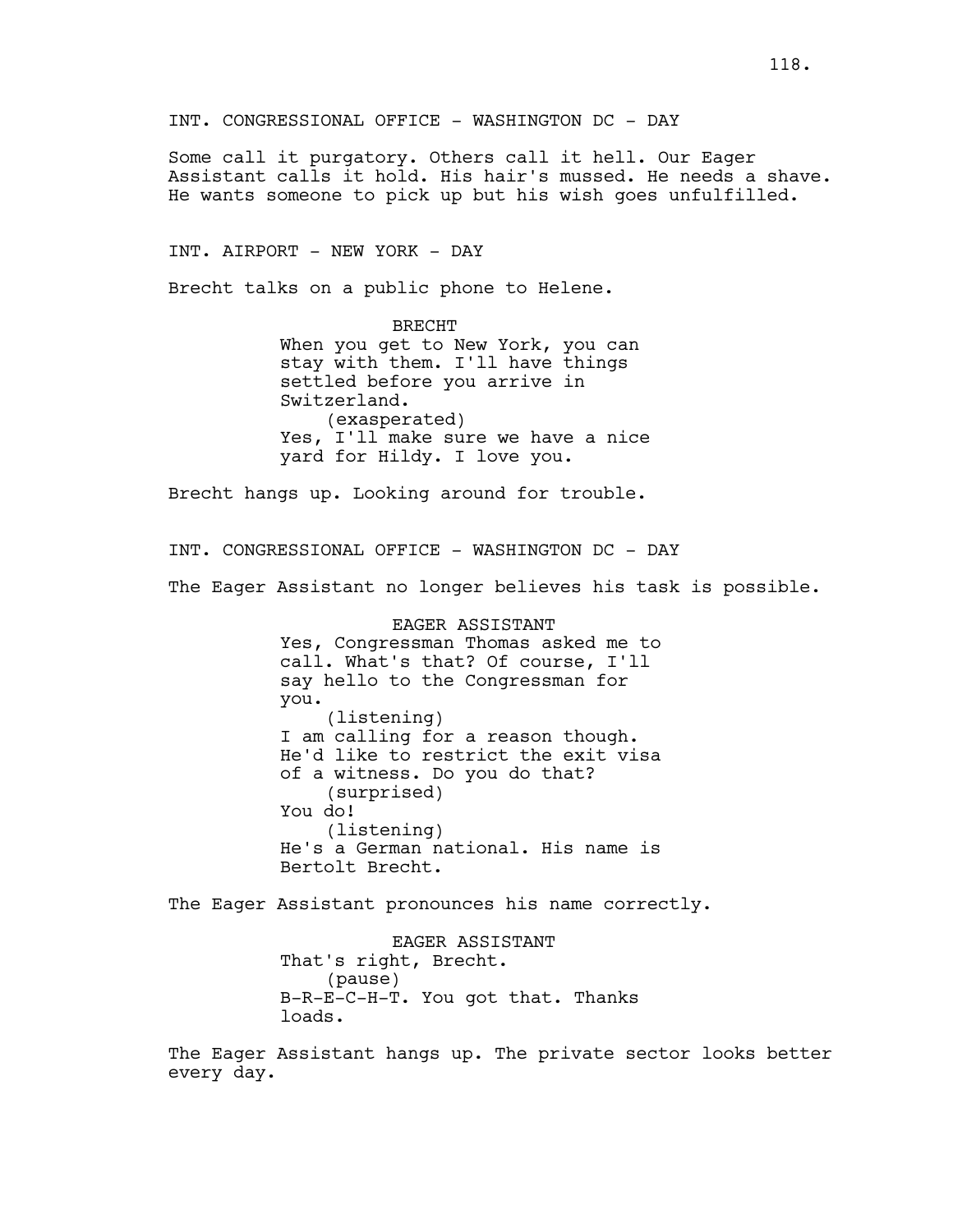Brecht stands in the Immigration line. Looking around nervously. He reaches the IMMIGRATION OFFICER. Calmly, handing over his papers.

Brecht realizes he's holding the New York Times with his picture out. He quickly refolds it.

> IMMIGRATION OFFICER You are Mr. Brecht?

### BRECHT

Yes.

The Immigration Officer flips through his papers. He takes a long look at Brecht. He doesn't like the cut of his jib.

> IMMIGRATION OFFICER Excuse me, one moment.

The Immigration Officer makes a call. Brecht can't hear what's said. The line behind him grows. He turns to the GUY NEXT IN LINE.

BRECHT

Red tape. Has anyone ever been served by a massive bureaucracy?

Brecht thinks about bolting. Wondering which way to go. The Immigration Officer returns.

> IMMIGRATION OFFICER Okay. Mr. Brecht. Everything's in order. Have a nice trip. Are you going home?

He stamps the Swiss passport. Brecht takes it back.

BRECHT Yes, home. Thank you very much.

Brecht walks down the runway.

INT. AIRPLANE - NEW YORK - DAY

Brecht takes his seat and gets settled. An EXOTIC WOMAN sits down next to him. Brecht flashes a polite smile. She recognizes him. (They speak in German with subtitles).

> EXOTIC WOMAN Aren't you Bertolt Brecht?